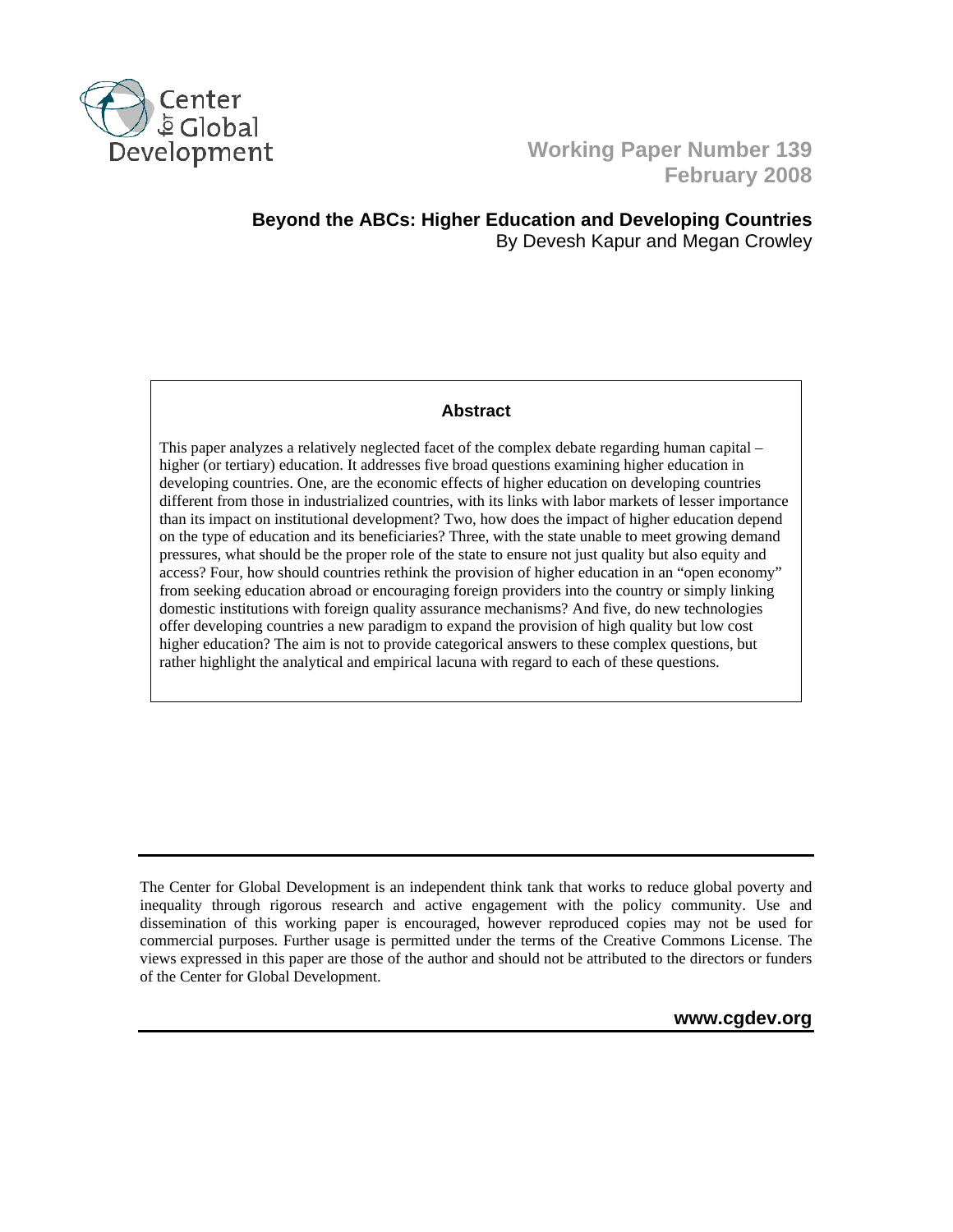# **Beyond the ABCs: Higher Education and Developing Countries**

Devesh Kapur and  $M$ egan Crowley $^{\rm l}$ 

January 15, 2008

<span id="page-1-0"></span><sup>&</sup>lt;sup>1</sup> The authors are at the University of Pennsylvania and Columbia University Law School respectively. We wish to thank Nancy Birdsall, Michael Clemens, Sachi Hatakenaka and Nick Van de Walle for their thoughtful comments.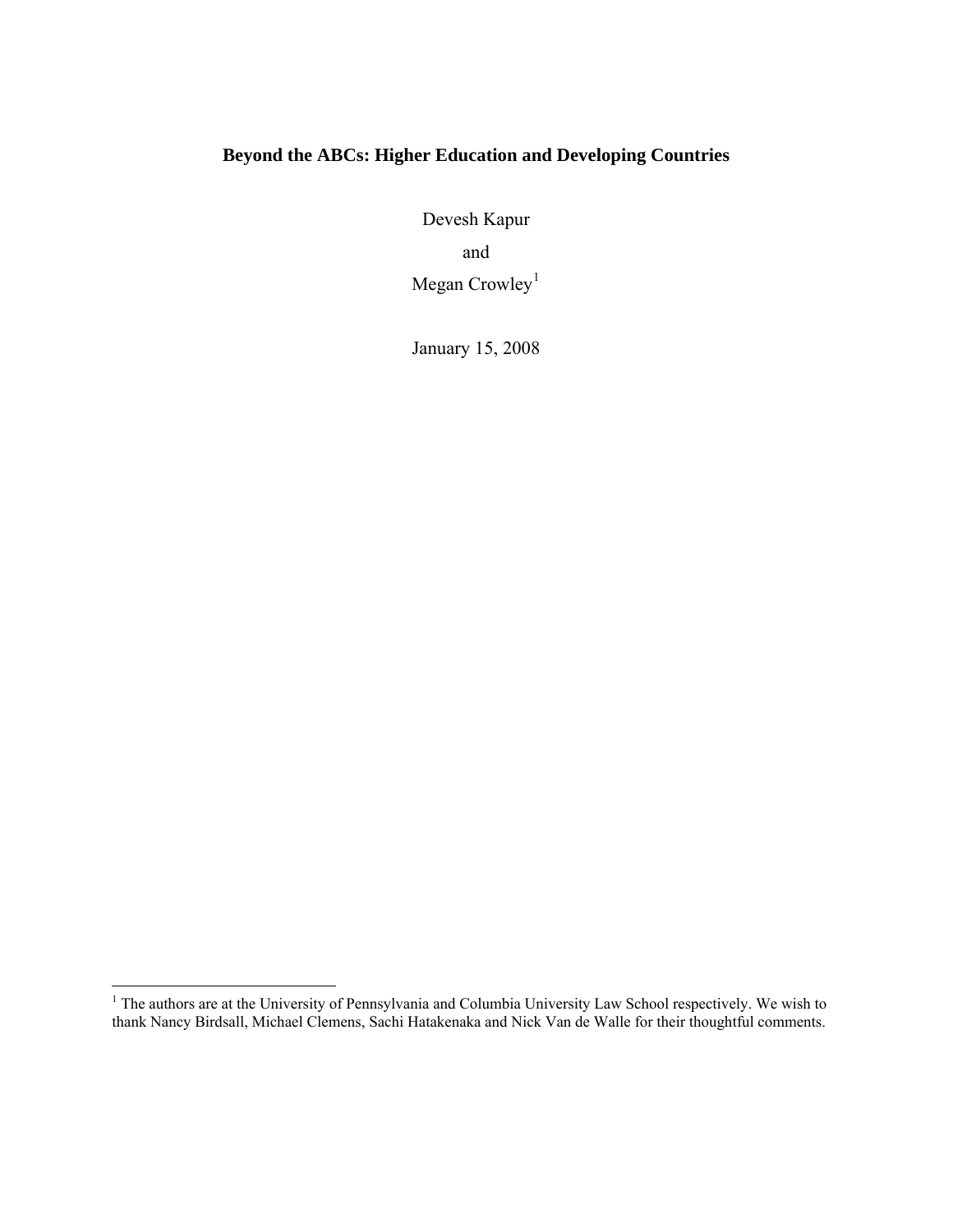# **Table of Contents**

| 2.1 Changing Demographics<br>2.2 Why Higher Education?<br>2.3 Economic success in the Knowledge Economy                                                                                                                                                                                    |
|--------------------------------------------------------------------------------------------------------------------------------------------------------------------------------------------------------------------------------------------------------------------------------------------|
| 3.1 Growth of the Private Sector<br>3.1.1 Corporate Universities<br>3.2 Internationalization of Higher Education<br>3.2.1 International Student Flows<br>3.2.2 Internationally Mobile Institutions<br>3.2.2.1 Education Hubs: Singapore and Dubai<br>3.3 Virtual Education                 |
| 4.1 Changing Role of the State<br>4.1.1 The Brain Drain<br>4.1.2 Political Economy of Reform<br>4.2 Equity and Access<br>4.2.1 Financial Aid Schemes<br>4.2.2 Affirmative Action Programs<br>4.3 Accreditation and Regulation<br>4.3.1 The Composition of Higher Education: What programs? |
| 5.1 China and India<br>5.2 Sub-Saharan Africa                                                                                                                                                                                                                                              |
| 6.1 International Development Assistance<br>6.2 GATS                                                                                                                                                                                                                                       |
|                                                                                                                                                                                                                                                                                            |
|                                                                                                                                                                                                                                                                                            |
|                                                                                                                                                                                                                                                                                            |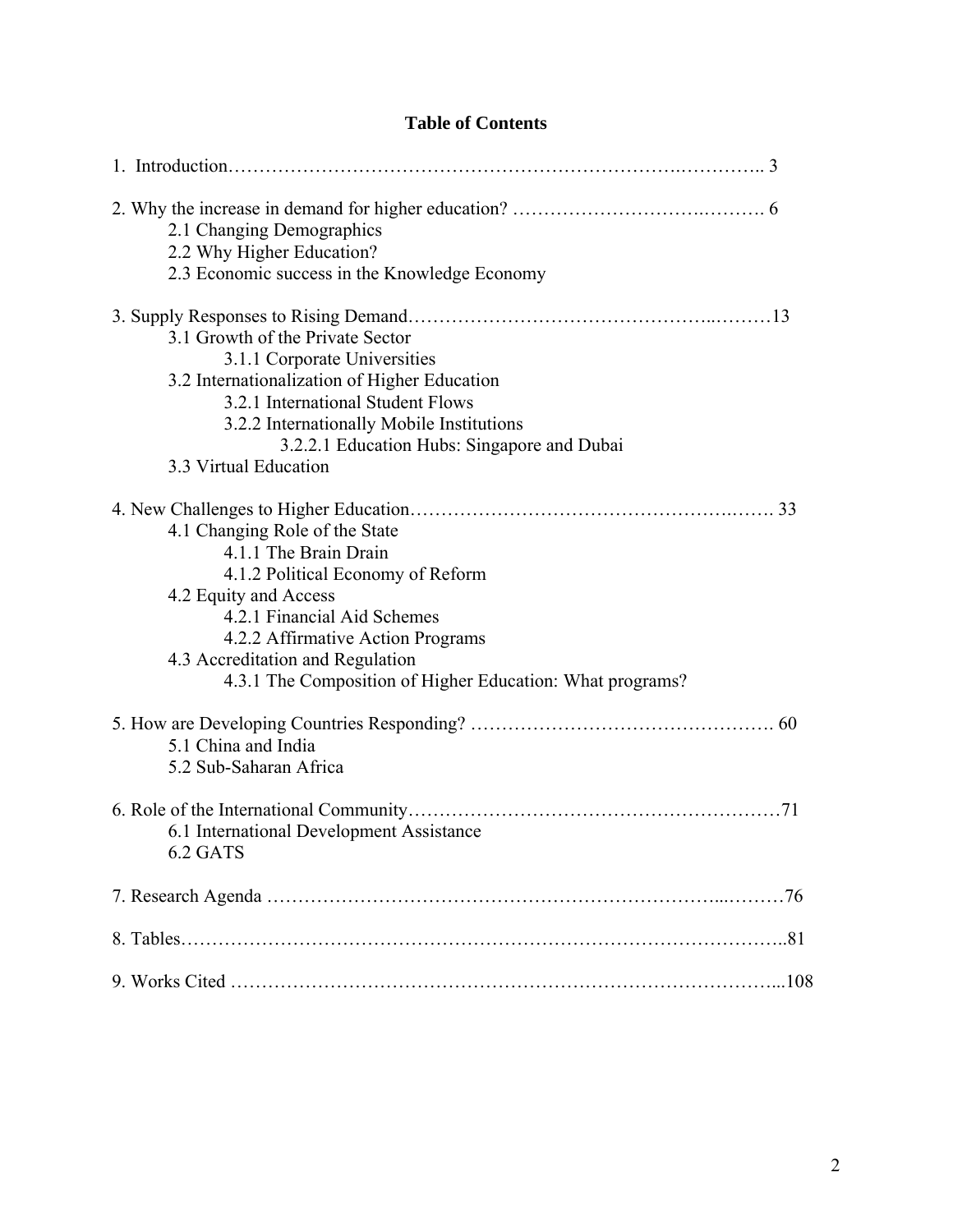### **1. INTRODUCTION**

If physical capital – its growth and distribution – was central to debates on economic development in the  $20<sup>th</sup>$  Century, human capital increasingly occupies center stage. This paper analyzes a relatively neglected facet of an increasingly complex debate regarding human capital– higher (or tertiary) education. As with many development fashions, while higher education was in vogue in the 1950s and 1960s, it subsequently fell out of favor. The various development paradigms, from basic needs to rural development to structural adjustment and policy reform, had little place for higher education; and the more recent emphasis on institutions as the sine qua non of development also pays little heed to this subject. Even when human capital began to garner attention in the 1990s, the focus was on those aspects that directly affected the human capital of the poor, namely primary education and health. The overwhelming normative and positive case for primary education coupled with the fact that as a broad public good, primary education does not seem to pose zero-sum distributional issues (and is hence politically less contentious), has always been one of its most attractive features in a world with limited physical capital. Higher education, on the other hand, seems to be yet another case of misplaced priorities and scarce public expenditures devoted to it have been decried as yet another case of regressive income transfers benefiting developing country elites.

In the last few years, however, the debate has begun to shift, especially with the breathless embrace of the "knowledge economy." In this paper we argue that there are more oldfashioned robust reasons for developing countries to rethink and reform their higher education systems. Higher education is critical to build the human capital that in turn builds the very institutions that are regarded as an indispensible factor of development – the accountants, doctors, engineers, lawyers, teachers – that comprise the middle class. The emergence of a vibrant middle-class, which was neither part of the land-tied peasantry nor part of the aristocracy that drew its privileges from feudalism, was critical for the development of modern institutions of capitalism and democracy. Institutions are not merely an amalgam of abstract rules that shape the incentives of agents; they are embedded within organizations that act as the locus of collective action. The weakness of the middle-class has hobbled the organizational capabilities of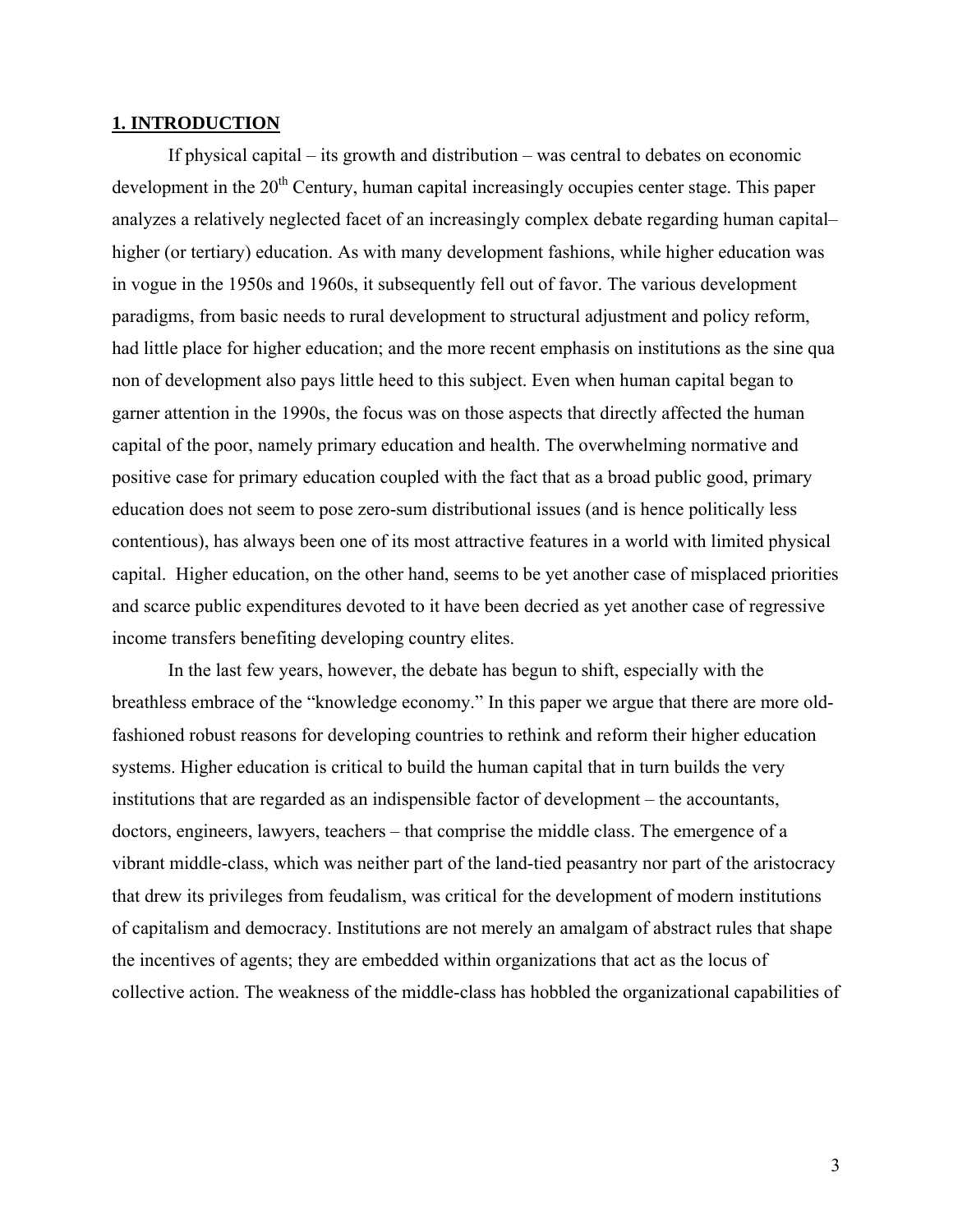institutions in many developing countries, and that weakness is, in turn, partly the result of weak systems of higher education. $2$ 

The role of higher education, in both theoretical and policy terms lacks adequate empirical knowledge of what is happening *within* universities and to the students who spend a considerable part of their prime years in these institutions. While it is clear that there has been a substantial growth in higher education whether measured by the number of students or amounts spent, it is unclear just how meaningful this large growth is. Researchers have found it exceedingly difficult to get a good grip on two critical output measures – how to measure quality in higher education and how to determine the value added by higher education over and beyond the student's innate abilities. It is entirely possible that even in systems which are of good quality, the credentialing aspects of higher education benefit the few who have access to it and crowd out from labor markets others with similar ability but who lack access – the more prevalent formal educational qualifications, the more pressure to educate oneself. Just as an arms race does not lead to greater security despite much greater spending, the upward spiral in education credentialing may not yield social benefits commensurate to the expenditure (e.g. Wolf, 2004).

Yet, even if the above argument is accepted, the policy implications are not clear. In this paper we address five broad questions examining higher education in developing countries:

- 1. The first question is the most obvious: why higher education? Are its economic effects on developing countries different from those in industrialized countries, with its links with labor markets perhaps of lesser importance than its impact on institutional development in particular?
- 2. How does the impact of higher education depend on the type and beneficiaries? In a world of limited resources, how have (or should) countries distribute resources *within* higher education – between individuals and institutions, across fields and disciplines, between research and teaching?
- 3. With the state unable to meet growing demand pressures, how are countries responding and what should be the proper role of the state? How should its financial and regulatory

<span id="page-4-0"></span> $2^{2}$  For an argument linking a larger middle class to less class polarization and hence better development outcomes, see Easterly (2001).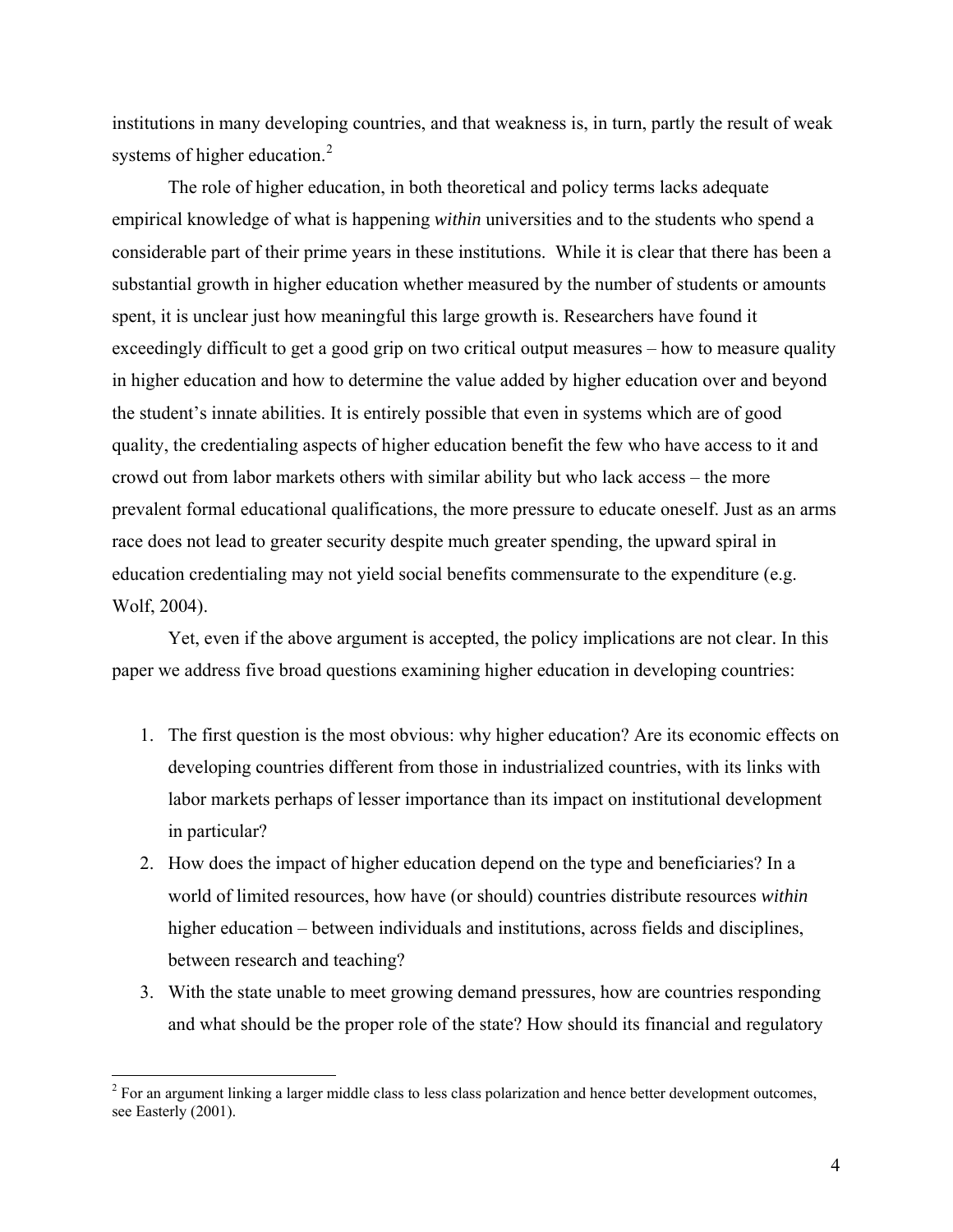roles change, to ensure not just quality but also equity and access so that higher education becomes a ladder rather than a barrier to social mobility?

- 4. How should countries rethink the provision of higher education in an "open economy"? When should countries subsidize students acquiring education abroad or instead encourage foreign providers into the country or simply link domestic institutions with foreign quality assurance mechanisms? Relatedly, when should the international community shift resources from technical assistance and instead fund higher education in poor countries?
- 5. Do new technologies offer developing countries a new paradigm to expand the provision of high quality but low cost higher education?

This paper does not provide categorical answers to these complex questions. Rather, it examines these issues and maps out what we know, but perhaps even more importantly, it highlights the analytical and empirical lacuna with regard to each of these questions.

#### **2. THE EXPANSION OF HIGHER EDUCATION**

Over the past half century or so, tertiary education has transformed from a preserve of elites, accessible largely by the most wealthy and privileged groups, to a global industry annually enrolling tens of millions of students. This growth, particularly in developing countries, has been especially rapid in the last decade. In 1991, the global tertiary student population was 68 million. By 2004 it had nearly doubled to 132 million (UNESCO, 2006) and is projected to reach 150 million by 2025 (Moe and Blodget, 2000). Gross enrollment ratios in Latin America rose from 1.6 percent in the 1960s to 29 percent in 2002 (Guadilla and Guadilla, 2005). Gross enrollment ratios in higher education in China have climbed from barely 2 percent in 1990 to about 16 percent in 2005 and in Vietnam the population of higher education students grew from 190,000 in 1991 to nearly 1 million in 2002. Table 1 displays the rapid growth in tertiary education across the globe.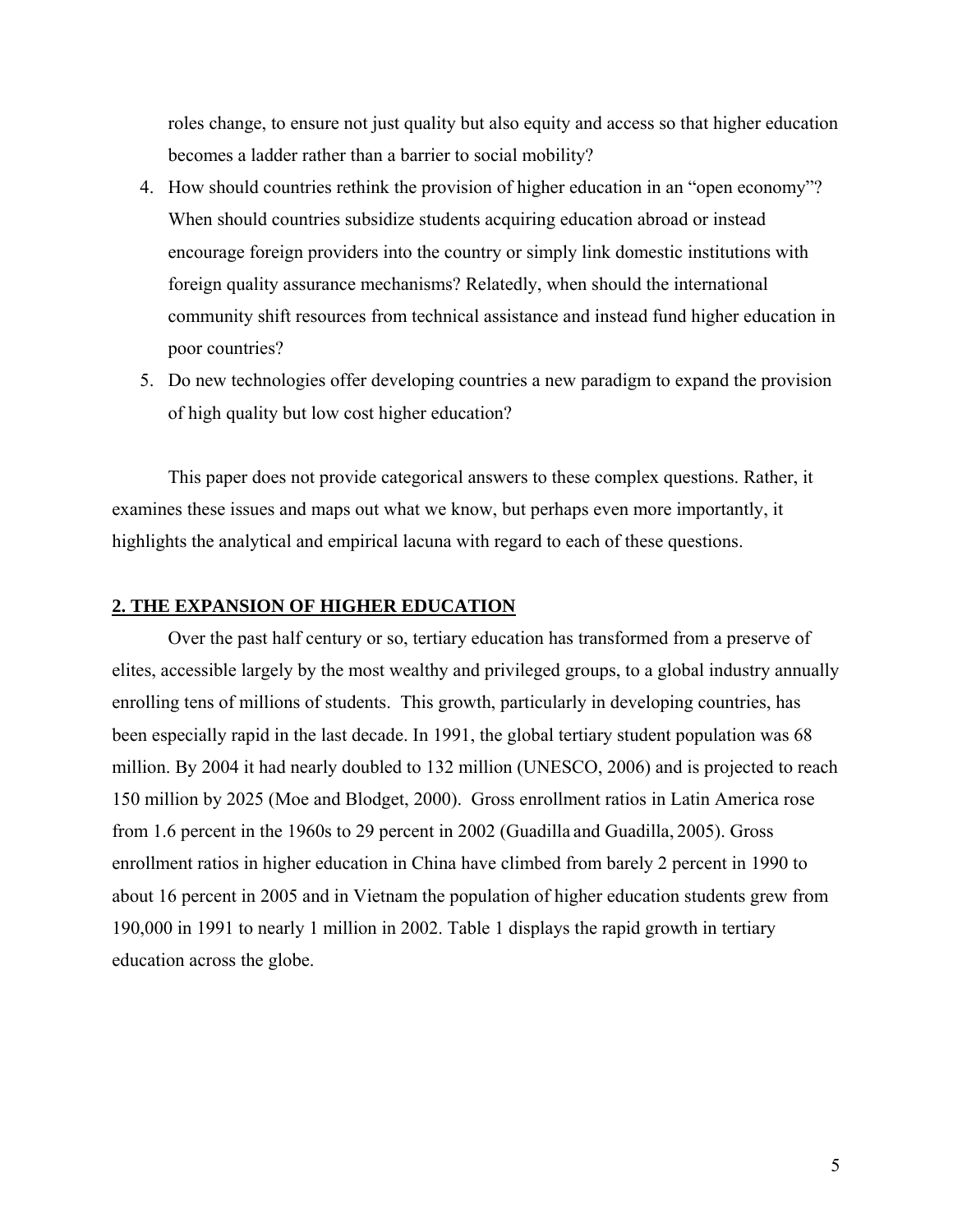|                                  | 1980 | 1997 | 2004 |
|----------------------------------|------|------|------|
| High Income countries            | 36.2 | 51.6 | 66.7 |
| <b>Least Developed Countries</b> | 1.8  | 3.2  | 8.7  |
| Sub-Saharan Africa               |      | 3.9  |      |
| <b>Arab States</b>               | 9.6  | 14.9 | 22.6 |
| Latin America and the Caribbean  | 13.7 | 19.4 | 28.6 |
| East Asia and Oceania            | 3.8  | 10.8 | 19.6 |
| South Asia                       | 4.3  | 7.2  | 9.7  |

Table 1: Gross Enrollment Ratio (%),<sup>a</sup> Tertiary Education

Source: World Bank EduStats

a: The gross enrollment ratio is the total enrollment at a given educational level, regardless of age, divided by the population of the age group that typically corresponds to that level of education. The specification of age groups varies by country.

# **2.1 Changing Demographics**

 $\overline{a}$ 

The rapid growth in tertiary education enrollments reflects shifting demographics, changing economic structures and significant improvements in access to primary and secondary education. By the late 1990s, 75 developing countries had primary enrollment rates over 90 percent. Between 1965 and 1995 the secondary gross enrollment ratio increased from 16 to 47 percent in Brazil, from 2 to 32 percent in Nigeria, and from 13 to 30 percent in Pakistan (World Bank, 2000). On average, between 1995 and 2003 upper secondary enrollment grew by 39 percent in countries participating in UNESCO's World Education Indicators (WEI) program.<sup>[3](#page-6-0)</sup> The increasing numbers of students graduating from secondary school has led to corresponding pressures in the demand for post-secondary education.

<span id="page-6-0"></span><sup>3</sup> These include Argentina, Brazil, Chile, China, Egypt, India, Indonesia, Jamaica, Jordan, Malaysia, Paraguay, Peru, the Philippines, the Russian Federation, Sri Lanka, Thailand, Tunisia, Uruguay and Zimbabwe.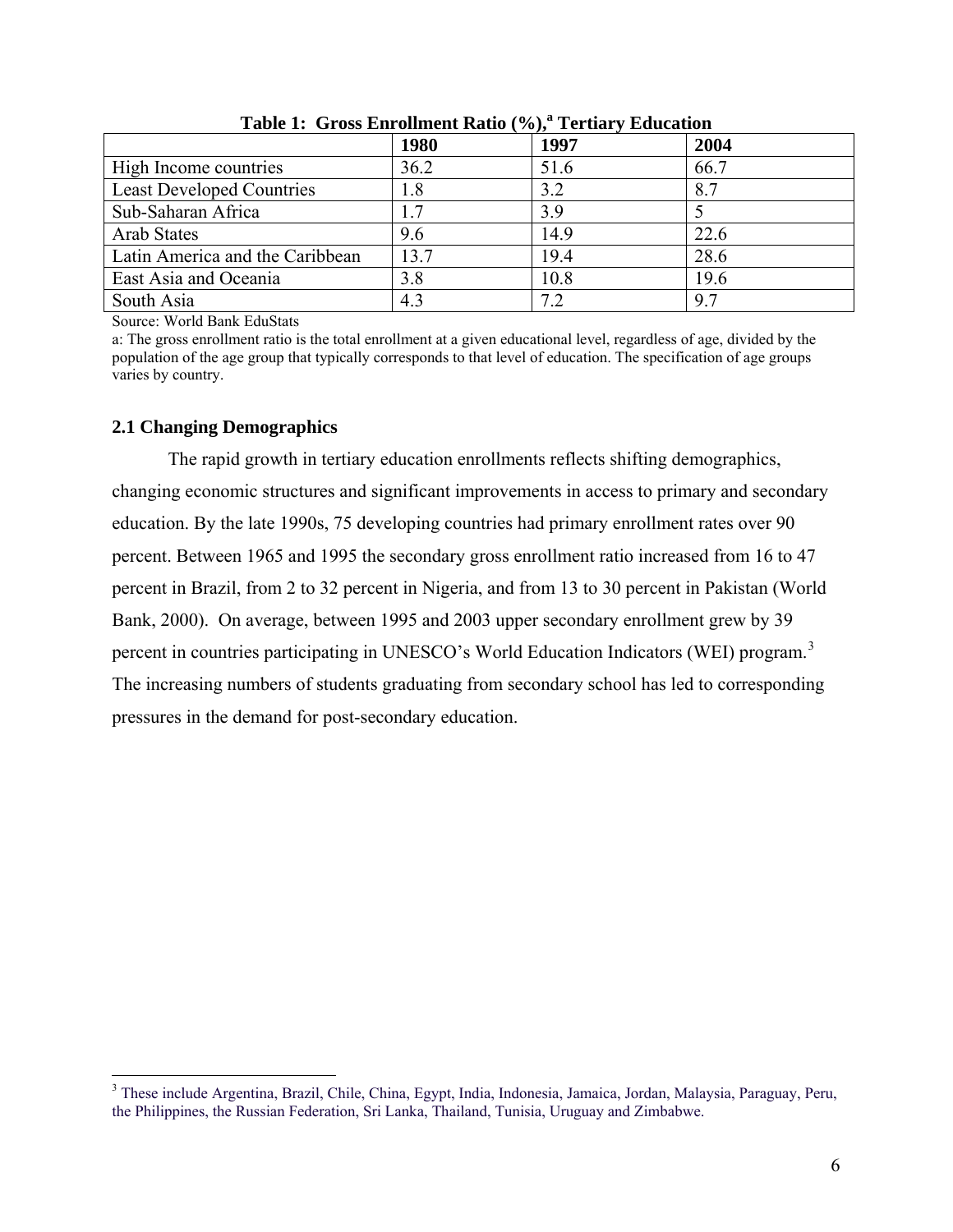



Source: WEI/UNESCO, 2006

The large number of young people in developing countries is also contributing to this demand for tertiary education. In countries such as Pakistan, Malaysia, and Vietnam, close to 65 percent of the population is under the age of 30. Moreover, the rapid obsolescence in skills and changing labor market dynamics have increased demand for "life-long learning" around the globe, drawing in students outside the traditional 18-24 year old age bracket. Nearly 40 percent of undergraduate students in the United States and 30 percent in Canada are over the age of 25, and two-thirds of students enrolled in Singaporean tertiary education are over the age of 25 (IFC, 2006).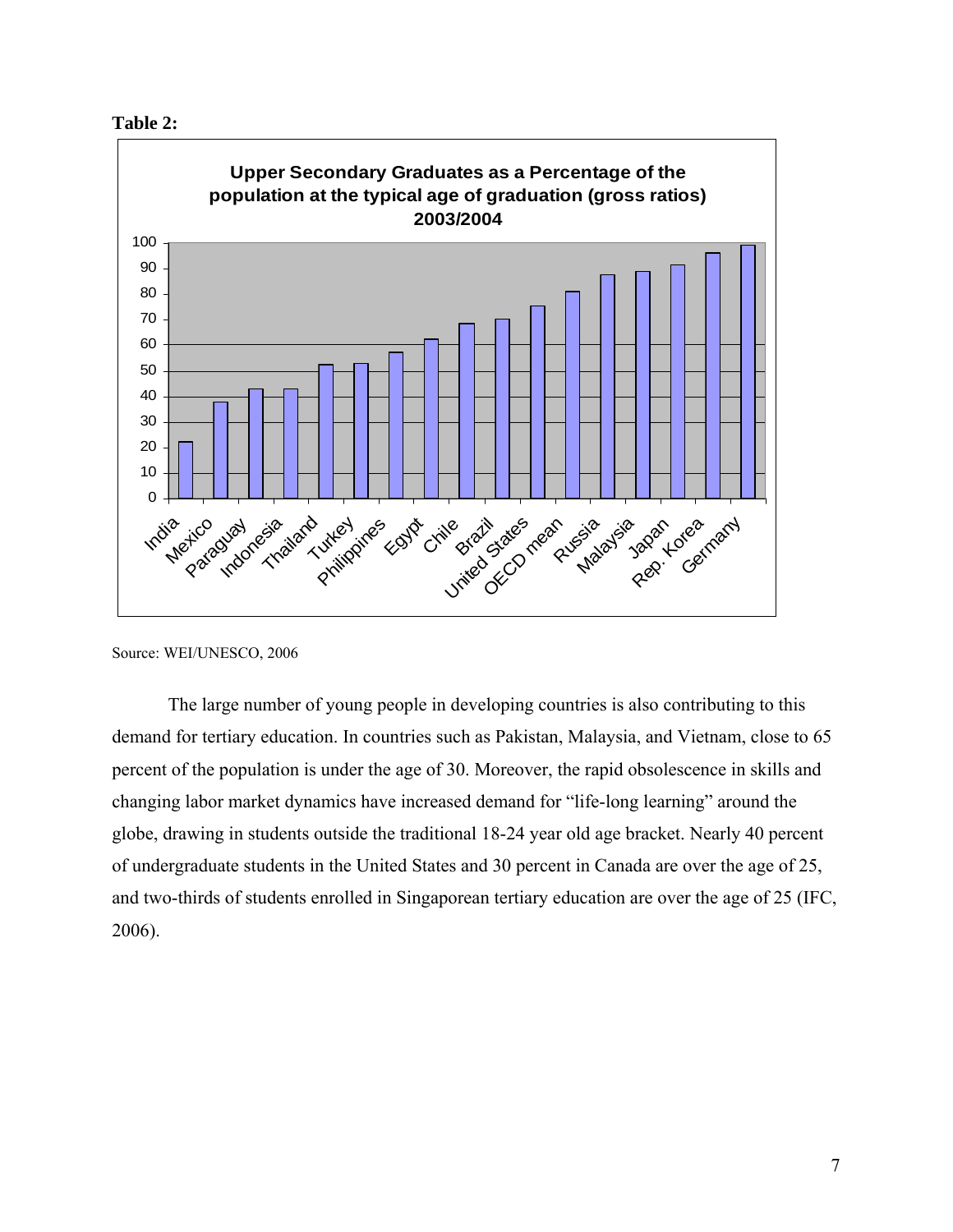|      | Africa | Asia | <b>Europe</b> | Latin<br>America & | <b>North</b><br>America | <b>Oceania</b> | <b>Less</b><br><b>Developed</b> | World |
|------|--------|------|---------------|--------------------|-------------------------|----------------|---------------------------------|-------|
|      |        |      |               | Caribbean          |                         |                | <b>Regions</b>                  |       |
| 1950 | 42     | 267  | 95            | 32                 | 26                      | $\overline{2}$ | 325                             | 463   |
| 1980 | 92     | 514  | 113           | 74                 | 48                      | 4              | 664                             | 844   |
| 2000 | 166    | 663  | 101           | 101                | 43                      |                | 916                             | 1,080 |
| 2010 | 210    | 750  | 93            | 106                | 50                      |                | 1,054                           | 1,213 |
| 2025 | 278    | 710  | 76            | 108                | 51                      | 6              | 1,087                           | 1,228 |
| 2050 | 354    | 655  | 67            | 97                 | 53                      | $\mathfrak b$  | 1,100                           | 1,232 |

### **Table 3: Population Aged 15-24 (in millions)**

*Source*: Population Division of the Department of Economic and Social Affairs of the United Nations Secretariat, *World Population Prospects: The 2006 Revision* and *World Urbanization Prospects: The 2005 Revision*, [http://esa.un.org/unpp,](http://esa.un.org/unpp)

Although gross enrollment ratios in developing countries still lag far behind those in industrialized countries, the more important gap between industrialized and developing countries lies in the *quality* of higher education. The deplorable condition of higher education in developing countries is partially due to a paucity of resources. Tertiary education in developing countries has long been poorly funded. While it may be understandable that expenditures per student are far below those in industrialized countries, even their share in GDP is far less (Table 4). A comparison of per student expenditures in a sample of leading institutions of higher education around the world highlights this wide variance (Table 5). This high variance in expenditures in leading institutions especially reflects their very different capacities for research, rather than teaching.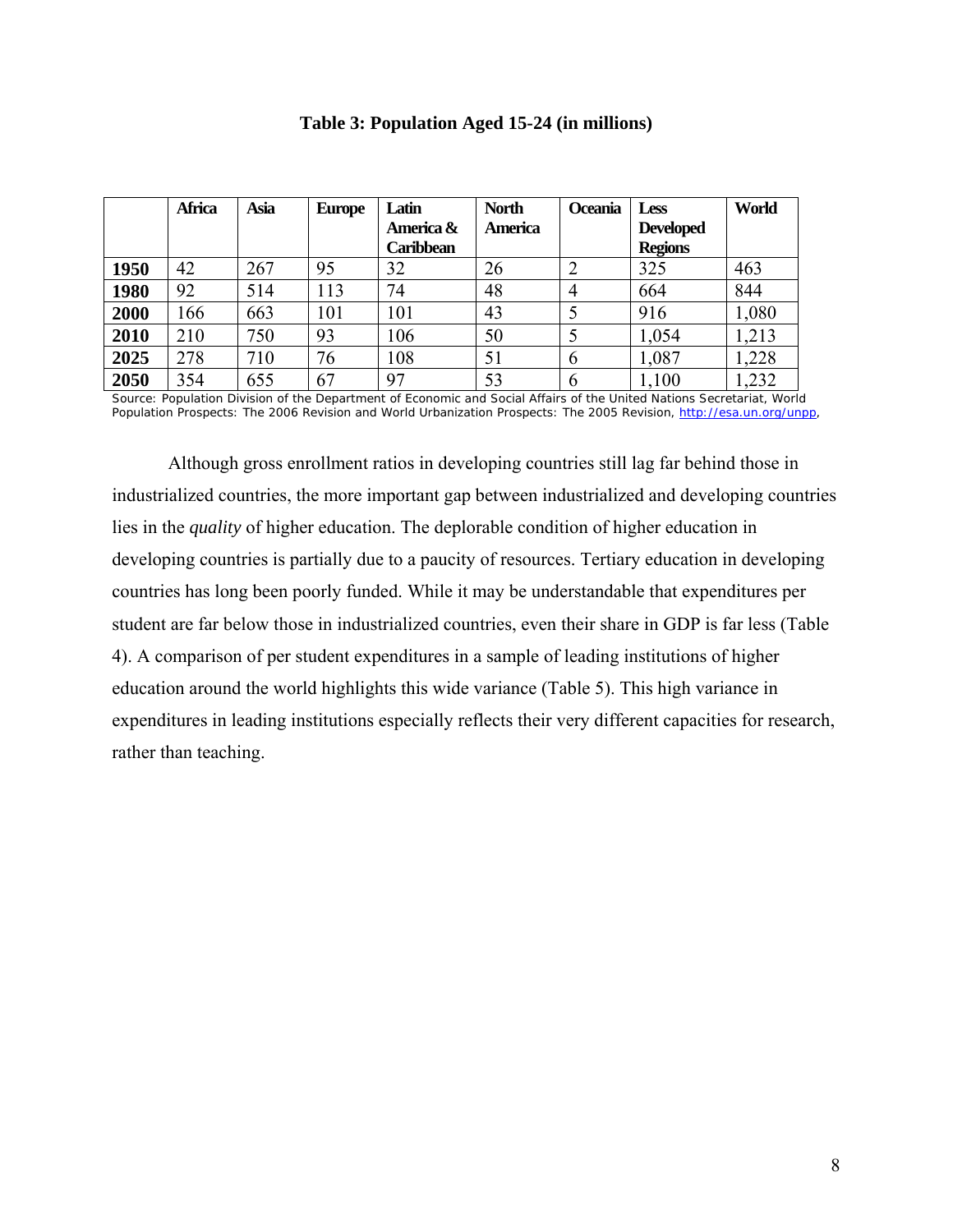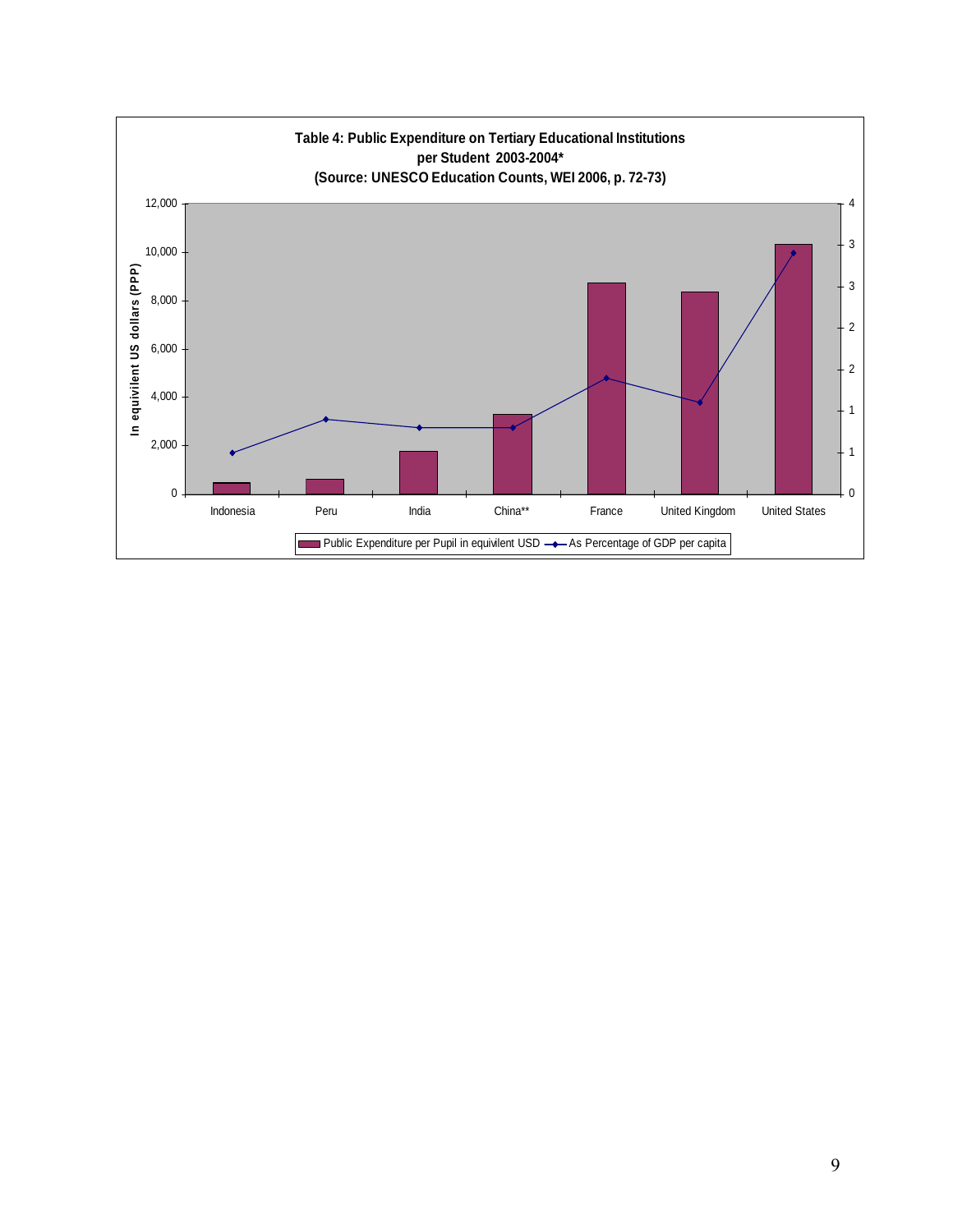# **Table 5: Expenditure per Student (in US dollars)**

|                         | <b>Expenditure</b> | <b>Number</b>   | <b>Expenditure</b> | <b>Country</b>      | <b>Expenditure</b> |
|-------------------------|--------------------|-----------------|--------------------|---------------------|--------------------|
|                         |                    | <sub>of</sub>   | per student        | <b>GNI</b> per      | per student/       |
|                         |                    | <b>Students</b> |                    | capita <sup>c</sup> | <b>GNI</b> per     |
|                         |                    |                 |                    |                     | capita             |
| Yale                    | 1.04 billion       | 10,618          | 97,947             | 43,560              | 2.2                |
| University <sup>a</sup> | (2005)             |                 |                    |                     |                    |
| <b>Harvard</b>          | 2.28 billion       | 18,995          | 120,032            | 43,560              | 2.8                |
| University <sup>a</sup> | (2005)             |                 |                    |                     |                    |
| <b>Princeton</b>        | 809 million        | 6,831           | 118,365            | 43,560              | 2.7                |
| University              | (2005)             |                 |                    |                     |                    |
| <b>Institute of</b>     | 30 million         | 902             | 33,259             | 1,740               | 19.1               |
| <b>Computing</b>        | (2005)             |                 |                    |                     |                    |
| Technology,             |                    |                 |                    |                     |                    |
| China b                 |                    |                 |                    |                     |                    |
| Pontificia              | 500 million        | 22,671          | 22,054             | 5,870               | 3.8                |
| <b>Universidad</b>      | (2006)             |                 |                    |                     |                    |
| Católica de             |                    |                 |                    |                     |                    |
| <b>Chile</b>            |                    |                 |                    |                     |                    |
| <b>University of</b>    | 59.9 million       | 6,175           | 9,700              | 1,740               | 5.6                |
| <b>Macau</b>            | (2005)             |                 |                    |                     |                    |
| <b>Mahidol</b>          | 153 million        | 23,196          | 6,596              | 2,720               | 2.4                |
| University,             | (2005)             |                 |                    |                     |                    |
| <b>Thailand</b>         |                    |                 |                    |                     |                    |
| <b>IIT Bombay</b>       | 21.32 million      | 4600            | 4,635              | 730                 | 6.3                |
|                         | (2003)             |                 |                    |                     |                    |
| <b>University of</b>    | 15.6 million       | 4,816           | 3,239              | 340 <sup>a</sup>    | 9.5                |
| Dar es Salaam,          | (2005)             |                 |                    |                     |                    |
| Tanzania <sup>d</sup>   |                    |                 |                    |                     |                    |

a: excludes medical school expenses and medical students

b: Only offers masters and PhD programs

c: The World Bank's official estimates of the size of economies are based on GNI converted to current U.S. dollars using the Atlas method. GNI takes into account all production in the domestic economy (i.e., GDP) plus the net flows of factor income (such as rents, profits, and labor income) from abroad. The Atlas method smoothes exchange rate fluctuations by using a three year moving average, price-adjusted conversion factor.

d: Data refers to mainland Tanzania only

## **2.2 Why Higher Education?**

Tertiary education has received short shrift in the international development community

stemming from the belief that it yields lower social returns relative to other investments,

especially primary and secondary education and therefore should receive fewer public resources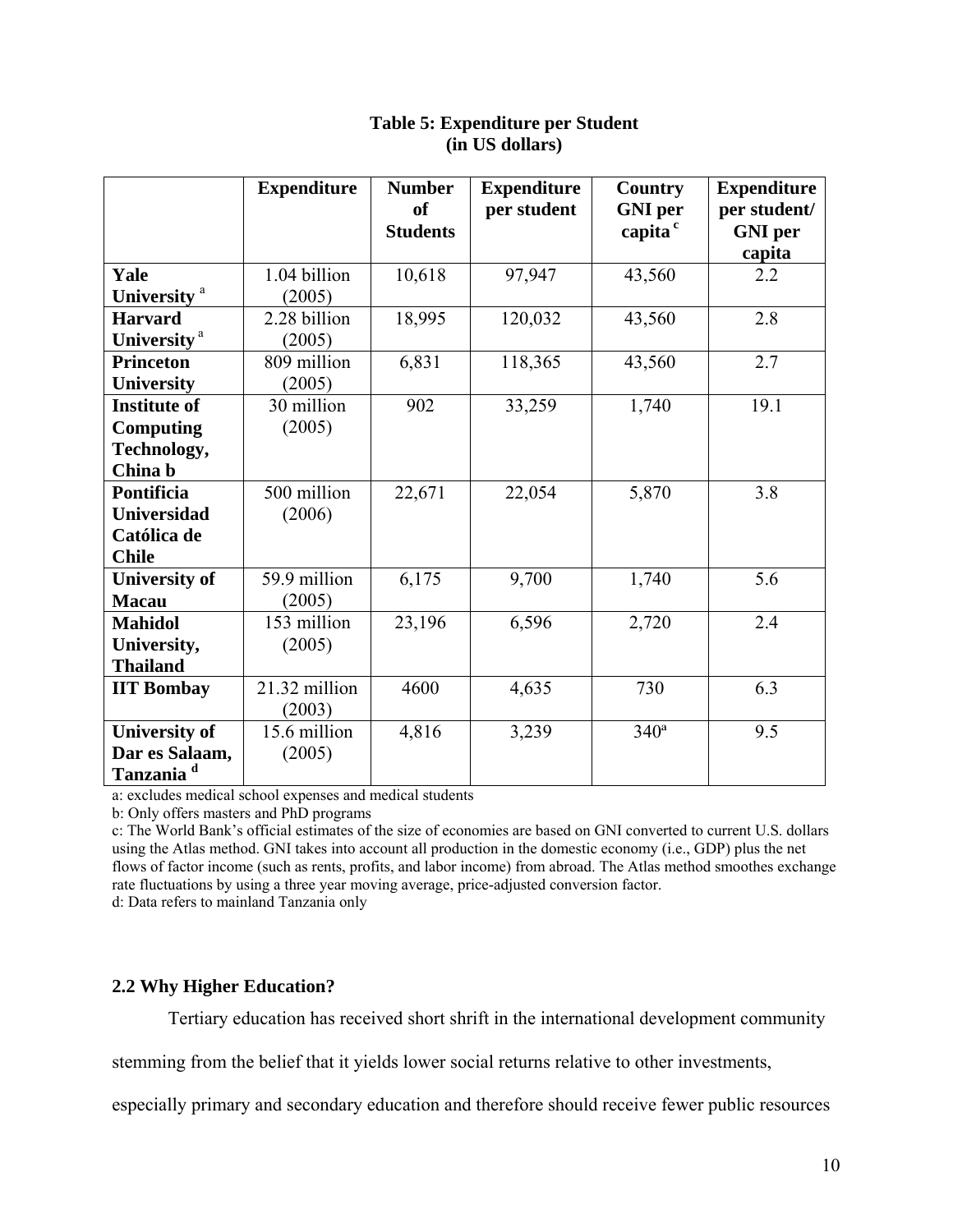(Schultz, 1998). Investments in tertiary education are often considered regressive, reproducing existing social and economic inequalities.<sup>[4](#page-11-0)</sup> An oft-cited 1986 World Bank study estimated that social rates of return for higher education in developing countries were on average 13 percent lower than the returns from basic education (Psacharopoulos, Tan, and Jimenez, 1986). A more recent review of 98 countries from 1960-1997 found that the typical estimate of the rate of return from primary schooling was 18.9 percent, while for tertiary education the return was just 10.8 percent (Psacharopoulos and Patrinos, 2002).

 While there are some concerns as to whether these calculations reflect marginal or average rates of return, there are also more serious conceptual misgivings. Earnings reflect not just additional education only but other characteristics as well (e.g. innate ability). Wages may not reflect marginal product given the degree to which they depend on a host of institutional factors and the nature and structure of labor markets. While the returns to investment in basic education are visible and nearly immediate, the returns to higher education are far more elusive and difficult to measure.<sup>[5](#page-11-1)</sup> Re-evaluations of the data suggest that standard estimates of social returns to tertiary education do not accurately reflect the positive public externalities, as they are based on the private returns measured by wage differentials and the social costs associated with education (Birdsall, 1996). A growing body of literature suggests that the conventional estimates of the returns to education do not accurately reflect the social value added by tertiary education.<sup>[6](#page-11-2)</sup>

<span id="page-11-0"></span> 4 See, for example: Bowles and Gintis, 1976; Bourdieu 1996; Brown and Scase, 1994. Brennan (2002) argues, "there has been a continuous thread in the literature which has emphasized higher education's contribution to society as primarily one of social reproduction rather than social transformation" (77).

<span id="page-11-1"></span><sup>&</sup>lt;sup>5</sup> Studies in the US suggest that the standard rate-of-return calculations may capture only about three-fifths of overall (including public) gains (Baum and Payea, 2004).

<span id="page-11-2"></span> $6$  For example, a study in Taiwan found that a 1 percent rise in higher education stock (as defined as those who had completed higher education, including junior college, college, university, or graduate school) led to a 0.35 per cent rise in industrial output, while a 1 percent rise in the number of graduates from engineering or natural sciences led to a 0.15 percent increase in agricultural output (Lin, 2004).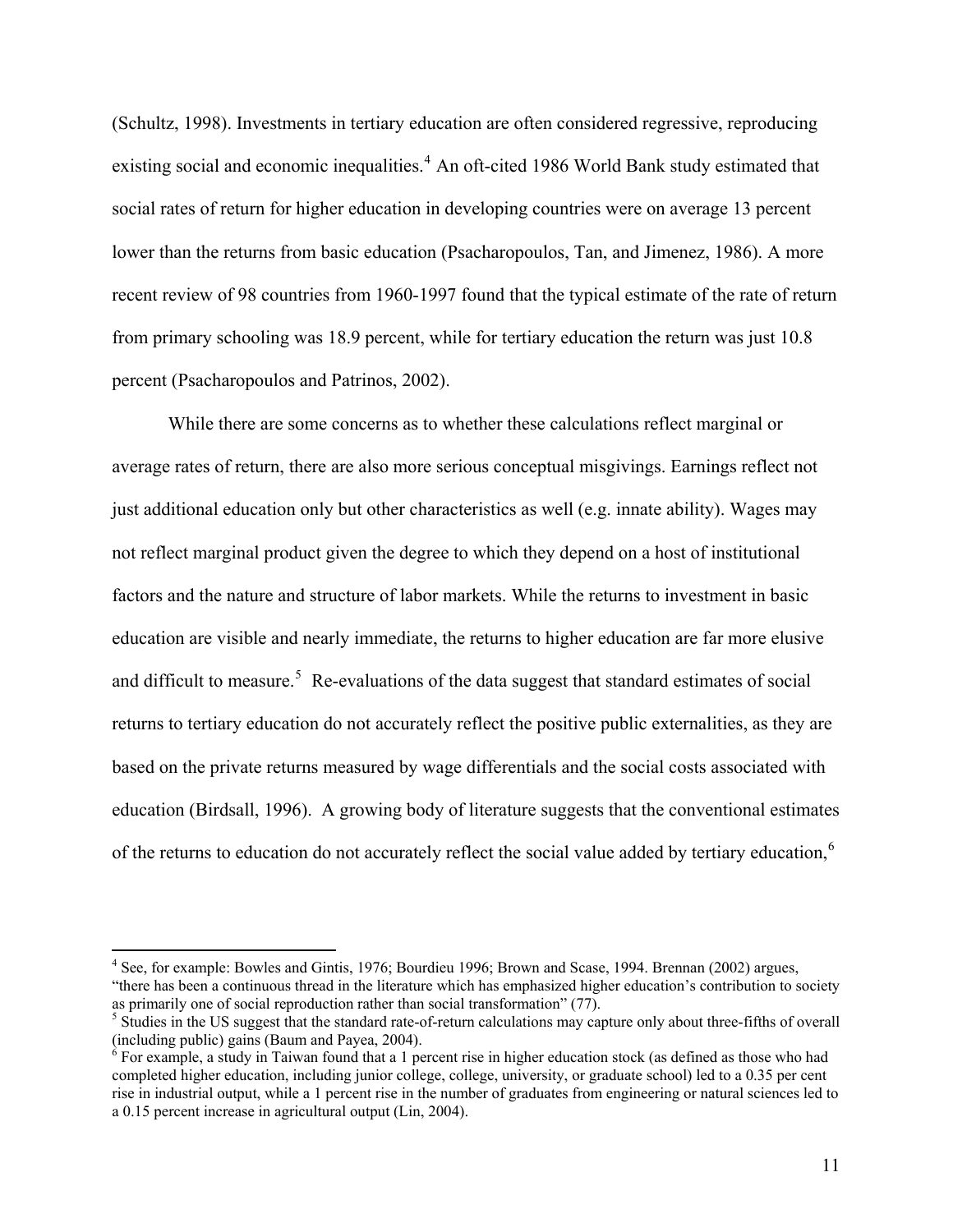including job creation, good economic and political governance,<sup>[7](#page-12-0)</sup> increased entrepreneurship,<sup>[8](#page-12-1)</sup> and increased intergenerational mobility (Bloom, Canning, and Chan, 2006).<sup>[9](#page-12-2)</sup>

In the context of development, the economic benefits of universities naturally receive the most attention. These range from their role in developing a country's skill base to their role in creating codifiable public knowledge, such as publications, journals, books, patents, and prototypes. In recent years, the benefits of more direct university-industry partnerships, including contract research, cooperative research, technology licensing, faculty consulting, and access to specialized equipment and incubation services, have been noted.<sup>[10](#page-12-3)</sup> Universities also provide public space important to facilitate the exchange of tacit knowledge and resources between industries and institutions, through various methods such as meetings and conferences, centers and mentoring programs, alumni networks, personnel exchanges, and visiting committees (Lester, 2006).

 But reducing the benefits of tertiary education simply to measurable economic payoffs would appear to be a rather impoverished vision. An early articulation of the broader implications of a country's higher education system was espoused by James Conant, president of Harvard University in the mid- $20<sup>th</sup>$  Century. Conant argued that a strong system of higher education was crucial to the success of American democracy, contributing to greater social mobility and egalitarianism.<sup>[11](#page-12-4)</sup> Conant asserted that the absence of an egalitarian system of education in interwar Germany made possible "the submissions on which authoritarian leadership has thrived" (Hershberg, 1993, 403), and that a strong higher education system was critical to the maintenance of American global economic and political leadership. His views found political favor as the links between technology and national defense grew increasingly pronounced in the post-war era, resulting in an explosion in tertiary education in the post war

<span id="page-12-0"></span> $<sup>7</sup>$  Bloom et al. (2006) found a positive and statistically significant correlation between higher education enrollment</sup> rates and governance indicators, including corruption, rule of law, ethnic tensions, and bureaucratic quality.

<span id="page-12-1"></span><sup>&</sup>lt;sup>8</sup> Bloom, Hartley, and Rosovsky (2006) found that individuals with higher education levels were more likely to engage in entrepreneurial activity, and more educated entrepreneurs created larger numbers of jobs than lesseducated entrepreneurs.

<span id="page-12-2"></span><sup>&</sup>lt;sup>9</sup>Research in the United States indicates that the social return to higher education includes increased tax revenues, increased intergenerational mobility, lower welfare costs and increased income for non-college graduates (Rizzo, 2006).

<span id="page-12-3"></span> $10$  For a discussion of the organizational challenge of such linkages across three leading research universities – MIT, Cambridge and University of Tokyo - see Hatakenaka (2004).

<span id="page-12-4"></span><sup>&</sup>lt;sup>11</sup> In recent decades there have growing concerns about the decline in the earlier commitment to more egalitarian values (at least based on family incomes of households) in elite American universities. See Bowen, Kurzweil and Tobin (2005).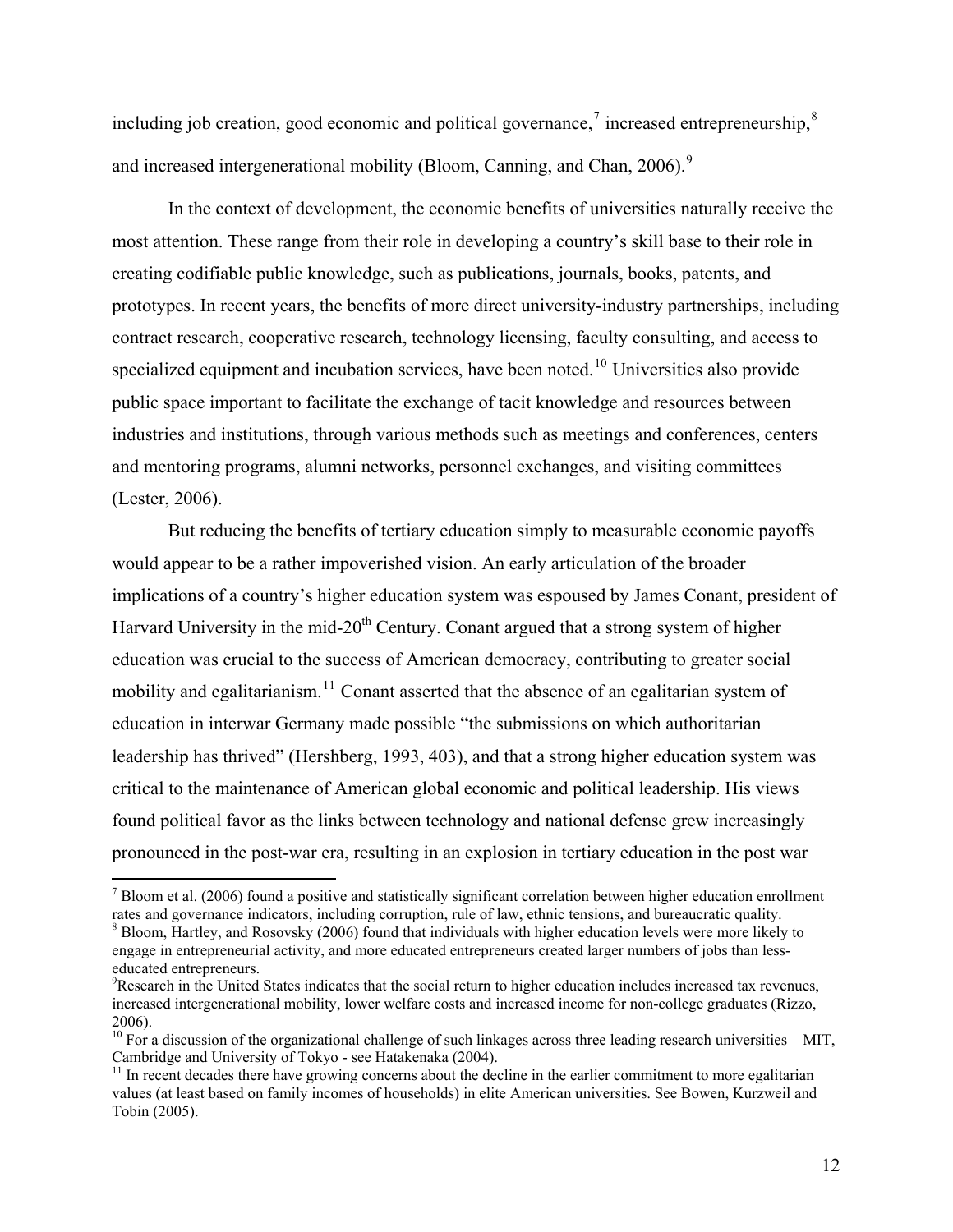years, buoyed by extensive public funding.<sup>[12](#page-13-0)</sup> Universities facilitated national development by promoting democratic ideals, as well as intellectual and industrial competitiveness (Nemec, 2006).

The broader rationale for higher education as articulated by Conant was well-recognized in newly emerging developing countries as well. Many of their leaders had been educated abroad (mainly in the colonial power, often as lawyers) and were aware of the socialization effects of higher education in producing new nationalist elites. They also recognized that technological weaknesses had contributed to colonization in the first place and they believed that building higher education institutions was important to foster the technological capabilities that would hedge against history repeating itself.<sup>[13](#page-13-1)</sup> Higher education was considered essential for developing the capabilities for "self reliance" (a much maligned term in later years, mainly because of the often self-defeating trade regime that was erected). Since most newly-independent developing countries were largely agrarian, nowhere was the need for domestic technical capabilities more apparent than in agriculture.

Economic historians have long recognized that increasing agricultural productivity is vital to improve living standards in almost any poor country. An important reason why the Green Revolution was far more successful in Asia than in Africa was the greater domestic technological capabilities in the former, developed through local agriculture universities and research centers that could adapt the new green revolution technologies (developed by the system of international agriculture research centers, part of what became the CGIAR system) to local conditions. Thus, in the absence of domestic skills, even global public goods (embodied in this case in the green revolution technologies) have very limited payoffs. Today, poor developing countries face even worse odds.

In the past, investment in agricultural research in rich countries of the world had considerable technological spillovers effects. However, for several reasons these spillovers are in decline. First, the types of technologies being developed in rich countries are less appropriate to developing country agriculture because of a shift in research priorities. With the research focus

<span id="page-13-0"></span> $12$  The American federal government did not begin to provide funding for private educational institutions during peacetime until the 1930s. It began providing grants to individuals to attend institutions of higher education as part of the New Deal starting in 1935, though this program was intended as a temporary measure. Following World War II, the federal government became the largest single source of support for institutions of higher education in the United States through the GI Bill, which provided scholarships to millions of returning veterans and research grants to universities (Brubacher, 1997).

<span id="page-13-1"></span><sup>&</sup>lt;sup>13</sup> Adas, *Machines as the Measure of Men* (1989), provides a compelling argument on this point.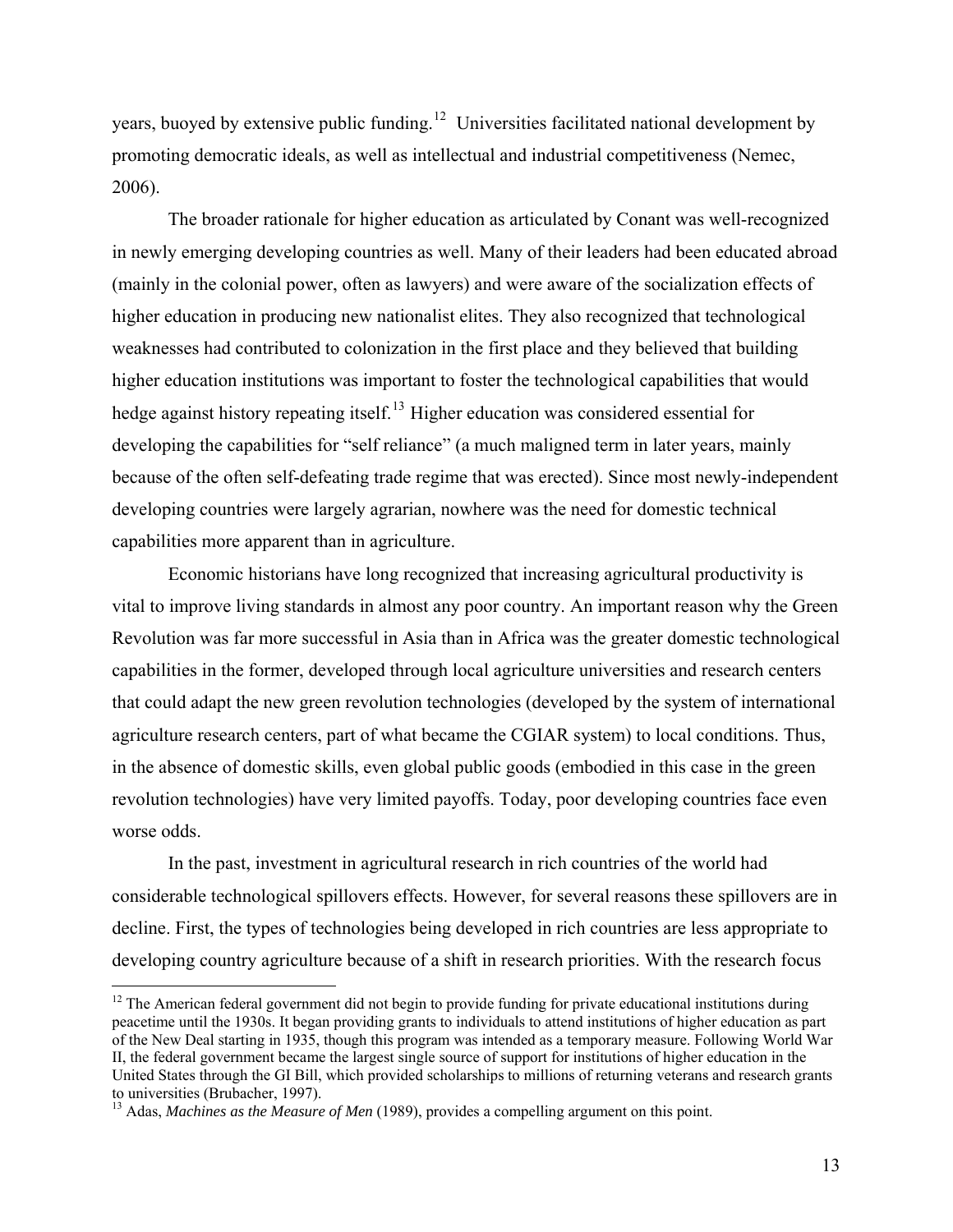in rich countries shifting from yield improvements in major crops to other agricultural and nonagricultural concerns like crop appearance and environmental effects, its relevance to the needs of poor countries declines. Second, applicable technologies developed in richer countries may not be as readily accessible because of intellectual property protection of privately owned technologies: many biotech companies have little or no interest in developing technologies for applications in less-developed countries, and even where they have such technologies available, they are often not interested in pursuing potential markets in less-developed countries. Third, technologies that are applicable and available are likely to require more substantial local development and adaptation than in the past to tailor the more advanced skills to local production environments. Consequently, developing countries will have to extend their own R&D efforts upstream to more fundamental areas of the science and hence will need to develop greater domestic agricultural research human capital (Pardey, Beintema, Dehmer, and Wood, 2006). Thus, the importance of tertiary education for developing countries extends well beyond the current cliché of the emerging "knowledge economy."<sup>[14](#page-14-0)</sup> Its value also lies in its role in building domestic capabilities, for which technical assistance is at best a costly and imperfect substitute.

All of this does not mean that researchers in developing countries must go at it alone. There have been a number of successful partnerships which have allowed researchers in poor countries to utilize resources available in better-equipped foreign facilities.<sup>[15](#page-14-1)</sup> But partnerships by

<span id="page-14-0"></span> $14$  Smith (2002) argues that the term "knowledge economy" has been used superficially and in an uncritical manner. Although he concedes that ICT plays a new role in knowledge production, its importance does not "justify talking about a new mode of economic or social functioning." Other authors, such as Peters and Besley (2006) concur that the concept of a "knowledge economy" is not yet clearly defined. Edwards and Ogilvie (2002) also dispute the assertion that the global economy is now "knowledge-based." They argue that the term conflates four very different sets of arguments about the nature of the global economy, several of which have little or no empirical knowledge to substantiate them. However, many analysts agree that the knowledge economy is different from traditional industrial economy because knowledge is different from traditional commodities and therefore requires different organization and modes of distribution. Primarily, knowledge shares many properties of a global public good and is not bound by the law of scarcity that affects other commodities (Stiglitz, 1999).<br><sup>15</sup> For example, the Cooperative of Cane, Sugar and Ethanol Producers of the State of Sao Paolo (COPERSUCAR)

<span id="page-14-1"></span>developed transgenic, virus-resistant sugarcane varieties by paying faculty at the University of Minnesota and Texas A&M (as well as Brazilian faculty at the University of Sao Paolo at Campinas) to do specific areas of the research that they could not perform in their facilities (Pray, 2001). Similarly, the Fogarty Center, a branch of the United States National Institute of Health (NIH), provides training grants for US researchers to train or collaborate with students or scientists in developing countries on health and environmental research. Other examples include the International Service for the Acquisition of Agri-biotech Applications (ISAAA), which acts as an intermediary in transferring proprietary technologies to developing countries and also seeks to strengthen links between Southern and Northern research; the Consultative Group on International Agricultural Research (CGIAR), a nonprofit consortium of countries, international agencies, and foundations that provides funding for agricultural research and development conducted by 16 international research centers, with poor people in developing countries being the intended beneficiaries (Binenbaum, Pardey, Wright, 2001); and the International Network for the Genetic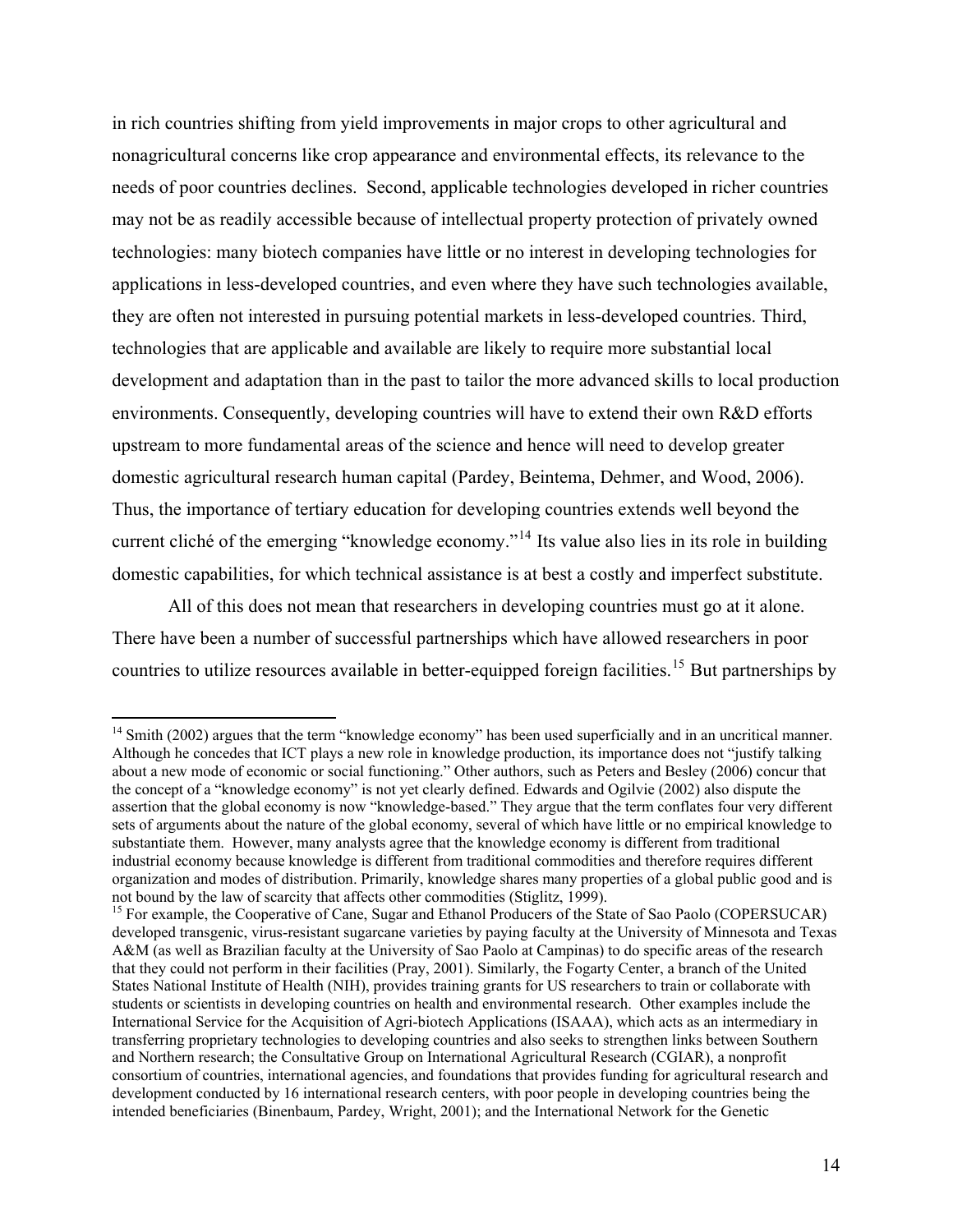definition require some degree of expertise within the developing country. Moreover, while such international partnerships can fill in the gaps for advanced research which facilities in poor countries may not be able to support, increasing restrictions on sharing intellectual property pose a steep barrier to knowledge spillovers and cooperation. With increasing fears of foreign competition, industrialized countries are less willing to share research which may cede any competitive edge. As these intellectual property restrictions further curtail the technologytransfers from industrialized to developing countries and as agricultural research becomes increasingly location-specific due to the technology and resource gap for implementation of advanced technology, relying on the trickle-down effects of research developed in industrialized countries is not sustainable. With the growing threat of climate change looming, tertiary education systems producing skills that can conduct location-specific research in poor countries becomes even more important.

At the same time, it is important not to reduce higher education to simple minded economic instrumentality. While it is one thing to subject higher education investments to rigorous scrutiny, it is quite another to simply reduce the role of higher education to these functions alone, overlooking its broader benefits to society. Former LSE Director I.G. Patel, argued that:

higher education is necessary to satisfy some of the higher aspirations of a society. Historians, archaeologists and men of letters chronicle the past and present in a way which shapes the future and nurtures the roots that bind communities together. Universities- students as well as teachers- everywhere are uniquely motivates to keep alive the values of freedom and universality - of individual dignity as well as the brotherhood of man…. Universities are, in general, also the greatest source of change not just technological change but social and cultural as well (Patel, 2003, p, 139).

The difficulty is that while we may genuinely believe that tertiary education has considerable positive non-pecuniary externalities to society, "externalities" have often masked weak analysis and justified all manners of interventions, often with severe adverse long-term consequences. And as we shall note, while the benefits of higher education touted by international organizations such as UNESCO may well be true, firm evidence is severely lacking. For a sector whose main purpose is to train people with strong analytical skills, it is

 Evaluation of Rice (INGER), which disseminates research from a range of agro-ecological environments in approximately 800 locations to LDCs, without intellectual property rights restrictions.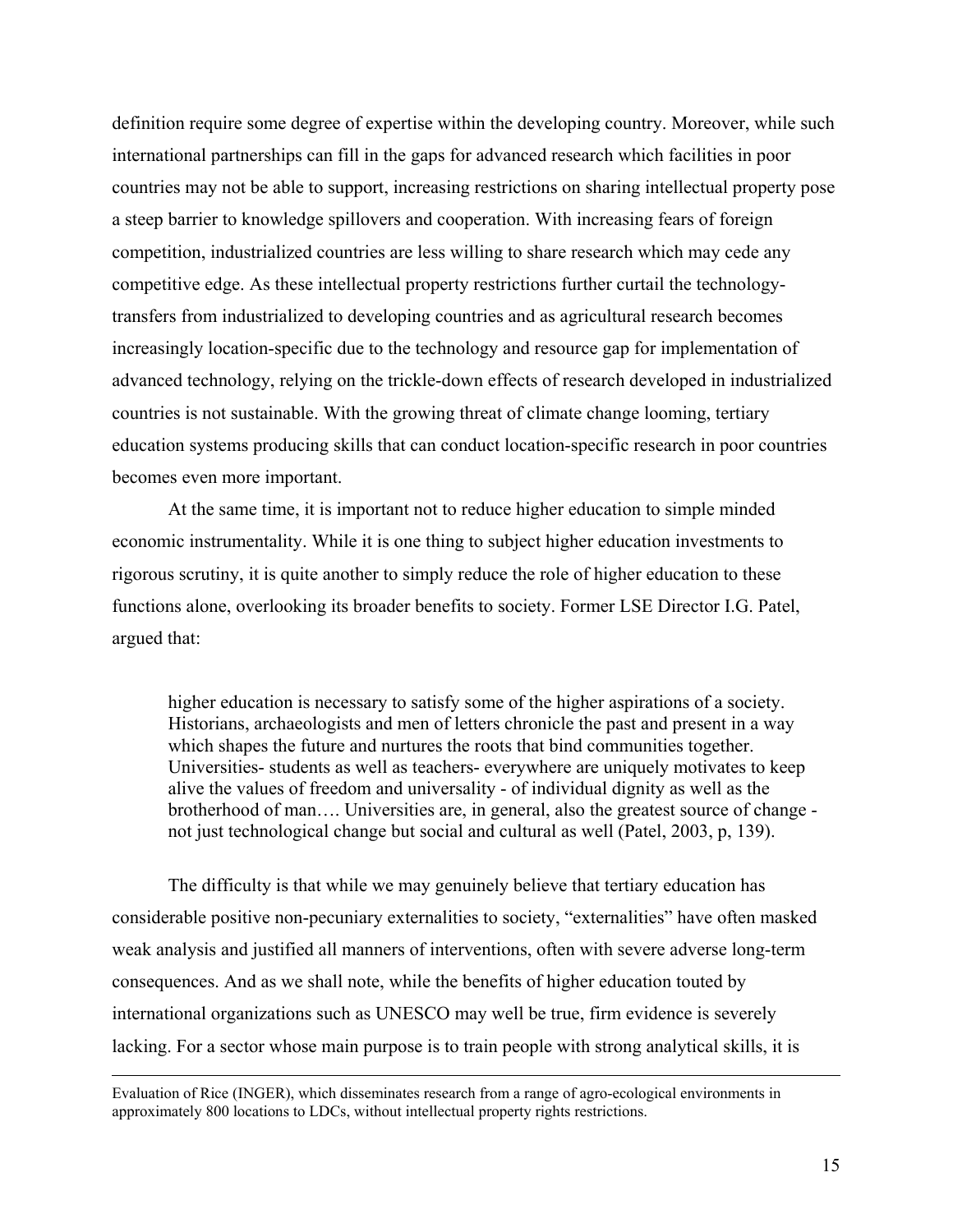ironical that its own self-analysis is replete with homilies and platitudes, rather than strong evidence.

#### **3. SUPPLY RESPONSES TO RISING DEMAND**

Tertiary education is a rapidly growing service sector. In 2002, the global market in higher education represented over 3 percent of the total services market (UNESCO, 2005). There are more than 80 million students worldwide, and 3.5 million people are employed to teach or otherwise service them. The global market in educational services is currently estimated at more than \$2 trillion, including public and private spending on all forms of education.

As countries and university systems strain under the pressure of increasing demand, new supply responses are rapidly changing the higher education landscape in many developing countries. The simplest response to the demand is increasing enrollment in public universities, leading to the creation of "mega-universities" like the National University of Mexico and the University of Buenos Aires, which each enroll more than 200,000 students (World Bank, 2000). Calcutta University with 200 affiliated colleges allegedly "sits of the fate of some 700,000 students."<sup>[16](#page-16-0)</sup> However, in most cases these institutions can absorb but a small fraction of the students seeking admission. For example, in 2000 Dhaka University in Bangladesh was able to enroll only 10,000 of 80,000 applicants (Quddus and Rashid, 2000). In Kenya, over 40,000 students academically qualify for university admission each year, but the public university system can enroll only about 9,000 (Oketch, 2003). At the National Autonomous University, Mexico's largest and most prestigious public university, 134,000 students competed for 33,000 first-year spots in 2003, up from 88,000 applicants for the same number of seats in 2001 (Lloyd, 2005). By one estimate approximately 100 million qualified students will not be able to find places in conventional universities by the year 2010, even assuming a 40 percent growth in those universities (Universitas 21, 2002). It should be emphasized that universities serve an important screening function, and in that sense a high application/acceptance ratio can be good thing. But, if there are a growing number of students "above the bar", that latent demand will seek one way or the other to get access to higher education, posing a major political challenge.

<span id="page-16-0"></span><sup>16</sup> Rudrangshu Mukherjee, "Why Autonomy? The size of Calcutta University makes decentralization urgent," *The Telegraph*, July 22, 2007.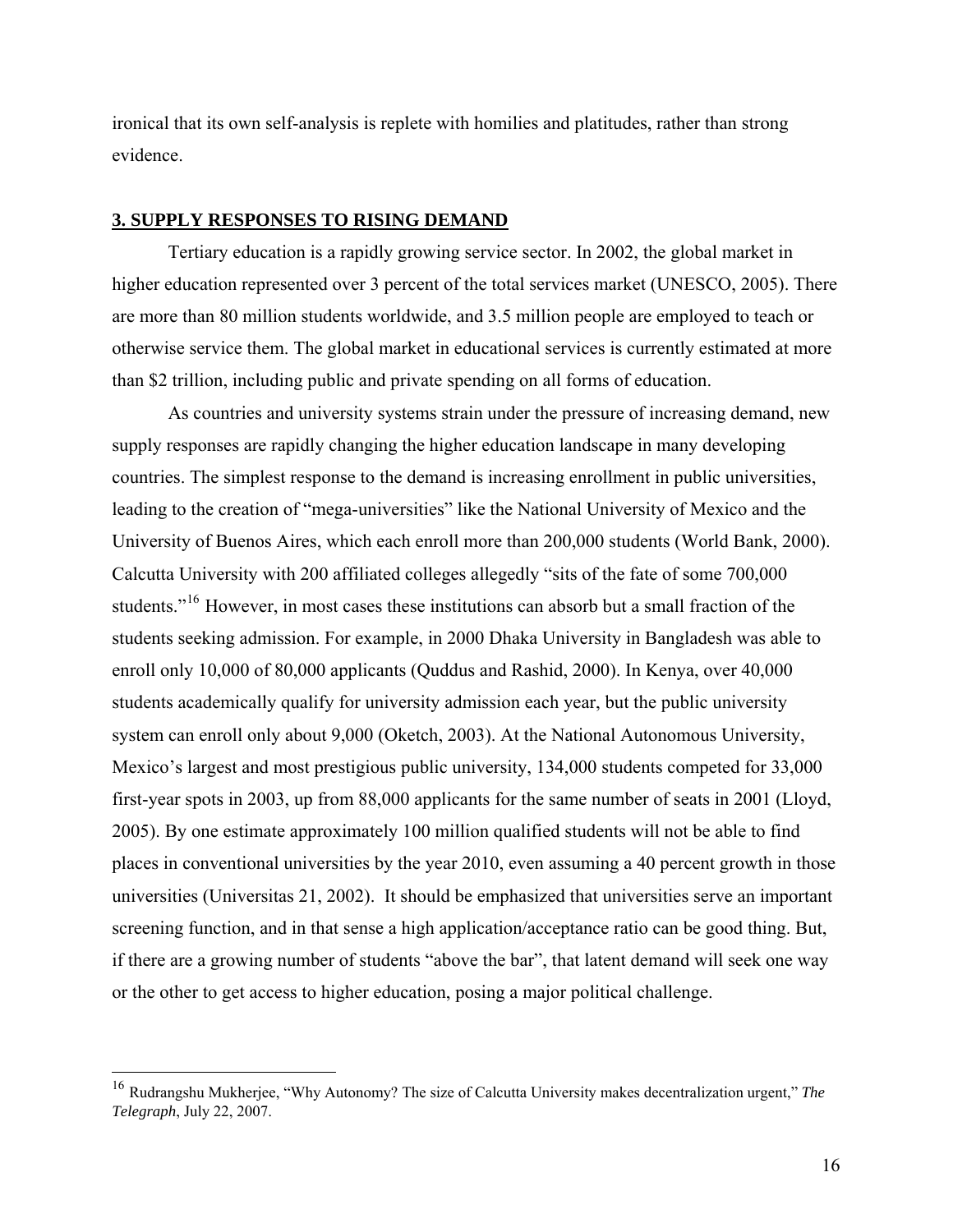# **3.1 Growth of the Private Sector**

With public universities unable to absorb the growing number of students, numerous alternatives have emerged. Perhaps the most striking feature of tertiary education in the new millennium has been the explosion in private provision. Table 6 details the relative size of the domestic private sector in tertiary education in a sample of countries across the globe.

| <b>Private Share of Enrollment</b> | <b>Countries</b>                                          |
|------------------------------------|-----------------------------------------------------------|
|                                    | Bangladesh, Bermuda, Botswana, Brazil, Cape Verde,        |
| <b>Large</b>                       | Chile, Colombia, Cyprus, El Salvador, Estonia, Holy       |
| (over 50 percent)                  | See, India, Indonesia, Islamic Republic of Iran, Israel,  |
|                                    | Japan, Latvia, Luxembourg, Namibia, Netherlands,          |
|                                    | Netherlands Antilles, Paluau, Palestinian Autonomous      |
|                                    | Territories, Paraguay, Philippines, Republic of Korea,    |
|                                    | Slovenia, Tonga, Turks and Caicos Islands, United         |
|                                    | Kingdom                                                   |
|                                    |                                                           |
|                                    | Angola, Armenia, Burundi, Ivory Coast, Ecuador,           |
| <b>Medium</b>                      | Jamaica, Jordan, Kenya, Lao People's Democratic           |
| (between 25 and 50 percent)        | Republic, Lebanon, Malaysia, Mexico, Mongolia, Nepal,     |
|                                    | Nicaragua, Peru, Poland, Portugal, Rwanda, Saint Lucia,   |
|                                    | United States of America, Venezuela                       |
|                                    | Argentina, Aruba, Azerbaijan, Belarus, Bolivia, Bulgaria, |
| <b>Small</b>                       | Ethiopia, Finland, France, Georgia, Honduras, Hungary,,   |
| (between 10 and 25 percent)        | Iceland, Iraq, Libyan Arab Jamahiriya, Mauritius,         |
|                                    | Norway, Panama, Papua New Guinea, Republic of             |
|                                    | Moldova, Senegal, Spain, Switzerland, Thailand,           |
|                                    | Uruguay                                                   |
|                                    | Australia, Austria, Cameroon, Chad, Congo, Costa Rica,    |
| <b>Negligible or non-existent</b>  | Croatia, Cuba, Czech republic, Denmark, Germany,          |
| (less than 10 percent)             | Ghana, Hong Kong SAR of China, Ireland, Kyrgystan,        |
|                                    | Madagascar, Morocco, New Zealand, Pakistan, Russian       |
|                                    | Federation, Saudi Arabia, Serbia and Montenegro,          |
|                                    | Slovakia, Sweden, the former Yugoslav Republic of         |
|                                    | Macedonia, Trinidad and Tobago, Tunisia, Turkey,          |
|                                    | Uganda, United Republic of Tanzania, Vietnam, Yemen       |

|  |  | Table 6: The Role of the Private Sector in Tertiary Education |  |  |  |
|--|--|---------------------------------------------------------------|--|--|--|
|--|--|---------------------------------------------------------------|--|--|--|

Source: UIS Education database, May 2005

There is no comprehensive database of private institutions of higher education and many countries do not have regulatory bodies that monitor the number of private institutions operating in their countries; therefore the global growth in private higher education institutions is difficult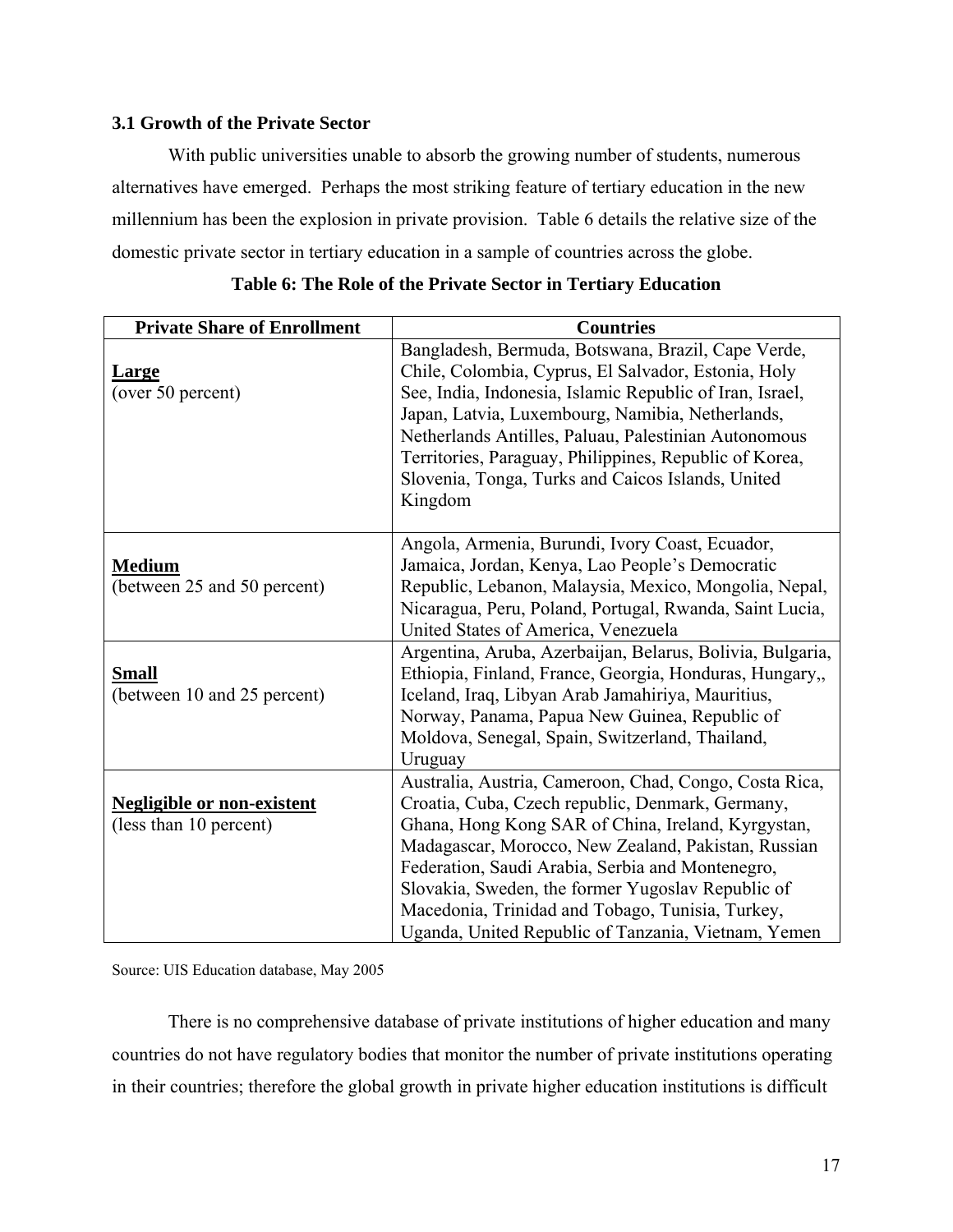to measure. However, a selective country-by-country analysis for which we could obtain data suggests significant growth in the number of private institutions in recent years (See Table 7).

|               | <b>Number of Private Tertiary</b><br><b>Education Institutions</b> |                 | <b>Percent of Total Tertiary</b><br><b>Enrollment in Private</b><br><b>Institutions</b> |
|---------------|--------------------------------------------------------------------|-----------------|-----------------------------------------------------------------------------------------|
|               | 1980                                                               | 2005            | 2004                                                                                    |
| Korea         | $\boldsymbol{0}$                                                   | 298             | 80.5                                                                                    |
| Kenya         | $\overline{2}$                                                     | 13 <sup>a</sup> | 13 <sup>a</sup>                                                                         |
| Indonesia     | X                                                                  | 1,634           | 65.2                                                                                    |
| Romania       | $\boldsymbol{0}$                                                   | 70              | 21.3                                                                                    |
| Uruguay       | $\boldsymbol{0}$                                                   | 17              | 9.7 <sup>a</sup>                                                                        |
| Vietnam       | $\boldsymbol{0}$                                                   | 23 <sup>a</sup> | 12 <sup>a</sup>                                                                         |
| Poland        | 6                                                                  | 280             | 28.5                                                                                    |
| Thailand      |                                                                    | 54              | 16.9                                                                                    |
| Nicaragua     | 6                                                                  | 44              | 57                                                                                      |
| Chile         | $\overline{0}$                                                     | 70              | 75.3                                                                                    |
| Turkey        | $\overline{0}$                                                     | 19              | 3.9                                                                                     |
| Mexico        | 374 (1987)                                                         | 1500            | 33                                                                                      |
| Jordan        | $\theta$                                                           | 22              | 24.7                                                                                    |
| Bangladesh    | $\overline{0}$                                                     | 54              | 29.8                                                                                    |
| South Korea   | X                                                                  |                 | 80                                                                                      |
| India         | X                                                                  |                 | 75                                                                                      |
| <b>Brazil</b> | X                                                                  |                 | 75                                                                                      |

| <b>Table 7: Growth in Number of Private Institutions</b> |  |
|----------------------------------------------------------|--|
|----------------------------------------------------------|--|

*Sources: EdStats, World Bank, 2004; IFC staff assessments and statistics, 2004 &2005; OECD 2002; Government Statistics; Chile includes 7 publicly funded Private Catholic Universities*

a: Data refers to 2003

x: Data unavailable

These private institutions are helping to meet the growing demand that the public sector cannot. Private institutions are less subject to political instabilities and day-to-day political pressures that often bedevil public universities in developing countries. When educational provision is reliant upon the state, disturbances to the state apparatus, such as financial and political crises, can severely undermine educational provision. Yet despite these positives, as we shall note later, these institutions are of highly variable – and often dubious – quality. They are at best teaching shops, and very rarely knowledge-producing institutions. Although most private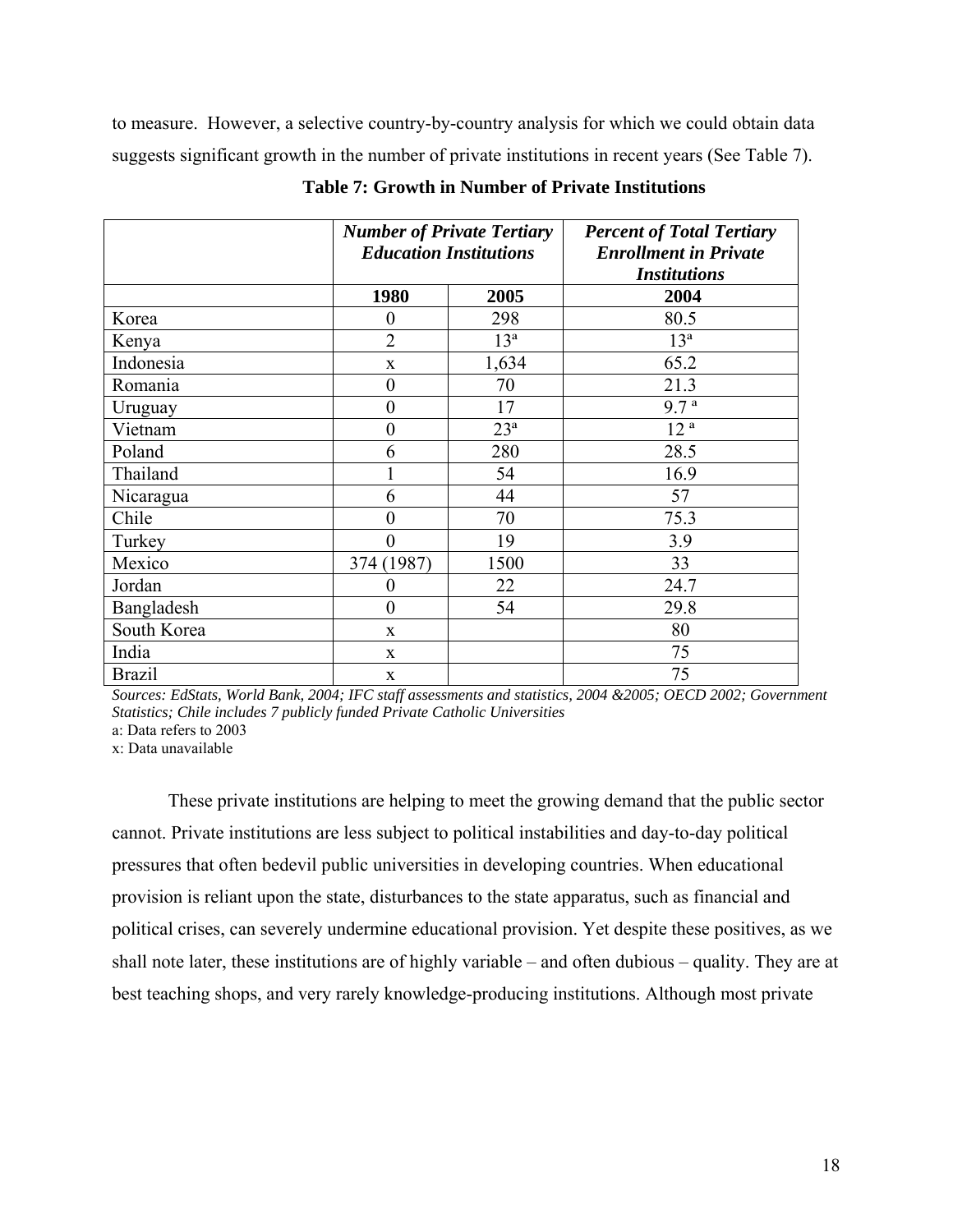provision occurs domestically, there is a small but growing trend towards international private provision, through the movement of institutions and individuals across national borders.<sup>[17](#page-19-0)</sup>

### *3.1.1 Corporate Universities*

 Corporate universities— company in-house training and development initiatives – have been around since the 19<sup>th</sup> Century, when large companies such as DuPont, General Electric and Edison introduced "corporate classrooms" to provide additional training for employees. In the 1980s the term entered into mainstream business vocabulary and in recent years these programs have expanded in scope and size, augmenting educational systems in countries throughout the world (Observatory on Borderless Higher Education, 2004).

 There is surprisingly little data on the number and size of these programs, though their visibility has been on the rise since the late  $1990s$ .<sup>[18](#page-19-1)</sup> In 2000, direct and indirect training costs in the US private sector totaled between 284 and 387 billion dollars annually, making the private sector the largest provider of professional training in the country (Observatory on Borderless Higher Education, 2004). The extent of the "education" provided by these operations varies greatly. At one end of the spectrum is McDonalds' Hamburger University- a classic company school, training "students" in skills required for core operations for their job. At the other end of the spectrum is the Ruschilon Facility in Switzerland (owned by Swiss Re and Boeing's Leadership Development Center) which acts as a "corporate think tank" where executives can analyze current trends and craft corporate strategy. In-between are thousands of initiatives training employees in technical skills, language proficiency, and critical thinking skills.

Corporations often use their training facilities as selling points to potential employees and host governments. The latter are often eager for companies to establish these skill-training facilities in their countries hoping that will help raise the stock of human capital. Corporations often have greater access to resources than do public universities and offer training in functional skills and new technologies that may not be otherwise available. Although most of these

<span id="page-19-0"></span> $17$  In an empirical study of offshore courses offered by British, Australian and American universities in developing and transitional economies, Bennell and Pearce (2003) found that 75 percent of overseas collaboration in Asia, the Middle East, and Africa were with private higher education institutions.

<span id="page-19-1"></span><sup>&</sup>lt;sup>18</sup> The *Financial Times* sponsors an annual corporate university award, corporate promotional literature frequently highlights such initiatives, and consulting firms such as PriceWaterhouseCoopers now offer services to organizations running corporate universities.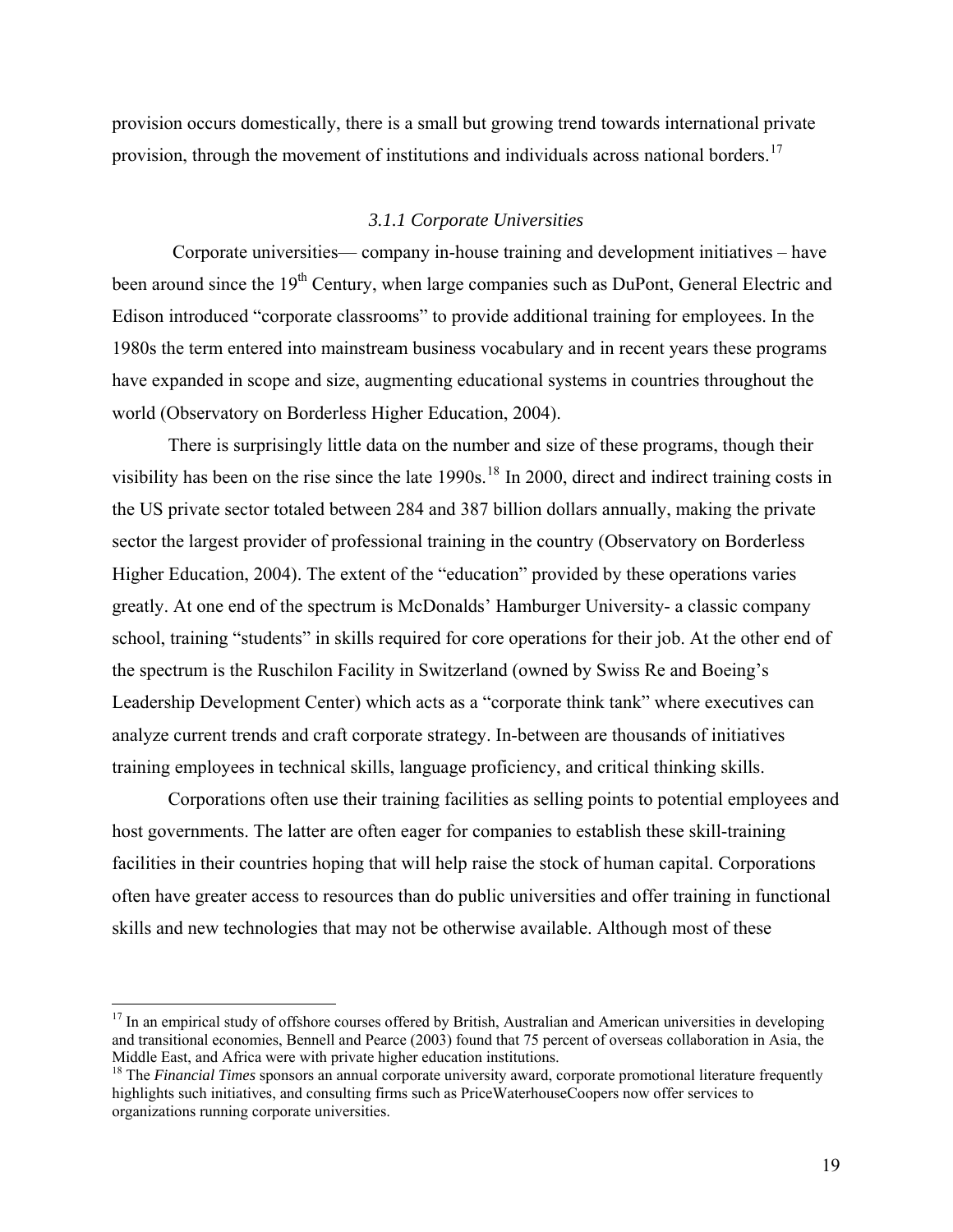institutions serve only company employees, some corporate universities are opening their programs to fee-paying students<sup>[19](#page-20-0)</sup> or launching subsidiary for-profit universities.<sup>20</sup>

Motorola University (MU) exemplifies a large corporate university in a conventional MNC. Founded 1989 by the Motorola Corporation, MU is a \$100 million global service business, managing 99 sites in [21](#page-20-2) countries on 6 continents.<sup>21</sup> In addition to job training, MU offers language training to employees, as well as their spouses and family members (Densford, 1999). Human resource strategies are critical for the new breed of MNCs from emerging markets which have to compensate for the weakness of their domestic higher education systems by developing ambitious in-house programs. The example of Infosys Technologies, an Indian IT company with 72,000 employees in 2006, exemplifies this phenomenon. In 2006, approximately one million college graduates in India applied online to Infosys. The company used a computer program to winnow this pool to 160,000 applicants, who then took a test to measure their analytical and problem-solving ability. 80,000 applicants were then asked for an interview, after which one in five candidates were offered a job. Following this rigorous selection process, new employees are then sent to an 18-week residential training program in a well-heeled company campus. Due to the poor quality of university graduates in India, companies such as Infosys are left to fill the gap between the skills required for employment and those produced by traditional universities (Johnson, 2007).

In principle there are many benefits when firms organize and pay for the labor market skills they need. Indeed all firms do that to some extent – in most cases relying on some variant of an apprenticeship system. However, developing countries have few large firms that can internalize the costs of these training universities. Moreover, as labor markets become more flexible, the greater turnover of employees reduces the incentives for in-house universities since the benefits of such training are not fully internalized.

### **3.2 Internationalization of Higher Education**

<span id="page-20-0"></span><sup>&</sup>lt;sup>19</sup> Examples of this trend include ABN-Amro in the Netherlands and the Tennessee Valley Authority in the US.

<span id="page-20-1"></span> $10^{20}$  The Arthur D. Little School of Management in the US is an example of this trend. The school started in 1964 as the training facility of the Arthur D. Little Consulting Firm, but in 1997 became an independent not-for-profit organization with an open recruitment policy.

<span id="page-20-2"></span><sup>&</sup>lt;sup>21</sup> MU has a large presence in developing countries with sites in South Africa, Russia, Mexico, Brazil, China, India and Malaysia.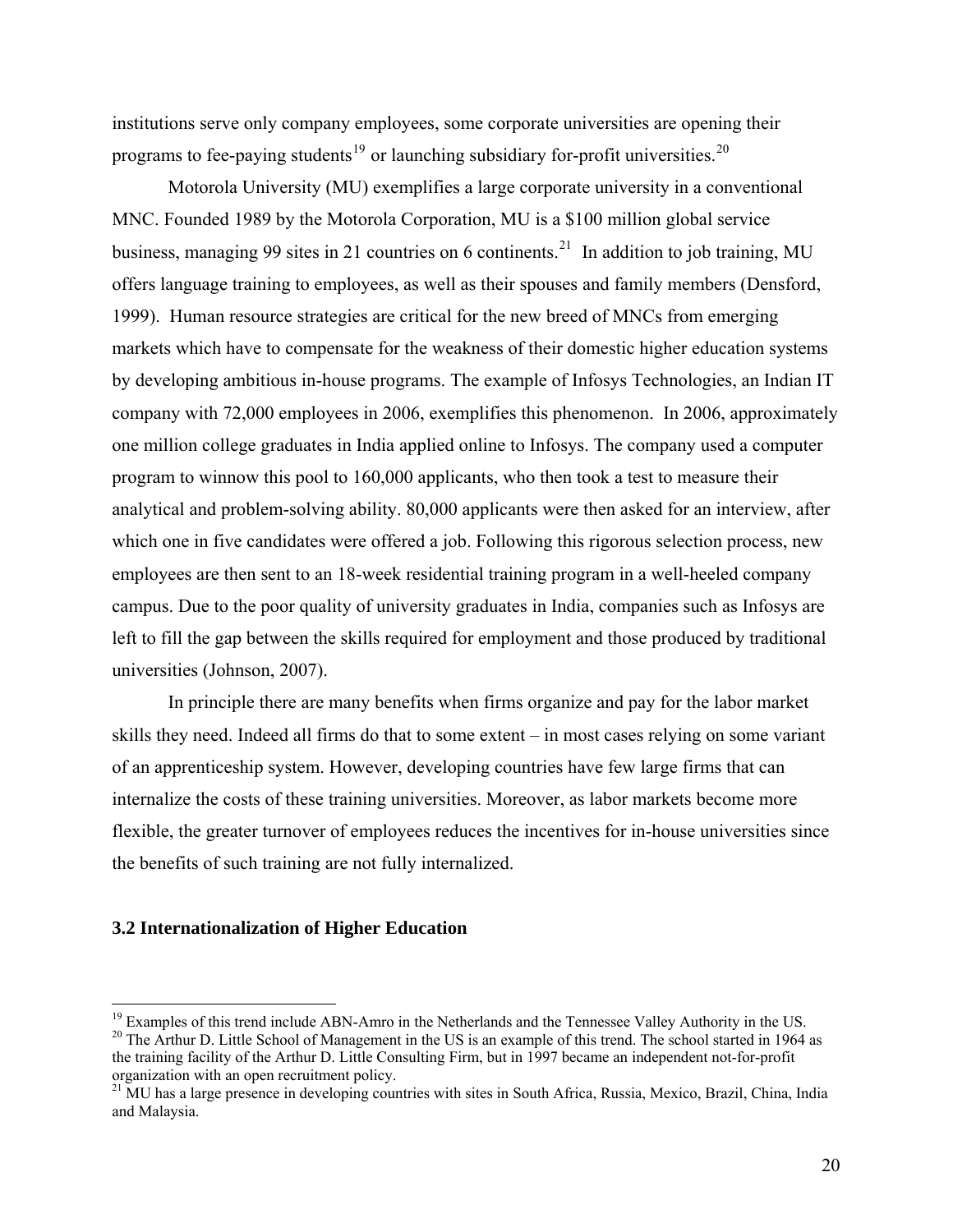### *3.2.1 International Student Flows*

Higher education and learning has always been had a strong international flavor. The ancient Indian university of Nalanda which flourished in the first millennium had students from South East and East Asia as well as the Middle-East and Tibet. In the early  $17<sup>th</sup>$  century, more than half the enrollment (of 11,000 students) at the University of Leiden, then one of the world's leading universities, was non-Dutch. Since the late 1990s, there has been a dramatic increase in the number of students crossing borders to receive education. In 2006, more than 2.5 million tertiary students studied outside of their home countries, compared to 1.75 million in 1999 (Observatory on Borderless Higher Education). In 2006, researchers from IDP Education Australia estimated that the number of students from developing countries that will go abroad to receive higher education will double before 2015 and double again by 2025.

| Table 8: International Student Enrollment in the Top Six Host Countries: 1999 and 2004 |
|----------------------------------------------------------------------------------------|
| (in thousands)                                                                         |

|                    | 1999  | 2004  | % Change from<br>1999 to 2004 |
|--------------------|-------|-------|-------------------------------|
| <b>World total</b> | 1,680 | 2,453 | 46.0                          |
| <b>US</b>          | 491   | 573   | 16.6                          |
| UK                 | 233   | 300   | 29.0                          |
| <b>Germany</b>     | 178   | 241   | 46.1                          |
| <b>France</b>      | 131   | 238   | 81.4                          |
| <b>Australia</b>   | 117   | 167   | 42.1                          |
| Japan              | 57    | 118   | 108.5                         |

Source: Adapted from ACE 2006

Table 9 displays the top countries of origin for international students. In 2004, China was the largest country of origin for international students, with nearly 350 thousand students studying abroad, representing 14 percent of the total worldwide international student population (UNESCO, 2006) more than the US and India combined (which have the  $2<sup>nd</sup>$  and  $3<sup>rd</sup>$  largest number of international students).

| <b>Country of</b><br>Origin | <b>Total number</b><br>of students<br>studying | <b>Percent Tertiary</b><br><b>Students studying</b><br>abroad | <b>Destination Countries and</b><br>number of students |
|-----------------------------|------------------------------------------------|---------------------------------------------------------------|--------------------------------------------------------|
|                             | abroad                                         |                                                               |                                                        |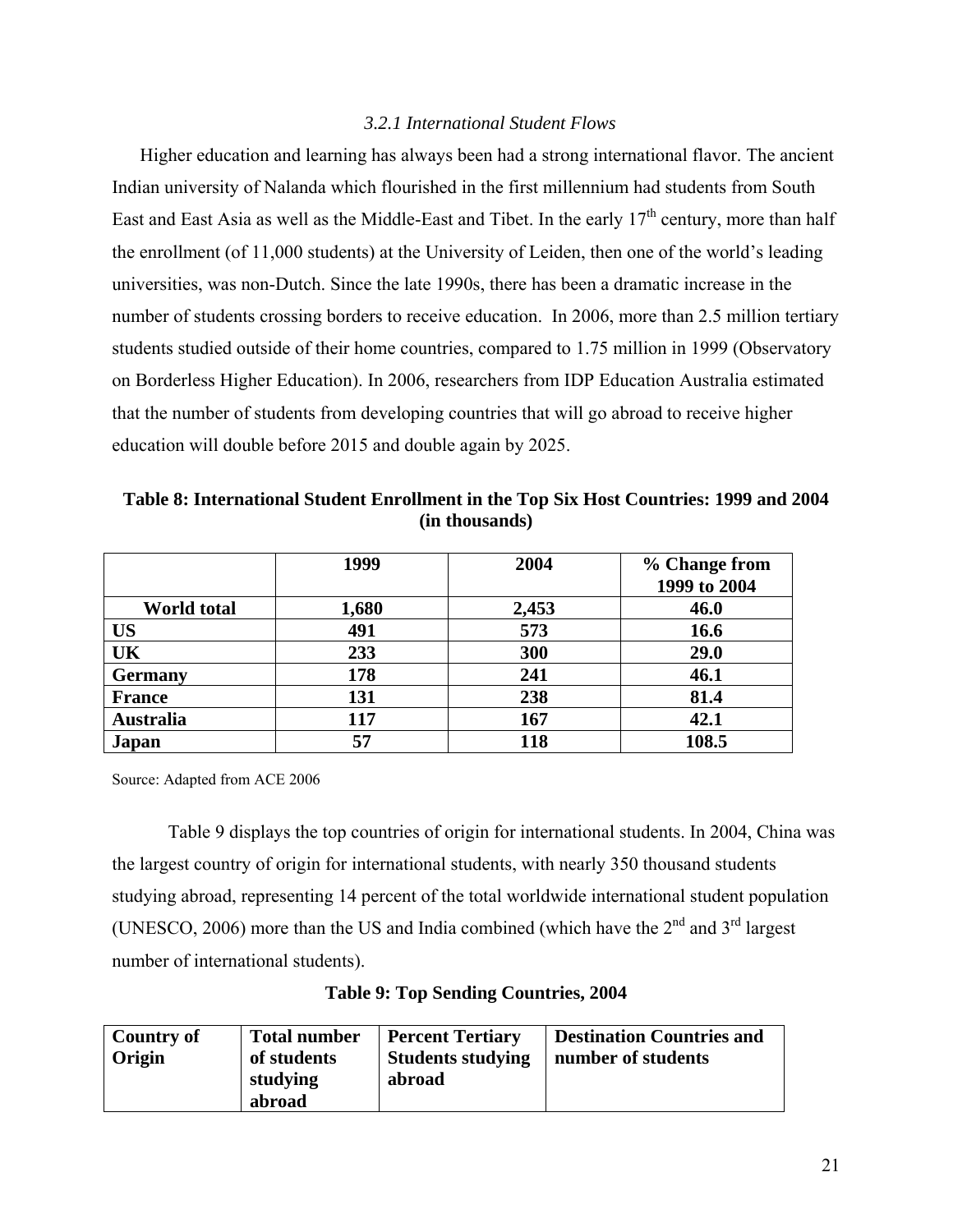| China                | 349,506 | 1.8%    | United States: 87,943  |
|----------------------|---------|---------|------------------------|
|                      |         |         | Japan: 76,130          |
|                      |         |         | United Kingdom: 47,738 |
|                      |         |         | Australia: 28,309      |
|                      |         |         | Germany: 25,284        |
| <b>United States</b> | 195,928 | 1.4%    | United Kingdom: 32,237 |
|                      |         |         | Italy: 21,922          |
|                      |         |         | Spain: 20,080          |
|                      |         |         | France: 13,718         |
|                      |         |         | Australia: 11,418      |
| India                | 123,559 | $1.2\%$ | United States: 79,736  |
|                      |         |         | Australia: 15,742      |
|                      |         |         | United Kingdom: 14,625 |
|                      |         |         | Germany: 4,237         |
|                      |         |         | New Zealand: 1,345     |
| Republic of          | 96,703  | $3\%$   | United States: 52,484  |
| Korea                |         |         | Japan: 23,280          |
|                      |         |         | Germany: 5,488         |
|                      |         |         | Australia: 3,915       |
|                      |         |         | United Kingdom: 3,482  |
| Japan                | 60,474  | $1.5\%$ | United States: 40,835  |
|                      |         |         | United Kingdom: 6,395  |
|                      |         |         | Australia: 3,172       |
|                      |         |         | Germany: 2,547         |
|                      |         |         | France: 2,337          |

Source: Atlas of Student Mobility, IIE

 $\overline{a}$ 

Unsurprisingly, OECD countries have long dominated the market for international students. In 2003, OECD countries hosted 93 percent of tertiary education students studying outside their home country (OECD, 2005a). The US is particularly dominant, hosting more than a quarter of the world's international students (about 600,000 visiting students) – more than the next three largest competitors (UK, Germany, France) combined (UNESCO, 2005).<sup>[22](#page-22-0)</sup>

<span id="page-22-0"></span> $^{22}$  The top sending countries to the United States are India and China. In 2005/06 India accounted for 13.5 percent of total foreign students in the US. There were 80,466 Indian tertiary students in the US in 2006, 72 percent of whom were enrolled in graduate programs. China accounted for 11.1 percent of total foreign students in the US, 76 percent of whom were enrolled in graduate programs (IIE).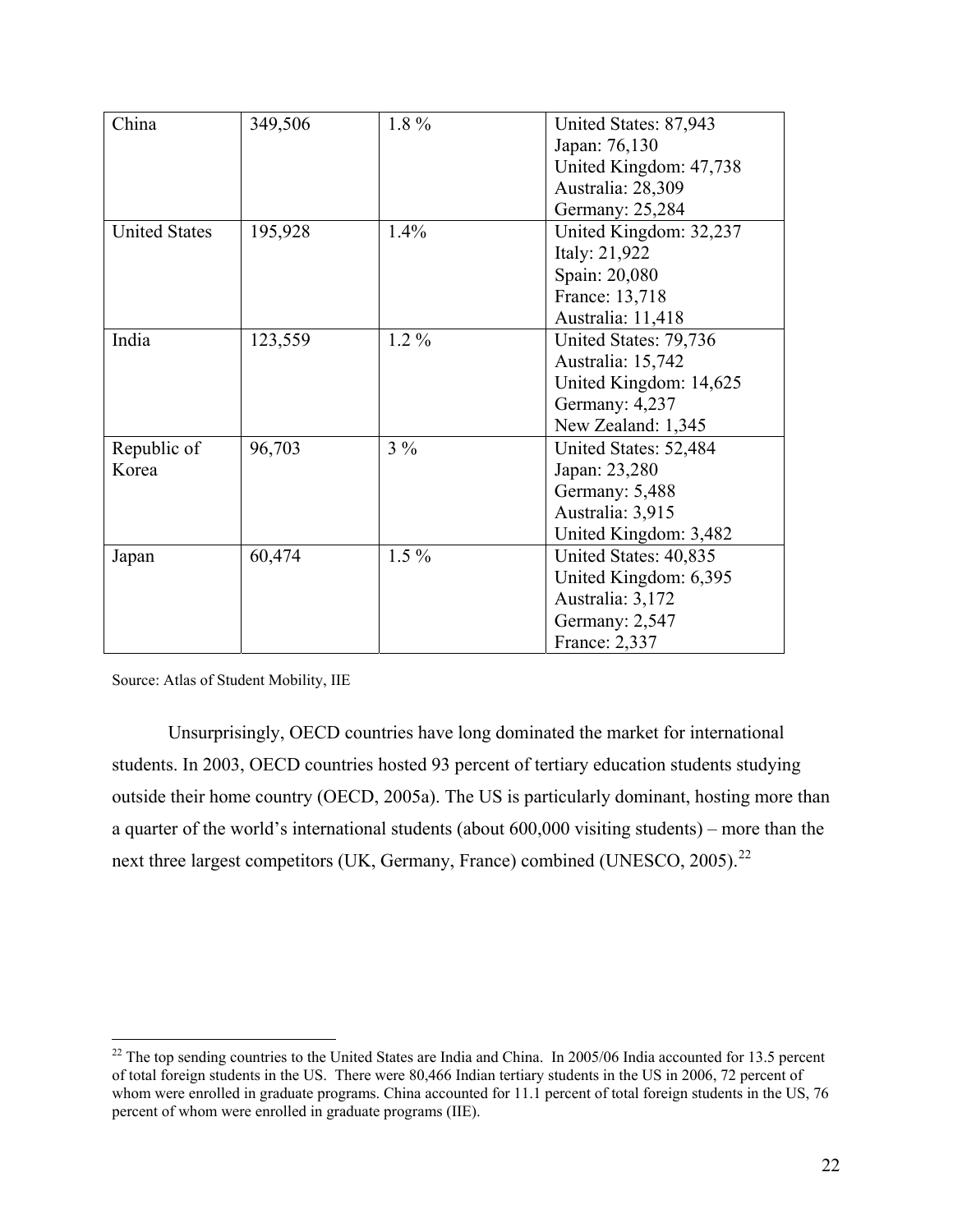## **Table 10: Top Destination Countries for International Students, 2006 (estimated total 2.5 million students)**

| <b>United States</b> | 550,000 | 22% |
|----------------------|---------|-----|
| United Kingdom       | 300,000 | 12% |
| Germany              | 250,000 | 10% |
| France               | 250,000 | 10% |
| Australia            | 175,000 | 7%  |
| China                | 150,000 | 6%  |
| Japan                | 125,000 | 5%  |
| Canada               | 75,000  | 3%  |

Source: Atlas of Student Mobility, IIE

| <b>Field of Study</b>            | 2005/06 | <b>Percent of total</b> |  |  |
|----------------------------------|---------|-------------------------|--|--|
| <b>Business and Management</b>   | 100,881 | 17.9                    |  |  |
| Engineering                      | 88,460  | 15.7                    |  |  |
| Other $a$                        | 59,404  | 10.5                    |  |  |
| Mathematics and Computer Science | 45,518  |                         |  |  |
| Physical and Life Sciences       | 50,168  | 8.9                     |  |  |
| Social Sciences                  | 46,132  | 8.2                     |  |  |

## **Table 11: Fields of Study, International Students in US**

a: Other includes mainly Liberal/General Studies, communications and Journalism, Multidisciplinary Studies and Law

| <b>Academic Level</b> | 2005/2006 | 2006/06 Percent of Total |
|-----------------------|-----------|--------------------------|
| Associate's           | 63,598    | 113                      |
| Bachelor's            | 172,744   | 30.6                     |
| Graduate              | 259,717   | 46.0                     |
| Other $a$             | 68,707    | 12.2                     |

a: Includes mainly intensive English programs and technical training programs

Rosenzweig (2006) finds that international student outflows from low-income countries are more the result of low payoffs to skill rather than underinvestment in higher education capacity. However, given the rapid rise in skill premiums in many developing countries (Goldberg and Pavcnik, 2007), we believe these results reflect past trends rather than current and future trends. Students' decisions of where to study abroad are affected by a number of factors cultural, linguistic, historical and economic. English-speaking countries are clearly attractive to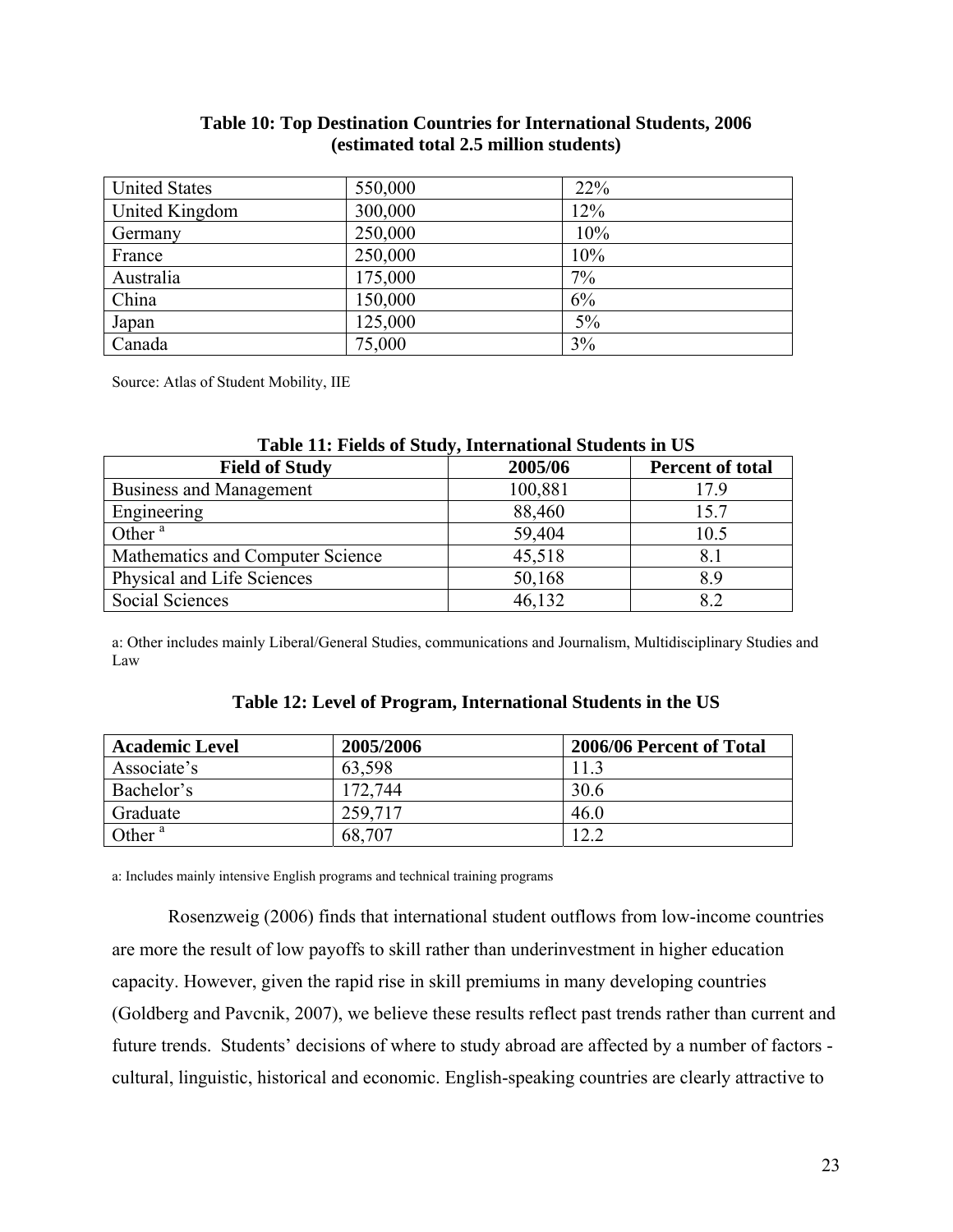international students, as English has become the dominant language in international business and academia. Cultural and geographical proximity also impact students' choices, as do perceived quality of life in the host country, networks of present and former students, the reputation of the school both in the home country and internationally, and the host-country's polices on student immigration.<sup>[23](#page-24-0)</sup> Although still dominant, according to some estimates the United States has been losing its market share among international students since 1997 due to the growing level of competition for mobile students and the relatively high cost of attending an American university (*Economist*, 2005).

| Table 15. Fotal biculari Cost of Dachelof Degree, 2004 (iii CSD) |                       |                    |  |  |
|------------------------------------------------------------------|-----------------------|--------------------|--|--|
| Country                                                          | <b>In Engineering</b> | <b>In Business</b> |  |  |
| China                                                            | 32,812                | 31,731             |  |  |
| Hong Kong                                                        | 38,202                | 38,192             |  |  |
| Singapore                                                        | 77,962                | 54,938             |  |  |
| New Zealand                                                      | 88,699                | 59,331             |  |  |
| Australia                                                        | 90,019                | 60,464             |  |  |
| Canada                                                           | 81,037                | 71,039             |  |  |
| <b>UK</b>                                                        | 91,670                | 77,890             |  |  |
| <b>US Public</b>                                                 | 119,882               | 119,882            |  |  |
| <b>US Private</b>                                                | 167,828               | 167,828            |  |  |

 $\overline{a}$ 

**Table 13: Total Median Cost of Bachelor Degree, 2004 (in USD)**

Source: http://www.lindentours.com/univ\_officials/linden\_letters/IDP%20Comparative%20Costs.pdf

Notwithstanding the noble rhetoric that surrounds international higher education, it must also be seen as a large and attractive business. The US earns over \$13 billion annually from foreign student enrollments alone, not considering the money these students bring into the country in living expenses and trips home (IIE, 2004). And as overseas education becomes a valued part of the undergraduate student experience in rich countries, it offers lucrative business opportunities – and scandals.<sup>[24](#page-24-1)</sup> The vast majority of international students fund their own education (for data on the US, see Table 14), and thus international education is still largely an option for the privileged.

<span id="page-24-0"></span><sup>&</sup>lt;sup>23</sup> EduWorld analyzed responses from over 1000 undergraduate internationals in the UK, US, and Australia who came from 10 major Asian countries. In considering where to study, the main factors that they said influenced their decisions were country (54 percent), academic course (18 percent), institution (17 percent), and city (10 percent). Three-quarters of these polled students had friends or relatives living in the country of study prior to their decision to enroll.

<span id="page-24-1"></span><sup>24</sup> Diana Schemo, "In Study Abroad, Gifts and Money for Universities," *New York Times*, August 13, 2007.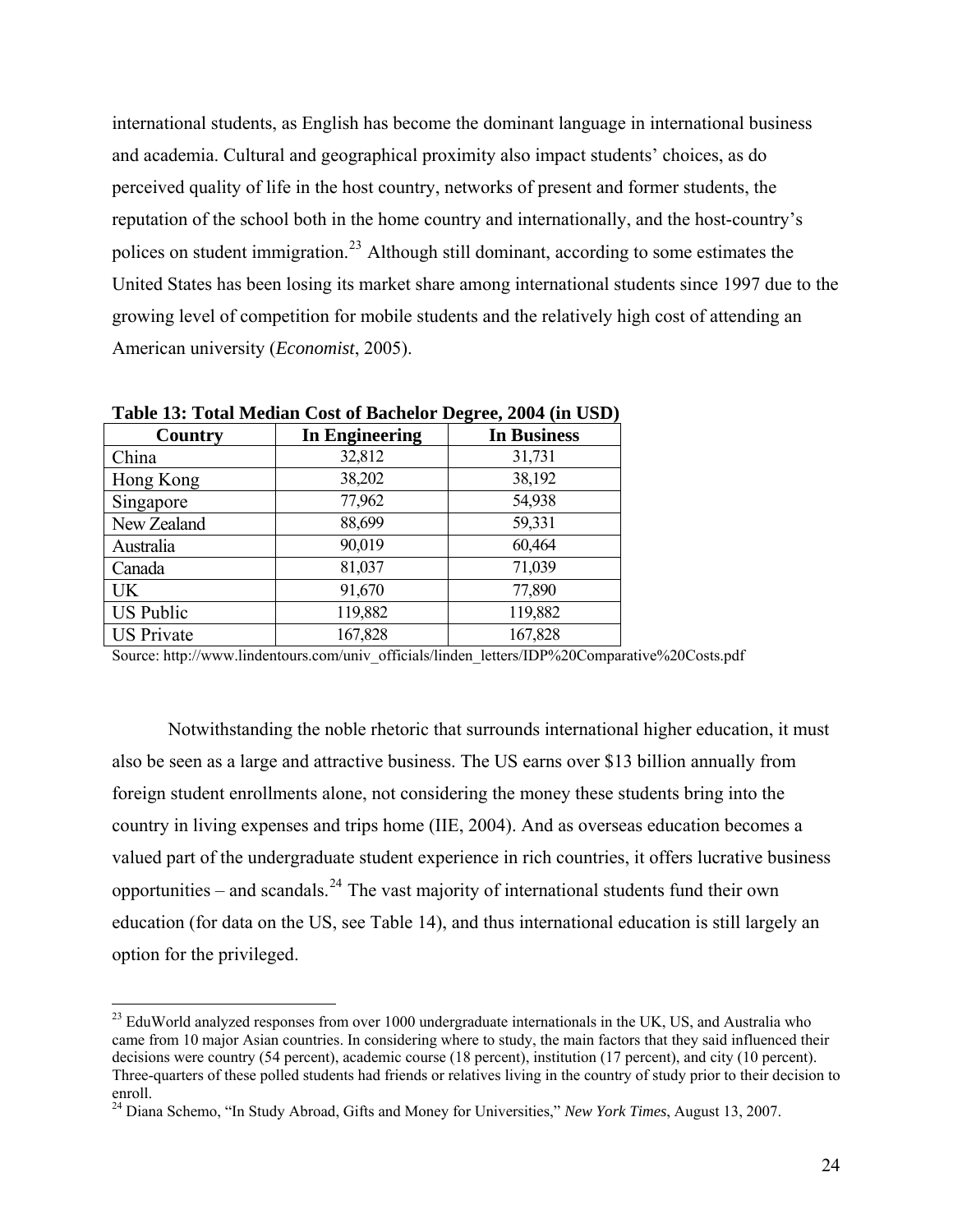| Source of Funds               | % undergraduates | $%$ graduate |
|-------------------------------|------------------|--------------|
| Personal and Family           | 81.8             | 51.6         |
| US college or university      | 10.1             | 40.4         |
| Home government or university | 2.0              | 2.2          |
| US government                 | 0.3              | 0.7          |
| Private US sponsor            | 2.6              | 1.7          |
| Current employment            | 0.3              | 0.4          |
| International Organization    | 0.2              | 1.4          |
| Total                         | 100              | 100          |

**Table 14: Primary Source of Funding for International students in the US, 2003-2004** 

Source: Sidhu, 2006, p. 20

1

Higher education is the United States' fifth largest service export. International students also help lower academic research costs and help maintain enrollment levels in programs such as science and engineering where domestic interest is not strong (Sidhu 2006).<sup>[25](#page-25-0)</sup> International students also bring intellectual capital and can raise the level of competition in a country. In 1998-2001, about two-thirds of foreigners who earned doctorates in science and engineering from American universities said they had "firm plans" to stay, up from 57 percent in 1994-97.<sup>[26](#page-25-1)</sup> These numbers are even higher (between 80-90 percent) for students from developing countries, although this might be declining.

Recognizing these benefits, governments and institutions have been intensifying efforts to make their universities more attractive to foreign applicants. Institutions from both industrialized and developing countries often advertise overseas, hosting educational fairs in cities with large potentially mobile student populations, sending their representatives abroad to court elite families, or employing the services of agencies specifically designed to market their institution.

The growing global market for students from developing countries has resulted in "going down the staircase" both with regards to the destination of students as well as the level of education. With respect to the former, developing countries are themselves trying to attract students from other countries. Examples include China (from Africa), Malaysia (Southeast Asia), Argentina and Chile (Latin America). Botswana, Mauritius and South Africa are attempting to

<span id="page-25-0"></span><sup>&</sup>lt;sup>25</sup> However, causation is not clear. The influx of foreign students in  $S\&E$ , who then remain in the US, can also put downward pressure on wages in this sector, making it less attractive for domestic students.

<span id="page-25-1"></span><sup>&</sup>lt;sup>26</sup> The Economist, "The Best is Yet to Come."  $9/10/2005$ . Vol. 376, Issue 8443, p. 20-22.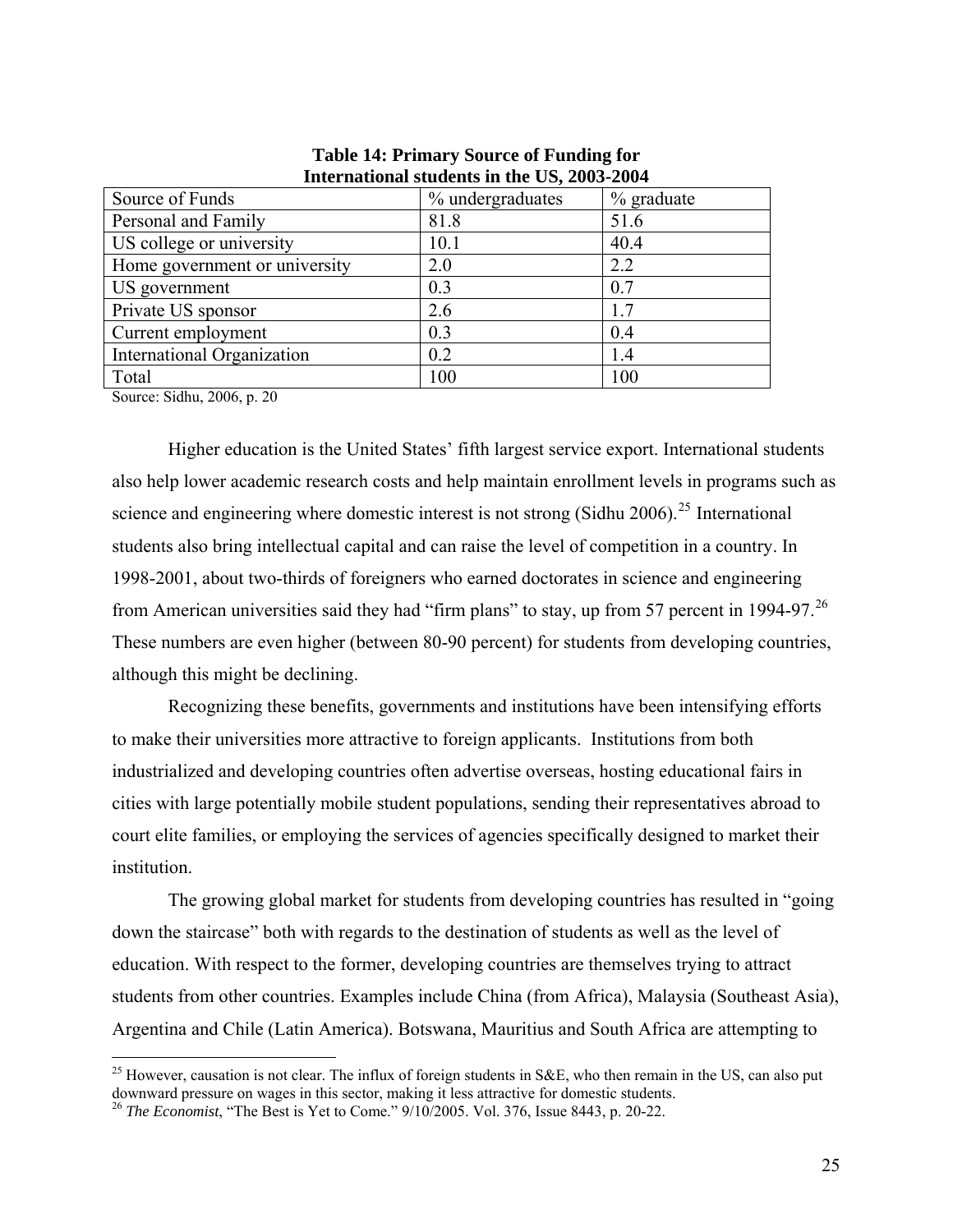become higher education hubs for Sub-Saharan Africa. The most notable efforts in this direction are Dubai and Singapore which have been attempting to position themselves as higher education hubs for international students, which we later examine in greater detail. This "going down the staircase" trend is also evident within educational levels – from graduate to undergraduate and now even to high school education. The prospect of going abroad for a bachelor's degree has raised demand for high-school level global certification programs, with the rapid growth of schools offering International Baccalaureate Organization (IBO) programs attesting to the demand.[27](#page-26-0) Although the countries with the most IBO programs are the US, Canada, the UK, and Australia, the desire of elites in Mexico, Argentina, India, and China to send their children abroad for higher education place these countries in the top ten countries with IBO schools.

| <b>Program</b>                 | <b>May 2002</b> | <b>May 2007</b> | <b>Increase</b> |
|--------------------------------|-----------------|-----------------|-----------------|
| <b>Primary Years Program</b>   | 83              | 364             | 338.55%         |
| (students age 3-12)            |                 |                 |                 |
| <b>Secondary Years Program</b> | 272             | 539             | 98.16%          |
| $(statedents age 11-16)$       |                 |                 |                 |
| Diploma Program                | 1,020           | 1,573           | 54.22%          |
| (students age 16-19)           |                 |                 |                 |
| <b>Total</b>                   |                 | 2,476           | 80.07%          |

**Table 15: Growth in IBO Programs Worldwide** 

Source: www.ibo.org

 $\overline{a}$ 

### *3.2.2 Internationally Mobile Higher Education Institutions*

Although the number of self-financing internationally mobile students from developing countries seeking education in Western universities has sharply increased in recent years, the phenomenon itself is not new. What is more new, however, is the reverse: Western higher education institutions, establishing programs in developing countries. Both phenomena are driven by revenue considerations as well as the desire to increase access to a larger pool of talent.

In recent years government funding for universities in industrialized countries has become less generous. Between 1991 and 2001, the share of public investment in research and development diminished by 6 percent in the EU and by 11 percent in the US (UNESCO 2005).

<span id="page-26-0"></span> $^{27}$  In 2006 the IBO was used at 2,051 schools in 125 countries, reaching approximately 538,000 students.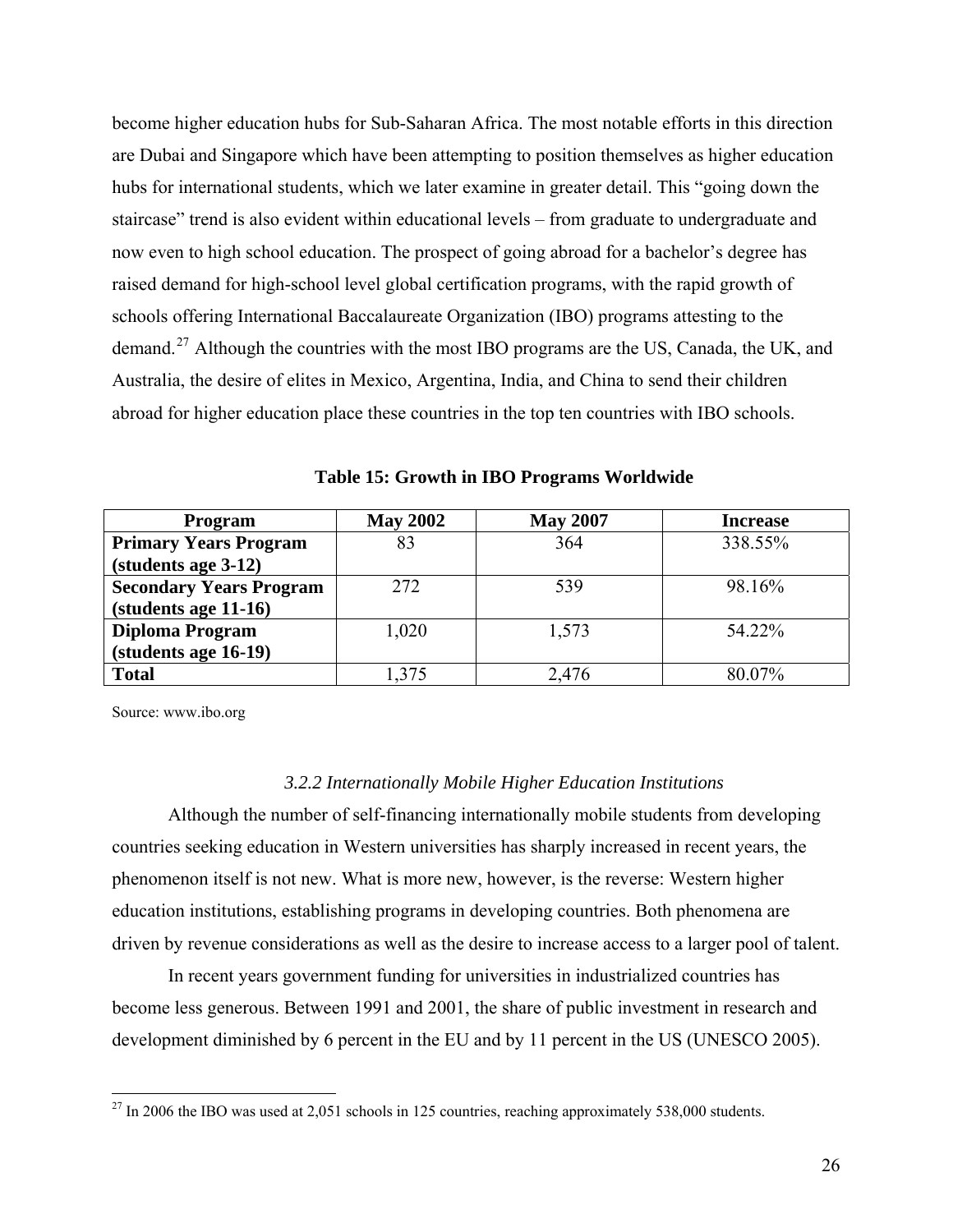In the last three decades, the share of US state tax dollars directed towards higher education has fallen by over 25 percent (Rizzo, 2006).<sup>[28](#page-27-0)</sup> For a variety of reasons, it has not been easy to cut costs – indeed observers have termed escalating rounds of capital expenditures and funding to attract "star faculty" and students akin to arms races. Hence there is little option but to increase revenues, either by raising tuition<sup>[29](#page-27-1)</sup> or increasing a variety of student fees for specific services.<sup>[30](#page-27-2)</sup> In this environment, attracting higher-paying foreign students or seeking out commercial arrangements abroad becomes more attractive.

The Australian higher education system (a largely publicly and federally funded system) illustrates these trends. Between 1986 and 1997 the proportion of total university costs funded by the government declined from 87 percent to 57 percent. Between 1995 and 2000 there was a 30 percent reduction in public funding per student, and between 1996 and 2004, operating budgets for Australian public universities were cut by 40 percent (OECD, 2004). To manage these financial challenges, universities have reduced the number of faculty per student, placed greater financial burden on students, $31$  and sought to diversify their sources of revenue by expanding their presence overseas, attracting students to come to Australian universities and establishing branch campuses abroad.

In 1990, 29,000 international students were enrolled in Australian universities; in 2002 this number had jumped to 185,000, representing 21 percent of total enrollment in Australian universities. One-third of these students were enrolled in offshore programs. While they accounted for 12.5 percent of the total revenue (about US\$1.1 billion), their share of total revenue from student fees was more than half. Australian offshore programs grew from just 25 in 1991 to almost 1,600 in 2003. Over 70 percent of these overseas partnerships are with private institutions in developing countries, primarily in Asia (IFC, 2006).

<span id="page-27-0"></span> $28$  Kane and Orszag (2003) note that in recent years, many public colleges and universities in the United States have faced budgetary crises. States have had to close a cumulative \$200 billion deficit between fiscal years 2002 and 2004, leading to sharp reduction in funding for higher education. However, there has also been a longer-term shift in state financing of higher education which began more than a decade ago. As states have struggled to respond to fiscal pressures, budgets for public universities have suffered; this trend is likely to continue due to projected increases in Medicaid costs.

<span id="page-27-1"></span> $29$  In the decade between 1997-98 and 2007-08, total charges rose at an average rate of 2.6 percent above the rate of inflation in private universities and 3.5 percent above the rate of inflation in public universities in the US.<br>http://www.collegeboard.com/prod\_downloads/about/news\_info/trends/trends\_pricing\_07.pdf

<span id="page-27-2"></span><sup>&</sup>lt;sup>30</sup> Jonathan D. Glater, "As Support From States Lags, Colleges Tack On Student Fees," *New York Times*, September 4, 2007. Section A, page 1.

<span id="page-27-3"></span><sup>&</sup>lt;sup>31</sup> In 1995 state funding and student contributions accounted for 68 percent and 13 percent of resources, respectively; in 2002 these proportions were 56 percent and 25 percent (OECD 2004).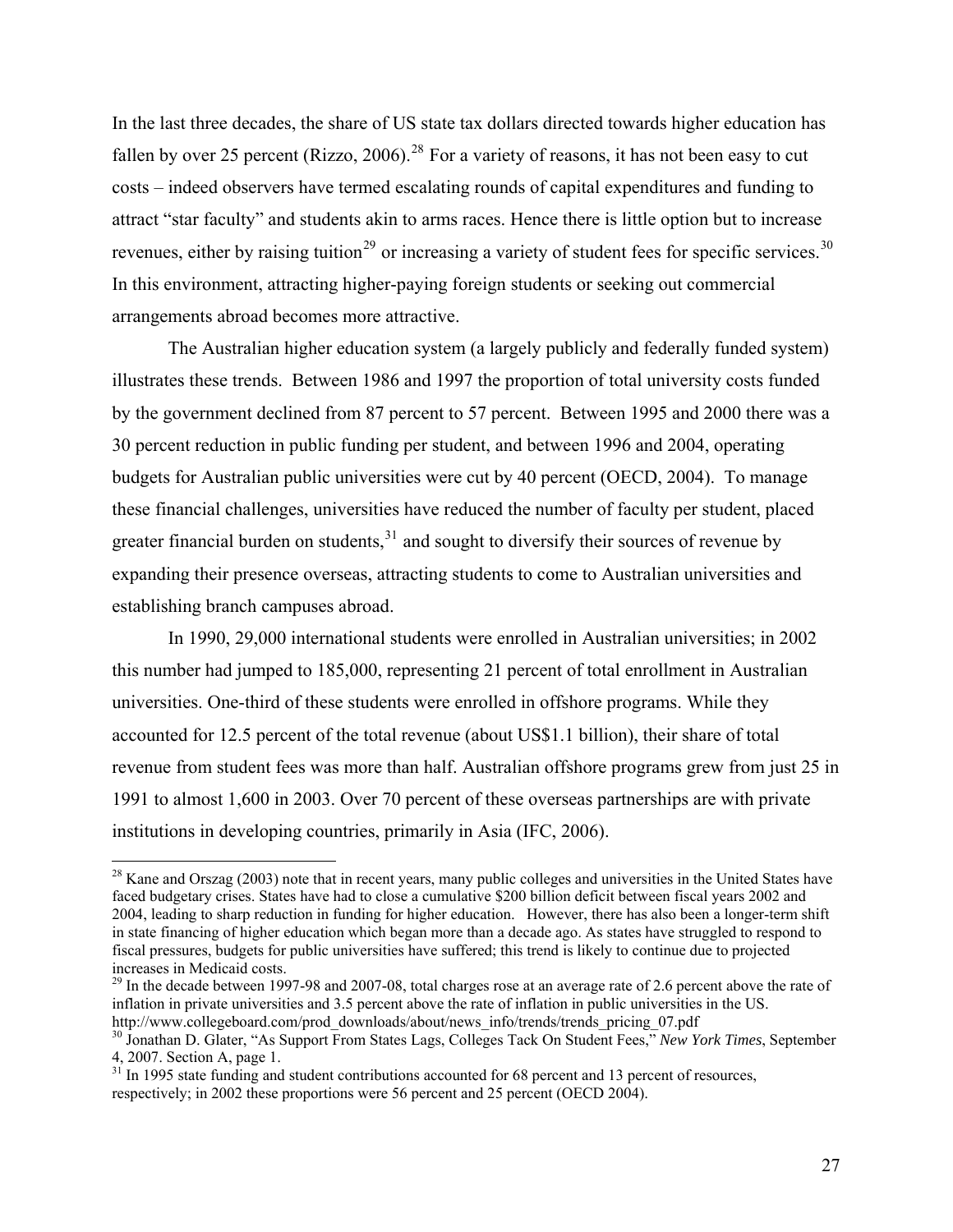Australia is not alone in its aggressive expansion of overseas operations. In 2003, the British Council estimated that in 2003 there were over 200,000 students enrolled in UK-based programs overseas, including distance learning and study on foreign campuses. In the UK, export revenue from program and institutional mobility under cross-border franchised agreements, twinning agreements, joint programs, validation, subcontracting and distance learning activities increased by 50 percent between 1997 and 2002 (British Council, 2003).

It is difficult to obtain reliable data on the extent of program and institutional mobility because it often falls outside government data-gathering systems. There is no central registry for international branch campuses, and Australia and the UK are the only OECD countries currently collecting data on international students enrolled in their institutions abroad (OECD, 2004). However, press reports and promotional materials point to this trend.<sup>[32](#page-28-0)</sup> In addition to establishing branch campuses, a number of institutions have forged partnerships with universities in developing countries. There are two broad forms that these programs generally take: twinning and franchising. Under twinning arrangements, after initial training in their home country, students relocate overseas to receive their final training and degree from the foreign university. Under franchising programs, the entire program takes place in the home country, with the foreign institution providing curricula and assessment, and certifying the program with the university crest on the degree.

Offshore programs generate additional revenue for universities and can enhance their international reputation. Branch campuses also can give the institution an edge in bidding for local government projects, and can provide links between the institution and industry in the foreign country. However, there are a host of financial and legal risks involved. The investment in land and other physical assets can be costly and risky. Universities must deal with the regulatory framework of the host country and often face criticism from the international community for exploitation of educational markets in developing countries. Moreover, quality may be harder to maintain overseas than domestically.<sup>[33](#page-28-1)</sup>

<span id="page-28-0"></span><sup>&</sup>lt;sup>32</sup> Examples include Cornell's Medical School and Georgetown's School of Foreign Service in Qatar, Britain's Nottingham University branch near Shanghai, Rochester Institute of Technology's campus in Croatia, and Australia's Monash University's campus in Malaysia.

<span id="page-28-1"></span><sup>&</sup>lt;sup>33</sup> The well-publicized closure of the University of La Verne's Athens campus and the withdrawal of Australia's University of Southern Queensland from Dubai due to quality concerns illustrate the risks associated with international operations.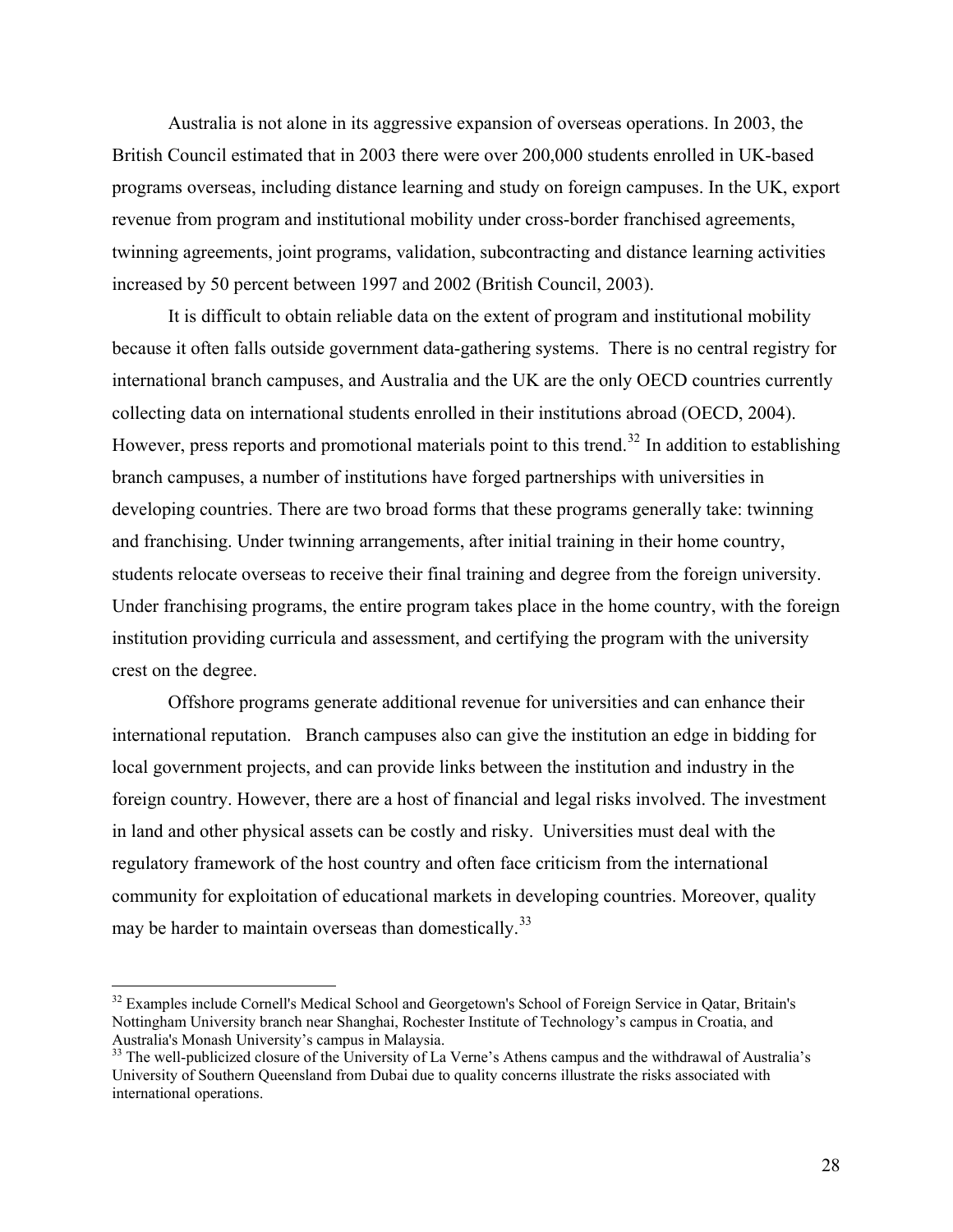Developing country governments must also consider the costs of allowing foreign providers access to educational markets in their countries. Questions surrounding the licensing of foreign providers, the accreditation of foreign educational services providers, recognition of foreign qualifications, and funding concerns all pose challenges to policymakers. Foreign providers often bring with them pedagogical innovation, as well as testing services and administrative systems. They can help the local economy, providing jobs (both academic and staffing) and expanding infrastructure (such as classrooms, libraries, labs, and IT facilities). They also foster competition and put pressure on local providers to improve their own quality, and can increase the educational opportunities available to citizens in the country. Yet there is no dearth of critics who fear the entry effects of foreign providers of higher education. Some fear that foreign providers – by importing curricula with little consideration of local traditions and culture– might prove to be Trojan horses of cultural imperialism. Others argue that foreign providers arguably undermine the sovereignty of the state, especially in its capacity to regulate education and its nation-building functions. A third concern is that since transnational education is aimed primarily at upper socio-economic groups, foreign providers may simply engage in "cream-skimming," exacerbating inequities in access to tertiary education. A fourth concern is of an internal "brain-drain" - wage differentials between faculty at public and private (foreign) institutions would result in public universities stripped of their most talented teachers (Smallwood, 2001).

At the heart of these concerns is the belief that higher education has broad socio-political implications, well beyond its training functions for labor markets. Bourdieu has been an articulate exponent of this view, arguing that educational systems are the principal institutions controlling the allocation of status and privilege in contemporary societies and forming the production, transmission and accumulation of cultural capital (Shwartz, 1997). For those who believe that higher education has significant influence over societal structures and dynamics, the dangers in ceding too much power to foreign providers or for-profit enterprises are all too apparent. However, the salience of Bourdieu's arguments about the role of education is more likely at younger ages and lower levels of education (primary and secondary). And these concerns must be juxtaposed against a reasonable counterfactual. It is not as if under a "closed" system higher education systems in developing countries have either sharply reduced social inequality or brought about exemplary "nation-building." Finally, if the choice is between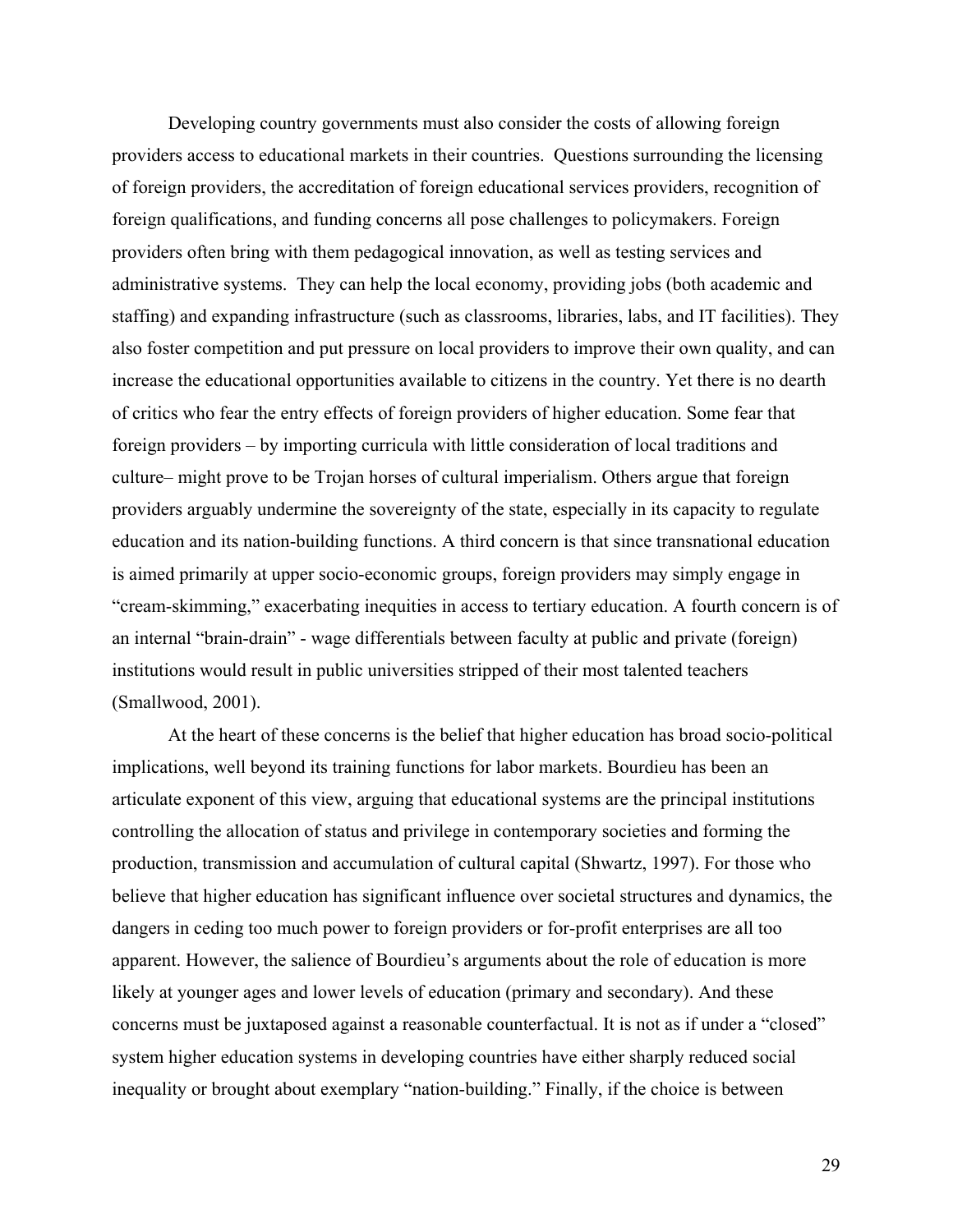students going overseas and spending money there or spending it mainly at home, the latter might be (minimally) a less-worse option, provided of course that the education is reasonably comparable.

#### 3.2.2.1 Education Hubs: Singapore and Dubai

Even as policy circles debate the role of international education providers, several countries have been rapidly moving ahead and seeking to establish themselves as global education hubs. With Silicon Valley as the archetypal model, government efforts to set up education hubs that seek to attract international students and leading educational institutions to their country – and thereby businesses – is emerging as a new form of industrial policy.

One of the countries most aggressively marketing itself as a location for off-shore operations is Singapore. In the late 1990s, recognizing the growing market for tertiary education in Asia, the government launched an aggressive program to establish partnerships between universities in Singapore and top foreign institutions. Aiming to transform itself into the primary educational hub in Asia (the "Boston of the East"), in 1997 the government announced its goal to attract ten world-class universities to Singapore within a decade; by November 2005, it had attracted sixteen foreign universities engaged in degree-granting programs in the city-state.<sup>[34](#page-30-0)</sup> International student enrollment in Singapore has grown significantly in recent years, from less than 50,000 in 2002, to 72,000 in 2005. In 2004 the education sector's contribution to GDP was 1.9 percent; in 2005 it had jumped to 3.6 percent. As per the Singapore government's projections, the country is well on track to reach the government's goal of 150,000 foreign students by 2015, which would raise the education sector's contribution to 5 percent of GDP.

The Singaporean government has offered financial incentives to attract a number of foreign universities. For example, the government is paying Duke University US\$310 million over seven years to establish a medical school in the country. Students will receive their degrees from the National University of Singapore (NUS), but Duke will oversee the program and will receive a licensing fee for its curriculum. In many of these international partnerships, the government offers start-up assistance but does not finance the costs of developing the curriculum.

1

<span id="page-30-0"></span><sup>&</sup>lt;sup>34</sup> These included the University of Chicago Business School, The French business school INSEAD, the DigiPen Institute of Technology (based in the US) and the University of New South Wales (based in Australia).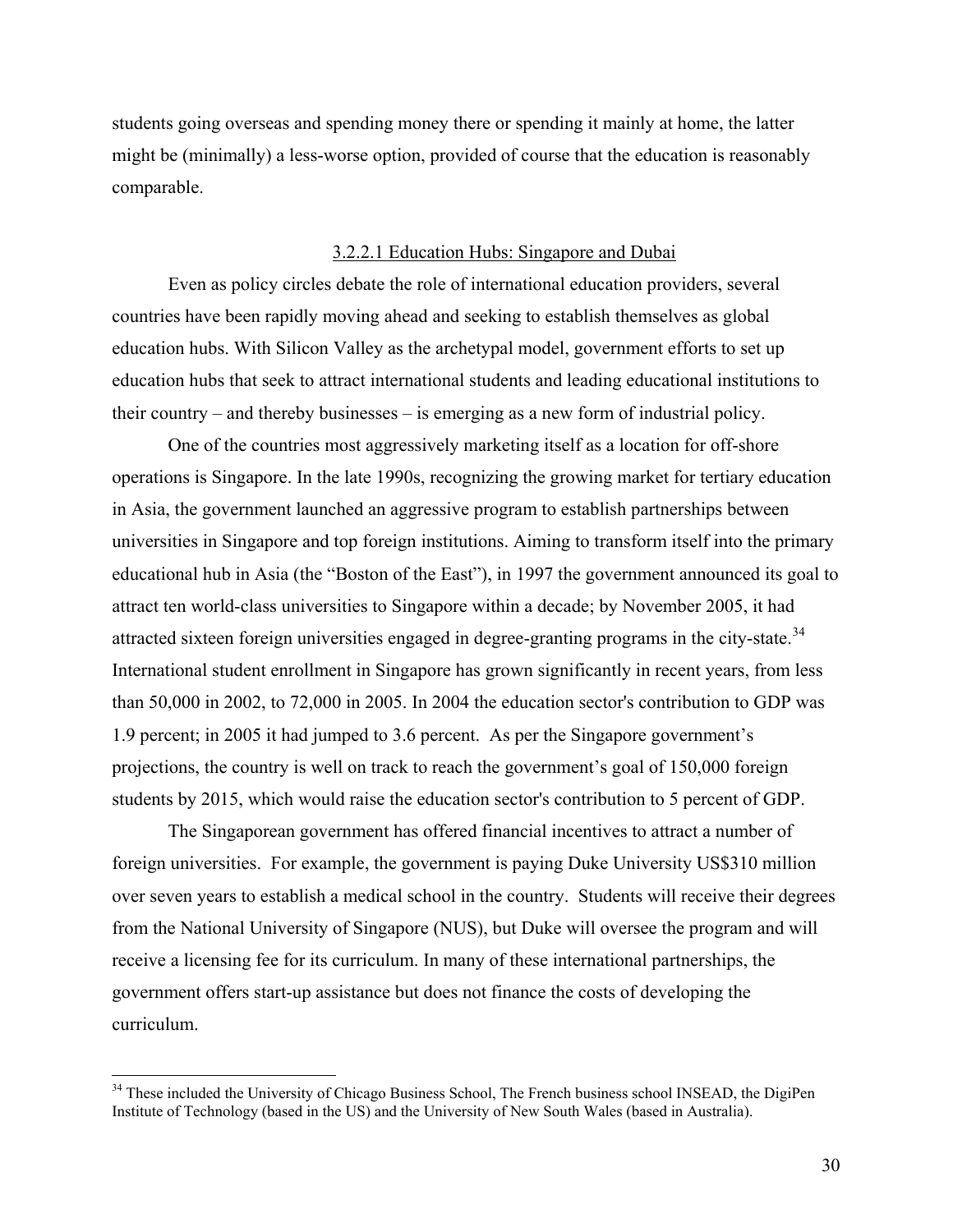Despite the increasing internationalization of the Singaporean university system, not all educational partnerships have been successful. In 2005 the biomedical research facility established by NUS and Johns Hopkins University announced that it would close, due to failures to meet research goals, despite receiving US\$52 million in funding since 1998. In 2005 Warwick University in the UK abandoned plans for its Singapore campus, citing as its primary concerns the level of academic freedom in the country, as well as bans on homosexuality and certain religious practices. However, this might also have been due to growing doubts about the financial viability of the project and the strains which it would place on Warwick's management.

 These setbacks notwithstanding, there are still many incentives for foreign higher education institutions to operate in Singapore including its advanced infrastructure, quality of governance, strict regulation of intellectual property laws, and a strong system of basic education that prepares students well in math, science and English. Moreover, its proximity to a vast pool of underserved talented students from India, China and South-East Asia, gives it a strong strategic advantage to attract foreign institutions.

While Singapore is pursuing a model based primarily on partnerships between foreign and domestic universities, the United Arab Emeritus is focusing on attracting elite foreign institutions to build branch campuses in their "Knowledge Village" in Dubai. Coupled with the newly created "Healthcare City" and "Internet City," the government hopes to become the focal point of the knowledge economy in the Middle East.<sup>[35](#page-31-0)</sup>

In April 2007, the Dubai International Academic City (DIAC) was launched as the first dedicated tertiary education cluster development in the world.<sup>[36](#page-31-1)</sup> By mid-2007, almost twenty universities from Australia, India, Pakistan, Iran, Russia, Belgium, UK and Ireland had established campuses in DIAC, including the University of Wollongong from Australia.<sup>[37](#page-31-2)</sup> In 2004 Harvard Medical International (HMI), a nonprofit subsidiary of Harvard Medical School, announced that it would build a campus in Dubai, its first overseas bricks-and-mortar branch

<span id="page-31-0"></span><sup>&</sup>lt;sup>35</sup> For many decades Lebanon was the higher education hub of the Middle East, but has steadily lost its advantage due to its political travails. Instead Dubai is facing competition from nearby Qatar which has launched a project to build an "education hub" in Doha, with programs from (mainly US universities), including Carnegie Mellon, Cornell, Texas A&M, and Virginia Commonwealth Universities (Zoepf, 2006).

<span id="page-31-1"></span><sup>&</sup>lt;sup>36</sup> Eight million square feet will be used as an international higher education zone, three million square feet will be used for research and development centers and another three million square feet will be allocated for sports facilities, student union buildings, and student and faculty housing.

<span id="page-31-2"></span><sup>&</sup>lt;sup>37</sup> These include Middlesex University from the UK, S.P Jain Centre of Management from India, France's Sorbonne (it's first such expansion in its 750-year history).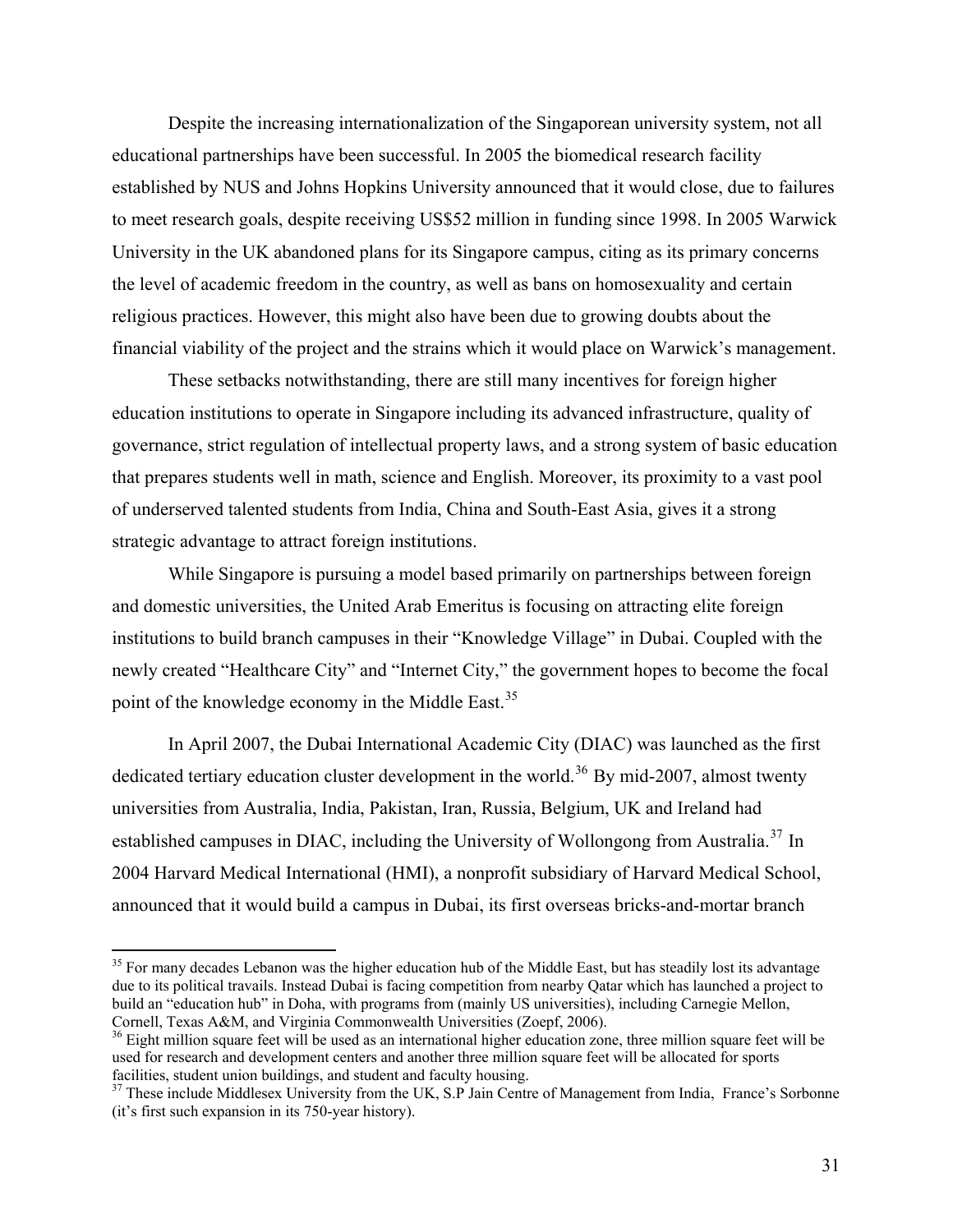since the closure of its Shanghai campus in 1915. Dubai has raised \$100 million to support this project, which HMI estimates will eventually generate \$4 to 5 million annual revenues. Other institutions are engaged in similar cost-benefit analyses, weighing potential profit against the risks involved in operations overseas. Some, like the University of Southern Queensland of Australia, closed after barely a year in operation while others, such as the University of Connecticut, suspended discussion over the construction of a campus in Dubai (paid for by the government of Dubai) due to concerns over human rights concerns (specifically the use of poorly paid migrant workers from South Asia in construction projects for the program).

The "Knowledge Village" is part of Dubai's Technology and Media Free Zone, launched by the government in 2000 as a self-funded, autonomous organization. As planned, the Knowledge Village will train the workforce for the Free Trade Zone's other two clusters, Dubai Internet City and Dubai Media City. The state is offering financial incentives to businesses operating in the free zone, such as 100 percent ownership, full repatriation of capital and profits, and exemptions from corporate, customs and personal tax. Easier access to the burgeoning market in the region, massive government investment in supporting infrastructure (including security systems) and relatively modest rents, have led many leading global corporations to setup shop. The synergy between leading global firms and higher education institutions in a spatially concentrated zone has emerged as an important pillar of industrial policy in today's world. Dubai and Singapore's higher education strategies exemplify that trend.

#### **3.3 Virtual Education**

A third mechanism of availing of higher education from overseas is through virtual education. Although distance education program have been around for decades, advancements in technology have the potential to radically transform educational provision. A survey of more than 2000 colleges and universities in the United States in 2005 found that more than 3.2 million students took one or more courses online, up from 2.3 million a year earlier. In the same survey, 62 percent of university chief academic officers agreed that the learning outcomes in online education are now often as good as or superior to traditional classroom face-to-face instruction, while 57 percent said that online education was critical to their institution's long-term strategy (BizEd 2007). By 2006, online courses accounted for about one-fifth of all continuing and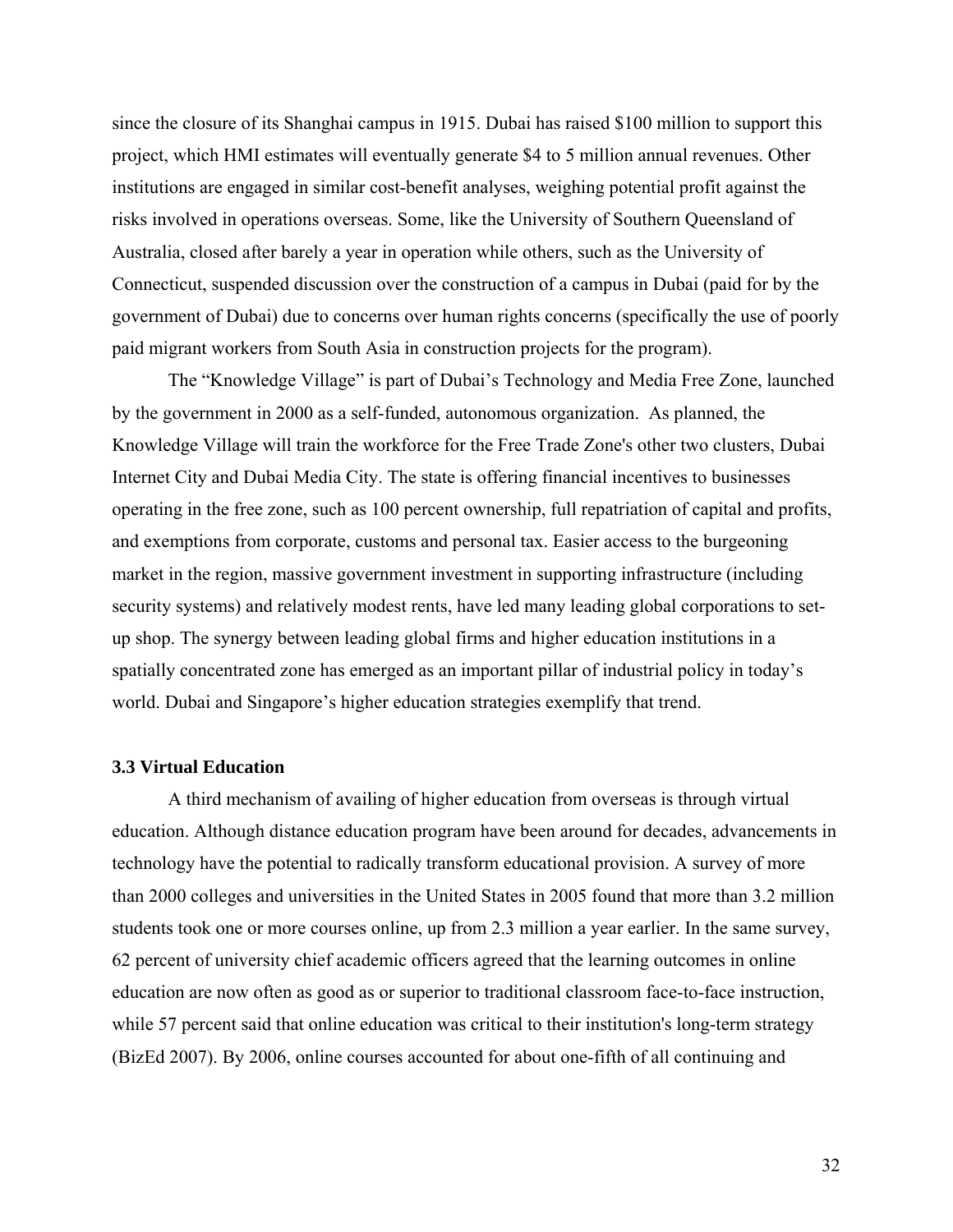professional-education enrollments at the typical American college or university,<sup>[38](#page-33-0)</sup> and tertiary distance education accounted for 15 percent of all tertiary enrollments around the globe (IFC, 2006).

| 2000 | 194,580   |
|------|-----------|
| 2001 | 315,219   |
| 2002 | 483,113   |
| 2003 | 701,295   |
| 2004 | 936,727   |
| 2005 | 1,214,000 |
| 2006 | 1,518,750 |
|      |           |

**Table 16: Number of US Tertiary Students in the US Who Enroll Only Online** 

Despite this growth, online education continues to face skepticism on numerous fronts. While some experts argue that students can learn as much using a virtual medium as they can in a traditional classroom setting, $39$  critics find substantial methodological flaws in the existing research on e-learning. Although no one denies that virtual education has expanded access to tertiary education, there is no consensus as to the relative quality of the education provided.

One of the most frequently cited research studies on distance education reviewed 355 studies on distance education from 1928 to 1998, the majority of which compared instruction via distance education technology (including videotape, interactive video, telecourses, and television) to traditional classroom courses and measured student outcomes primarily through test scores, grades, and student satisfaction (Russell, 1999). Statistical tests indicated "no significant difference" between the distance education groups and the classroom groups in the majority of the studies (Meyer, 2002). Yet there is still substantial resistance to distance education, particularly within the education community. (It is difficult to say whether to some extent these concerns reflect the apprehensions of an interest group whose incomes could be threatened by the new distance learning technology). Critics contend that virtual education, though perhaps good at transmitting information, cannot provide key components of quality education – discussion, collaboration, and reasoning skills. The informal interactions involved in

Source: Foster and Carnevale, 2007. URL: http://chronicle.com/weekly/v53/i34/34a04901.htm

<span id="page-33-0"></span><sup>&</sup>lt;sup>38</sup> Allen, E. and Seaman, J. 2005. Growing by degrees: Online education in the United States, 20005. Retrieved March 25, 2007 from <http://www.sloan-c.org/publications/survey/survey05.asp> <sup>39</sup> For example, Phillips and Meristotis, 1999.

<span id="page-33-1"></span>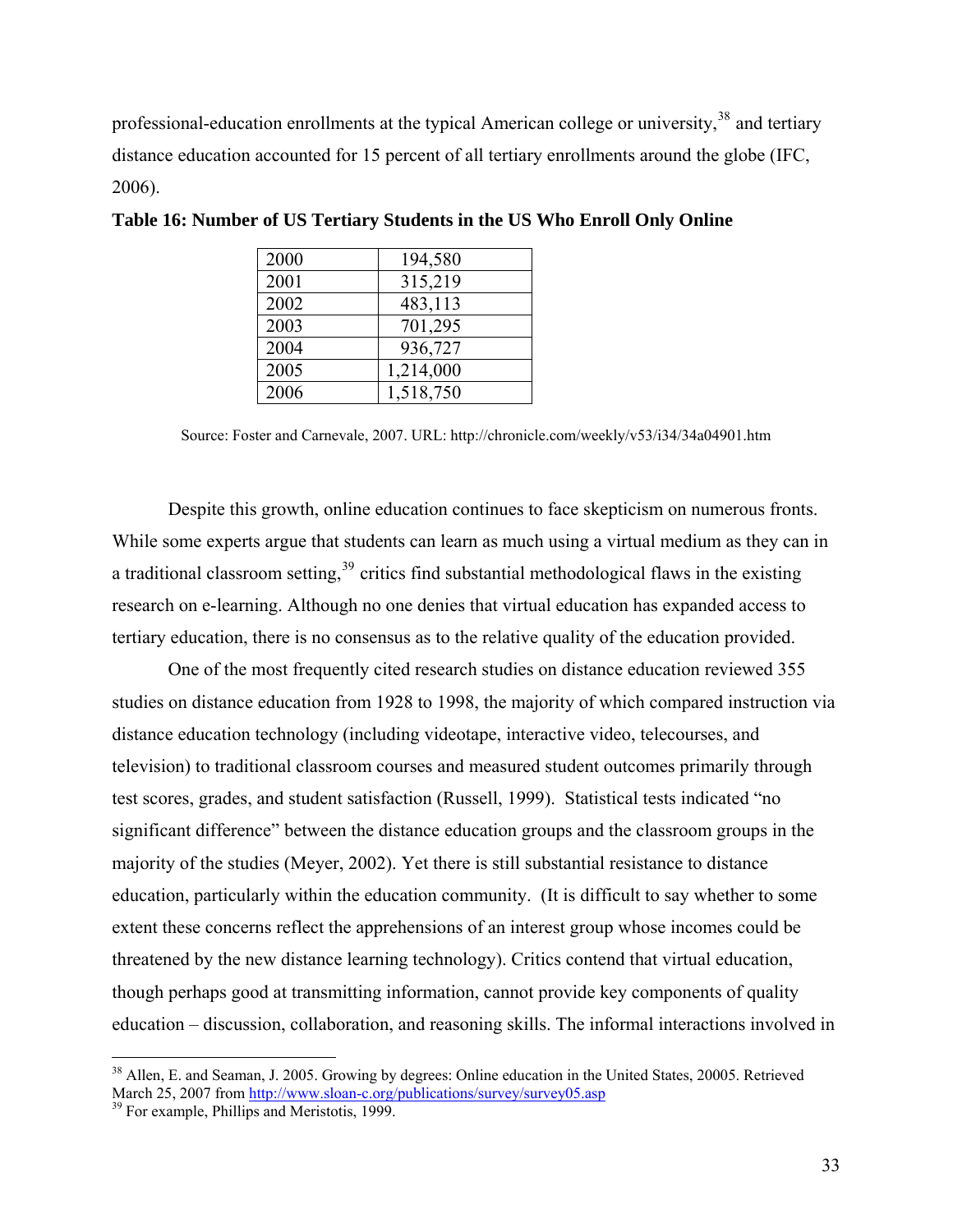face-to-face instruction augment the official learning that occurs in the classroom and form an important part of the educational process. Online distance education frequently lacks peer network and interaction with faculty, both cited as important factors for student motivation (Ninnes and Helsten, 2005). To address this concern, many online programs now include communities of academic support, with face-to-face tutoring and feedback discussions.

Many advocates of virtual education see great potential for online education to provide quality education to students who otherwise may not be able to engage in classroom-based learning; however, they argue that "a new medium requires a new model." Virtual education requires a course specifically tailored to the needs and challenges posed by virtual educationsimply using the structure and pedagogy of a classroom-based program in an online environment will not lead to successful learning outcomes (Melnick, 2002). There is broad consensus in the education community that distance education requires greater participation, discipline and autonomy of individual students. While some observers argue that the self-guided nature of distance education will lead to greater student ownership of the material, heightening interest in the subject matter and facilitating student comprehension (Wilmoth and Wybraniew, 1998), critics fear that multimedia education may increase student passivity (Pippert and Moore, 1999).<sup>[40](#page-34-0)</sup> Success of distance programs also varies by discipline. Selwyn (1999) found that the practices, content and pedagogy of certain subjects- namely math, science and technology- are more amenable to employment of ICT than others. John and La Velle (2004) found that educators in overtly empirical subject areas such as math and science are more open to employing ICT in their classrooms than educators in humanities and music, with language training being a notable exception. However, distance programs rarely provide quality science or vocational studies, due to the difficulty of incorporating scientific experimentation or lab-time into the programs.  $41$ 

<span id="page-34-0"></span><sup>&</sup>lt;sup>40</sup> In a study of the use of online education in an introductory microeconomics course at Michigan State University, Brown and Liedholm (2002) found that students in the virtual classes preformed significantly worse on examinations than on-campus students. The difference was most significant when students needed to apply basic concepts in sophisticated ways, while the questions that tested basic learning tasks (such as providing definitions) resulted in less significant differences.

<span id="page-34-1"></span> $41$  With the notable exception of the University of Sri Lanka, few distance learning universities in Asia offer science or engineering majors or even technical training. In 2001 Thailand's Sukhothai Thammathirat Open University (STOU) had an enrollment of 220,000 in its distance education programs but offered no majors in science or engineering (Normile, 2001).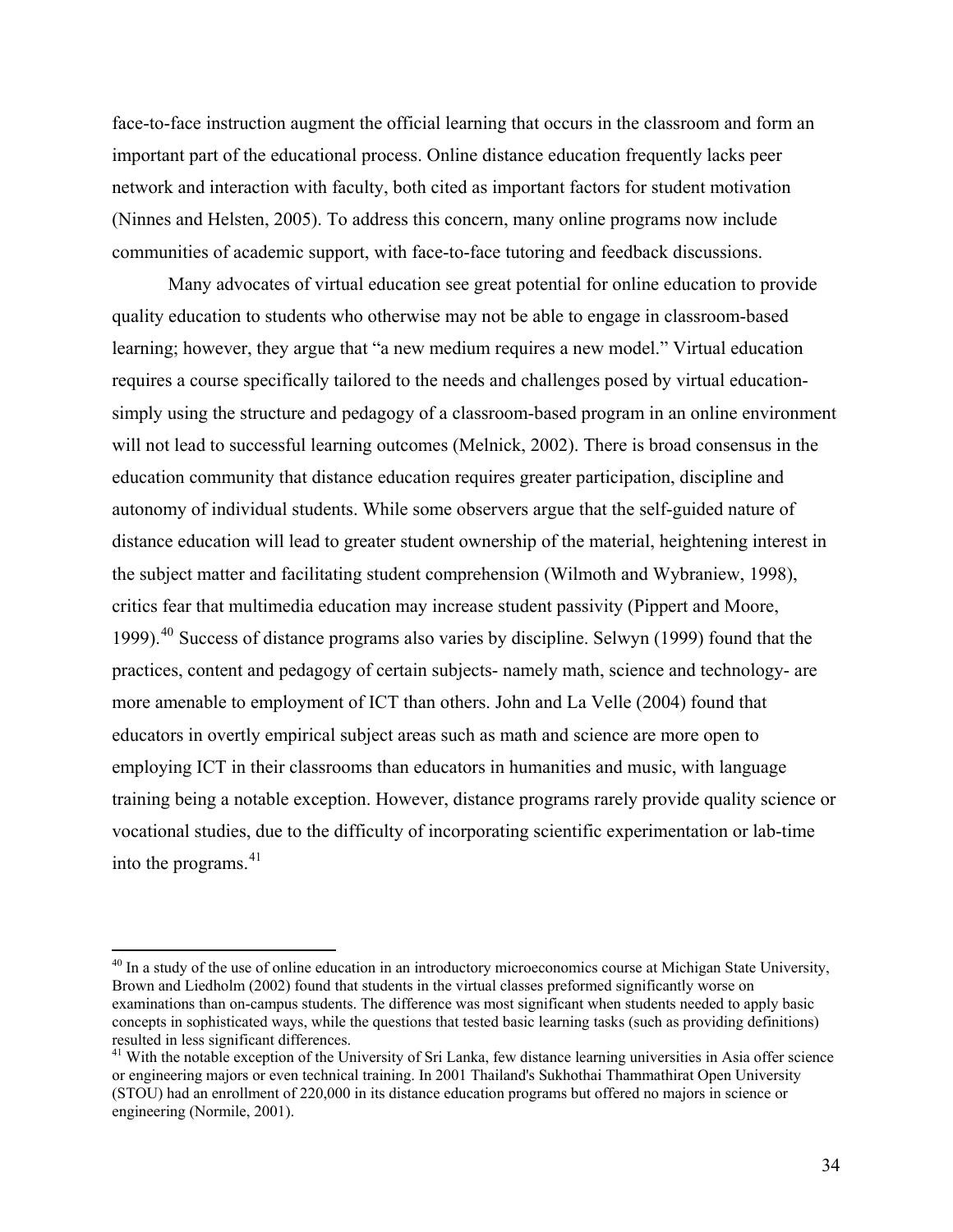Although virtual education has lower marginal costs, it has substantial fixed costs.<sup>[42](#page-35-0)</sup> A 2006 survey found that online continuing education courses are typically more expensive to develop than traditional face-to-face courses (Ashburn, 2006). In addition to the high start-up costs of communication systems, web platforms, and support staff of technicians, writers, instructors, and administrators, IT infrastructure requires significant resources to maintain. Recurrent expenditures on infrastructure maintenance, training and technical support can cost as much as 75 percent of the life cycle costs of initial technological investment (Salim, 2002).

The early hype of virtual education proved disappointing. In the US, a number of institutions faced low enrollments and budgetary shortfalls, and many were forced to close due to financial constraints. In 2000, the higher education division of publisher Harcourt predicted 20,000 students would be enrolled in its virtual university by 2005; in 2001 it closed after spending US\$10 million dollars but enrolling only 24 students, while Temple University closed Virtual Temple without offering a single course.

| <b>Institution</b>         | Program     | Year           | <b>Investment Capital</b> |               |
|----------------------------|-------------|----------------|---------------------------|---------------|
|                            |             | <b>Started</b> |                           | <b>Status</b> |
| New York University        | <b>NYU</b>  | 1998           | US\$21.5 million          | Closed 2001   |
|                            | Online      |                |                           |               |
| Columbia University        | Fathom      | 2000           | US\$40 million            | Closed 2003   |
| (in collaboration with     |             |                |                           |               |
| 14 universities,           |             |                |                           |               |
| libraries and museums)     |             |                |                           |               |
| UK E-University            |             | 2000           | Pounds 62 million         | Closed 2004   |
| <b>Harcourt Publishers</b> | Harcourt e- | 2000           | US\$10 million            | Closed 2001   |
|                            | Learning    |                |                           |               |
| <b>Temple University</b>   | Virtual     | 1999           | unknown                   | Closed 2001   |
|                            | Temple      |                |                           |               |
| Sylvan Learning (along     | Caliber     | 1996           | \$10 million              | Filed for     |
| with Wharton School        |             |                |                           | bankruptcy    |
| of Business, University    |             |                |                           | in 2001       |
| of Pennsylvania)           |             |                |                           |               |
| Oxford, Yale and           | AllLearn    | 2001           | *universities declined to | Closed 2006   |
| Stanford                   |             |                | say how much they had     |               |
|                            |             |                | invested and how much     |               |
|                            |             |                | they had lost on the      |               |

**Table 17: The Virtual Promise of Virtual Learning** 

<span id="page-35-0"></span> $42$  Derek Bok estimates that the development of "quality internet instruction" can cost up to \$1 million for a single course; however, he offers no breakdown of these costs or explanation of this estimate (Bok, 2003, p. 92).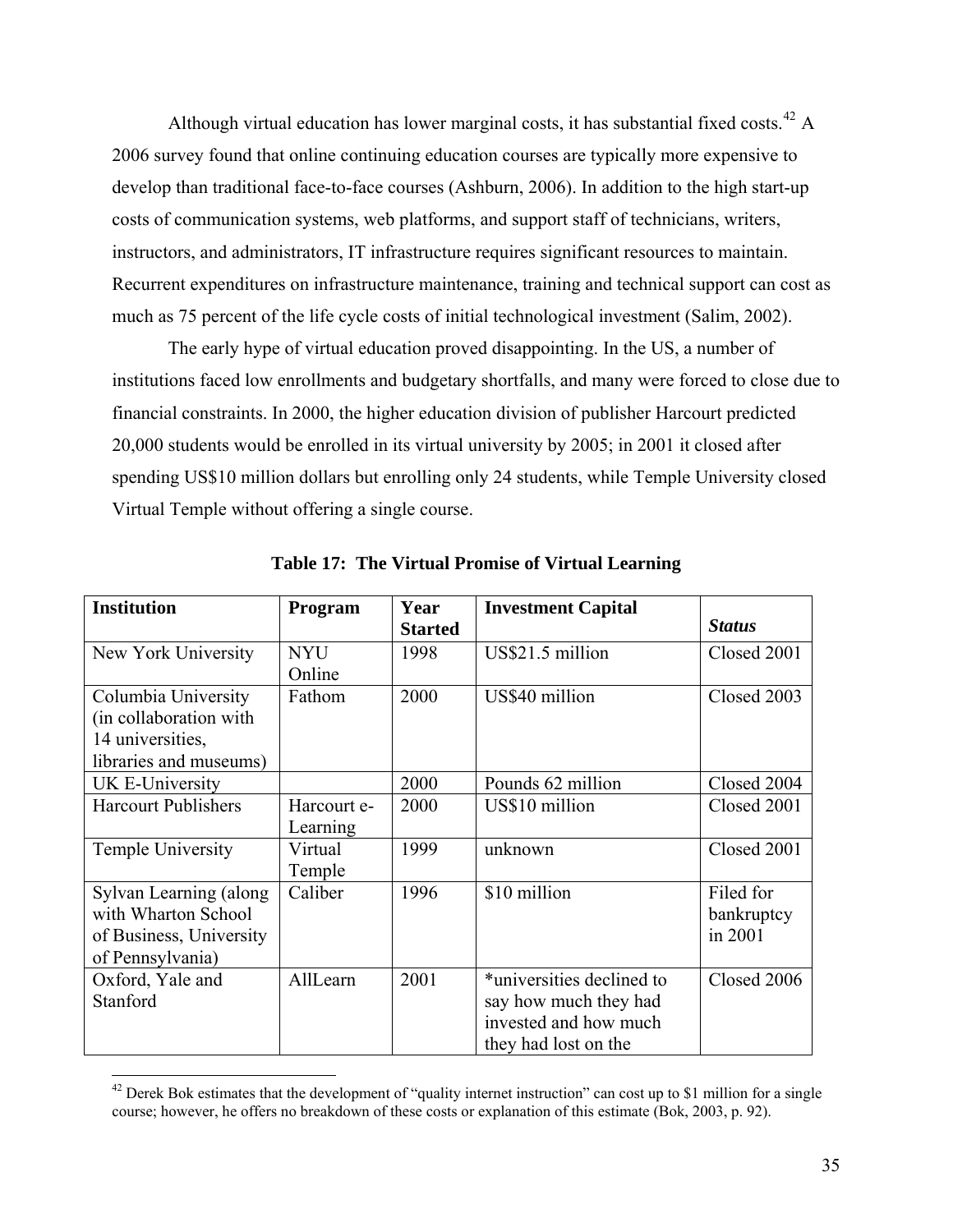| venture. However, by June<br>2005, AllLearn had<br>generated \$2.5 m in<br>revenue, but faced \$3.28 m |
|--------------------------------------------------------------------------------------------------------|
| in expenses.                                                                                           |

Following these failures, in the early 2000s virtual education in the US emerged as the domain of the for-profit education industry.[43](#page-36-0) The largest provider of online education has been the University of Phoenix which began offering distance education courses in 1989 in business, technology, education, and health care. Aggressive recruiting practices<sup>[44](#page-36-1)</sup> and extremely high enrollment ratios (99 percent of applicants eventually enroll) have harmed Phoenix's reputation, yet by 2005 it was enrolling more than a quarter-million students, making it the largest private university in the US. Phoenix tailors its courses to an online audience. Faculty members deliver a weekly lecture, distributed to students with discussion questions based on readings available from an electronic library. Students participate in faculty-led class discussions online and work in small groups using group-collaboration software (Ninnes and Helsten, 2005).

Despite the controversy surrounding Phoenix,  $45$  its model of online education is spreading. In early 2007 two large public research institutions, the University of North Carolina and the University of Illinois, began to develop their own distance-education programs. In 2004 for-profit institutions enrolled only 5.1 percent of students at degree-granting institutions but 37 percent of all online students; their share is expected to decline to 32 percent in 2008, partially

<span id="page-36-0"></span><sup>&</sup>lt;sup>43</sup> One reason why public universities in the US have only recently introduced online programs was the "50-Percent" Rule, which mandated that colleges and universities deliver at least 50 percent of their courses in person to qualify for federal student aid. The rule was overturned by the US Congress in February 2006. Although it is highly unlikely that major research universities will offer 50 percent of their courses online, the elimination of the rule points to the growing acceptance of online education.

<span id="page-36-1"></span> $\frac{44}{14}$  Phoenix employed more than 4,000 recruiters and spent \$383 million on marketing in 2004 alone. Few universities spend more than \$10 million annually.

<span id="page-36-2"></span><sup>&</sup>lt;sup>45</sup> In 2004, the U.S. Department of Education fined Phoenix's parent company, the Apollo Group, \$9.8 million for over-aggressive recruiting practices, and the company faces federal charges for allegedly obtaining federal funds under false pretenses. The specific charge is that Apollo Group pays recruiters on the basis on how many students they enroll, which violates the Department of Education's mandate that institutions cannot give "any commission, bonus, or other incentive payment based directly or indirectly on success in securing enrollments."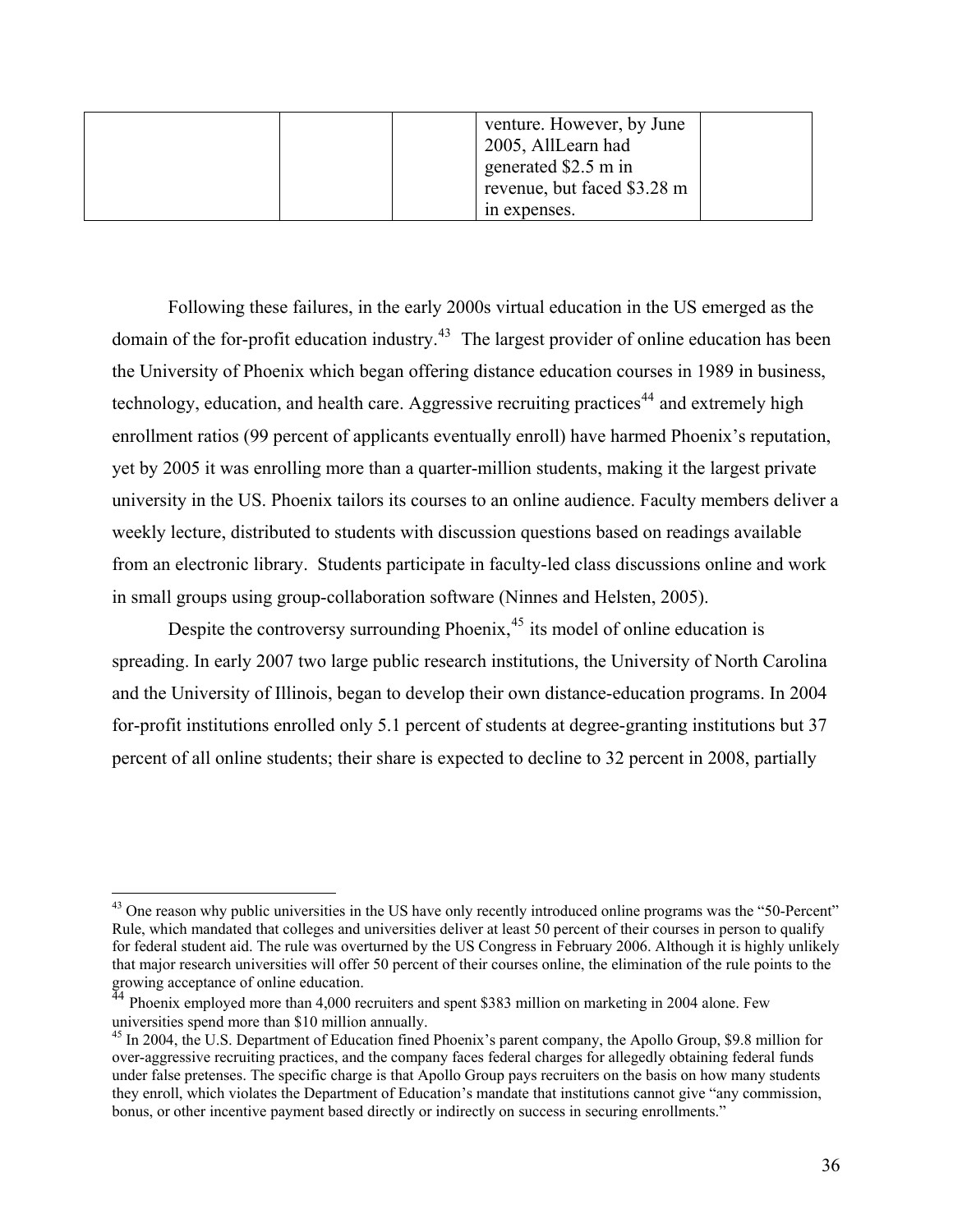due to the expansion of online programs by traditional not-for-profit universities (Foster and Carnevale, 2007).[46](#page-37-0)

 Distance learning is not a new phenomenon in developing countries- students have enrolled in correspondence courses for decades, especially in teacher training programs.<sup>[47](#page-37-1)</sup> But these classes had little interaction between faculty and students and were plagued by high dropout rates (Saint, 1998). However, significant improvements in technology in the past decade have transformed these programs, drastically increasing their size and scope.

### *Box 1: African Virtual University*

*The first major tertiary education program offered online in the developing world was African Virtual University (AVU), launched in 1997 by the World Bank. In its original form, foreign universities provided course content to AVU, which then distributed materials (including broadcast lectures, prerecorded tapes, textbooks, and a talk-back session via email) to partner institutions. Local university lecturers graded examinations but the degrees were from the foreign university. Due to financial difficulties in 2007 AVU drastically*  restructured the program.<sup>1</sup> Under the new model, AVU will focus its efforts on helping *African universities develop their own distance-learning curriculum, avoiding the high costs of courseware fees to foreign universities while also fostering the development of a local academic and research culture.1* 

In particular there has been a dramatic expansion of resources available online, specifically through the use of "open courseware," in which high quality "open knowledge" materials, including course content, library collections, and research data is being made available online.<sup>[48](#page-37-2)</sup> MIT pioneered this movement in 2001 when it announced plans to put material for almost all of its courses online. By early 2007, MIT had materials available online for more than

<span id="page-37-0"></span> $46$  For instance online classes will initially cost UNC more than its traditional classes  $-$  about \$1,300 to teach a student online compared to an average of \$892 in a regular classroom but is expected to reverse after initial startup costs.

<span id="page-37-1"></span> $47$  In 1996, all of the five largest distance-learning programs were based in lower or middle-income countries (World Bank, 2000). These include: Anadolu University in Turkey, founded 1982; China TV University, founded 1979; Universitas Terbuka, Indonesia, founded 1984; Indira Gandhi National Open University (IGNOU), India, founded 1985; Sukhothai Thammathirat Open University, Thailand, founded 1978.

<span id="page-37-2"></span><sup>&</sup>lt;sup>48</sup> In many developing countries, computers run on free-of-charge "open software," which does not have any intellectual property restrictions. For more details, see www.gnu.org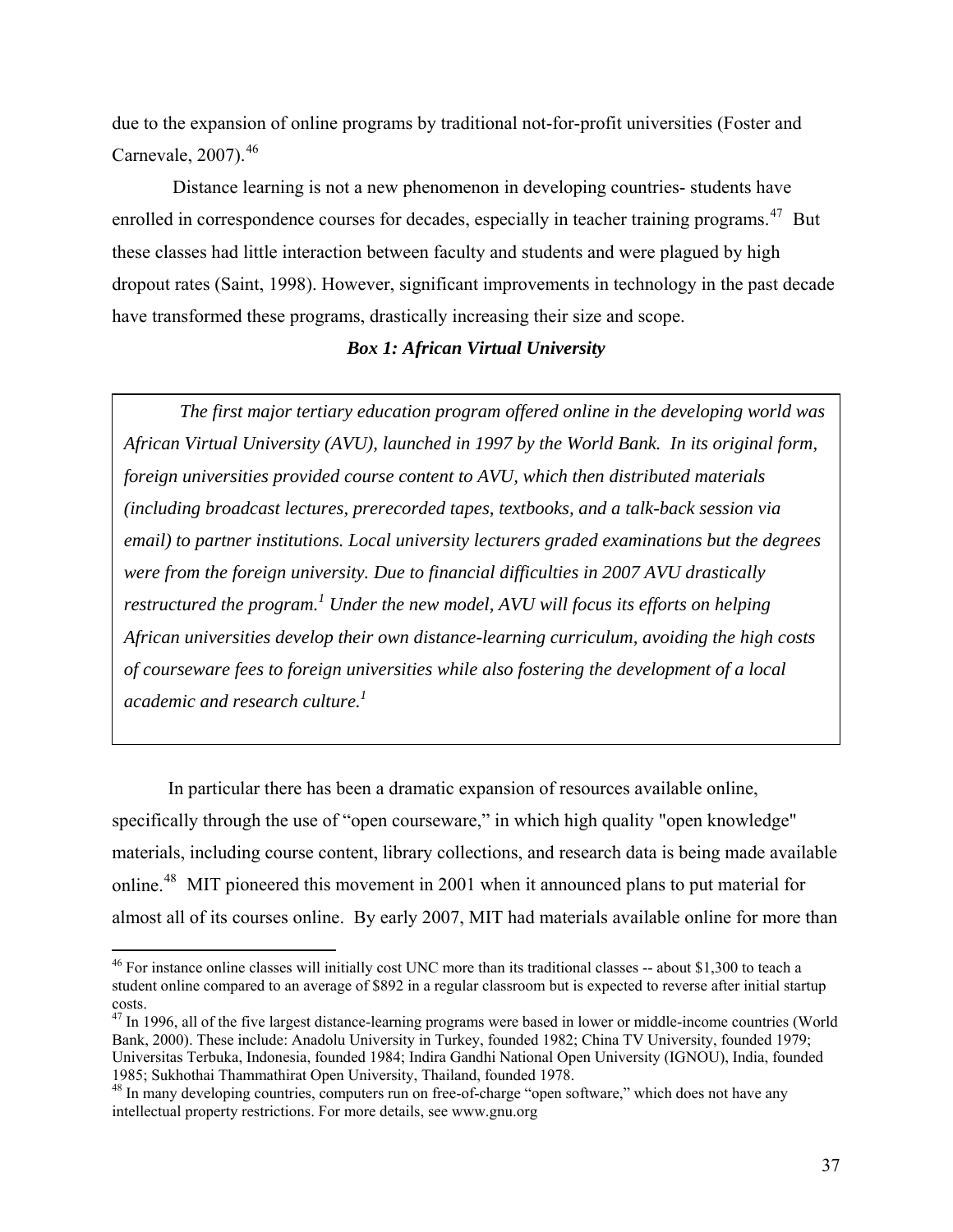1,550 courses, including 26 courses with full lecture videos and more than 350 translated courses.[49](#page-38-0) In 2006, there were 8.5 million visits to the MIT OpenCourseWare site, representing a 56 percent increase from the previous year, with more than 70 mirror sites in countries including Iraq, Kenya, Sudan, Uganda, Vietnam and Zambia.

| <b>Region</b>      | <b>Estimated Visit %</b> |
|--------------------|--------------------------|
| North America      | 42.9%                    |
| Western Europe     | 21.2%                    |
| East Asia          | 15.1%                    |
| South Asia         | $6.1\%$                  |
| Latin America      | $5.0\%$                  |
| Eastern Europe     | 3.9%                     |
| <b>MENA</b>        | 2.9%                     |
| Pacific            | 1.3%                     |
| Sub-Saharan Africa | $0.8\%$                  |
| Central Asia       | $0.6\%$                  |
| Caribbean          | $0.2\%$                  |

**Table 18: Visit Distribution by Region** 

Source: www.WebTrends.com

 $\overline{a}$ 

|                             | $(91 \text{ total} \pm 10 \text{ cm})$ |
|-----------------------------|----------------------------------------|
| <b>Material</b>             | <b>Percent</b>                         |
| Readings                    | 98%                                    |
| Lectures                    | 82%                                    |
| Recitations <sup>a</sup>    | 47%                                    |
| Assignments                 | 93%                                    |
| <b>Assignment Solutions</b> | 39%                                    |
| Labs                        | 82%                                    |
| Exams                       | 60%                                    |
| <b>Exam Solutions</b>       | 33%                                    |
| Projects                    | 88%                                    |

## **Table 19: Course Materials Available on MIT OCW Site 2005 (of total 216 classes available)**

a: Recitations refer to a question and answer session between students and instructor

<span id="page-38-0"></span><sup>&</sup>lt;sup>49</sup> Since 2002, course materials have been translated into Spanish, Portuguese, Chinese, Thai, French, German, Vietnamese, and Ukrainian.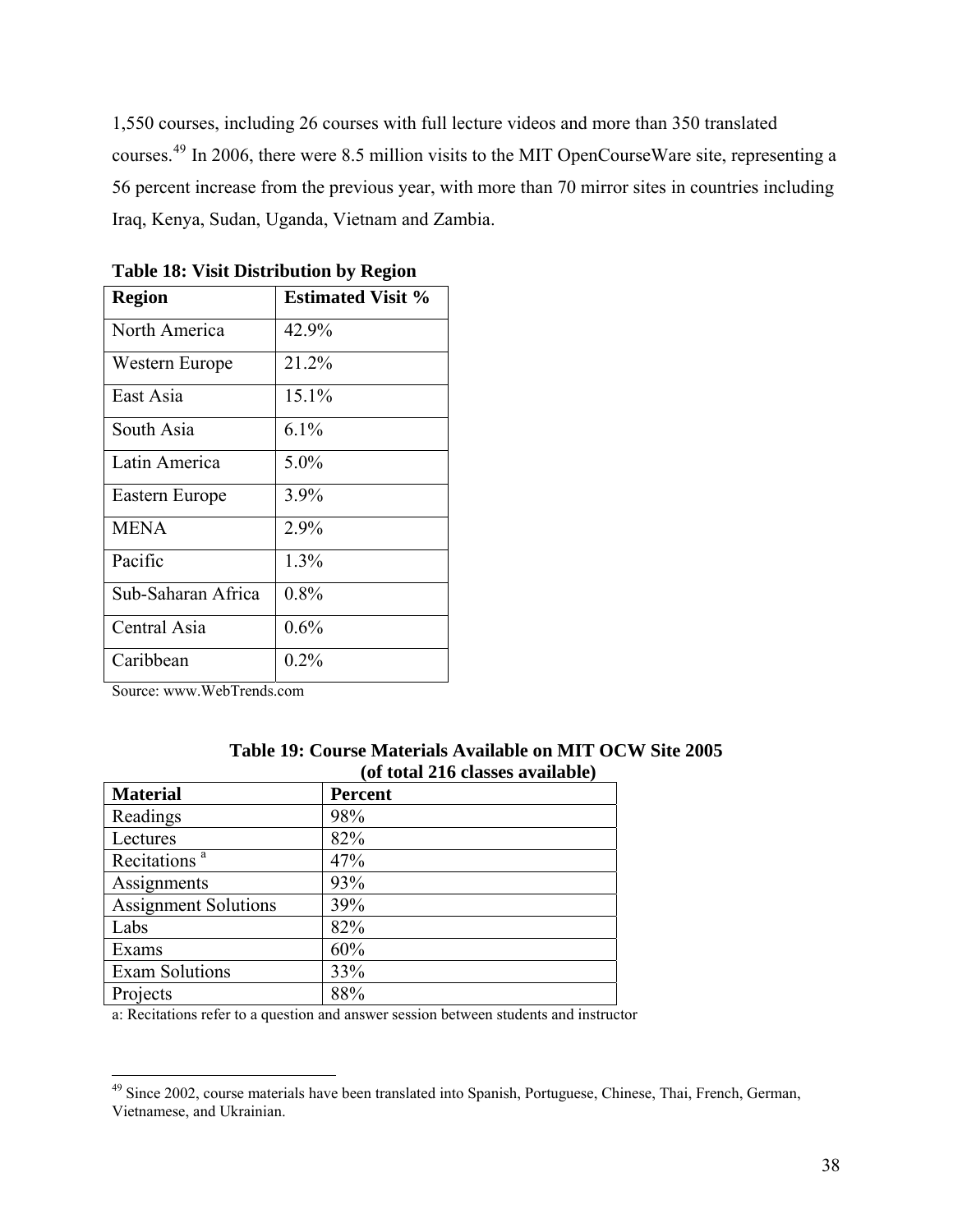In 2006 more than 100 higher education institutions and associated organizations from around the world launched the Open Courseware Consortium, each pledging to place course materials for at least 10 courses online for free (Young, 2006). The OCW website provides planning materials (syllabi, pedagogical statements, faculty instructing), subject matter content (reading lists, lecture notes, video and/or audio lecture) and learning activities (such as problem sets, essay assignments, exams, labs and/or projects).

 In addition to offering course material and lecture videos, many universities are digitizing their libraries, providing to universities in developing countries an essential but extremely expensive part of higher education. In 2005 Microsoft's MSN search division partnered with Yahoo and about twenty American universities in the Open Content Alliance, pledging to scan millions of public-domain books into online content. Google's Library project offers books online free of charge, but has faced numerous lawsuits for copyright infringement (Young, 2005). There are many other initiatives underway to make scientific knowledge a free global public commodity.<sup>[50](#page-39-0)</sup>

Nonetheless, making these resources available online does not solve the problem of access in the developing world due to the prohibitively high cost of internet access (although some are available on CDs or Local Area Networks). Between 1995 and 2005 internet access grew from 3 percent of the world's population to more than 11 percent (UNESCO, 2005). Yet only 3.6 percent of the population in Africa use the Internet, while in the Middle East and Asia only 10 percent do. There is also a significant urban bias- in India, 80 percent of the country's Internet connections are in the country's 12 largest cities (which account for about one-tenth of the population).

# **Table 20:**

<span id="page-39-0"></span> $50$  Examples include the Directory of Open Access Journals covering more than 390 journals that are searchable at the article level; the Public Library of Science (PloS), a non-profit where scientists and physicians have come together to make the world's scientific and medical literature a public resource; TEEAL (The Essential Electronic Agricultural Library) led by the Rockefeller Foundation with the support of Cornell University; AGORA (Access to Global Online Research in Agriculture) led by the FAO; and HINARI (Health Internet work Access to Research Initiative) led by the WHO.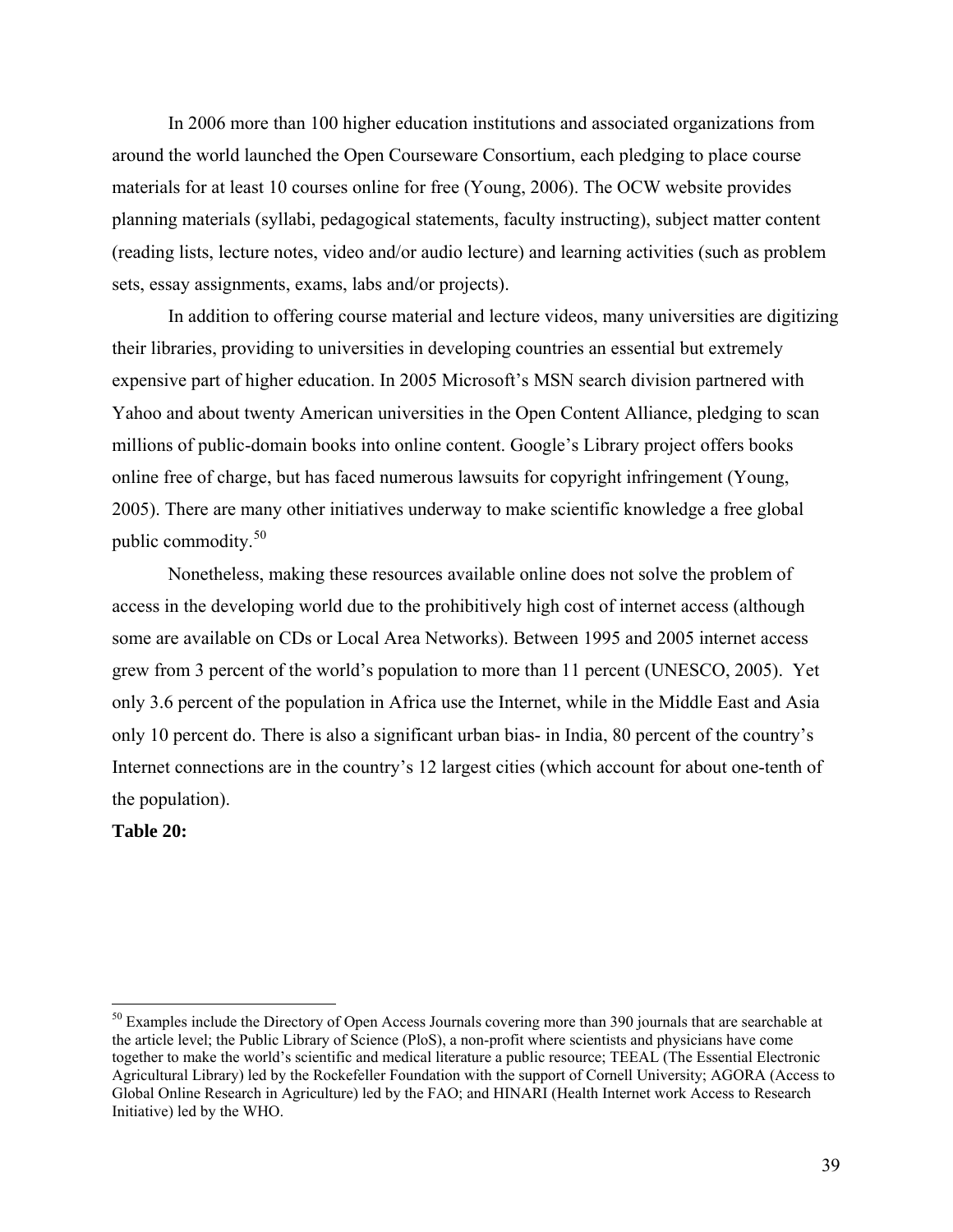

Internet technology is still prohibitively expensive in many developing countries, both in absolute terms and in terms of disposable income. For example, in Bangladesh, the annual cost of connection to the Internet is sufficient to feed a family for a whole year (Unesco, 2005). In more than half of the countries in Africa, the annual cost of Internet access exceeds the per capita income. Only in Egypt, Libya and Mauritius is the annual cost for an internet connection less than 10 percent of the average income.<sup>[51](#page-40-0)</sup> Indeed, 2 billion people in the world are not even connected to an electricity grid.

Bandwidth is a major expense for universities in developing countries, with service generally provided by a patchwork of providers. According to a report by the Bandwidth Consortium of the Partnership for Higher Education in Africa, in 2005 African universities paid on average \$10,000 per month for the same amount of bandwidth that individuals in Western Europe and North America receive at \$100 per month. At the University of Iowa in the United States, the 28,000 students have access to two 150M bits/second connections to the internet. In

<span id="page-40-0"></span><sup>&</sup>lt;sup>51</sup> "Internet penetration in Africa reached 4% in 2006, up from 2.6% on the previous year." in  $M2PressWIRE$ ; 05/05/2006.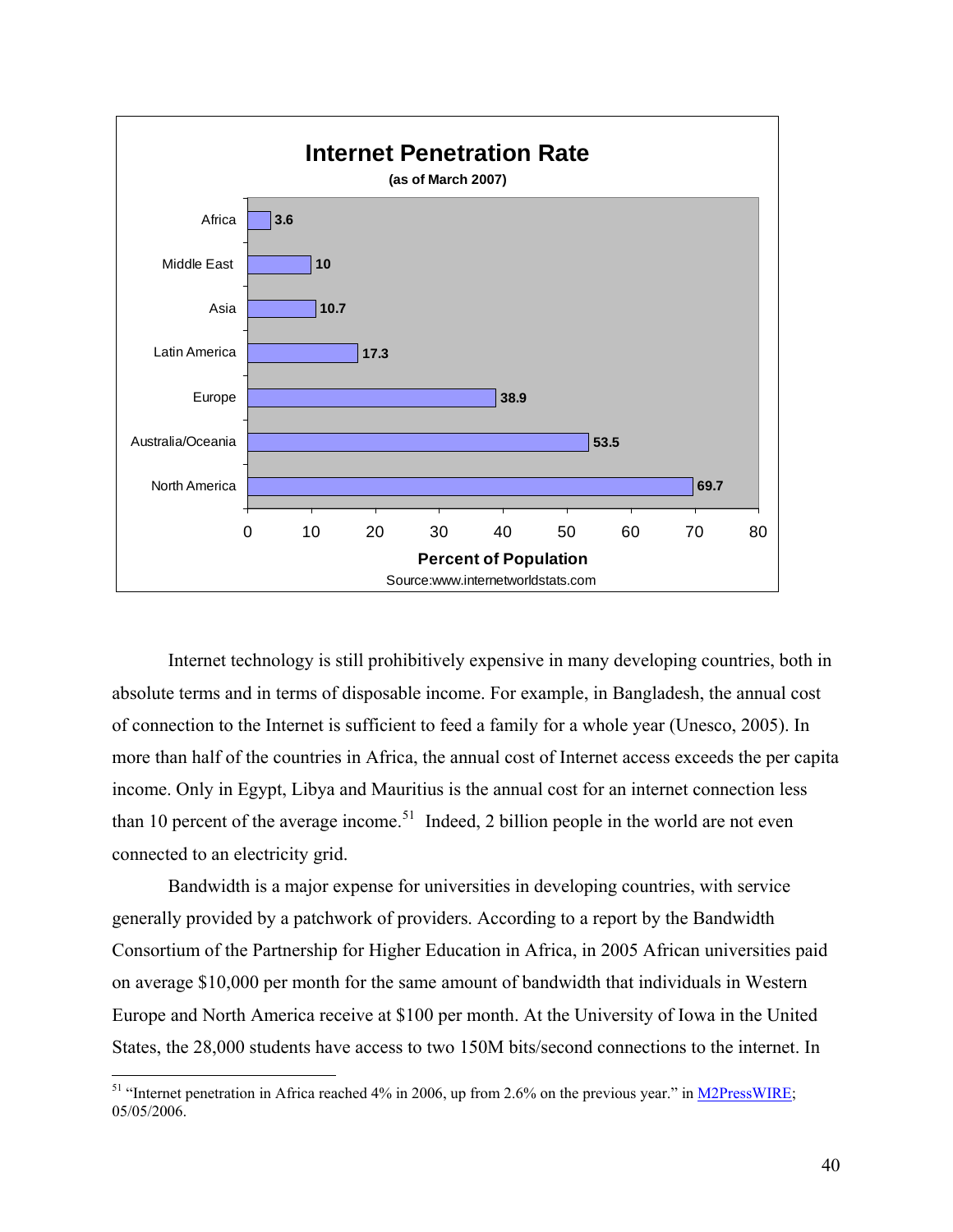comparison, at the University of Jos, one of the better-connected universities in Nigeria, 13,000 students share a single satellite connection with 1/2344 of the bandwidth of the University of Iowa (Miner and Missen, 2005).

Recognizing the poor quality of internet connectivity in African universities, a number of organizations have launched broadband initiatives. In November 2005 the UN World Summit on the Information Society adopted the Tunis Agenda for the Information Society, asking multilateral institutions and bilateral public donors to provide more financial support for ICT projects in Africa. The Bandwidth Consortium was launched in 2000, with initial investments of more than \$150 million by American foundations including Ford, MacArthur, Rockefeller, and Carnegie Corporation of New York.<sup>[52](#page-41-0)</sup> The consortium involves AFU and eleven other African universities, six of which are located in Nigeria. The Consortium is working to increase access to ICT in African universities, primarily focusing on the use of wireless technologies and mobile networks as substitute for poor or non-existent fixed-line infrastructure.<sup>[53](#page-41-1)</sup> Other prominent international initiatives to increase internet access in African countries are the Eastern Africa Submarine Cable System (funded by the IFC and the Development Bank of South Africa) and the terrestrial Regional Communications Infrastructure Programme for East and Southern Africa which are expected to bring down bandwith costs by more than ten-fold.<sup>[54](#page-41-2)</sup> Rwanda is currently pursing plans to provide a fibre-optic backbone covering the entire country by 2008. Although high population densities make this more feasible for Rwanda, nonetheless given the low levels of income in that country, such an achievement would make a dramatic example for the continent.

Virtual education has many potential benefits for the developing world, particularly by reducing constraints on access. Institutions are now able to offer services to many more students without the high overhead costs of campus-based education (Salim, 2002). Virtual distance education programs are also partially shielded from disturbances that plague higher education in

<span id="page-41-0"></span> $52$  Over the next five years the foundations, along with the William and Flora Hewlett Foundation, the Andrew W. Mellon Foundation, and the Kresge Foundation will invest an additional \$200 million.

<span id="page-41-1"></span> $53$  For example, a British wireless company, Briteyellow is providing two Nigerian cities (Lagos and Abuja) with wireless technology that will support wireless desktop and laptop PC use, wireless phones and voice-over-IP calls ("Wireless enables a bright future in Nigeria," in M2PressWIRE; 06/06/2006). In 2005 the satellite service provider, Intelsat, entered into an agreement with the member institutions of the Bandwidth Consortium to expand the Internet bandwidth at universities in Africa part of the Consortium, at approximately one-third the cost.

<span id="page-41-2"></span><sup>&</sup>lt;sup>54</sup> In 2004, the cost of international data transfer via satellite was approximately US\$5,000 per megabit, compared with US\$500 per megabit on a cable link (Collaboration on International ICT Policy for East and Southern Africa).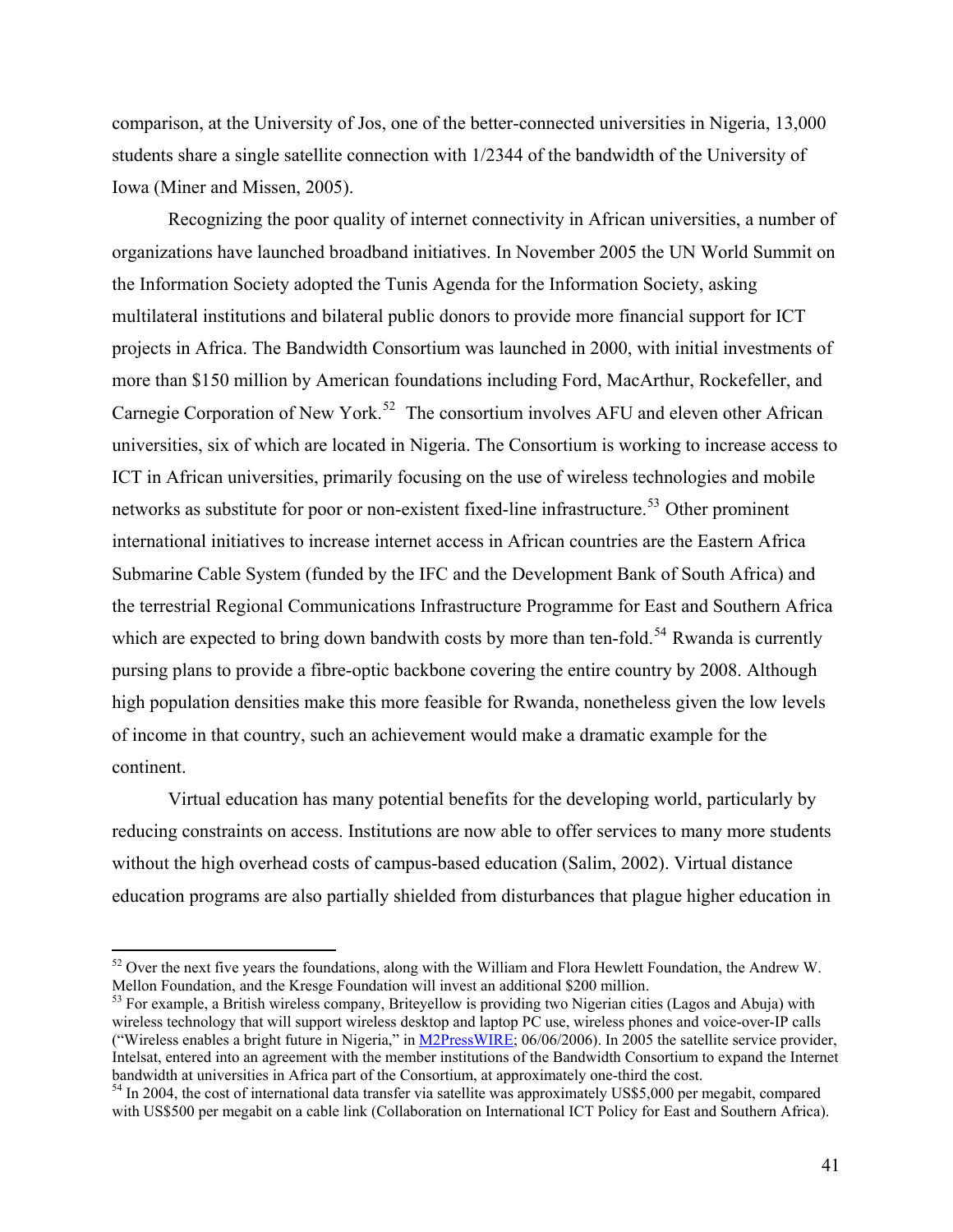many developing countries, such as class cancellations due to faculty absenteeism and shocks (natural or otherwise). It can also help to alleviate two of the significant problems that bedevil educational provision in developing countries – location and quality. E-learning allows far greater flexibility for individuals who otherwise cannot accommodate the schedule of the traditional classroom-based curriculum, whether due to work or familial obligations, or transportation to and from the university. And for many, the limitations of distance education notwithstanding, the often abysmal quality of local alternatives, will make it attractive. It is not a panacea and will have very limited effects on research, but may yet prove an important part of educational provision in developing countries.

## **4. NEW CHALLENGES TO HIGHER EDUCATION**

#### **4.1 The Changing Role of the State**

 $\overline{a}$ 

Over the past quarter century governments have scaled back their role in the economy, and higher education is no exception. This trend is seen in the introduction and increase of student fees,<sup>[55](#page-42-0)</sup> increased competition for students, increased autonomy granted to universities, and the introduction of financial incentives for institutions that introduce incentive-based policies (Kim and Kim 2004).<sup>[56](#page-42-1)</sup> In many cases the reduced role of the state as the direct provider of public education has been more by default than design and the growing role of the private sector in tertiary education in many developing countries has raised difficult questions regarding the proper role of the state.

Higher education is characterized by a range of market failures that justify state intervention, from failures in credit markets (the difficulties faced by a poor person in borrowing against future human capital), to concerns over income distribution and static and dynamic externalities. Historically civil society (especially religious orders) played a major role in the development of universities. Indeed most of the oldest (and best) universities were initially founded as seminaries. The separation of church and state led to a growing role of the latter (and

<span id="page-42-0"></span><sup>&</sup>lt;sup>55</sup> In 1997, the UK became the first European country to impose more than a nominal tuition fee; in the US tuition at public universities rose by 84 percent in the 1990s (Texiera, 40). Various developing countries introduced tuition fees in the 1990s for the majority of students, including Kenya, Cambodia and Mexico. In 2001, Makerere University in Uganda had virtually no fee-paying students; by 2005, 60 percent of all students paid fees. However, in June 2005 the Ugandan Parliament reversed Makerere University's tuition increase and later that year students went on strike to protest the increase of examinations fees from about US\$2.00 to US\$75.00.

<span id="page-42-1"></span><sup>&</sup>lt;sup>56</sup> Examples include the introduction of a probationary period and tenure evaluation of faculty, salary raises based upon merit not just length of service, and granting students greater latitude in choosing courses and majors.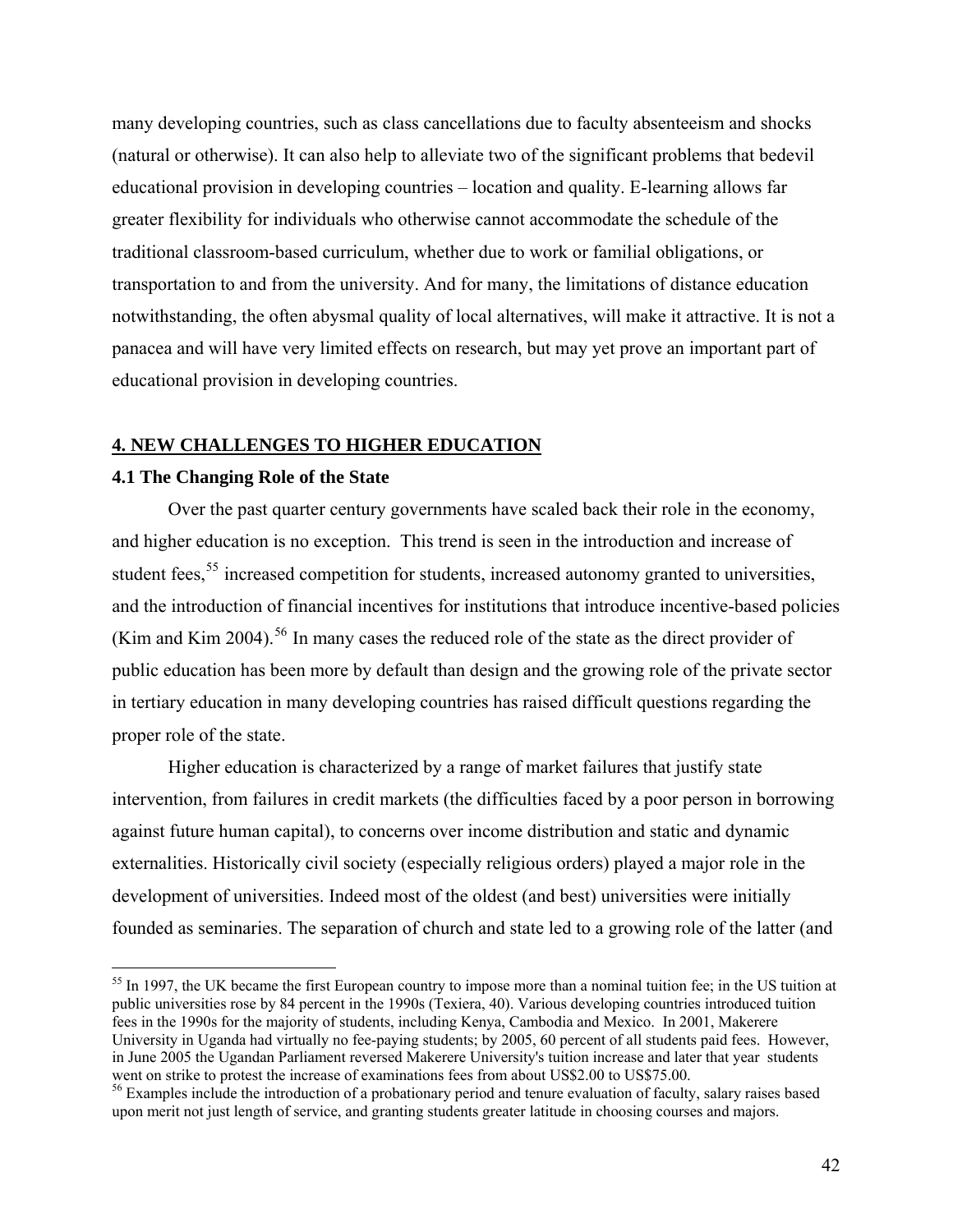secular private initiatives) in higher education. Consequently governments have an important role in the regulation, organization, funding, oversight and overall development of higher education systems. Few would contest that the state has an important role in creating an environment supportive of quality higher education. The normal rules of the market place are highly unlikely to protect academic freedom without the state providing the necessary legal framework.

But principle and practice are two entirely different things. While institutional autonomy is essential for higher education to flourish, it can be severely compromised by the political economy of the state. And when that occurs, high levels of state involvement in education stifle innovation and lead to rent seeking and politicization of the system.<sup>[57](#page-43-0)</sup> With growing competition for talent and resources from the private sector, public higher education systems are stymied due to inflexible systems that do not allow them to compete for resources, faculty and students. Competition for students can lead to higher quality institutions and investment in better facilities and faculty while that for state and private funding of research opportunities is likely to encourage more innovation and higher standards of work. Rules where university faculty and staff are little different from civil servants, with automatic raises based on years of service and where it is impossible to fire anyone for poor performance, and where incessant political interference corrodes institutional autonomy, is a recipe for academic mediocrity. For instance, Venezuelan law mandates that if one faculty member in one institution receives a raise, all faculty members of equal rank in all institutions must receive the same raise – hardly an incentive for hard work and excellence.

The sheer expansion in demand for higher education has meant that traditional state funded higher education systems simply cannot cope. This is leading to severe pressures to modify traditional state support for higher education, moving beyond public expenditure to tax incentives to encourage private philanthropy directed towards higher education and research. The American tax system, which provides for tax-free donations to non-profit institutions like

<span id="page-43-0"></span><sup>&</sup>lt;sup>57</sup> In many developing countries, the state takes an active role in academic appointments. For example, in China, the presidents of two leading universities (Beijing and Tsinghua) are directly appointed by the State Council, which acts on the recommendation of the Communist Party (World Bank, 2000, p. 62-63). In India the Cabinet Committee on Personnel approves appointments of the Directors of India's elite Indian Institutes of Technology and Indian Institutes of Management.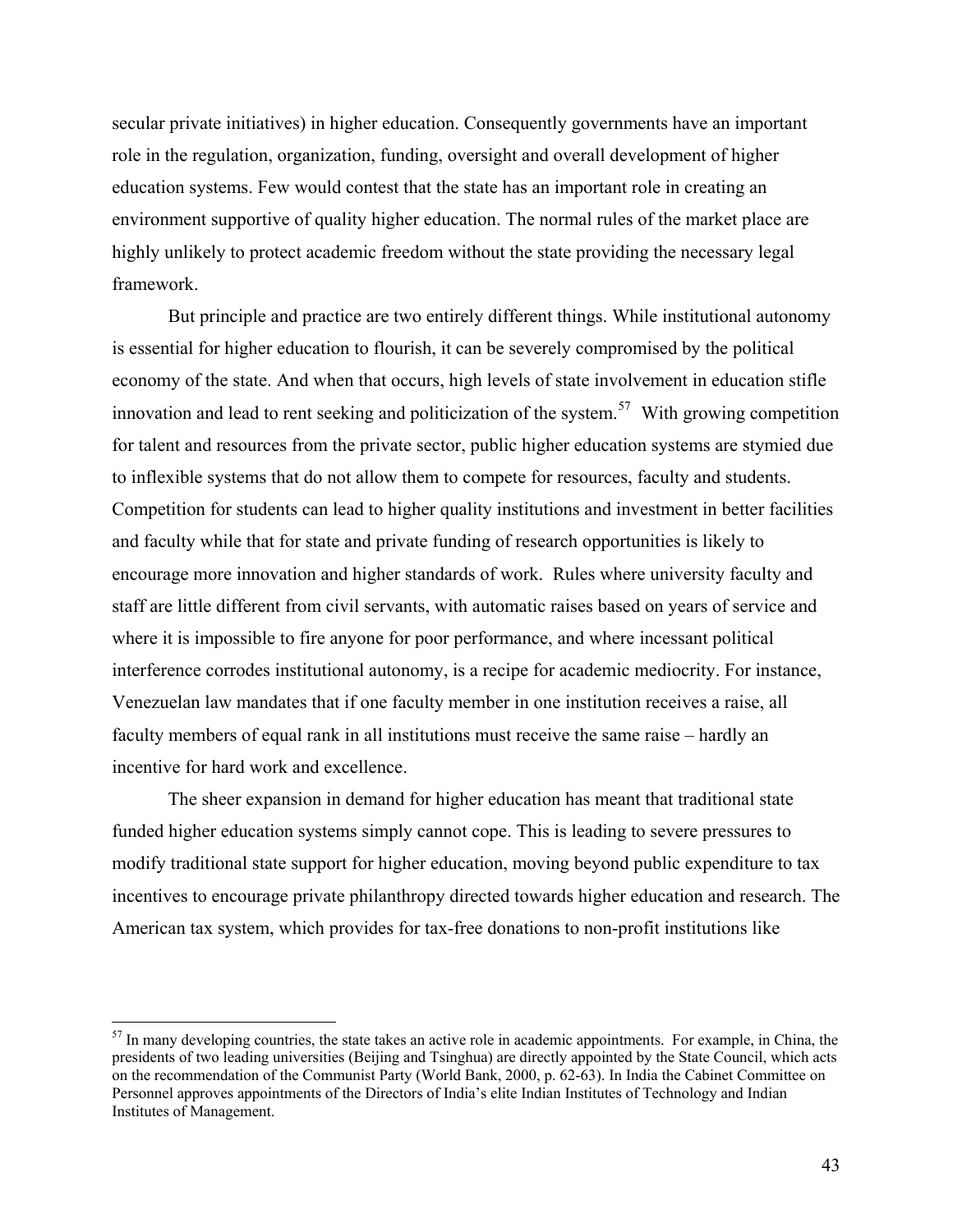universities,<sup>[58](#page-44-0)</sup> is frequently cited as a major factor in the growth of world-class private universities.<sup>[59](#page-44-1)</sup> In late 2006, Russia introduced new legislation to make charity donations taxdeductible. In Britain, under new legislation introduced in January 2007, home owners may be offered tax incentives to donate their homes to universities. The legislation also includes a government matching program for donations made to universities by individuals (Winnett, 2007). There is little systematic work in developing countries on the subject, despite the growing importance of non-state funded higher education.

Despite the merits of competition, the other extreme – subjecting higher education to simple minded bottom-line calculations – can have equally egregious consequences. Leaving university design entirely up to the market may distort research towards areas with the largest short term financial payoff, thus leaving important areas of learning and knowledge under-funded.<sup>[60](#page-44-2)</sup> It is fashionable today to argue that by strengthening intellectual property rights, the state can encourage academic innovation and institutional growth. For example, the Bayh-Dole Act, passed by the US Congress in 1980, made it much easier for universities to own and license patents on discoveries made through publicly funded research, thereby encouraging universities to support this research. But this also meant that the line between corporate and university research narrowed. When activists were clamoring for MNC drug companies to back off from enforcing their IPR claims on AIDS drug cocktails in poor countries, several universities that held some of the patents licensed to drug companies (which had been developed from public funds) were reluctant to let go of what had become a lucrative cash cow.<sup>[61](#page-44-3)</sup> While they later relented under public pressure, this raises questions as to the difference between a non-profit university and a for-profit corporation. Indeed recently the retiring head of research of IBM remarked that if once universities were reluctant to collaborate with corporations because of the latter's IPR concerns, the situation seems to be reversing. Even as corporations such as IBM are

<span id="page-44-0"></span><sup>&</sup>lt;sup>58</sup> Enacted in the United States in 1917, the charitable donation tax deduction was designed to encourage charitable giving in the United States, which people feared was threatened by the introduction of an income tax.

<span id="page-44-1"></span><sup>&</sup>lt;sup>59</sup>Tax-deductible donations, particularly from alumni, now are an important source of revenue for colleges and universities in the United States. Alumni donations are consistently the highest-ranking source of charitable support for higher education and climbed from about a quarter of all donations to colleges and universities in the early 1970s and 1980s to 30 percent in 1998 (Cunningham and Cochi-Ficano, 2002).

<span id="page-44-2"></span><sup>&</sup>lt;sup>60</sup> For example, due to cuts in governmental funding and increasing levels of competition, public universities in Thailand have needed to cancel or combine non-market-driven programs, leading to less specialization in certain areas (Savatsomboon 2005).

<span id="page-44-3"></span><sup>&</sup>lt;sup>61</sup> Examples include the anti-AIDS drug d4T licensed by Yale to Bristol Meyers Squibb and key patents on Ziagen licensed by the University of Minnesota to GlaxoSmithKline.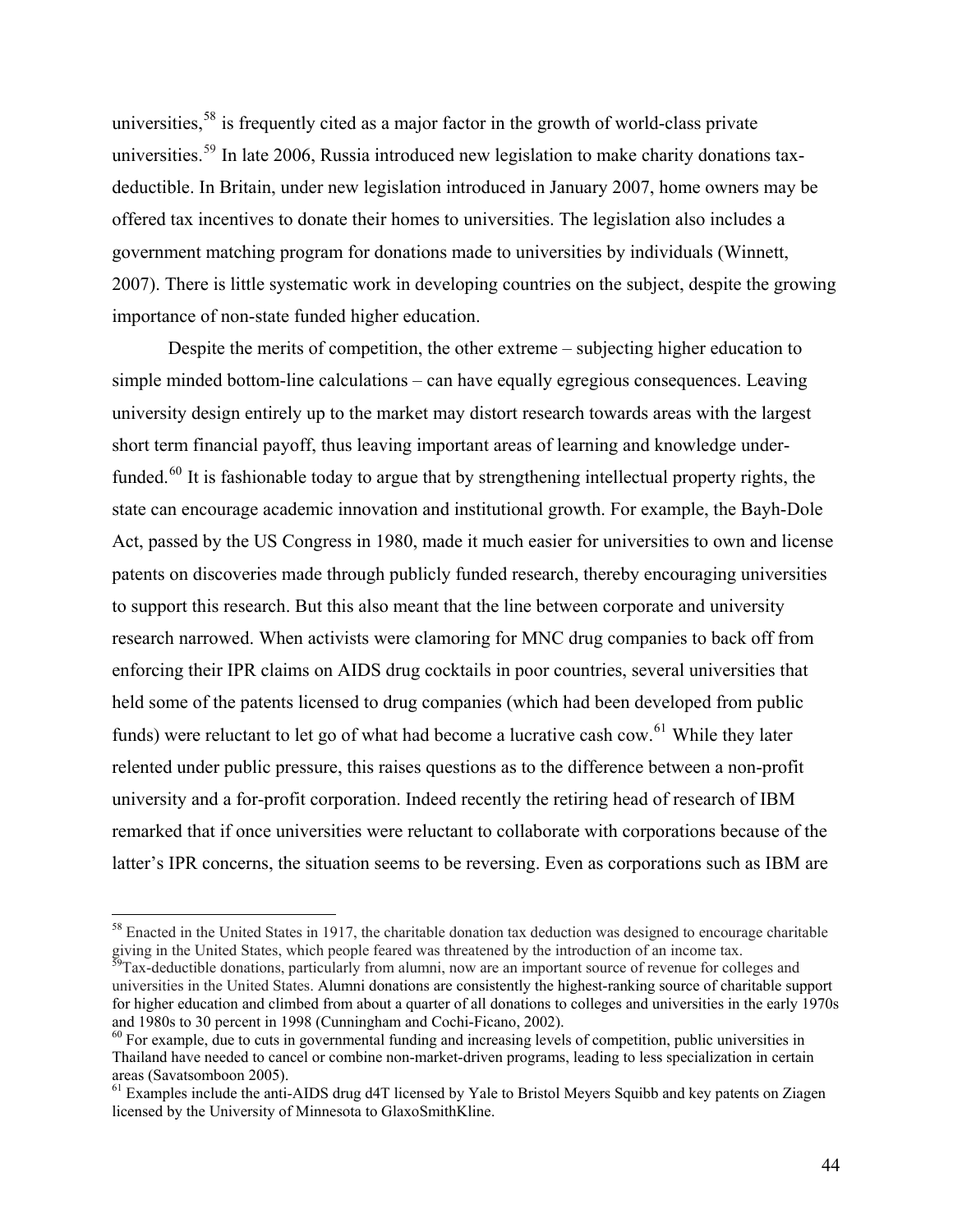moving towards more open systems, universities are dragging their feet because of fears they might lose control over possible lucrative IPR.

### *4.1.1 The Brain Drain*

A critical goal of improving higher education in developing countries is to increase the supply of human capital. But this goal can be stymied if this human capital leaves – the so-called "brain drain." The consequences of the brain rain have been much debated with the earlier pessimism giving way to more positive assessments.[62](#page-45-0) While this is not the place to discuss the normative and positive consequences of the brain drain, prima facie it would appear to have implications for the structure and financing of higher education systems in poor countries.

To take one example: in recent years the out-migration of health workers from poor countries to OECD countries has received considerable attention. In 2006, the WHO estimated a shortage of more than 4 million health workers across the globe (The World Health Report 2006a). 57 countries were identified as having a critical shortage, with the largest increases in the health workforce required to meet the shortages in Africa and South East Asia (see Table 21). Philippine nurses (110,000) and Indian doctors (56,000) account for the bulk of the immigrant health workforce in the OECD, each representing roughly 15 percent of the total stock. Although both countries also produce large numbers of nurses and doctors and the expatriation rates are less than 10 percent, these are most likely from the upper tail of the "quality" distribution. **Table 21: Estimated critical shortages of doctors and nurses and midwives, by WHO region** 

|                        | <b>Number of countries</b> |                          | In countries with shortages |                              |                                    | Foreign-born doctors<br>and nurses in OECD<br>countries by region<br>of origin |                                               |
|------------------------|----------------------------|--------------------------|-----------------------------|------------------------------|------------------------------------|--------------------------------------------------------------------------------|-----------------------------------------------|
| <b>WHO region</b>      | Total                      | <b>With</b><br>shortages | <b>Total</b><br>stock       | <b>Estimated</b><br>shortage | Percentage<br>increase<br>required | <b>Number</b>                                                                  | Percentage<br>of the<br>estimated<br>shortage |
| <b>Africa</b>          | 46                         | 36                       | 590198                      | 817992                       | 139%                               | 98329                                                                          | 12%                                           |
| <b>Americas</b>        | 35                         | 5                        | 93603                       | 37886                        | 40%                                | 199314                                                                         | 526%                                          |
| <b>South-East Asia</b> | 11                         | 6                        | 2332054                     | 1164001                      | 50%                                | 101460                                                                         | 9%                                            |
| <b>Eastern Europe</b>  | 52                         | $\bf{0}$                 |                             |                              | ٠                                  |                                                                                | $\blacksquare$                                |
| <b>Mediterranean</b>   | 21                         | 7                        | 312613                      | 306031                       | 98%                                | 71551                                                                          | 23%                                           |
| <b>Western Pacific</b> | 27                         | 3                        | 27260                       | 32560                        | 119%                               | 212280                                                                         | 652%                                          |
| World                  | 192                        | 57                       | 3355728                     | 2358470                      | 70%                                |                                                                                |                                               |

<span id="page-45-0"></span> $62$  For a recent overview and analysis of the evidence see Kapur and McHale (2005).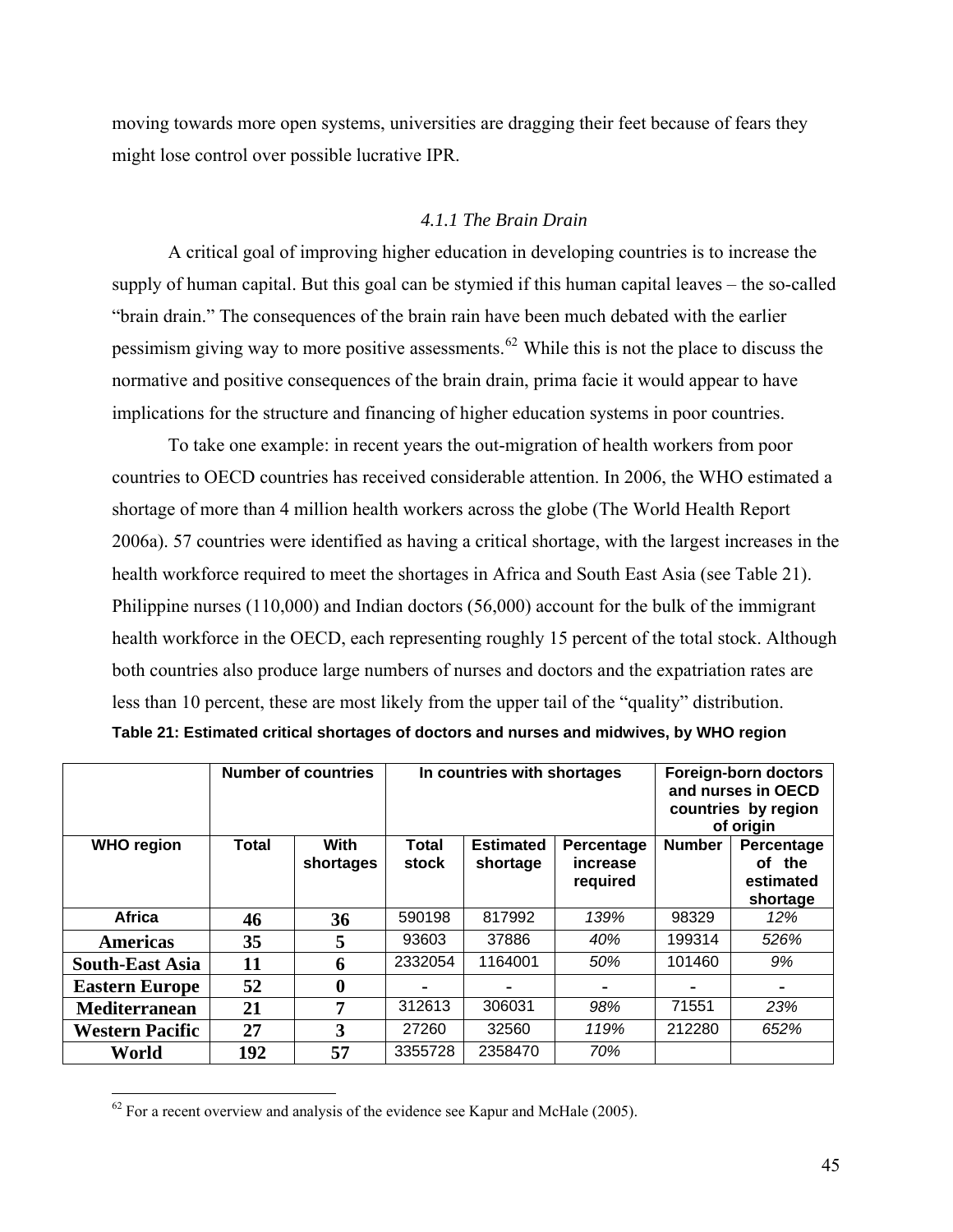Sources: World Health Report -WHO 2006 (see endnote 22 for details on how "critical shortages" are estimated) and Sopemi 2007 calculations for emigration data. URL: http://dx.doi.org/10.1787/022687473573

A comparison of the number of expatriated health workers to the number of health workers in the home country reveals that African and Caribbean countries are disproportionably affected by emigration. The expatriation rate is generally lower for nurses than for doctors, though a number of countries, particularly in the Caribbean, are exceptions to this trend. French and Portuguese-speaking African countries have some of the highest expatriation rates of doctors to OECD countries, while roughly 90 percent of the nurses born in Haiti or in Jamaica are working in the OECD.

| Rate         | Country                         |                                   |  |
|--------------|---------------------------------|-----------------------------------|--|
|              | <b>Nurses</b>                   | <i>Doctors</i>                    |  |
| $<$ 10 %     | Bangladesh, Benin, Bolivia,     | Bangladesh, Burkina Faso, Dem.    |  |
|              | Burkina Faso, Burundi, Central  | Rep. Congo, Guinea, India,        |  |
|              | African Republic, Dem. Rep.     | Mongolia, Myanmar, Nepal,         |  |
|              | Congo, Côte d'Ivoire, Ethiopia, | Niger, Pakistan, Rwanda, Sudan,   |  |
|              | Gambia, Guinea, India, Kenya,   | Yemen                             |  |
|              | Mali, Mauritania, Myanmar,      |                                   |  |
|              | Nepal, Niger, Nigeria,          |                                   |  |
|              | Pakistan, Senegal, Sudan,       |                                   |  |
|              | Timor-Leste, Togo, Uganda,      |                                   |  |
|              | Yemen, Zambia                   |                                   |  |
| $10-25%$     | Cambodia, Comoros, Eritrea,     | Afghanistan, Cambodia, Central    |  |
|              | Ghana, Guinea-Bissau, Laos,     | African Republic, Chad,           |  |
|              | Madagascar, Mozambique,         | Comoros, Côte d'Ivoire, Ethiopia, |  |
|              | Papua New Guinea, Rwanda,       | Gambia, Laos, Madagascar, Mali,   |  |
|              | Solomon Islands, Somalia,       | Mauritania, Nigeria, Solomon      |  |
|              | Vietnam                         | Islands, Vietnam                  |  |
| $25 - 50 \%$ | Sao Tome and Principe,          | Benin, Burundi, Eritrea, Ghana,   |  |
|              | Zimbabwe                        | Guinea-Bissau, Kenya, Malawi,     |  |
|              |                                 | Papua New Guinea, Sao Tome        |  |
|              |                                 | and Principe, Senegal, Somalia,   |  |
|              |                                 | Timor-Leste, Togo, Uganda,        |  |
|              |                                 | Zambia, Zimbabwe                  |  |
| $>50\%$      | Haiti, Liberia, Sierra Leone    | Haiti, Liberia, Mozambique,       |  |
|              |                                 | Sierra Leone                      |  |

# **Table 22: Expatriation Rates for Doctors and Nurses from Low-Income Countries, Circa 2000**

Note: Countries for which expatriates are under 10 for nurses (5 for doctors) or resident in the origin country are below 50 for nurses (10 for doctors) are not reported. Source: International Migration Outlook: SOPEMI, 2007

Although the focus of health care worker migration has been on nurses and doctors, lab technicians and pharmacists are often in even shorter supply. Needless to say, these large flows of healthcare personnel from poor to rich countries have generated serious concerns. In addition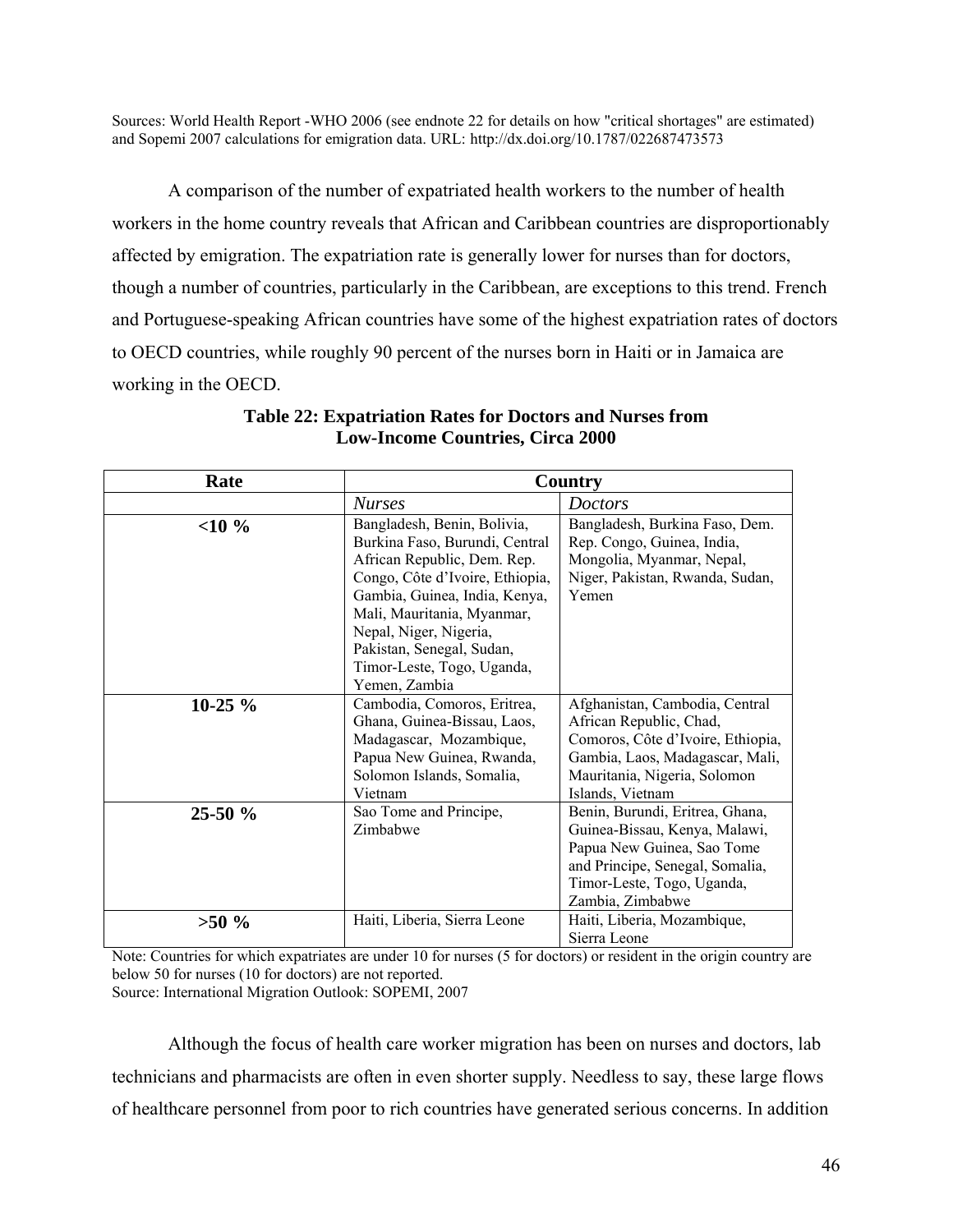to improving the health status of the population, health workers are perceived to play a critical role in a country's economic and social development (Gyimah-Brempong and Wilson, 2004; WHO, 2001). Even limited emigration of certain specialists, associate professionals (such as laboratory technicians) or support staff may seriously cripple a country's health care system, with potentially disastrous consequences.

However, notwithstanding the worrisome numbers, it would be erroneous to put the onus of the health crisis in Africa on emigration of health professionals from the continent. Clemens (2007) argues that Africa's low health staffing levels and poor public health conditions are less the result of emigration of health professionals and more the result of the segmentation of health workforce labor markets in sending countries. This argument does not prove that emigration of health case professionals has not adversely impacted health care in Africa, but rather that given the multitude of factors that affect health, the brain drain may not be the principal culprit, even with the high expatriation rates of many poor African countries.

This argument is congruent with one advanced by Pritchett (2001) that contrary to expectations, the rise of the educational attainment of the labor force around the world has little association with aggregate growth – and therefore if some leave, its impact on output would be marginal. Pritchett argues that this could be for three reasons. One, schooling may not actually raise cognitive skills or productivity but simply raise private wages, because it signals to employers a positive characteristic like ambition or innate ability. Two, in many cases the supply of educated labor has expanded even as demand has been stagnant, leading to a rapid decline in the marginal returns to education. And, three even if education does raise productivity and there is demand for this more productive educated labor, if the demand for educated labor comes from individually remunerative but socially wasteful or counterproductive activities (e.g. a bloated bureaucracy or overmanned state enterprises in countries where the government is the employer of last resort), individuals' wages could increase with education even as output stagnates or falls.

The above observations are not surprising in that there are likely to be common underlying factors that explain a weak higher education system, higher expatriation rates (or brain drain) and low economic growth. Such growth traps cannot be overcome by simply focusing on the most visible or emotional issue such as the brain drain. Yet, it is important to realize that higher education also creates the very professionals that build and staff "institutions" – a critical underlying variable for long-term economic development. Consequently, their exit is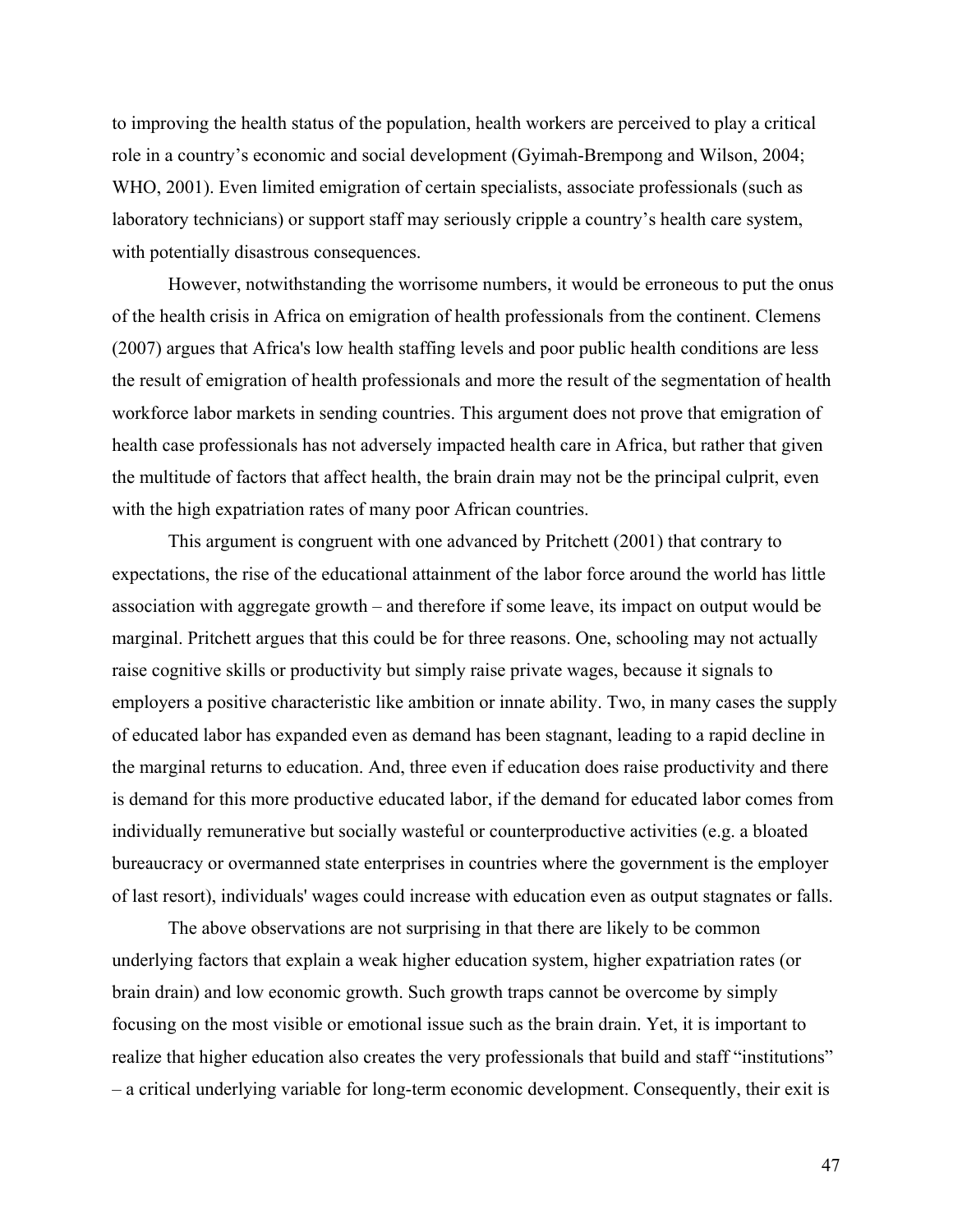the loss of the middle-class, of critical institution builders some of who also shape the quality of training of future generations in these countries.

The first and foremost priority to stem the brain drain is restoring security and political stability as evident from countries ranging from Afghanistan to Zimbabwe. Where that is not a major issue, reforming higher education is crucial to retaining talent.<sup>[63](#page-48-0)</sup> As we argue later, this task is exceedingly difficult, but there is no alternative. In addition, however, there are other policies specific to the international mobility of talent that developing countries can address to improve their higher education institutions. For instance, LDCs inflict self-imposed costs by making skilled *immigration* harder than even developed countries. Many countries such as East Africa in the 1960s, threw out their talented ethnic minorities. Even as many poor countries wring their hands at the cost of producing a medical graduate, they do little to encourage the entry of skilled immigrants who may want to work, on the grounds that it will take away local jobs. They continue to believe that importing a foreigner means putting a local out of work; instead of seeing skilled labor as a complementary input, they view it as a substitute. Many LDCs prompted by a false sense of nationalism do not recognize foreign degrees of countries that do not engage in a reciprocal recognition. This is especially true as regards professional degrees like law, medicine and accounting.

There are valid concerns in developing countries that scarce public expenditures on higher education may be lost through emigration. There is no reason why developing countries should not attempt to recapture these public expenditures through an appropriately administered exit tax that could potentially raise considerable revenue with a limited administrative burden. Such an exit tax on human capital could take several forms. The most simple (and justifiable) one would be to repay the institution of higher education a sum commensurate to the cost of education. Doctors and engineers would pay substantially more than liberal arts graduates, and those from more elite institutions more than their humbler counterparts. Such exit taxes could also be considered the equivalent of headhunter fees and, assuming the deductibility of such payments, would translate into a modest after-tax cost to the hiring firm. This is similar in concept to the fees paid by firms sponsoring people for temporary work visas and used for scholarships for low-income individuals and workforce training. A potential exit tax paid by a sponsoring firm to the source country would have the same distributional rationale.

<span id="page-48-0"></span> $63$  The next few paragraphs draw heavily from Kapur and McHale (2005).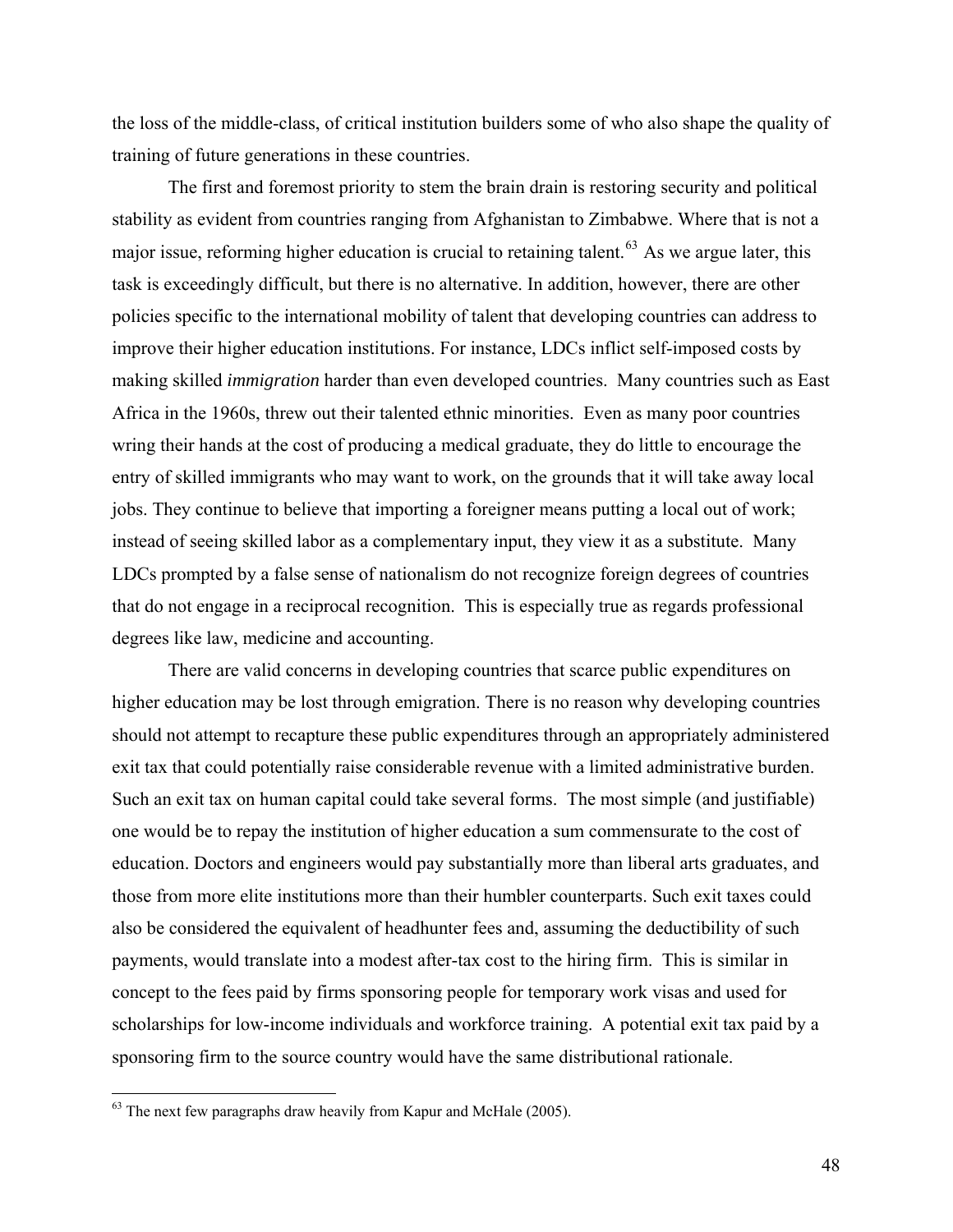A politically more palatable alternative would be to replace existing state funding of tertiary education with a system of forgivable loans. The loans would be forgiven on the condition that the individual works in the domestic economy after graduation, but would become payable upon the individual's emigration. To increase compliance, the issuance and renewal of a passport could be made conditional on loans being in good standing. To increase flexibility, such loans could be indexed to the duration of stay for graduates of institutions of higher learning so that graduates leaving immediately after graduation would pay the full amount, while the loan would defease as recent graduates spent more time working in their home countries. Alternatively, more elaborate defeasance schemes could be designed to spur temporary stays abroad and encourage graduates to return, thereby maximizing the gains to the source country of work experience abroad.

While politically appealing, the implementation problems of such a loan forgiveness scheme may be formidable. The tracking of individuals for repayment of loans to educational institutions could be cumbersome and such conditional charges may be circumvented through political connections. Additionally, human capital flows often are associated with education and not employment, so taxing these flows at the initial exit stage could jeopardize a critical mechanism to augment human capital. While a seemingly daunting process, the recent experience in the US with student loan default rates suggests that greater efforts and an increased use of information technology can significantly improve repayment rates.

# *4.1.2 Political Economy of Reform*

Higher education is arguably one of the most difficult sectors to reform – and not just in developing countries. The sector's high political salience with well-organized, vocal, urban, upper-income interest groups makes it much harder to bring about change. On the one hand, faculty with life-time job protection are extremely loath to change. On the other, university students are the perfect age group for protest, both vocal and sometimes violent. But the most severe handicap is the overall structure of higher education in developing countries, plagued by misguided attempts at equity, poor administration and bureaucratization. The lack of institutional autonomy and poor academic governance make it unlikely that higher education will attract talent, especially if that talent has alternatives. In many cases, talent out has been driven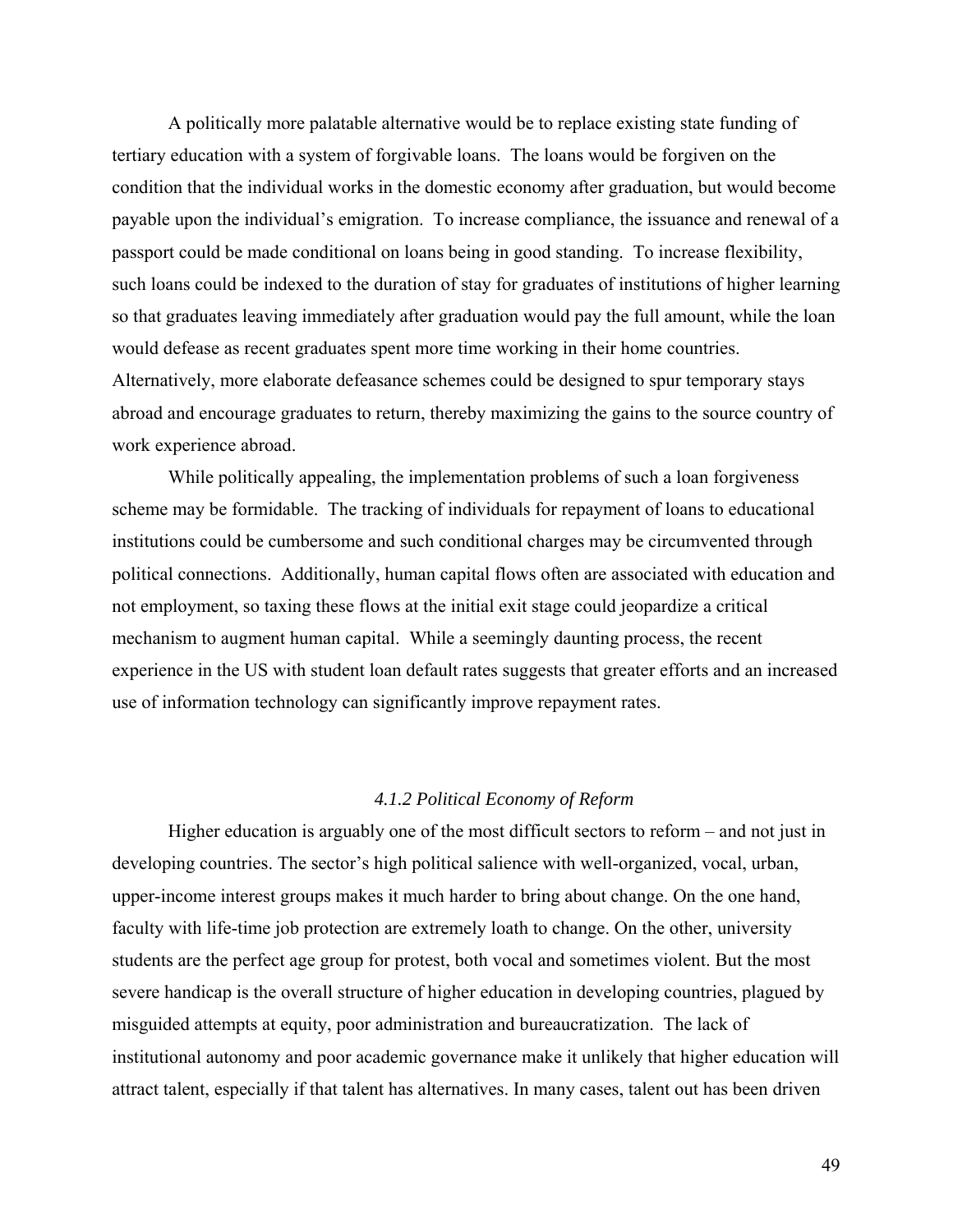out and as individuals at the upper end of human capital distribution leave, the remaining pool is of poorer quality. This not only prompts the more talented to also consider leaving, but also discourages those who left earlier from returning, ensuring that mediocrity becomes entrenched in these institutions. While low salaries are an issue, in many cases a poor overall academic environment is perhaps more important. In most government institutions, the focus is on process rather than performance, appointments are politicized, and autonomy in administration, financial and academic content is minimal. Resources are an undoubted constraint, but more flexible rules, access to modest research resources and a work environment that encourages innovative practices and research – all within the capacity of many middle-income LDCs – can achieve much. The difficulty in achieving these goals reflects domestic political-economy constraints. A country like Pakistan, where former army officers run universities, is unlikely to create an environment conducive to pedagogical innovation.

 These problems have been compounded in recent years as higher education is emerging as a major arena of distributional conflicts in developing countries. The main reason is rising skill premia. While this is a global phenomenon – the last two decades have seen a significant increase in the skill premium in both industrialized and developing countries – it is more puzzling in developing countries. Despite numerous problems that afflict the measurement of skill premia, Goldberg and Pavcnik (2007) argue that since virtually all country studies show large skill premium increases, "it is unlikely that they are all a figment of the measurement problems," although the exact magnitudes may be affected by these measurement problems. The skill premium increases have been largest in Mexico, where the return to university education (relative to primary education) increased by 68 percent between 1987 and 1993 (Cragg and Epelbaum, 1996). In Latin America, a worker with six years of education earns on average 50 percent more than someone who has not attended school, a high school graduate earns 120 percent more and someone with a university diploma earns on average 200 percent more (World Bank, 2000). In other countries the skill premium (as measured by the return to a university degree) has increased as well.

- Colombia by 16 percent (relative to primary education) between 1986 and 1998 (Attanasio et al., 2004)

- Argentina by over 20 percent (relative to no complete education) between 1992 and 1998 (Gasparini, 2004)

50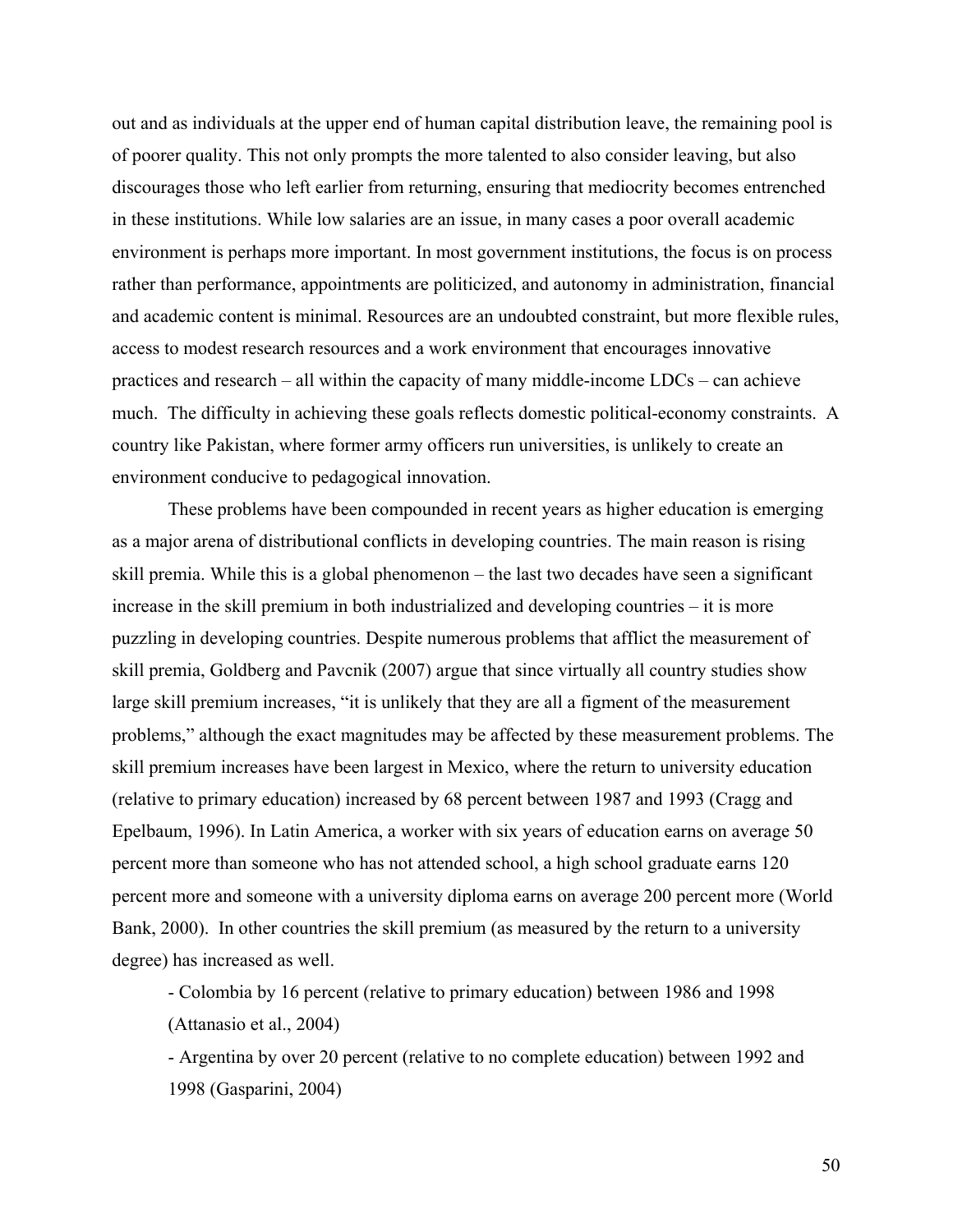- India by 13 percent (relative to primary education) between 1987 and 1999 (Kijima,

2006), and 25 percent between 1998 and 2004 (Dutta, 2006; OECD, 2007)

- Brazil by 10 percent among men (relative to no complete education) (Gasparini, 2003; Arbache et al., 2004).

|               | 1980s                    | 1990s                            |
|---------------|--------------------------|----------------------------------|
| Mexico        | Increased                | Increased until mid 1990's       |
|               |                          | Stable/declined after mid 1990's |
|               |                          | Increased between 2000-1990      |
| Colombia      | Slightly declined        | Increased                        |
| Argentina     | Declined                 | Increased                        |
| <b>Brazil</b> | Stable/Slight Increase   | Increased                        |
| Chile         | Increased                | Declined early 1990's            |
|               |                          | Overall increased 1990-2000      |
|               |                          | (national data)                  |
| India         | <b>Relatively Stable</b> | Increased                        |
| Hong Kong     | Increased                | Increased                        |

**Table 23: Changes in Skill Premium** 

Source: Goldberg and Pavcnik, 2006

 Hemmed in by fiscal constraints, the ability of governments to respond has been further constrained by a stark political reality: university employees (especially faculty) and students are among the most vocal and well-organized political groups in any country. Even as unions have weakened in virtually all aspects of economic activity, education remains a rare exception. Direct exit options – such as closing down poor performing departments or colleges – sharply increases the risks of an immediate political reaction. Visible strategies such as increasing fees are also fiercely resisted even when they could raise quality or lead to a less regressive income transfer to elites.

 Consequently, governments have largely chosen to reform by stealth. In some cases "reforms" have occurred simply when public institutions deteriorate to such an extent as to force students to seek private sector alternatives. In other cases, governments have limited public sector led supply increases resulting in increasing rationing as demand escalates, thereby forcing excess demand to spill over to a burgeoning private sector. In both cases the result is the same – a massive increase in the share of the private sector in higher education. However, as the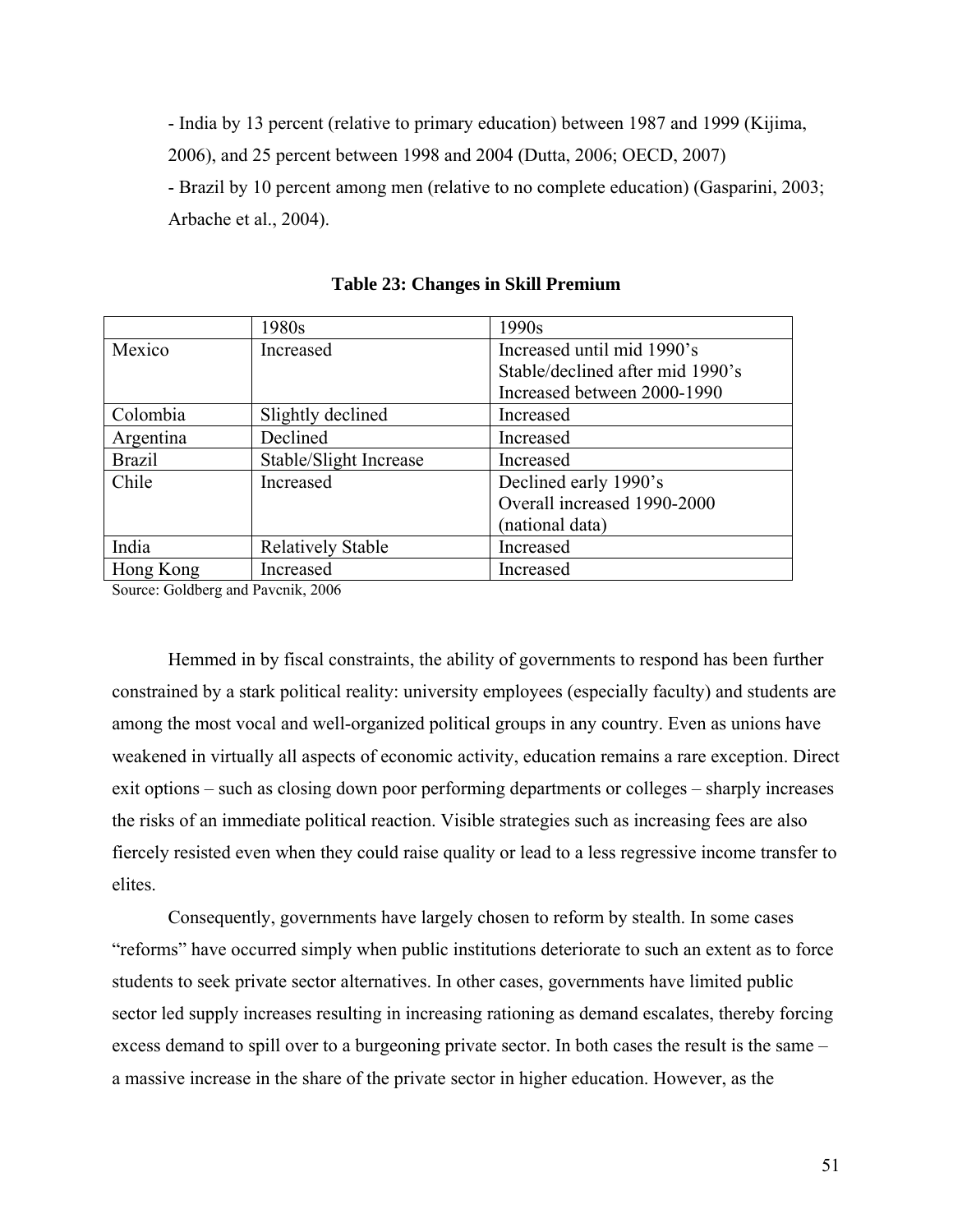Japanese experience demonstrates, private universities being more subject to market forces can contract as well – in this case the result of declining college-age population, poor management, weak endowments and poor teaching quality. Poorly designed and intrusive regulatory systems (which in Japan is manifest in state-mandated numerical quotas) and relatively well-run public university alternatives further ensure an emasculated private sector (Hideo, 2006).

In other cases, governments have sought to loosen the regulatory noose by increasing autonomy and decentralization. In Brazil the national Ministry of Education determined staffing levels, salaries, and promotion criteria. However, when it sought to give greater autonomy to individual institutions, it met considerable opposition from faculty, staff and students who feared that greater autonomy would reduce the entitlements they had come to expect from the national government (Plank and Verhine, 2002). Faculty have generous salaries and light teaching loads; staff have job security in a heavily overstaffed system; and students have an almost-free higher education. And those left out of the system have little political clout. Why change?

In Mexico, the government has tried to decentralize responsibilities to the state level, but "most state governments lacked the capacity (political, technical, administrative, and financial) to tackle these new tasks." (Álvarez-Mendiola and de Vries, 2005). Where political constraints make any change unfeasible and the supply of higher education institutions with any signaling effect is severely limited, there is an increasing tendency to purchase higher education overseas. In India, where higher education has become deeply politicized, total higher education spending by the central state governments is about \$4.5 billion while Indians are already spending nearly \$3.5 billion overseas (Kapur and Mehta, 2008).

## **4.2 Equity and Access**

 $\overline{a}$ 

A key issue confronting governments in managing the political economy of educational is how to address issues of equity and greater access to higher education. Higher education appears to be a less a ladder for social mobility than a wall protecting and reinforcing existing privileges.[64](#page-52-0) These barriers are not just of income, but of race, ethnicity and gender. In Latin America, the children of the technical and professional strata account for more than half of total

<span id="page-52-0"></span> $64$  A recent study of 146 selective colleges and universities in the United States found that "students from the top quartile of the socioeconomic hierarchy (based on parental income, education and occupation) are 25 times more likely to attend a "top tier" college than students from the bottom quartile." Jerome Karabe, "The New College Try," *New York Times,* September 24, 2007.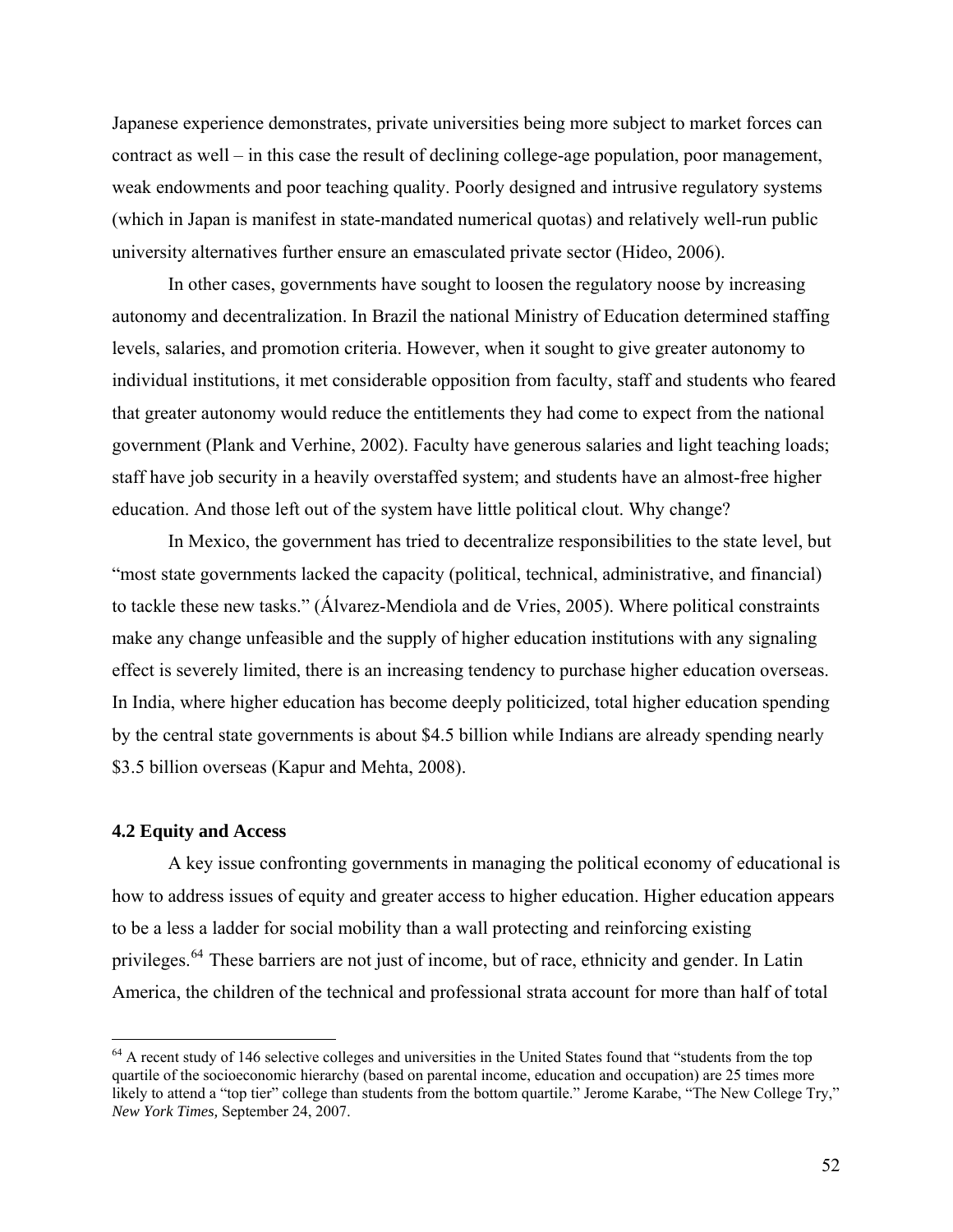enrollment in higher education, even though they account for 15 percent of the total population. Gender disparities in tertiary education are particularly significant in the Arab world, certain sub-Saharan African countries, and in South Asia. In Yemen, female enrollment in tertiary education is only 1 percent of the eligible age group, as compared with 7 percent for men. In Bangladesh female students represent 24 percent of the student population in public universities, and 17 percent in private institutions (World Bank, 2002).

Higher education systems have attempted to address issues of access in two principal ways: financial aid schemes to address the large opportunity costs and liquidity constraints faced by students from lower socio-economic groups; and selection criteria (or admissions policies) that take into account a student's socio-economic background. Yet, if many of the underlying handicaps faced by students from lower socio-economic groups occur much earlier in the life cycle – at the primary and secondary school level – policies to overcome these handicaps in higher education even if not too little may just be too late.

## *4.2.1 Financial Aid Schemes*

The escalating demand for tertiary education has placed a significant strain on the budgets of many public universities in countries which historically had free or low-cost higher education. This has led many countries to shift some of the financial burden for funding higher education to the beneficiaries - students and their families.

The primary argument in support of student fees is that higher education leads to significantly greater earnings, and so the ones who gain (the students) should be the ones who pay. User fees also arguably increase incentives for students to make careful decisions about their educational choices—if they or their families are paying, as the argument goes, student motivation will be higher (Banya, 2005). However, countries that historically have offered lowcost or free public tertiary education have faced significant resistance when they have tried to implement or increase student fees.<sup>[65](#page-53-0)</sup>

<span id="page-53-0"></span><sup>&</sup>lt;sup>65</sup> In 2002 Germany amended its Higher Education Framework Law to prohibit tuition fees for undergraduate programs at public universities. However, in January 2005 the Constitutional Court declared this prohibition unconstitutional and granted states autonomy over their higher education budgets. The majority of states are now introducing tuition fees for both undergraduate and graduate education (Kehm, 2006). Similar debates are being fought in other European countries, including France and the UK.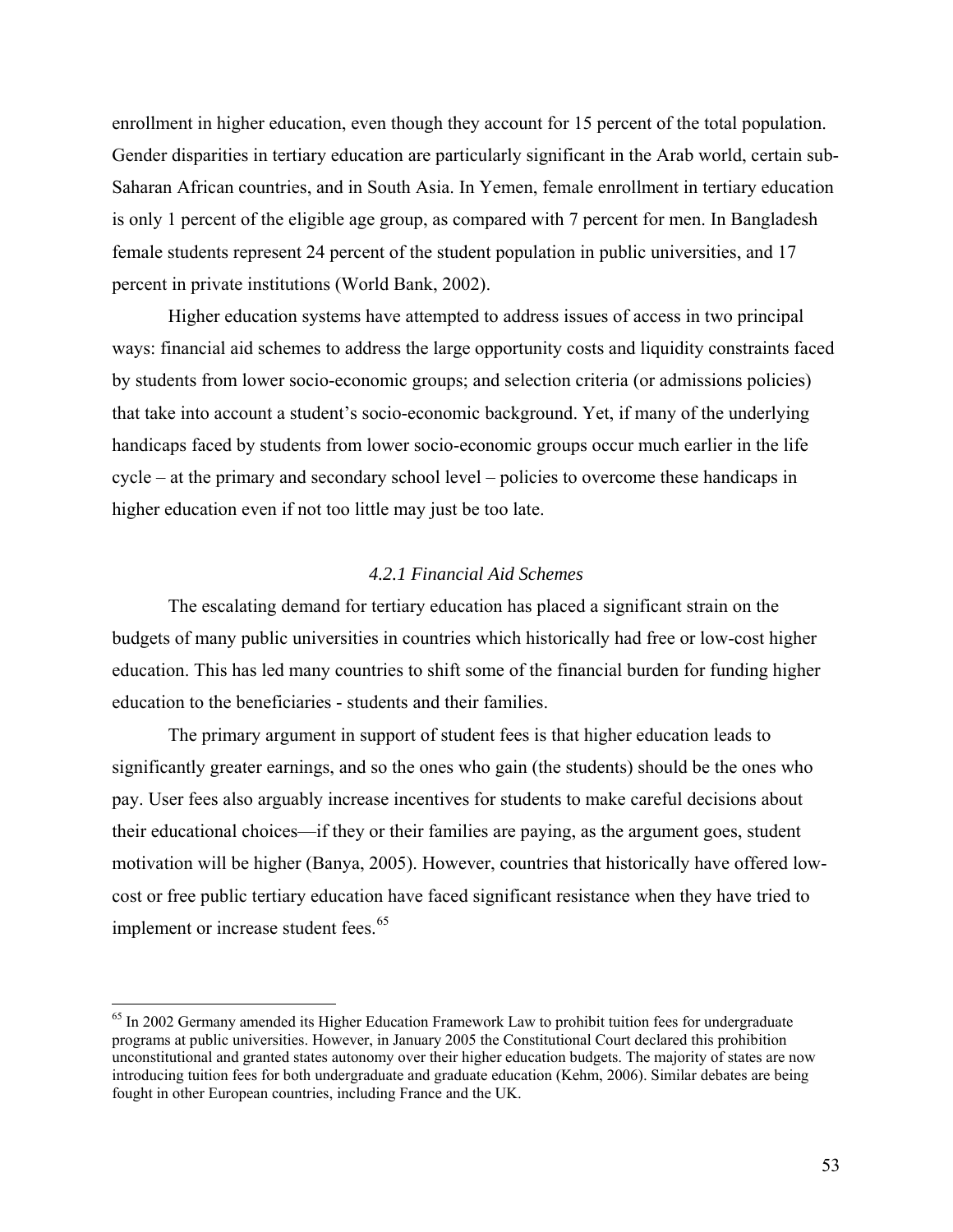In order to provide access for academically-qualified, lower-income students, countries have adopted a variety of financial aid programs— some grant-based, others relying upon loans. In some systems funding is provided to the student who then chooses which institution in which to enroll, while in others the funding is provided to individual institutions, which then have the power to disburse the funds to needy students. Considering the large income differentials between college graduates and non-graduates, the high cost of tertiary education, and the substantial demand for higher education in most countries, there is a growing trend towards the use of loans rather than grants, in financial aid programs (Banya 2005). Yet loan programs have faced many challenges in implementation, due to student default, high administrative costs and difficulties in assessing student need. Although these issues confront all higher education systems, in developing countries weak infrastructure exacerbate the challenges.

China, Russia, and India have all attempted to introduce loan programs since 2000, but these programs have been bedeviled by mismanagement and low funding. In some countries, administrative costs account for as much as one-quarter of available fund in the program, while in others low interest rates bankrupt the programs (Bollag 2002). High rates of default also cripple these programs. In the 1980s, Brazil, Venezuela, and Kenya all operated student loan programs with approximately 90 percent default rates. In Ghana, out of the \$27.5 million loaned to more than 400,000 college students since 1988, only \$1.1 million had been paid back as of 2002. Some countries have attempted to address these high default rates through "shaming campaigns." For example, in Jamaica the state publishes the names and photographs of former students with outstanding debts, framing the repayment of student loans as a civic duty. Although there are a few loan programs that function reasonably well in developing countries, such as CONAPE in Costa Rica and FUNDAPEC in the Dominican Republic, these programs are relatively small in scope.

A number of countries have attempted to introduce means-tested programs to determine eligibility for financial aid. However, these programs are hindered by the poor quality of public records and the weakness of national tax systems. In countries where records of family income are not widely available, universities have turned to other indicators to assess student need. For example, at the Pedagogical University in Mozambique, students must complete a financial aid application that details family income as well as the occupation of the student's parents, whether the student's home has electricity and running water, and whether the student relies primarily on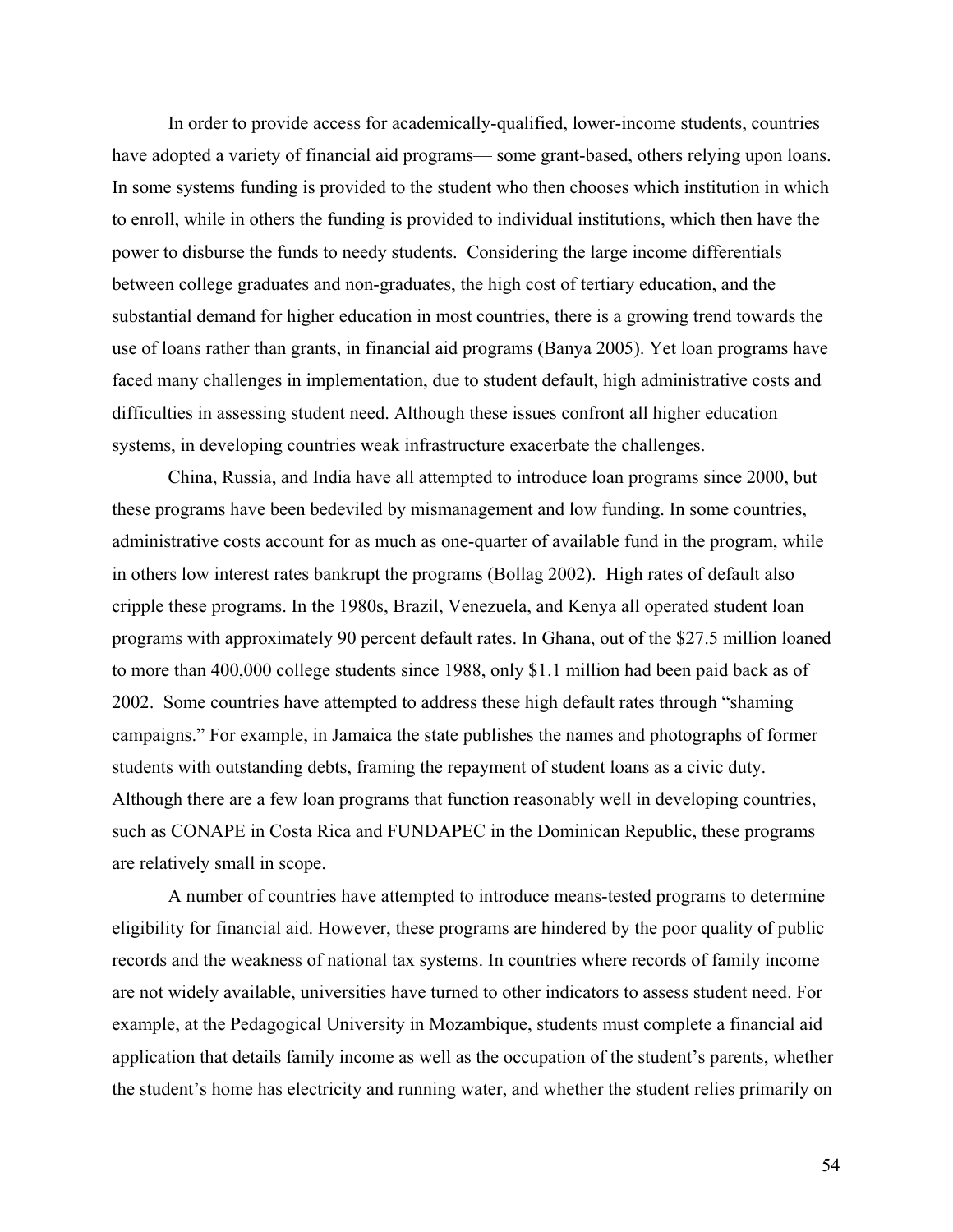public transportation. Makerere University in Uganda determines need primarily by the number of years of schooling that the student's father received and whether the student's family owns a vehicle. At the University of the Philippines, officials from the financial aid office conduct home visits to verify financial information, and students who provide inaccurate information face expulsion (Wolanin, 2002).

Columbia's new student aid program ACCES (Acceso Con Calidad a la Educacion Superior), is a notable example of an effective student aid program, contributing to the increase in tertiary enrollment by 30 percent between 2003 and 2006. In 2002, Columbia's tertiary enrollment rate was less than 20 percent among low-income populations (compared to nearly 60 percent among high-income populations), and only 30 percent of student loans were assigned to low-income students. Under the program launched in 2002, students from the poorest backgrounds receive a mix of grants (25 percent) and non-subsidized loans (75 percent) to fund their tertiary education, with eligibility confirmed through home visits. It also provides loans for middle-income students and students are no longer required to present assets as collateral on the loan.<sup>[66](#page-55-0)</sup> Since 2002, the program has supported more than 80,000 students, 69 percent of whom are from the lowest income group.<sup>[67](#page-55-1)</sup> Dropout rates are 30 percent lower for funded students than for non-funded students with the same observable characteristics. The program's success is largely attribute to the targeting of low-income populations, the use of a mix of subsidized loans and grants, and the reduction of administrative costs by operating through universities' financial aid offices (Cerdán-Infantes and Bloom, 2007).

A number of countries have begun to modeled their programs after Australia's Higher Education Contribution Scheme, under which repayment is determined by a graduate's income, with repayment starting when a graduate earns at least \$12,000 a year, and pegged at 3 to 6 percent of income after that (Ziderman, 2006).<sup>[68](#page-55-2)</sup> While some countries have switched to an income-determined, sliding scale of loan repayment, other countries have moved to give greater weight to "merit" in financial aid. Since the collapse of the USSR, many former Soviet states

<span id="page-55-0"></span><sup>&</sup>lt;sup>66</sup> The project focuses not only on undergraduate programs, but also provides funding for short cycle courses (such as technical training), as well as national doctoral programs. The program finances eligible doctoral students to study at a foreign institution for a semester, and assists the student's thesis director to participate in international research groups.

<span id="page-55-1"></span> $67$  In Columbia low-income students are defined as income levels in strata 1 and 2 out of 6 socio-economic strata. <sup>68</sup> For example, in April 2004, the Thai cabinet introduced a new loan program for the country which is closely

<span id="page-55-2"></span>modeled on Australia's scheme, including a post graduation income-contingent repayment plan (Ziderman, 2006).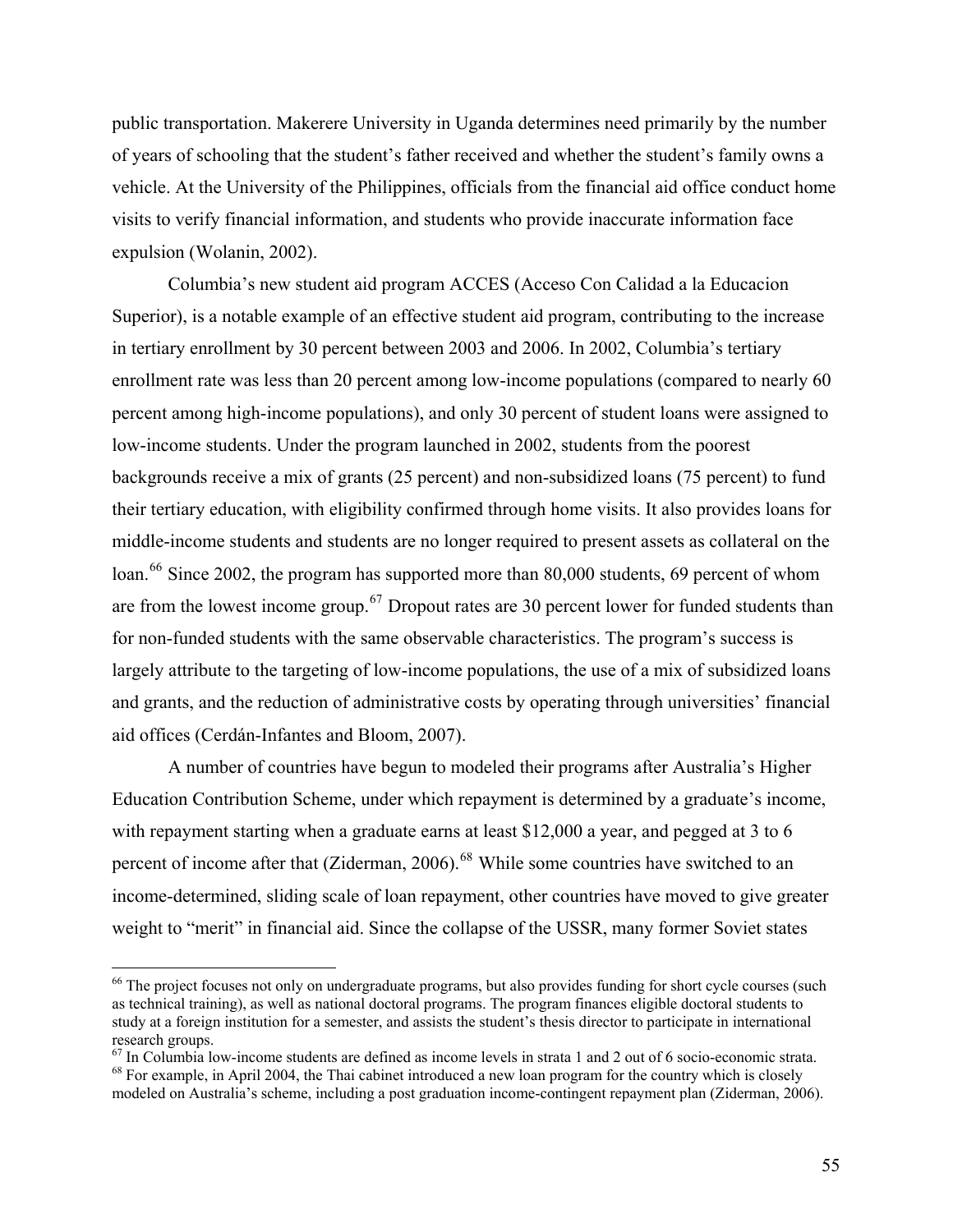have increased the number of state scholarships based on academic performance, while deemphasizing the weight of family income (Siemienska, 2005).

As private provision and international education grow, tertiary educational funding that improves equity while being reasonably cost effective is an increasingly complex task. There are many contentious debates regarding the effectiveness of voucher systems (in which the funding follows the student) rather than the normal pattern of state institutional funding. The former might appear more attractive at the conceptual level but administrative realities may well make the latter more effective in many settings. This is even more so when one takes into account the difficulties of handling (and enforcing) loan defaults. And if one moves away from simple means-test to additional identity-based criteria, the complexity spirals.

### *4.2.2 Affirmative Action Programs*

In recent years identity politics has emerged as a core issue at the heart of normative debates about the substance of democracy. It is hardly surprising therefore, that it has also become a contentious issue in higher education (elbowing out old-fashioned class politics) with its ramifications most manifest in affirmative action programs. In China the state gives minority students additional points on their national entrance exams with hopes of increasing the share of minority students in national universities. <sup>[69](#page-56-0)</sup> Many governments in sub-Saharan Africa (where only one in four college students is female) give female students extra points on their national university entrance-exams and offer remedial courses in science and math to female candidates. But the countries with the most aggressive programs seeking to address educational inequalities between different social groups have been Brazil, South Africa, Malaysia and India.

In Brazil, where over 45 percent of the population is of African descent, the average white person has eight years of education, while the average black person has only five. The average black person is also two and a half times poorer than the average white person (Davies, 2003). Public universities in Brazil (which have strong reputations) do not charge student fees and admittance is determined by competitive national entrance exams. These exams have been widely criticized, as they are only administered in urban areas and tend to favor white affluent students who enroll in expensive test-prep classes (Almeida, 2001). In 2000, 65 percent of the

<span id="page-56-0"></span> $69$  There are 55 officially recognized minority groups in the country.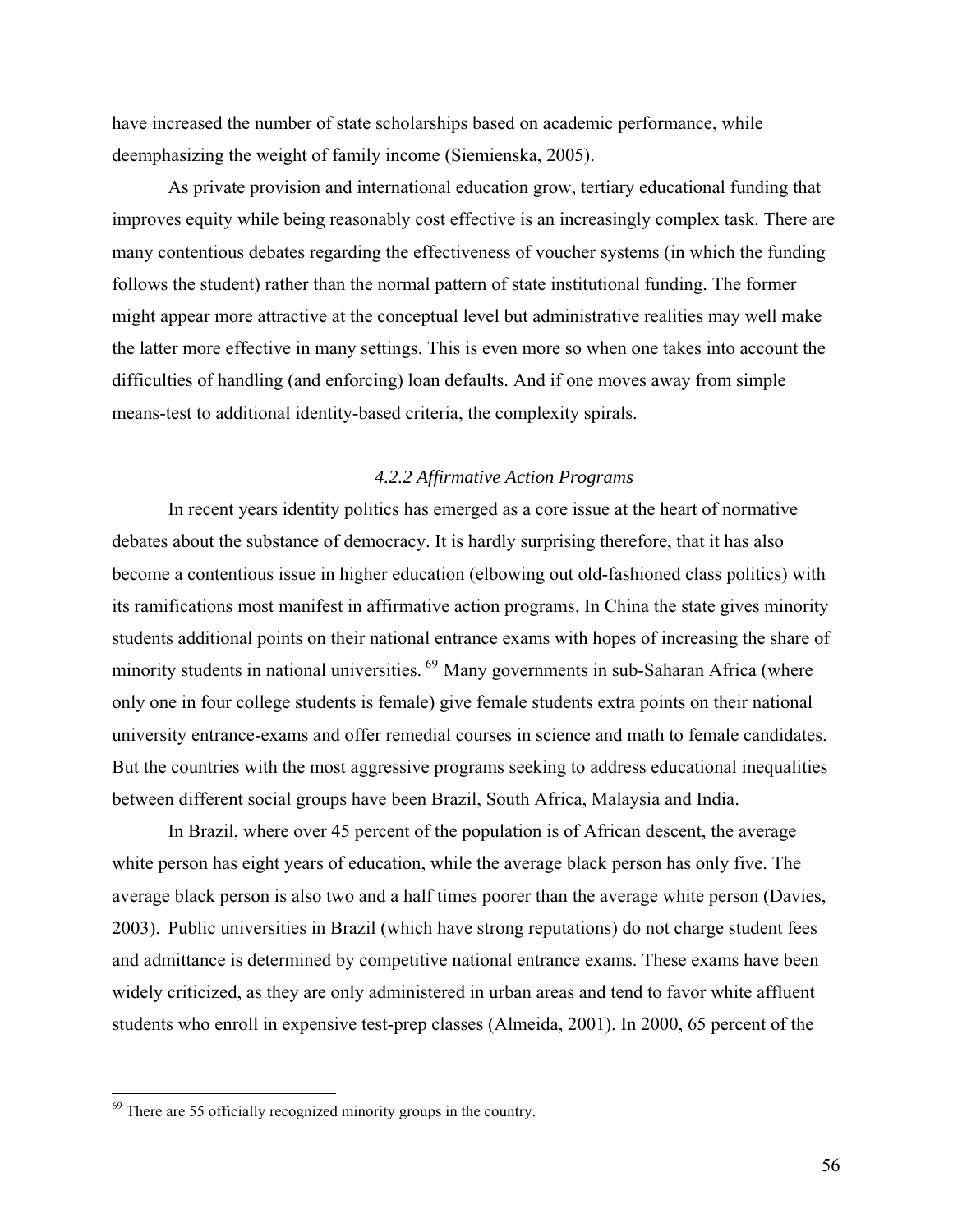student body at public universities was educated at private secondary schools, and 66 percent came from the wealthiest 20 percent of the population (Lloyd, 2004).

In order to address these stark racial inequalities, Brazilian universities have implemented a number of affirmative policies.<sup>[70](#page-57-0)</sup> In 2003, the state of Rio de Janeiro instituted preferential admissions policies for black and mixed-race students at public universities, reserving 40 percent of spots for black students (McMurtrie, 2004). Similarly, the University of Brasilia reserves 20 percent of spaces for black students, while both fill 50 percent of the student body with public school students. In 2004, Brazilian president Lula da Silva issued a presidential decree requiring private universities (which account for 70 percent of total student enrollment) to allocate a share of seats for black students if they wish to receive tax breaks (Lloyd, 2004).

South Africa is also seeking to address racial inequality through affirmative action programs.[71](#page-57-1) South Africa's population of 44 million is 70 percent black Africans, 16 percent white, 10 percent "coloured" (a distinct ethnic group descended from black Africans and whites), and 4 percent of Indian origin. The higher education sector in South Africa comprises of public institutions (including universities, technical colleges, colleges of education and agricultural and nursing colleges) and numerous small private providers.<sup>[72](#page-57-2)</sup> The 1984 constitution mandated strict segregation in higher education institutions, with separate schools for the four racial groups (Bunting, 2006). The historically black schools were characterized by low levels of funding, insufficient infrastructure and poor management (Badat, 2004). With the dismantling of the apartheid regime South Africa began to re-structure its higher education system.<sup>[73](#page-57-3)</sup> Following the 1997 Higher Education Act, all South African universities were required to comply with "appropriate measures for the redress of past inequalities" in their admissions policies, but "may

<span id="page-57-0"></span> $70$  In 2004 the Zumbi dos Palmares University of Citizenship in Brazil became the first "black" university in Latin America, offering four-year degrees in business administration. The university reserves 50 percent of its seats for black applicants, but its inaugural class in 2004 was comprised of 90 percent black students. It is one of the only institutions in Sao Paulo accessible to most black students, due to its subsidized tuition of \$80 per month- half that of the least expensive private colleges. It is run by the local non-profit Afrobras, and receives financial support from major corporations in Brazil. The school's annual \$275,000 budget comes from grants from other private colleges in Brazil. In 2004, the school enrolled only 177 students, but plans to enroll up to 10,000 students on campuses throughout Sao Paulo (Lloyd, 2004).

<span id="page-57-1"></span> $<sup>71</sup>$  Affirmative action in higher education is part of a larger strategy of affirmative action, called Black Economic</sup> Empowerment (BEE). The primary affirmative-action legislation in South Africa is the Employment Equity Act (EEA), which came into effect at the end of 1999. Through a complex scoring system, companies are required to meet minimum requirements in terms of representation by previously disadvantaged groups.

<span id="page-57-2"></span> $^{72}$  The 1996 Constitution allows for private institutions to operate, as long as they register with the state, maintain standards equal to those at comparable public educational institutions and do not racially discriminate.

<span id="page-57-3"></span> $73$  These were underpinned by new legislation including the Labour Relations Act of 1995, the South African Schools Act of 1996, the Higher Education Act of 1997, and the Employment Equity Act of 1998.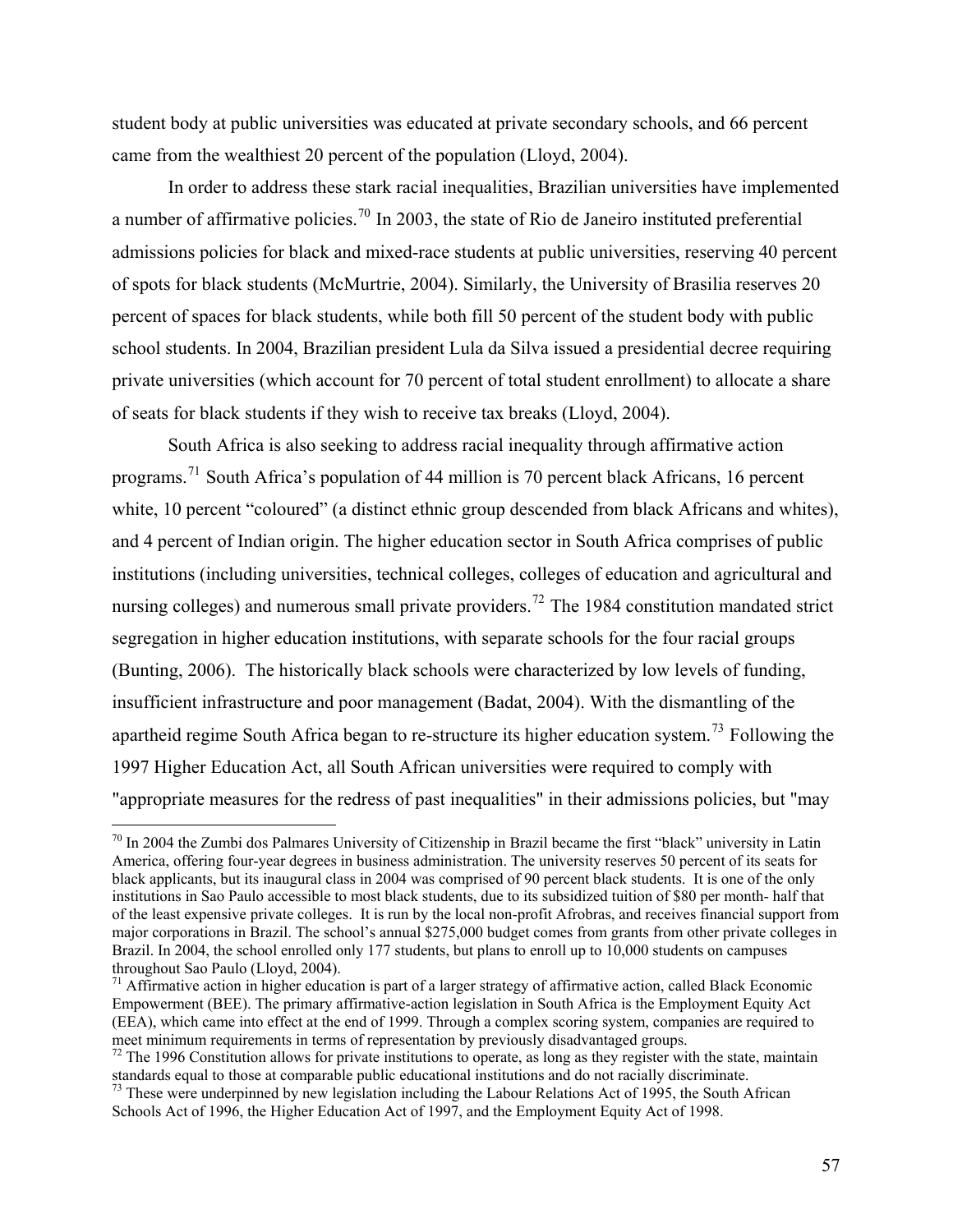not unfairly discriminate in any way." Due to this ambiguous language, the use of racial preference in admission policy varies by institution. The University of Cape Town uses a point system to determine admittance: for example, black and colored students must receive 34 points to be considered for admittance to a bachelor program in physiotherapy, while Indian applicants need 41 points and "open" applicants need 43 points. The University of KwaZulu-Natal also considers race in their admission policies, while universities in Witwatersrand, Free State and Pretoria do not (Sumaya, 2006). Many universities have also established outreach programs to help improve science and mathematics education for black students in secondary school. The government also runs a scholarship programs to fund the education of lower-income students, called the National Student Financial Aid Scheme. In 2005 the NSFAS distributed loans and scholarships to approximately 110,000 students. Under the program, students who receive top grades in university can convert their loans into scholarships.

While Brazil and South Africa have introduced affirmative action programs in recent years, in 2003 Malaysia dismantled its 31-year old system of "positive discrimination" at the country's 17 public universities. Under the old affirmative action program, Malaysian universities were required to set aside a "reasonable proportion" of spots in the student body and faculty for ethnically Malay students, though the exact number was not specifically defined.<sup>[74](#page-58-0)</sup> This system was implemented in the early 1970s, when roughly 70 percent of undergraduates in Malaysian universities were Chinese, and less than 10 percent were Malay. In 2003 when the program was dismantled, these percentages were reversed (Cohen, 2004).

In 2000 the Ministry of Education stated that relatively few Malay students were meeting the minimum academic standards for university admission, while hundreds of top-performing Chinese Malaysians were excluded, thereby hindering the country's academic development.<sup>[75](#page-58-1)</sup> The Malaysian case is a rare example of clear sunset criteria. Like the infant-industry argument, affirmative action programs can take on a life of their own, as more and more groups press their claims to avail of its benefits. Nowhere has this been most evident than in the country with the most far reaching program: India.

1

<span id="page-58-0"></span> $74$  Roughly 60 percent of the country's population is Malay, 25 percent is ethnically Chinese, 8 percent is Indian, and the remaining 7 percent is comprised of a mixture of 70 other groups (McMurtrie, 2004).

<span id="page-58-1"></span><sup>&</sup>lt;sup>75</sup> Approximately 30,000 Malaysians (nearly 10 percent of the country's total number of undergraduates), most of Chinese descent, travel outside Malaysia each year to obtain higher education. One official study estimates that the economic loss to Malaysia (both in tuition costs and in future income of those who stay abroad), could be as much as US\$1 billion.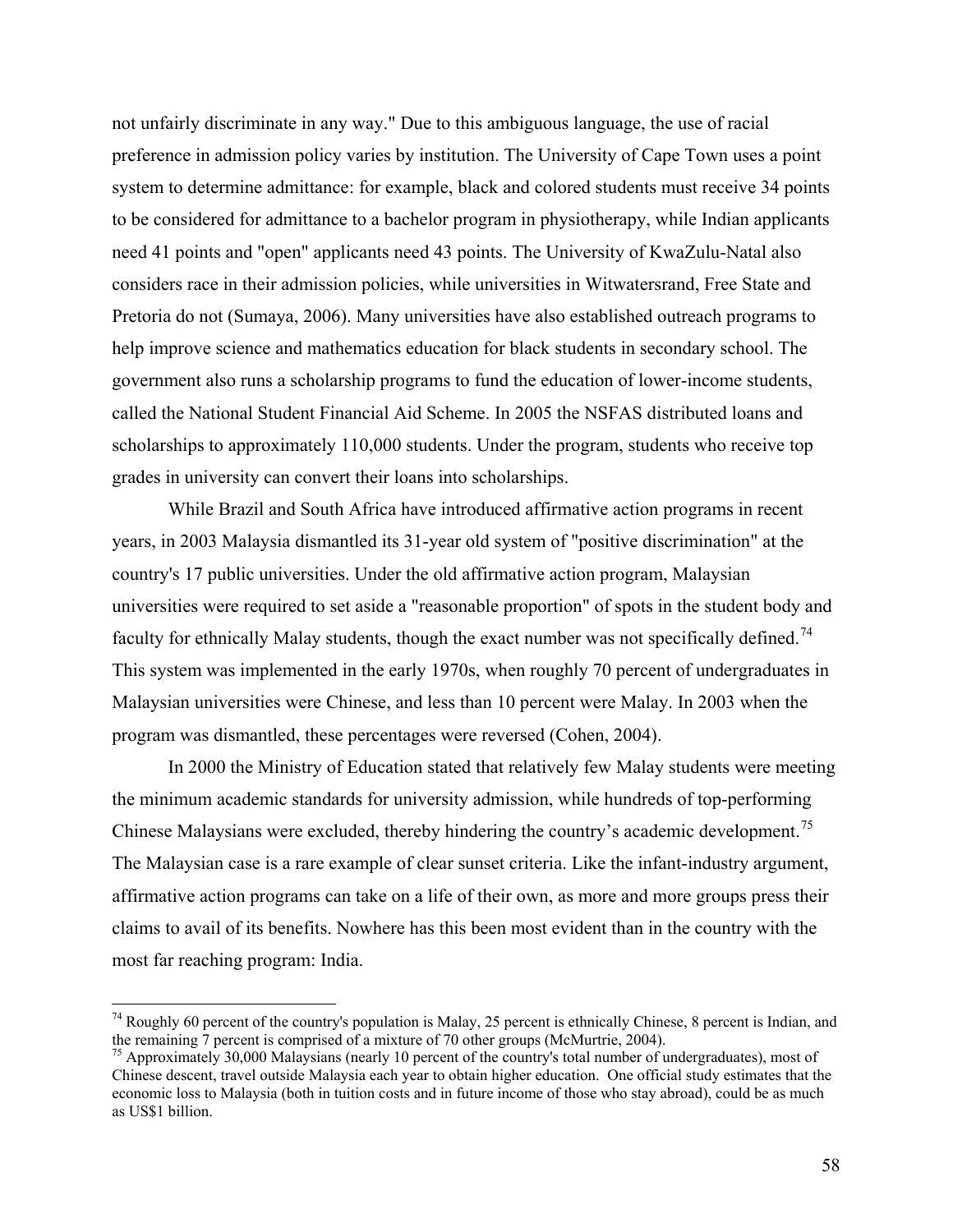While the framers of India's constitution were deeply concerned with the ideals of social justice and equality, these progressive ideas ran contrary to the pervasive and deep rooted social hierarchy and severe discrimination deeply imbedded in India's caste system. In order to redress centuries of discrimination against India's lowest castes (so-called untouchables or Dalits as they are now know) and indigenous peoples, the Indian constitution enshrined the most comprehensive system of compensatory discrimination for these groups know as "reservations." Seats in federal and state legislatures and jobs in civil services and state-owned enterprises were reserved in proportion to their share in the population. The same was the case in public higher education institutions (except in those run by minorities).<sup>[76](#page-59-0)</sup>

However, the constitution also contains a clause allowing the federal and state governments to make "any special provision for the advancement of any socially and educationally backward classes of citizens or for the Scheduled Castes and Scheduled Tribes." Over time the expansiveness and ambiguity of the clause "any socially and educationally backward classes of citizens" opened up a Pandora's Box and became a favorite hunting ground for political populism. While affirmative action has had some success (albeit modest) in reducing inter-group inequality, it has tended to amplify intra-group inequalities. Broad social categories like "Scheduled Castes", "Scheduled Tribes" and "Other Backward Castes" tend to gloss over the fact that these are themselves extremely heterogenous categories with hierarchies within them. Consequently the benefits of reservations are disproportionately garnered by some subgroups – those who were better off to begin with. Moreover, while the creation of educated elites from these social groups is indicative of some success, their children benefit much more than the vast majority in the group who, given the limited number of seats, are crowded out. This points to one chronic weakness in these programs – the absence of non-discretionary sunset clauses that allows the benefits of these policies to spread to other households *within* the group. Finally, perhaps the most inimical impact is that these policies have resulted in a political economy akin to that of rent-seeking. Enormous political energy and effort is spent by politicians promising ever more benefits to more and more social groups rather than improving and expanding the quality of supply by focusing on primary and secondary education. The Indian Supreme Court has ruled that reservations cannot exceed 50% (that would be violative of equality guaranteed by

<span id="page-59-0"></span> $76$  Article 15 of the Indian Constitution prohibits discrimination, based on religion, race, caste, sex, and place of birth.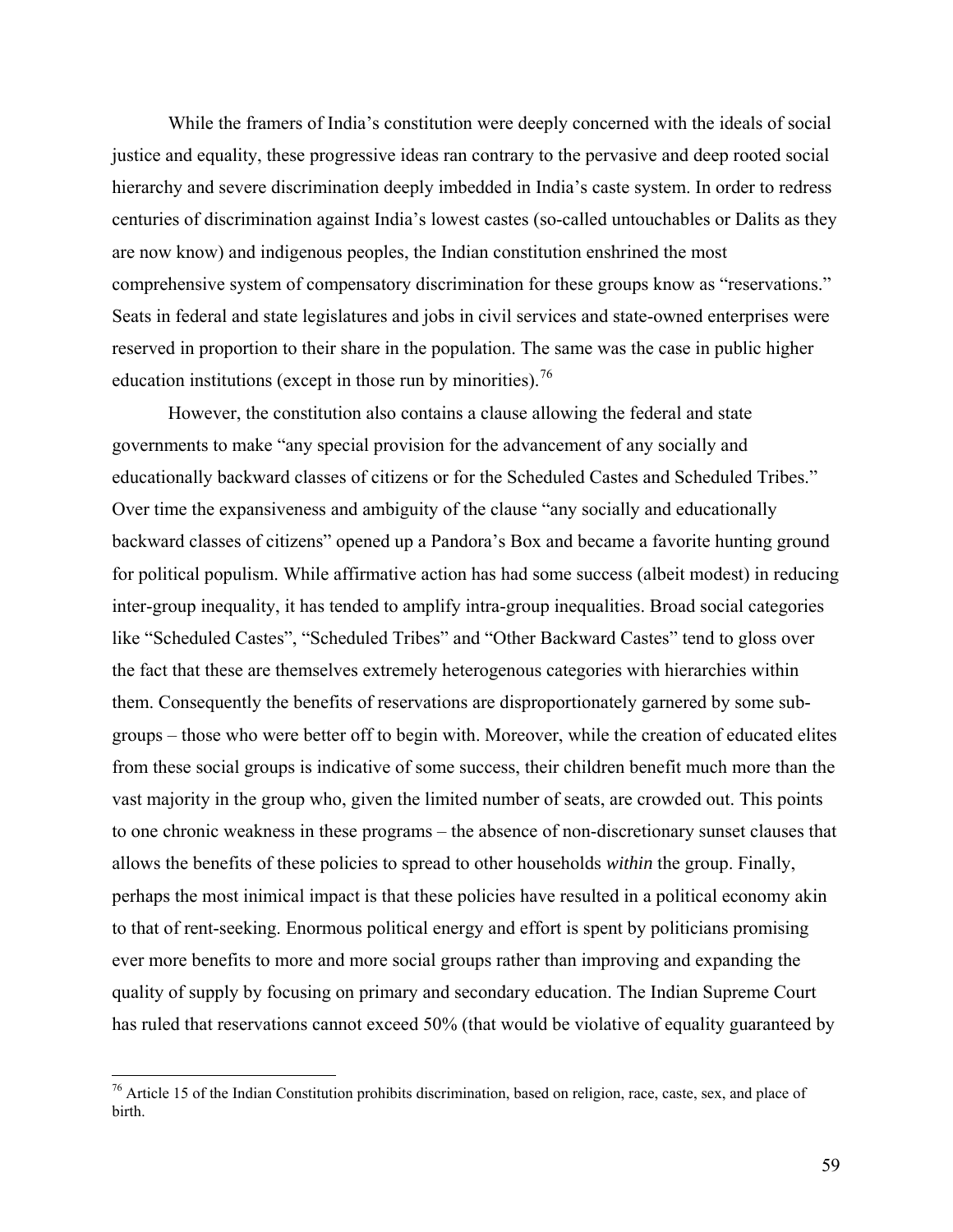the constitution), but this has been flouted by several states setting the stage for a possible constitutional crisis.

In 2006, in an attempt to bolster its electoral base among India's largest social group, reservation benefits were extended to the "[Other backward Castes](http://en.wikipedia.org/wiki/Other_Backward_Castes)" (OBCs) in educational institutions run by the federal government. There are ongoing disputes about statistical data used by Government of India and Indian states for offering reservation benefits to so called lower castes. The possibility of entitlements has led to more and more social groups to claim they are more backward than the others.<sup>[77](#page-60-0)</sup> Sundaram (2006) argues that representation of a social group can only be judged by a comparison of its share in enrollments in a given level of education with its share in the population eligible for entry into that level of education rather than the population as a whole. By this criteria India's OBCs (and especially for over 70 percent of them who are above the poverty line), the extent of under-representation of the OBCs in enrollments in Indian universities is less than 5 percent. Affirmative action programs that are based on identity rather than income or poverty, for a social group such as India's OBCs whose social and economic conditions reflect the average in the country, risk the better off within the group monopolizing all the privileges, with little benefit to the vast majority in that group.

Affirmative action programs are invariably contentious and raise a number of complex questions. What are the goals of such programs—redress for past injury to a group, compensation for ongoing disadvantage, or increased diversity in a learning environment? How should an institution weigh different forms of disadvantage? Is race merely a proxy for a deeper form of inequality such as socioeconomic status? What weights should be assigned to different aspects of deprivation? Should these programs be class-based, rather than identity-based? How are group rights balanced against individual rights? Advocates highlight the important "rolemodeling" effect of such programs for disadvantaged groups. How important are these role

<span id="page-60-0"></span> $^{77}$  As India's Supreme Court has observed, "The paradox of the system of reservation is that it has engendered a spirit of self denigration among the people. Nowhere else in the world do castes, classes or communities queue up for the sake of gaining the backward status. Nowhere else in the world is there competition to assert backwardness and to claim 'we are more backward than you'. This is an unhappy and disquieting situation, but it is stark reality. Whatever gloss one may like to put upon it, it is clear from the rival claims in these appeals and writ petitions that the real contest here is between certain members of two premier (population-wise) caste community classes . . . each claiming that the other is not a socially and educationally backward class and each keen to be included in the list of socially and educationally backward classes." Justice O.Chinnappa Reddy in *K.C.Vasanth Kumar v.State of Karnataka* (1985) [Supp. SCC 714, para 23].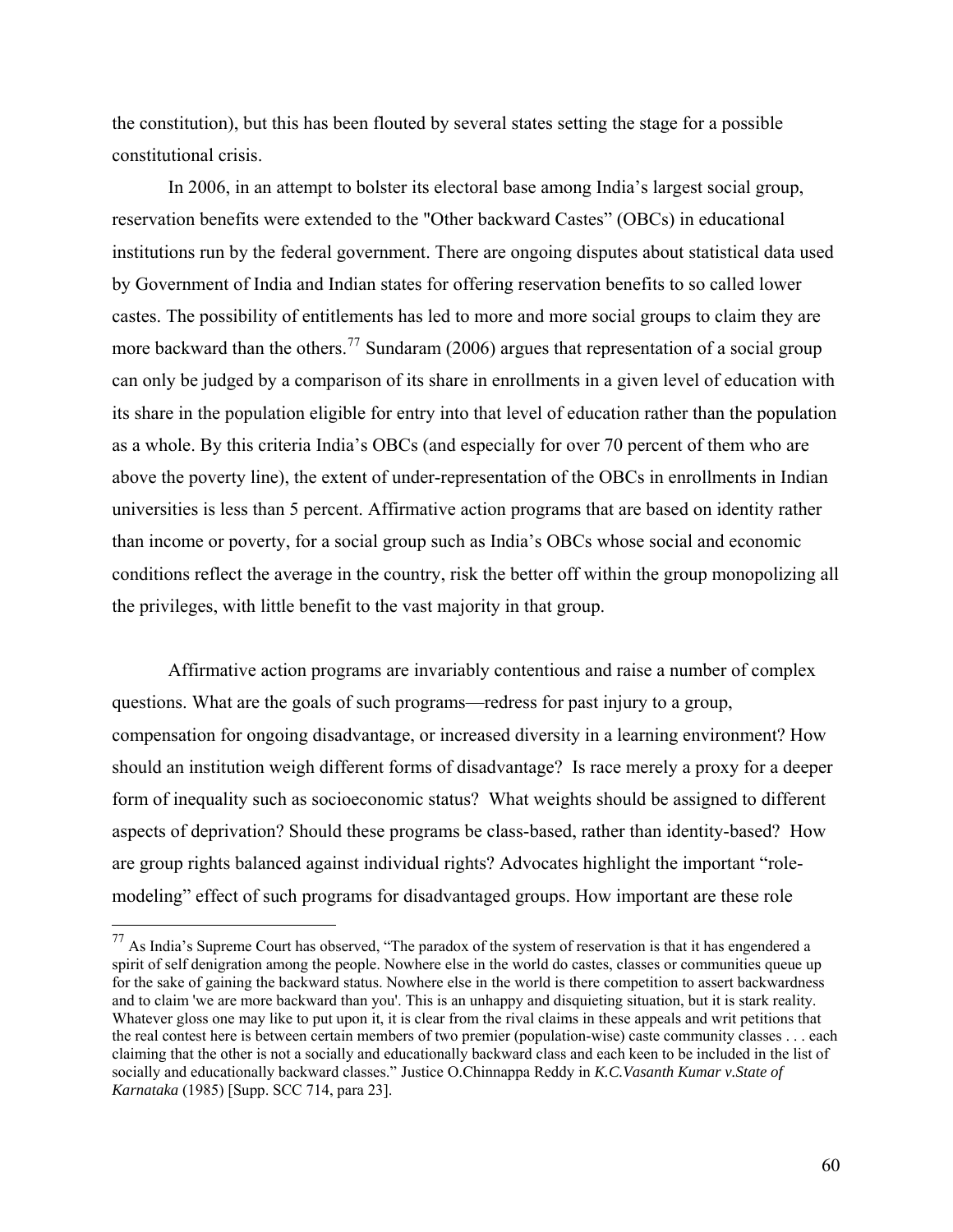models to a student's vision of what is possible for him or herself? Do these programs perpetuate racial stereotypes? How valuable is diversity in an educational environment? And what exactly is "diversity"? What criteria (or sunset clauses) should be used to phase out these programs? There is little agreement on even the most basic question. Under what conditions do such programs entrench identity politics or instead gradually erode them? Then there are practical questions of how to implement these programs. To what extent should governments use control or incentive mechanisms to oversee such programs? What should be the policy at private institutions given their growing importance? And how should design of such programs reflect not just the normative aspects but the realty of how political considerations will impact on implementation?

### **4.3 Accreditation and Regulation**

With the explosion of tertiary enrollment, quality assurance and recognition – and their regulatory underpinnings – have become pressing concerns. Broadly speaking, quality assurance is the review of educational programs involving the creation and implementation of acceptable standards of education, scholarship and infrastructure. Recognition is the international comparability and acceptance of a foreign certificate, diploma or degree of higher education as a valid credential. Two decades ago, there were very few external quality review agencies outside the United States. However, the increase in tertiary education provision- particularly by private providers- and the movement of people and educational institutions across national borders have led to a growing demand for quality assurance mechanisms. National governments and international bodies are hard pressed to find some internationally comparable standards by which to judge programs and degrees in order to assure quality education and increase the international recognition of credentials.

Historically the very recognition of an institution as a "university" conferred on it the right (and obligation) to regulate and enforce quality. How it organized itself to discharge this function – departments, faculty, admissions, and pedagogy – was its business. Its main incentive was the reputational value of its certification. But the sheer expansion of higher education has led to a great diversity in the structure and scale of accreditation and quality assurance agencies. These systems operate at the institutional and programmatic level, run by both domestic and international organizations. Some national agencies cover all providers of higher education,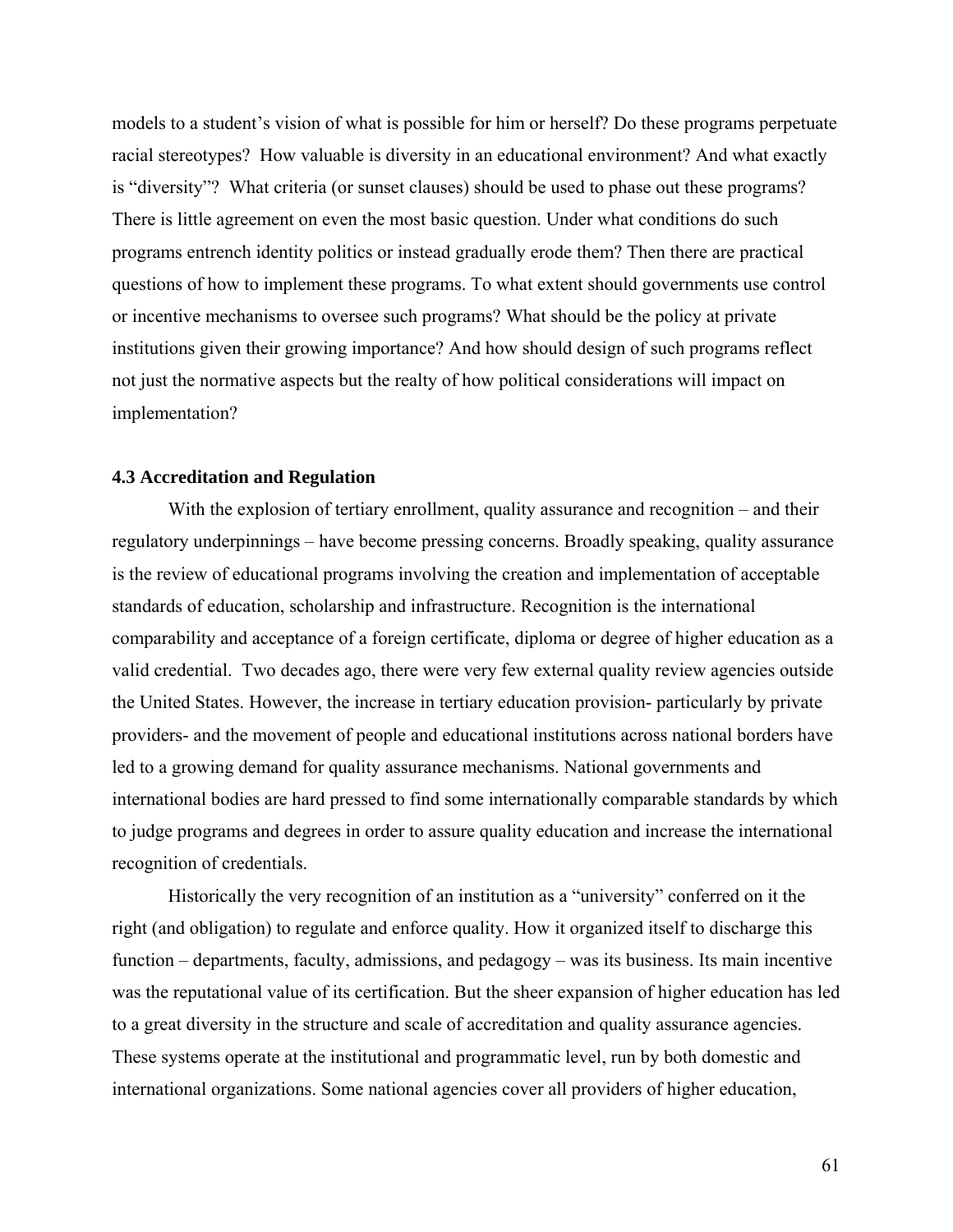while others deal only with universities; some regulate only private higher education institutions, while others regulate only public. Other regulatory bodies only cover a single discipline or regulated profession (Middlehurst and Campbell, 2004). Some countries, such as Hong Kong, require governmental approval of private providers. In Mexico, accreditation of educational providers is not mandatory, but external accreditation influences funding decisions at public institutions.[78](#page-62-0) In 1996 the Brazilian government mandated that in order for an institution to use the title of university, at least one-third of the faculty must be employed full-time and hold advanced degrees (Sidhu and Torres, 2006).

While industrialized countries have a number of quality-assurance bodies, both independent agencies and those under the aegis of the state, these regulatory bodies have largely been absent in developing countries. However, in the past few years many middle and lowincome countries have established accreditation and quality assurance agencies. In 1999 Jordan was the only Middle Eastern country with a quality assurance agency in operation; by 2006 initiatives to establish national accreditation agencies were underway in Algeria, Egypt, Lebanon, Morocco, Oman, Saudi Arabia, the UAE, Yemen and the Palestinian Authority; and in 1999 Kuwait, Bahrain, Qatar, Oman, the United Arab Emirates, and the Saudi Arabia began formal consideration of the establishment of a regional accrediting agency (Lezberg, 2003). In 2001, Cambodia received a major grant from the World Bank to develop a new higher education framework with a national accreditation and quality assurance program (Ford, 2003). The government of El Salvador established a new system of accreditation in 1995 under which institutions had 24 months to satisfy specific requirements; by 1998, the Ministry of Education had closed 11 universities that did not meet the standards. The Ministry also trained 120 volunteer reviewers as part of a system of self-study and peer review.

A number of countries have turned to international institutions such as the International Organization for Standardization (ISO) and the European Foundation for Quality Management (EFQM) for quality assurance operations (Middlehurst and Campbell, 2004). Universitas21– a consortium of 20 universities from 12 countries (both industrialized and developing) – has

<span id="page-62-0"></span> $78$  Funding decisions are based upon proposals for improvement, not on performance (Alvarez-Mendiola and de Vries, 2005). Mexico introduced a system of evaluating university programs in the early 1990s, but only recently began tightening licensing requirements for new degree programs. In 1994 the federal education department turned down 13 percent of applications for degree programs; in 2004, it turned down 35 percent. In the mid-1990s, the government began offering financial incentives to existing degree programs working toward accreditation (Lloyd, 2005).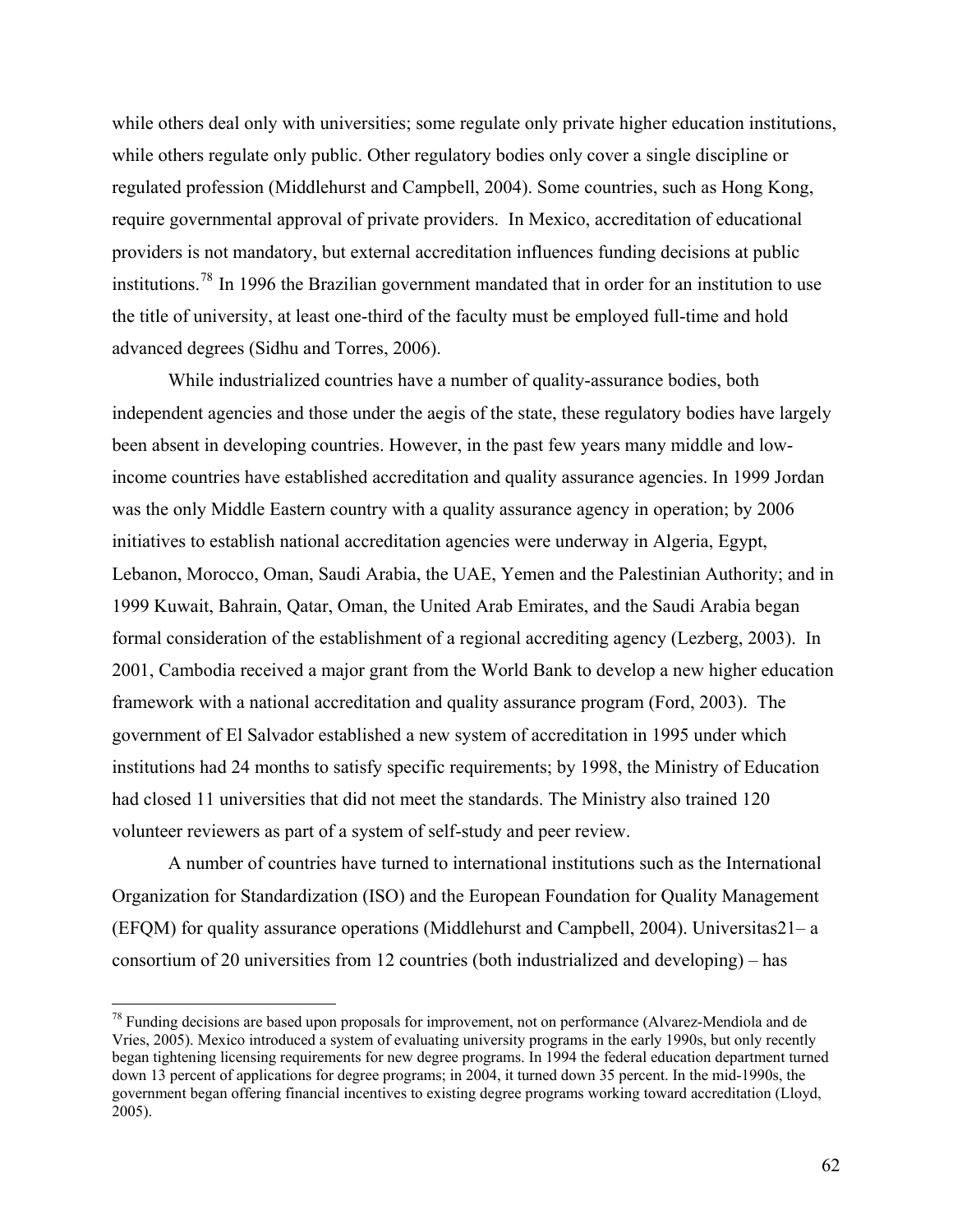established an independently operational accreditation body called U21 Pedagogica and has plans to market its quality assurance services to non-member countries. In the US, the Council for Higher Education Accreditation (CHEA) surveyed 78 institutional and programmatic accreditation services to evaluate their international activity. Of the 53 organizations that responded, 29 were engaged in international operations, accrediting 461 institutions and programs in 65 countries outside the US.

Foreign accreditation also occurs at the programmatic level. For example, both the Royal Institute of British Architects and the Royal Institute of Chartered Surveyors in the UK accredit foreign programs. The Association to Advance Collegiate Schools of Business is a US accreditation firm that accredits business administration and accounting programs at the bachelors, masters and doctoral levels. In addition to the 406 institutions it has accredited in the US, since 2001 it has accredited more than 40 institutions in 19 foreign countries. The UK-based Association of MBAs accredits programs in 18 countries outside the UK.

The rise of "pseudo universities" and "diploma mills" in the 1990s prompted many governments and international bodies to regulate cross-border education more strictly.<sup>[79](#page-63-0)</sup> In 2005, UNESCO and the OECD published joint guidelines for quality provision in cross border higher education.[80](#page-63-1) Other efforts at international regulation of cross-border education include the International Network for Quality Assurance Agencies in Higher Education, the Global Alliance for Transnational Education (GATE), and the International Quality Review Process (IQRPundertaken by the Program on Institutional Management in Higher Education of the OCED). The Quality Assurance Agency for Higher Education in the UK performs quality audits of the overseas partnerships through which British degrees are granted, with the same qualifications as for national institutions. Since 1997, the agency has published their findings from more than 100 audits. Australia's AUQA is also taking steps to regulate the quality of degrees granted from Australian universities operating overseas.

<span id="page-63-0"></span> $79$  For example, the World Association of Colleges and Universities (WACU) has been widely criticized as a "bogus institution" that will accredit anyone willing to pay the membership fee, including ``a litany of dreadful schools worldwide.'' American education officials told a number of American-based institutions which cater largely to Asian students via distance programs and franchising arrangements, that they must stop advertising their accreditation from WACU. However, despite this censure a number of institutions, such as the American International University of Management and Technology (AIUMT), which offers correspondence degree programs to largely Asian populations, continue to advertise their accreditation from WACU on their website (Sunday times, 2001; AIUMT's website is accessible at: [http://www.aiumt-edu.com](http://www.aiumt-edu.com/)).<br><sup>80</sup> The Guidelines are available at: www.oecd.org/dataoecd/27/51/35779480.pdf

<span id="page-63-1"></span>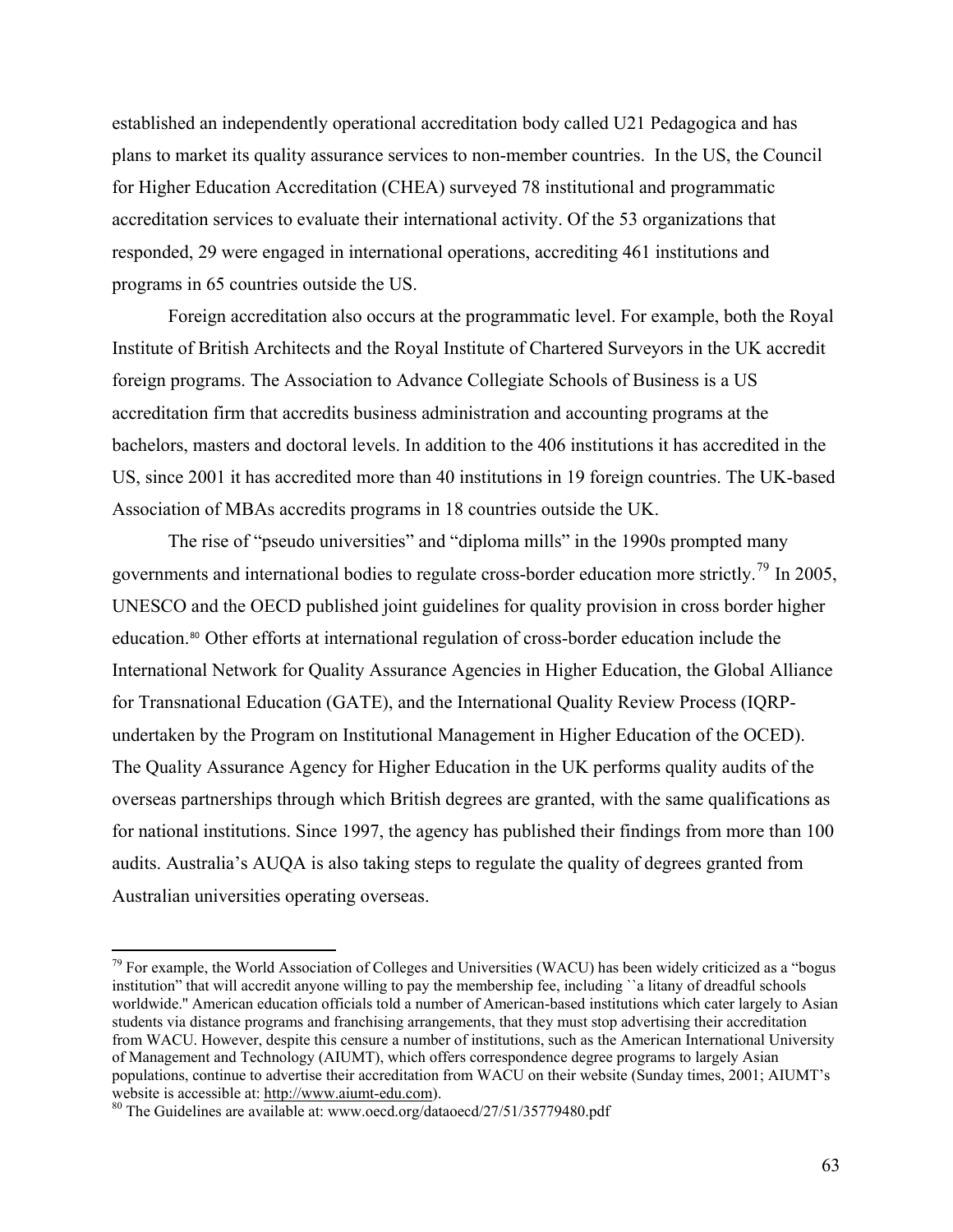This regulation is increasing on the receiving end as well. Foreign institutions operating in Singapore in partnership with local providers must apply for governmental approval, submitting information on the course content, division of responsibilities between the local and foreign provider, and information on the status of the foreign provider in its home country. Hong Kong requires non-local providers to register and meet certain qualifications and the local quality assurance agency lists recognized and exempted programs. South Africa is developing a registration process for both local and foreign private providers, requiring the provider to submit an annual report to the Registrar detailing the number of students, financial operations, faculty qualifications and programs offered. Between January 2000 and July 2002 the total number of registered private providers in South Africa dropped from 202 to less than 100 and the number of foreign university-level providers dropped from 38 percent to 4 percent of all registered providers (King, 2004).

This push to systematize quality assurance is part of a larger trend to internationalize credentials, a movement also manifest in the creation of regional accreditation blocks. In June 1999, 29 European countries signed the Bologna Declaration which outlined a plan to increase the quality and competitiveness of the European higher education sector through the creation of a single European Higher Education Area by 2010 with open borders for academic staff and students as well as universal recognition of qualifications based on generic subject-level competencies (called the Dublin descriptors).[81](#page-64-0) Similar efforts have been underway in Latin America, led by the Central American Accreditation Council which coordinates the accreditation program for each country in the region and sets standards for evaluating all degree programs, both public and private (Lloyd, 2005). In 2005 a number of African countries formed the Southern African Universities Regional Association (SARUA), which aims to increase collaboration among its member countries to improve ICT infrastructure, develop specialized graduate programs, and introduce management training. The eventual goal is to standardize the regions' higher education systems to increase student mobility and improve quality (Materu,

<span id="page-64-0"></span><sup>&</sup>lt;sup>81</sup> The EU has been a leader in the trend towards universal educational qualifications and cooperation among national systems. Programs such as Erasmus and Tempus are transforming the national character of higher education. In 1997 the Council of Europe and UNESCO developed the Lisbon Convention, which was ratified by 27 countries and signed by 14 others. The convention outlined goals for higher education in Europe, aiming to increase the cooperation among higher education systems in member countries. The convention holds that each member country must recognise qualifications and study credits as similar to the corresponding qualifications in its own system unless it can be shown that there are substantial differences.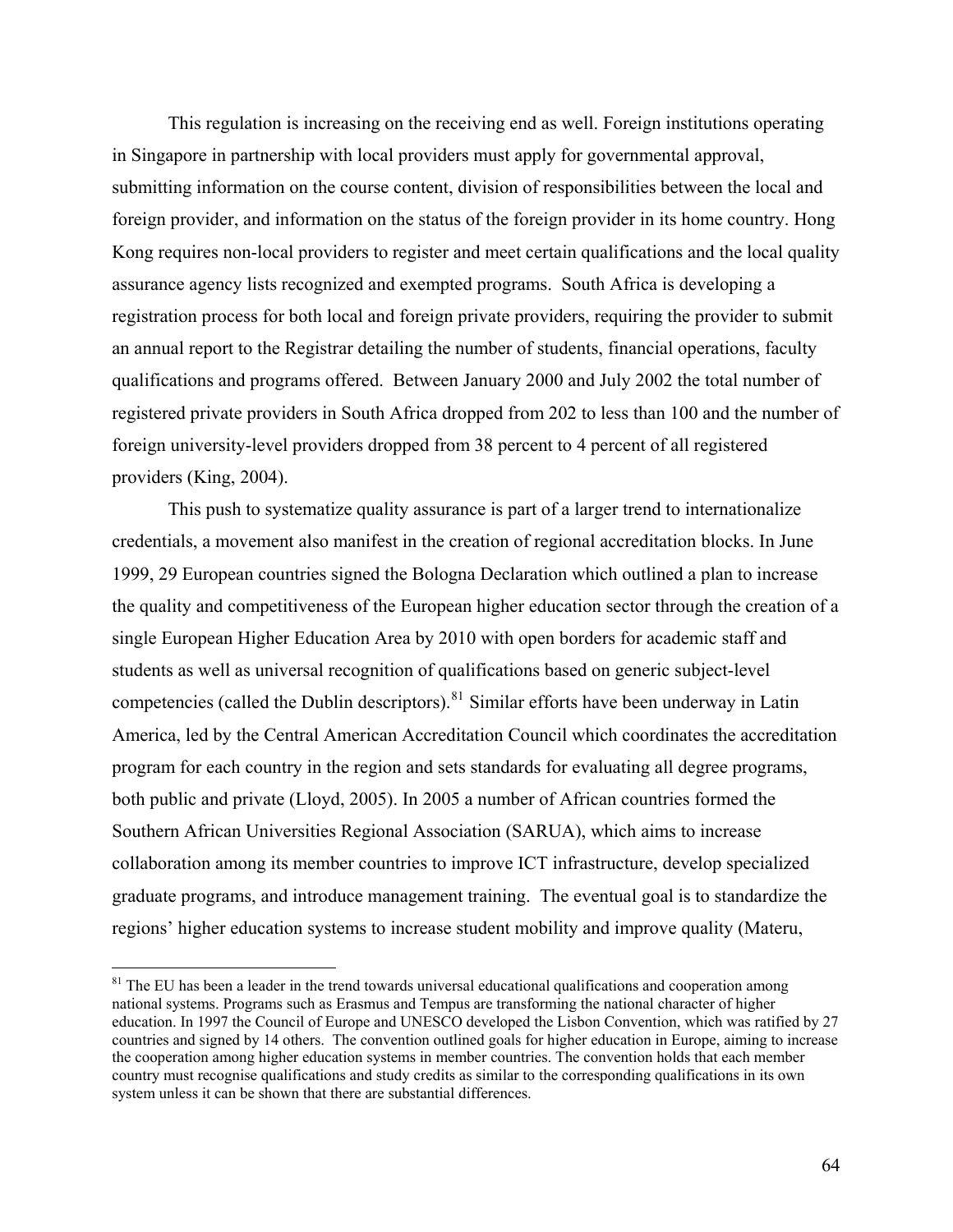2006). There are also a number of bilateral initiatives underway, such as the Comprehensive Economic Co-operation Agreement (CECA) between India and Singapore under which the two countries recognize degrees issued by specified universities and technical education boards for the purpose of issuing visas. $82$ 

International rankings also play an important role in facilitating recognition. The two most prominent rankings are the Times Higher Education Supplement, and the rankings by Institute of Education at Jiao Tong University (SJTU) in Shanghai, China. Although rankings have received criticism in recent years due to their distortionary impact on research agendas, they serve a signaling function. There clearly needs to be some sort of rating mechanism to prevent developing countries from becoming the dumping ground of low-quality "diploma mills" but that also allows foreign providers to help meet demand. However, most developing countries have minimal capacity to screen foreign providers to determine quality. For these countries with limited screening capacity, the top 500 university rankings on the Times Higher Education Supplement and the Shanghai Jiaotong University rankings (both well-researched rankings) could be used as external rating mechanisms. These rankings are an easily-measured proxy that governments that lack screening capacity could adopt to determine entrance of foreign providers.<sup>[83](#page-65-1)</sup>

The increasing demand for quality assurance providers is leading to the emergence of higher education ratings services. A number of corporations offer credentialing services to help interpret the educational backgrounds of people who have studied overseas, though these companies generally do not have licensing or accreditation power. These services are utilized by

<span id="page-65-0"></span> $82$  This agreement covers degrees in IT, medicine and pharmacy, engineering, metallurgy, surveying, botany, zoology, accounting, finance and advertising. The text of the agreement is available at:<br>http://commerce.nic.in/ceca/toc.htm

<span id="page-65-1"></span> $83$  If the same mechanism is not a condition for entry by domestic providers, then the rule may be inconsistent with national treatment (NT) under GATS- the requirement that prohibits less favorable treatment of foreign services and service providers. Fortunately, GATS is a very flexible agreement, and NT is not a general obligation. It only applies to sectors that a country chooses to include in its schedule of commitments and also can be subject to limitations that a country lists. Countries have listed this exact kind of limitation in financial services. For example, until 1998 Korea allowed only foreign banks ranked among the world's top 500 in asset size to open a branch in Korea. Thus, if a country was to make a commitment to higher education providers under GATS, it could list this limitation in its agreement, using the external ranking mechanism to substitute for a domestic screening capacity of its own. We wish to acknowledge Aaditya Mattoo for his help with this section.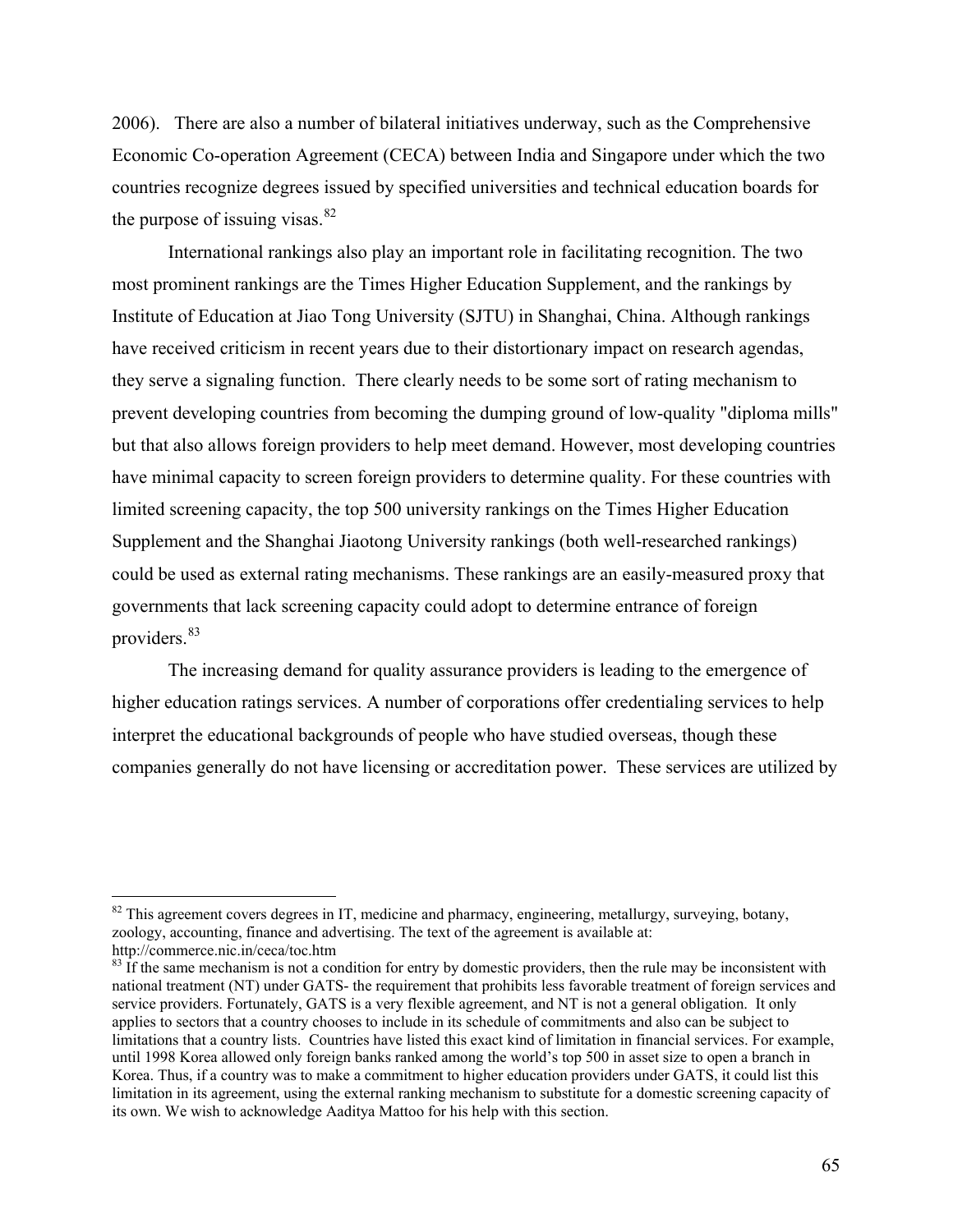colleges and universities, professional organizations, state licensing boards, U.S. government agencies, attorneys, and individuals.<sup>[84](#page-66-0)</sup>

In certain industries, professional organizations recognize foreign educational qualifications, allowing applicants to bypass academic requirements. The 1989 Washington Accord is an early example of this trend. The Accord asserted that engineering qualifications were similar enough in member countries,  $85$  such that graduates of an accredited program in any of the signatory countries would be recognized by the other countries as having met the academic requirements to practice engineering.<sup>[86](#page-66-2)</sup> In 2007, for the first time more Asians took the Chartered Financial Analyst exam (the qualification exam for financial market literacy), than American or Canadians, reflecting the shift towards internationalization of finance and market investment qualifications. The exam was created in 1953 in the United States to teach investment principles to securities industry professionals; however it now is considered a "passport for people in emerging markets to work in financial services anywhere in the world" (Tett and Tassell, 2007).

## *4.3.1 The Composition of Higher Education: What programs?*

The multiple goals of higher education, and the uncertain links between these goals and social and individual benefits and inter-temporal trade-offs, all make the composition of higher education an exceedingly difficult quest. Even if the goal is clear - such as improving health outcomes – the question is not just how many doctors and nurses but between the different subspecialties in each; and even if that can be figured out, it might well be that health outcomes are poor because of other weak links in the health supply chain: para-medics, mid-wives, pharmacists, lab technicians and civil engineers. Agencies like the WHO regularly come up with

<span id="page-66-0"></span><sup>&</sup>lt;sup>84</sup> Prominent examples include the International Education Research Foundation, World Education Services, International Education Research Foundation Inc. and Educational Credential Evaluators, Inc., among others.

<span id="page-66-1"></span><sup>&</sup>lt;sup>85</sup> Signatories include Australia, Canada, Hong Kong, Ireland, Japan, Korea, New Zealand, Singapore, South Africa, Taiwan, the UK and the US; countries with provisional status include Germany, India, Malaysia, Russia and Sri Lanka.

<span id="page-66-2"></span><sup>&</sup>lt;sup>86</sup>Another example is the American-based Commission on Dietetic Registration (CDR) which has registration eligibility reciprocity agreements with several foreign dietetic associations and regulatory boards which grant registration as a Registered Dietitian or Dietetic Technician. Individuals who are accredited by organizations in partner countries are eligible to take the examination to become accredited in the United States. The CDR has agreements with counterparts in Canada, Holland, Ireland, Philippines and United Kingdom.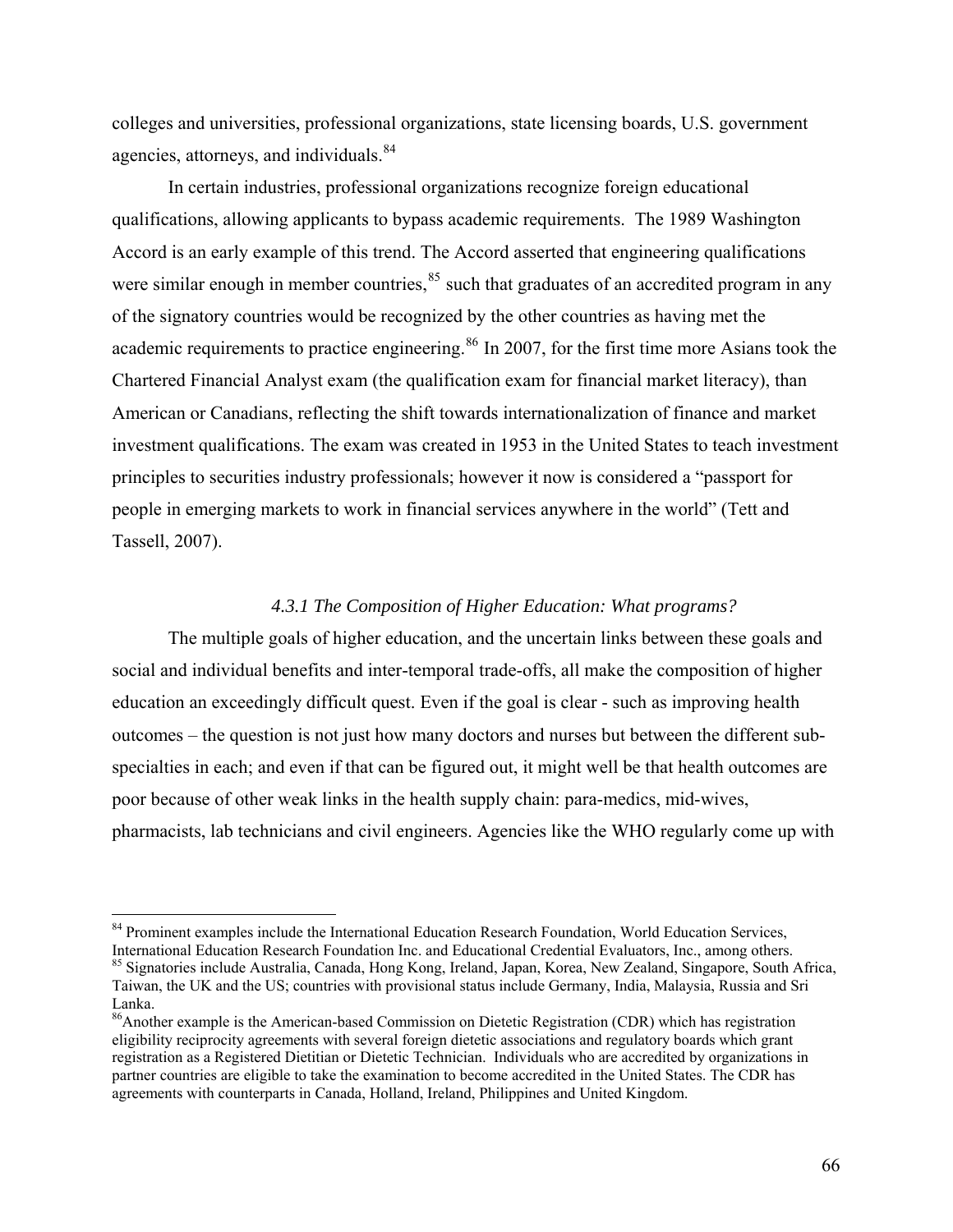figures on the number of doctors and nurses needed in developing countries, but these are mechanical rules of thumb rather than based on analytical frameworks.

 Clearly, the optimal disciplinary and sub-disciplinary composition of higher education is not something that government planners can easily foresee. The development of skills with clear demand links to labor markets is essential, but is not without its own problems. It may tend to push a higher education system to train narrow job-specific skills indistinguishable from glorified trade-schools. While in many developing countries even the latter would be an achievement, it raises the question of the value of (and the costs of providing) broad based liberal-arts education, still the bread and butter of most colleges and universities around the world.

Liberal arts have long been considered a luxury rather than a necessity, for both individuals and societies (Bloom and Henry Rosovsky, 2001). In 1780, John Adams wrote, "I must study politics and war that my sons may have liberty to study mathematics and philosophy. My sons ought to study mathematics and philosophy… in order to give their children a right to study painting, poetry, music [and] architecture." Individuals from lower-income backgrounds often chose degrees that lead to clear employment opportunities, for obvious reasons. While vocational training has clear ties to labor markets, liberal arts degrees endow graduates with a more amorphous skill set.<sup>[87](#page-67-0)</sup> Under a pure human capital model of development, education should be focused on relevance and utility- outer growth, not inner development (Symes, Boud, McIntyre, Solomon, Tenant, 2000). Vocational and scientific training directly translates into jobs and income, whereas the benefits of liberal arts education are more amorphous and difficult to measure.

Partisans of liberal arts education have long espoused its value to individuals and societies, arguing that liberal arts education produces students who are more open to diversity, have stronger humanitarian values, and have more adaptable critical thinking and communication skills. In the United States, it is estimated that 30 percent of current college students will eventually work in a job that does not yet exist (Fong, 2004). Rather than training for a specific career, there is a growing emphasis on the need for creativity, adaptability and the skills of

<span id="page-67-0"></span><sup>&</sup>lt;sup>87</sup> Perhaps for this reason, students from developing countries focus more on professional degrees such as business and management, engineering, physical and life sciences, mathematics and computer sciences and health professions (Open Doors IIE Fast Facts, 2006).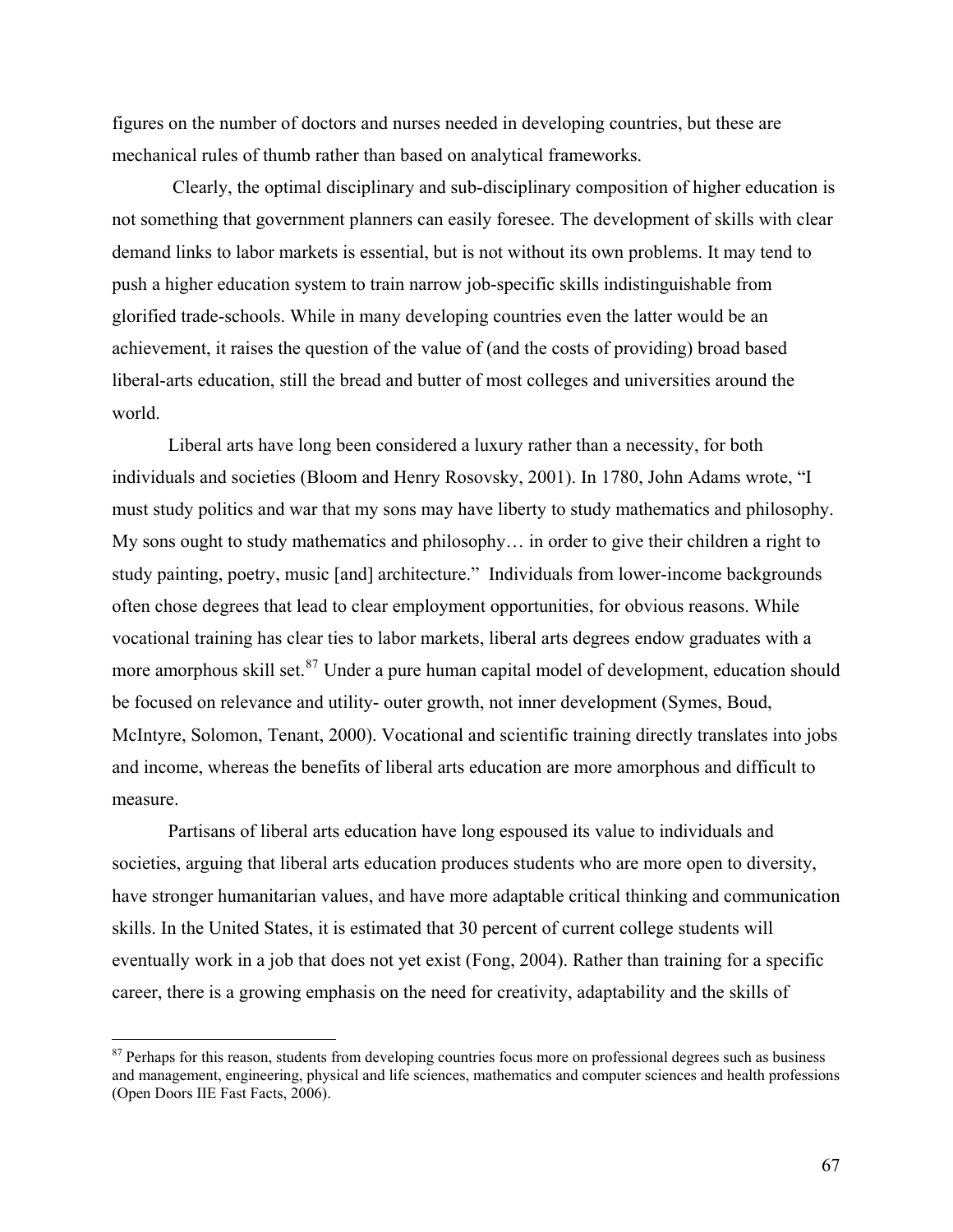critical thinking, cooperation and communication (Bereiter, 2002). Many educational experts and policymakers argue that these cross-disciplinary and creative skills are best developed through liberal arts education.

Liberal arts education is also allegedly critical in shaping the morals and values of the students (Astin, 1993; Bowen, 1977; Chickering, 1969; Ikenberry, 1997; Holloway, 2005). Numerous studies in the United States indicate (but do not causally prove) that experiences in liberal arts colleges can increase interest in social issues and political involvement (Alwin, Cohen and Newcomb, 1991); aspirations, beliefs and cultural awareness (Astin, 1993); knowledge acquisition, academic skills and habits, self-awareness, altruism, and understanding of people from diverse cultures and backgrounds (Kuh, 1993).

Bloom and Rosovsky (2003) highlight six channels through which liberal education can positively impact society, producing benefits that extend beyond the advantages gained by individuals.

- 1. *Economic impact*: Liberal arts education can increase innovation and economic fluidity, leading to more creative and knowledge-based economies with a more adaptable workforce.
- 2. *Policymaking impact*: Development and policy making requires people with generalized as well as specialized knowledge, and critical thinking and communication skills. A liberal arts education may develop these competencies in a country's leaders and citizens.
- 3. *Political participation*: By spreading knowledge and increasing debate, liberal education may extend participatory citizenship to more members of society, thus improving the quality of democracy in a society.
- 4. *Societal cohesion*: Liberal education may promote tolerance and understanding of others, leading to a more peaceful and cohesive society.
- 5. *Possibility of reducing brain drain*: Students may be less likely to go overseas for their education, and more likely to return to a society in which liberal education fosters an engaging and vibrant intellectual culture and educated population.
- 6. *Greater international understanding*: Liberal education may increase cross-cultural understanding and lead to more peaceful interaction between nations.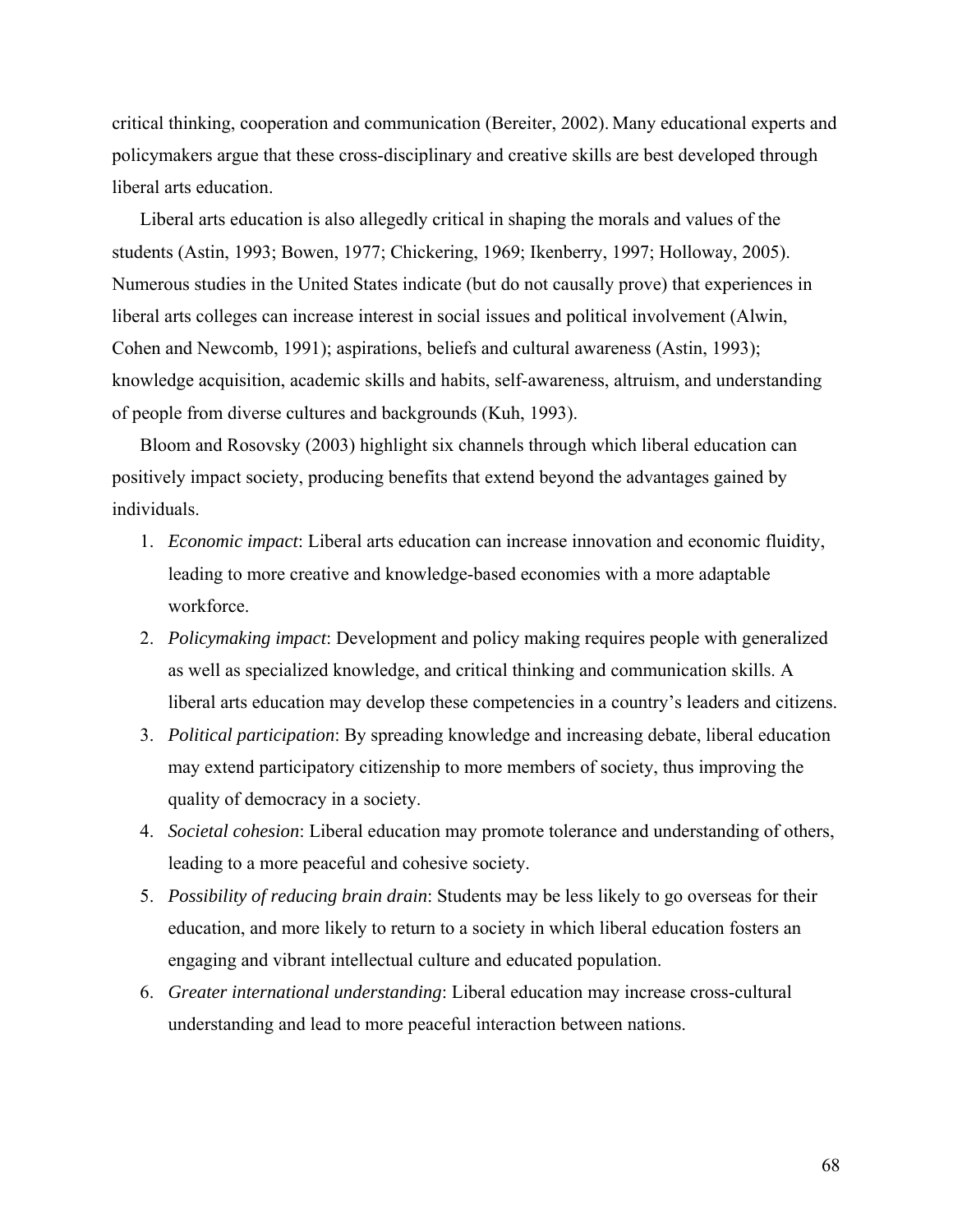Despite the rhetoric, there is surprisingly little empirical evidence to substantiate these claims, with much of the research inconclusive due to poor experimental design. The nonmonetary effects of liberal arts education remain difficult to measure (Behrman and Stacey, 1997), and there is sparse data to support the argument that liberal arts education equips students with skills to survive in the global economy. Edwards and Ogilvie (2002) argue that the value of liberal arts education in producing students with skills adaptable to the knowledge economy:

sounds so plausible that it has entered the working vocabulary of businessmen, politicians, planners, journalists, and ordinary people. It has almost become part of common sense. But viewed from the point of view of economics, the 'futuristic business literature' is, to put it bluntly, all but worthless: it amounts to little more than a collection of slogans, with next to nothing by way of theoretical or empirical basis.

Some critics argue that liberal education may not only fail to produce more open-minded citizens, it may even increase political and societal divisions. Stephen Balch (2001), President of the National Association for Scholars, has argued that liberal arts can be extremely divisive:

The very humanness of their disciplines is at the root of the problem. They wrestle with questions too entangled in the world's strife- and too inherently complex- to accumulate reliable knowledge and avoid intellectual debasement in the manner of the natural sciences. Causes more than curiosity recruit their acolytes, rivalries too quickly slip into enmities, disagreements superheat over value conflicts, and before disputes can get into substance they're apt to spin off into fierce quarrels over rival modes of verification… it is the passionate intensity of the worst practitioners that commonly prevails. As a result, the simple modes of majority-rule academic decisions-making, entirely serviceable in the sphere of hard science, often lead in the humanities and social sciences to the exclusion of the most reasonable perspectives through ideologically motivated hiring, tenure, promotion, publication and curriculum decision.

The number of liberal arts degrees conferred has been steadily falling throughout the world since the 1970s, supplanted by a growing demand for technical degrees and vocational education (Kerr, 2001). In 1971, 13.6 percent of the bachelor degrees in the United States were in business, in 2002 they accounted for 22 percent of degrees. In 1971, English accounted for 8 percent of bachelor degrees, in 2002 the share was 4 percent. Foreign languages and history have seen similar declines (Goldstein, 2005), while between 1995 and 2000, the computer science and technology fields grew by 74 percent in the United States (Digest of Education Statistics, 2002).

At the same time, however, the American model of liberal arts higher education has been spreading around the globe in the past decade, particularly following the fall of the Soviet Union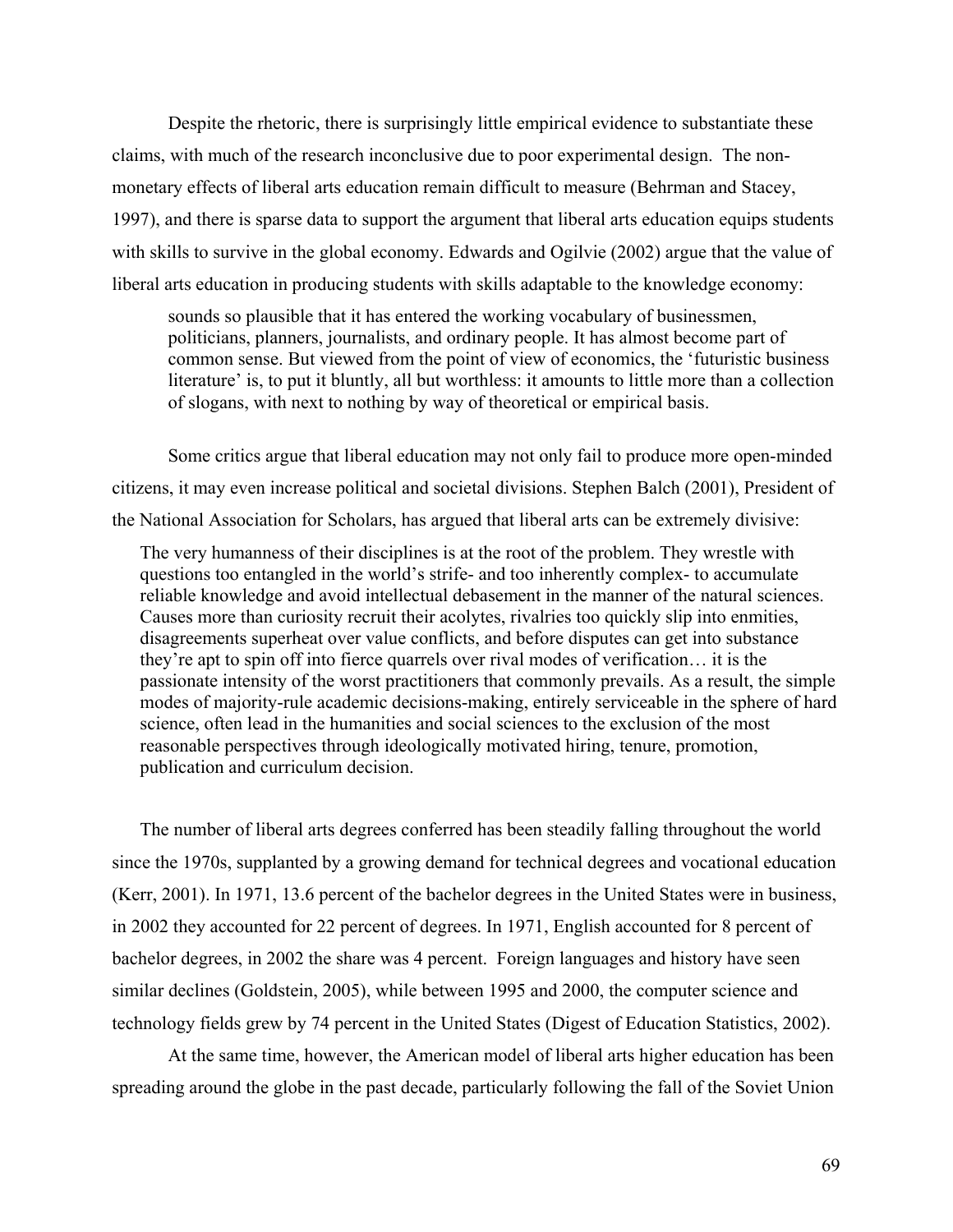(Woodard, 2002). Yet in reality, there is little data on what students in developing countries are actually studying. As Brennan argue, "much of the debate about the role of universities, in both policy and theoretical terms, lacks adequate reference to sound empirical knowledge of what is happening to the universities and to the people who pass through them" (Brennan, 2002, p. 74). Moreover, perhaps the real debate should not be whether or not students should have a liberal arts education, but rather whether or not this education makes possible the acquisition of skills (language, for example, or technical literacy), and how these skills can be utilized in the local economy.

While linking higher education training to labor markets is a fundamental component of ensuring that educational inputs have the greatest possible payoffs for both societies and individuals, it might well be the case that even more than the composition of education, it's the quality that really matters. Under such a system of priorities, university degrees become meaningless in the labor market, paper credentials with no signaling ability of skills or capabilities. Thus indicators like the Gross Enrolment Ratio (GER) or number of engineering graduates can be very misleading. The Philippines has made large investments in higher education and has a large private higher education sector, but has a significant mismatch between graduates and the employment opportunities available. The majority of tertiary graduates in the Philippines are trained in administrative and professional jobs—skills not in demand in the local economy. According to a recent Asian Development Bank survey, "The Philippines may be suffering from having too many colleges and universities" (Pazzibugan, 2005).

Saudi Arabia is another example of an educational system training students in subjects not relevant to the needs of the economy- only 18 percent of university students study science, math, or engineering, while more than 40 percent are enrolled in Islamic studies. With growing population rates and approximately half of the population of 26 million under the age of 30, demand for tertiary education is expected to grow significantly in the next decade. In 2004 the government allocated \$1 billion to 20 technical colleges and 36 technical training for vocational education (Bosbait and Wilson, 2005). It has also been actively encouraging the expansion of the private sector, granting licenses to approximately 60 private colleges, and in 2006 the government announced that foreign universities would for the first time be allowed to establish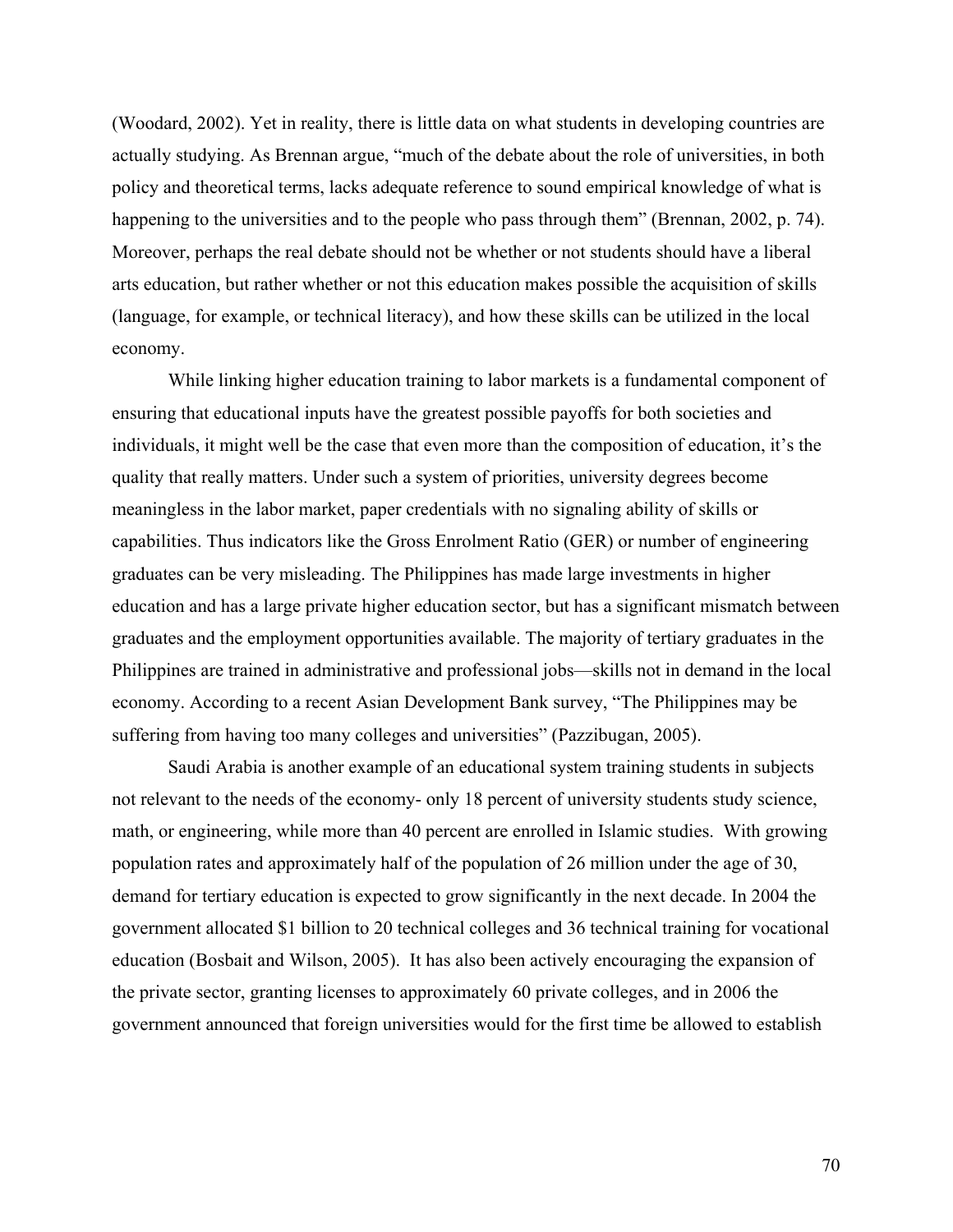campuses.[88](#page-71-0) These efforts may reflect the awareness that higher education can keep a volatile population off the streets – but may simply postpone the problem if it does not do its job well.

#### **5. RESPONSES OF DEVELOPING COUNTRIES**

### **5.1 China and India**

China and India face similar trends and challenges in their higher education systems, both working to meet increasing demand and raise academic standards under a situation of rapid expansion.

China has both the largest and the fastest growing system of higher education in the world. In the 1980s China's gross enrollment ratio for tertiary education hovered around 2-3 percent; in 2005, it was 16 percent. In September 1999, China increased first-year enrollments by 48 percent, from 1.08 million to 1.53 million (Yang, 2003). In 2004 China produced 640,000 undergraduate engineers, compared to 350,000 in India and 70,000 in the United States (Mooney and Neelakantan, 2006). The explosion in enrollment is even more significant at the graduate level. Nearly 12 times as many doctorates were awarded in 1999-2003 as in 1982-19[89](#page-71-1).<sup>89</sup> The country increased its share of scientific publications in the Science Citation Index by 65 percent between 1995 and 1999, after already raising is share fivefold between 1985 and 1995 (UNESCO, 2005).

The average size of Chinese universities has grown from 1,600 in 1998 to 6,000 students in 2005. Classes that were designed to seat 30 to 40 students now must accommodate more than 100 (Jing Lin, 2005). In 2006 the Ministry of Education announced that it would limit new university enrollments to 5 percent in 2007. The job market is straining to absorb the surge of graduates. In 2006 approximately 4.1 million students graduated from universities- 750,000 more than in 2005. However, new job opportunities declined by 22 percent that year, to just 1.6 million (Mooney, 2006).

India has seen a similar expansion of its system of higher education in recent years.<sup>[90](#page-71-2)</sup> At the time of independence, India had one of the largest and most sophisticated higher education

1

<span id="page-71-0"></span><sup>&</sup>lt;sup>88</sup> In 2006, a coalition of 32 American universities under the umbrella of the Texas International Education Consortium were contracted to help set up and run the new Prince Muhammad Fahd University, a US\$80 million venture. Plans have also been confirmed to open a German/Saudi business school by September 2008, funded by the local Chamber of Commerce (AME Info, 2006).

<span id="page-71-1"></span><sup>89</sup> *The Economist*, "A World of Opportunity". 9/10/2005, volume 376, issue 8443, p 14-16.<br><sup>90</sup> The Indian discussion draws from Kapur and Mehta (2008).

<span id="page-71-2"></span>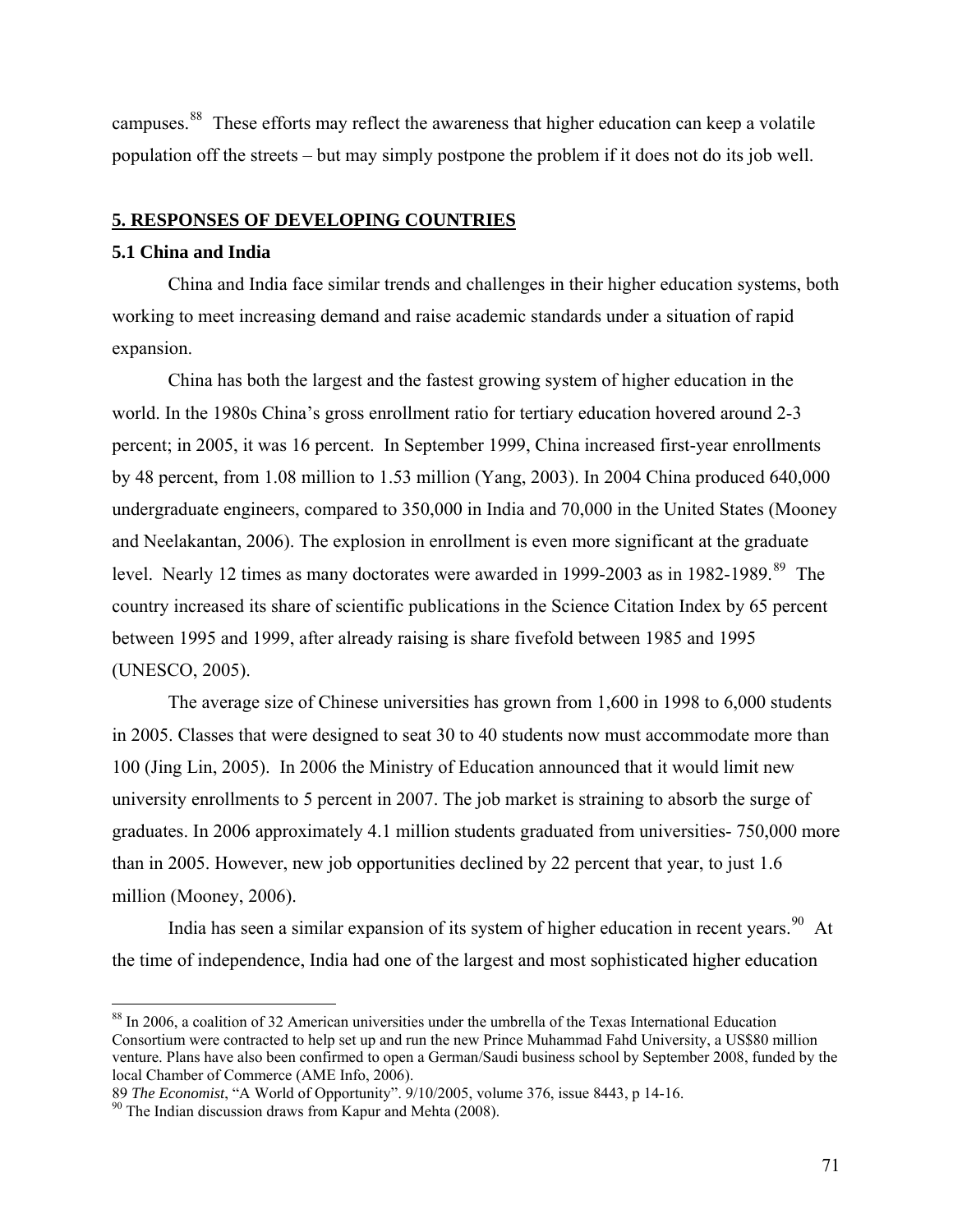systems among developing countries, although it was small relative to its population. Since then the system has expanded rapidly, with student enrollment growing at about two-and-half times the population growth rate. By 2006 India had 361 universities, more than 18,000 colleges and about 14 million students. India's gross enrollment ratio in tertiary education was approximately 11 percent, significantly higher than developing country averages, though lower than China's.

Recent growth – driven by the private sector – has been much greater in professional colleges (especially engineering, management and medicine), as well as in private vocational courses. The private sector, which accounted for just 15 percent of the seats of engineering colleges in 1960, accounted for nearly 87 percent of seats by 2003. Many students enrolled in public institutions spend significant resources on private coaching classes and training institutes (especially in IT-related skills). Although India's political parties and intellectuals rail against privatization, *de facto* privatization continues unabated (Kapur and Mehta, 2008).

Despite growth in student enrollment in recent years, both China and India have experienced only modest increases in public funding for higher education. China's evolution from a centrally-planned to a market-based economy has led to significant changes in its public expenditure policies.<sup>[91](#page-72-0)</sup> In 1985, public expenditure on higher education (as a percentage of total public spending on education) was 21.8 percent; by 1995 it had dropped to 15.4 percent.<sup>[92](#page-72-1)</sup> In 1997, all higher education institutions in mainland China began to charge all students tuition fees (Mok, 2000) and the government began encouraging universities to generate revenue through research and consultancy,  $93$  training programs, services to industries,  $94$  and solicitation of private donations and overseas contributions (Mok, 1999).

In India, while enrolment in higher education tripled in two decades (from the mid-1980s), public spending grew much more gradually. Its share in GDP (less than 1 percent) and in government spending on education (less than 20 percent) remained unchanged. Since this occurred at a time when enrollment was rapidly increasing, the result was a sharp decline in real

 $\overline{a}$ 

<span id="page-72-0"></span> $91$  Measuring public spending on education in China is notoriously difficult, primarily due to an antiquated system of expenditure classification which makes it difficult to identify or monitor the amounts spent. China's officially reported spending figures reflect only about three-quarters of total government spending since extra-budgetary spending, social security outlays and central government bond financing of local projects are not part of the official budget (*Challenges for China's Public Spending: Toward Greater Effectiveness and Equity*, OECD). 91 http://www.tfhe.net/report/downloads/Table%20E.pdf

<span id="page-72-1"></span>

<sup>92</sup> http://www.tfhe.net/report/downloads/Table%20E.pdf 93 For example, Jinan University offers paid consultation services in law and accounting (Mok 2001).

<span id="page-72-3"></span><span id="page-72-2"></span><sup>94</sup> South China Normal University has tried to generate additional revenue by leasing out its university-owned property (Mok 2001).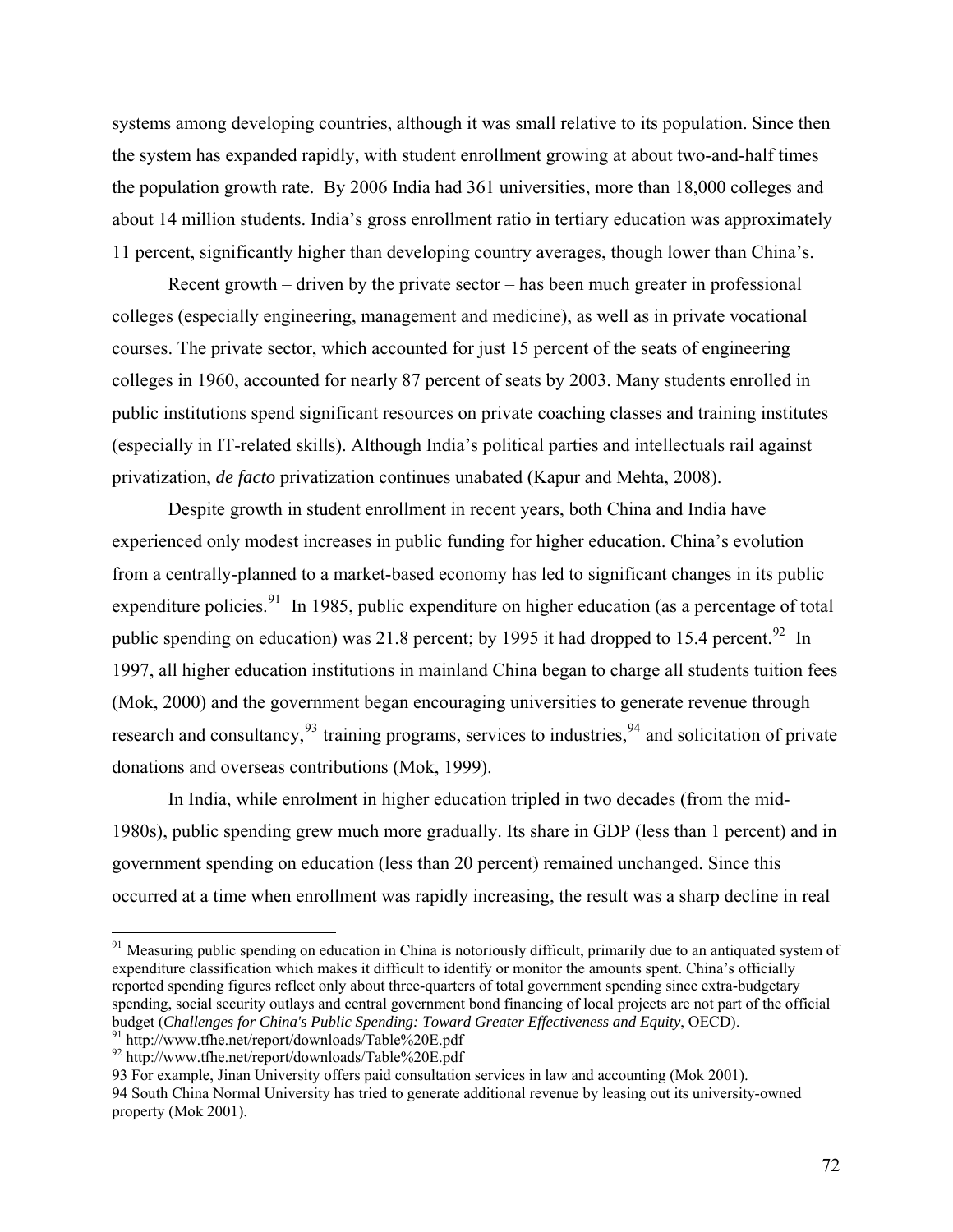spending per student. Most expenditure goes to salaries, resulting in poor infrastructure and intense competition for scarce resources within the system. While the Chinese government encourages universities to diversify sources of finance, in India a welter of controls make it difficult for public institutions to mobilize private resources be it higher fees, licensing arrangements, or even philanthropy. Indeed, resources that they raise are offset by cuts in public expenditure. Prior to independence, private philanthropy in higher education played a critical role in its growth, building some of India's best liberal arts colleges and technology institutes and supporting public institutions in significant ways. With private initiatives hostage to the discretionary actions of the state, private philanthropy's share in public higher education institutions withered, falling from seventeen percent just after independence to less than 2 percent a half-century later.

Indian higher education continues to be one of the most regulated sectors. The principal regulators are the University Grants Commission (UGC), the All India Council for Technical Education (AICTE) and for specialized professional courses such as medicine, law and accountancy, the respective professional bodies. Private universities (as distinct from private colleges which have to be affiliated to public universities) require approval from the federal regulator, UGC. Regulation has increased the cost of supplying education and resulted in adverse selection by deterring genuine educationists from investing, while encouraging those who are adept at manipulating the license quota raj in the system. This arrangement is one reason why many private colleges are run by politicians or their affiliates. A perceived need to curb "exploitation" because of high-fees has led to fee-caps instead of enhancement of scholarship and loan programs. User costs (or costs recovered from students) have remained at roughly 5 percent (compared to about a quarter in East Asia). Coupled with the severe fiscal constraints facing the state, the fees caps reduce the supply and quality of education rather than help the poor.

India's higher education system has become a fiercely contested ground of distributive politics. This political economy has ensured that higher education remains one of the last bastions of India's "licence-permit raj," but one that is severely contested in Indian courts. This has pitted the executive and legislative branches against the judiciary. In a series of judgments in the 1990s, the courts affirmed the state's right to interfere in admission policy and the fee structure of private professional institutions, holding that education is a fundamental right and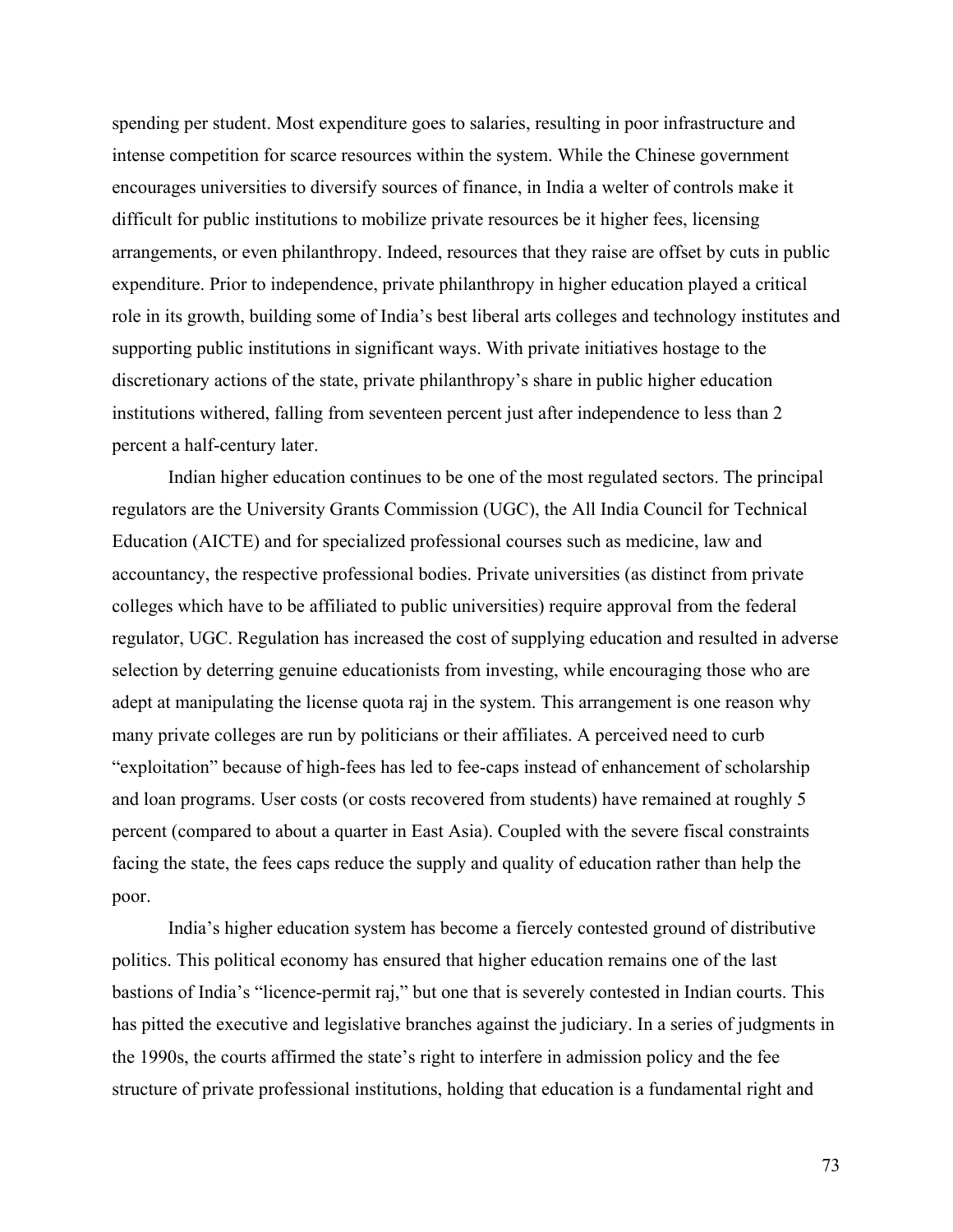therefore cannot be the object of "profit-seeking" activity. More recently in 2005, in a landmark decision the Supreme Court reversed its earlier stance unshackling institutions that do not receive state funding from state diktats. However, this immediately prompted Parliament to amend the Constitution mandating reservations in all private educational institutions as well. Like the government, courts have been reluctant to sanction fees hikes in public institutions, leading to a distinct division between public and private institutions.

From the 1980s while the state maintained tight official control over higher education, actual provisioning shifted to the private sector, a trend that accelerated in the 1990s. Private colleges are subject to roughly the same curricular guidelines as public institutions and lack pedagogical innovation or excellence associated with private initiative. The result is that Indian higher education is in a regulatory environment where the state will not allow private sector de jure deregulation and discourages foreign investment, even as the state sector has been strapped for resources due to the government's fiscal constraints and the inability of public education to mobilize funds from non-state sources.

While India's system is buffeted by its domestic political economy, in the 1990s the Chinese government passed legislation to decentralize management of higher education, increase levels of competition, and diversify forms of educational services (Central Committee of Communist Party of China, 1998). In 1953, China nationalized its system of higher education, granting the central government the power to allocate funds, formulate educational policies, manage educational administration, determine curriculum and recruit teaching staff. <sup>[95](#page-74-0)</sup> With the aim of increasing competition within the system, the central government now ties funding to academic performance. The "211 Project" introduced a ranking system among Chinese universities, in which institutions listed as a top 100 university in mainland China receive additional funding for research and development. Selection depends primarily on performance in teaching and research, and capacity to become an international leader in an academic discipline. Under this system internal markets have evolved, in which universities try to sell themselves to the state (Mok, 2001).

 $\overline{a}$ 

<span id="page-74-0"></span> $95$  For example, between 1992 and 2000, 387 regular universities were merged into 212 universities. From 1994 to 2002, 250 of the 367 higher educational institutions were handed over to provincial governments for management from the central state. Between 1993 and 2004 the number of universities directly affiliated with State Council departments was cut from 367 to 111 (Zhou, 2005).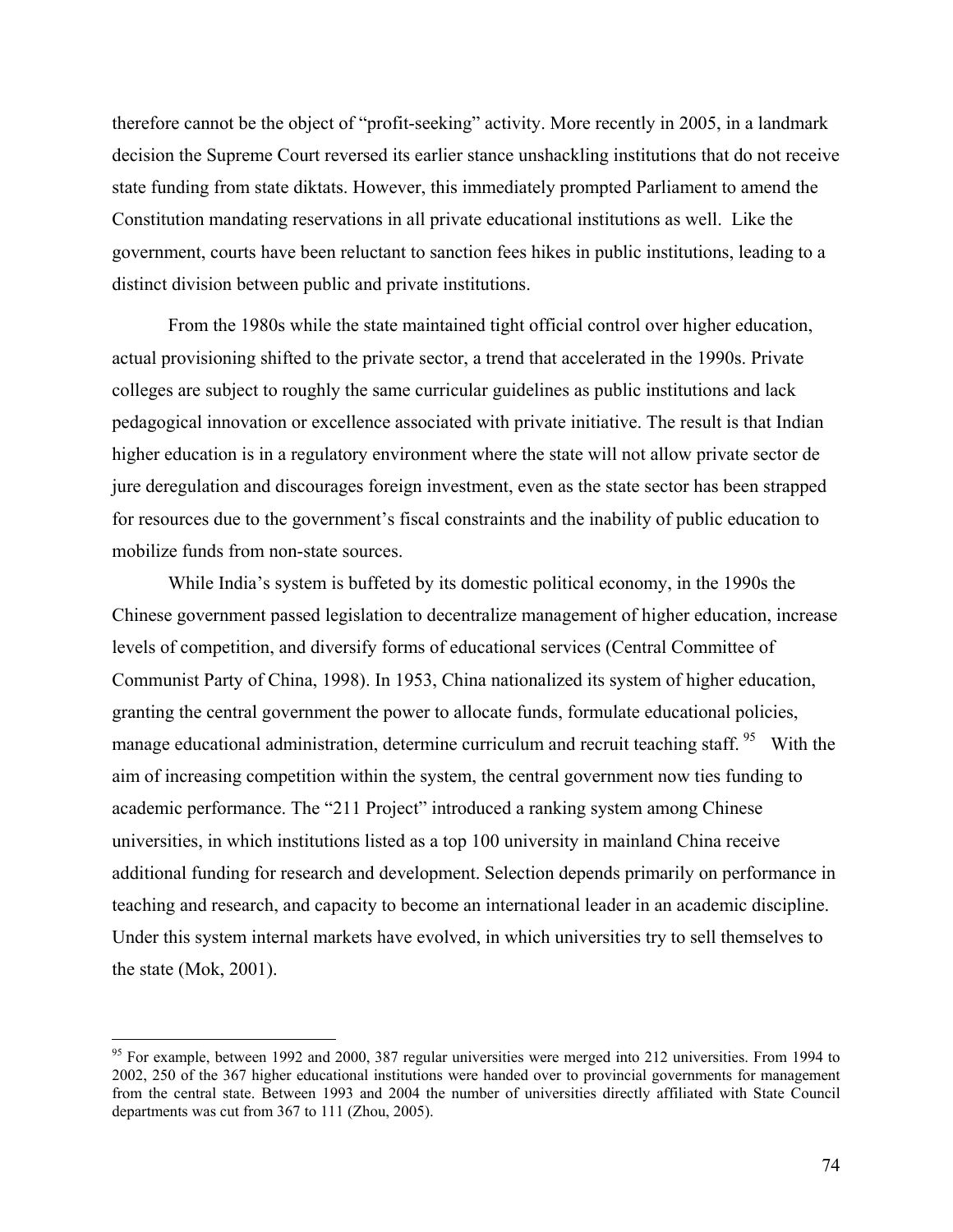Competition has also been increased within individual universities. In 2003 Beijing University launched a controversial reform of its hiring and promotion policies, aiming to increase competition among assistant and associate professors. Life-long employment was eliminated, and the University announced that it would fire one-third of its assistant professors and one-quarter of its associate professors. Under new regulations, departments cannot hire their own graduates to the faculty, and an external review mechanism oversees hiring and promotions. Half of the College Academic Board Members will be international, and professors must be able to use at least one foreign language to teach and publish in international journals (Jing Lin, 2005).

As enrollment numbers and academic competition has increased, there are growing concerns about declining quality and academic ethics within Chinese higher education. Graduate students in Chinese universities are required to publish a certain number of research papers each year in major journals, and many people within the university system argue that this has led to a decline in academic ethics. In 2006 Zhu Qingshi, president of the University of Science and Technology of China, asserted "Overall, academic ethics have hit rock bottom." He argued that most Chinese graduate students are so desperate to reach their quota of published papers, that they do not take the opportunity to engage in real research (Mooney, 2006a).

The quality of graduates of Chinese universities has been questioned by international sources as well. A 2005 report by McKinsey & Company found that only 10 percent of Chinese job candidates, on average, would be suitable to work in a multinational company in nine different categories, including engineering, accounting, finance, and life sciences (Mooney and Neelakantan, 2006). A more recent survey of both multinational and domestic firms found that were comfortable hiring graduates from only 10 to 15 universities in China, since after these top institutions, the quality of graduates dropped off sharply (Wadhwa, Gereffi, Rissing and Ong, 2007).

 The story is similar in India where a small number of elite institutions are of world quality, after which quality plummets especially in bread and butter arts and sciences. The system faces a crisis of accountability at all levels, stemming from a deeply flawed regulatory environment in which political control is exerted to influence admissions policies, internal organization, the structure of courses and funding. Increasingly even flagship institutions like the IITs and IIMs are suffering from growing shortfalls of faculty, the result of their inability to

75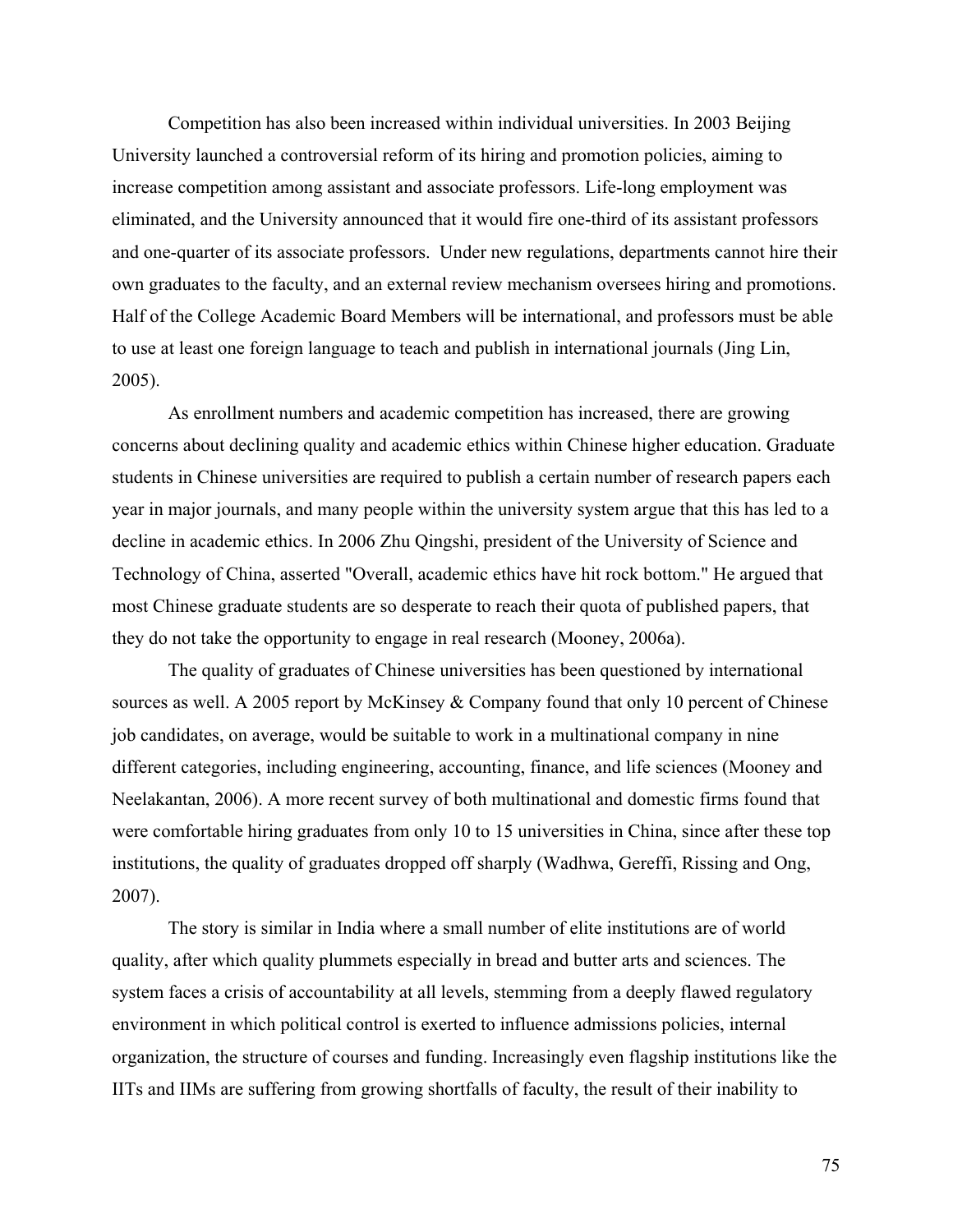adjust to the increasingly global markets for talent. Even the better Indian universities do little research, and are one reason why India which once surpassed China in scientific research publications, is now lagging behind. The administrative separation of research and higher education, the result of a policy decision made by the Indian government in the 1950s, has had a deeply inimical long-tern impact both on research as well as on India's higher education system.

Except for a few elite institutions, the quality of teaching in India remains poor. As quality deteriorates, students are less and less willing to pay the very resources without which quality cannot be improved. Rigid regulation and underinvestment has ensured that there is not enough quality education to meet the skill demands of the economy. With university degrees serving as formal minimal requirements but little else, competitive exams have virtually replaced performance at the university level as a passport to further education or jobs. Consequently, there is no compelling demand for quality improvement in the bulk of higher education. Resources have shifted to those arenas which perform signaling functions, such as entrance exams and competitive tests, and those who can afford it have seceded from the system, through a combination of private tuitions, private professional education and study abroad. Although the last is relatively small in numbers (about 1 percent of tertiary education), the financial implications are serious, with estimates suggesting that expenditure on overseas consumption of education exceeding \$3 billion annually (Kapur and Mehta, 2008).

In India, the success of narrow professional schools masks a deep crisis. The veneer of the few institutions of excellence masks the reality that the median higher education institutions in India have become incapable of producing students who have skills and knowledge, with the bulk of the system lacking adequate screening or signaling. Although Indian universities graduate 3 million students every year, only a fraction are considered suitable for employment in companies engaged in offshore IT and business process outsourcing industries (Johnson,  $2007$ .<sup>[96](#page-76-0)</sup> The Indian government recently announced a series of measures to raise GER to 15 percent in 2012 (from 11 percent in 2006). Notably it has committed to the largest planned increased in government spending to date -- an eight-fold increase from Rs. 91.4 billion in the  $10^{th}$  Plan (2002-07) to Rs 745 billion in the 11<sup>th</sup> Plan (2007-12).<sup>[97](#page-76-1)</sup>

 $\overline{a}$ 

<span id="page-76-0"></span><sup>&</sup>lt;sup>96</sup> India's National Association of Software and Service Companies reported that around 25 percent of engineering graduates and 10-15 percent of general college graduates are suitable for off-shoring companies.

<span id="page-76-1"></span>These figures are in constant 2006-07 rupees.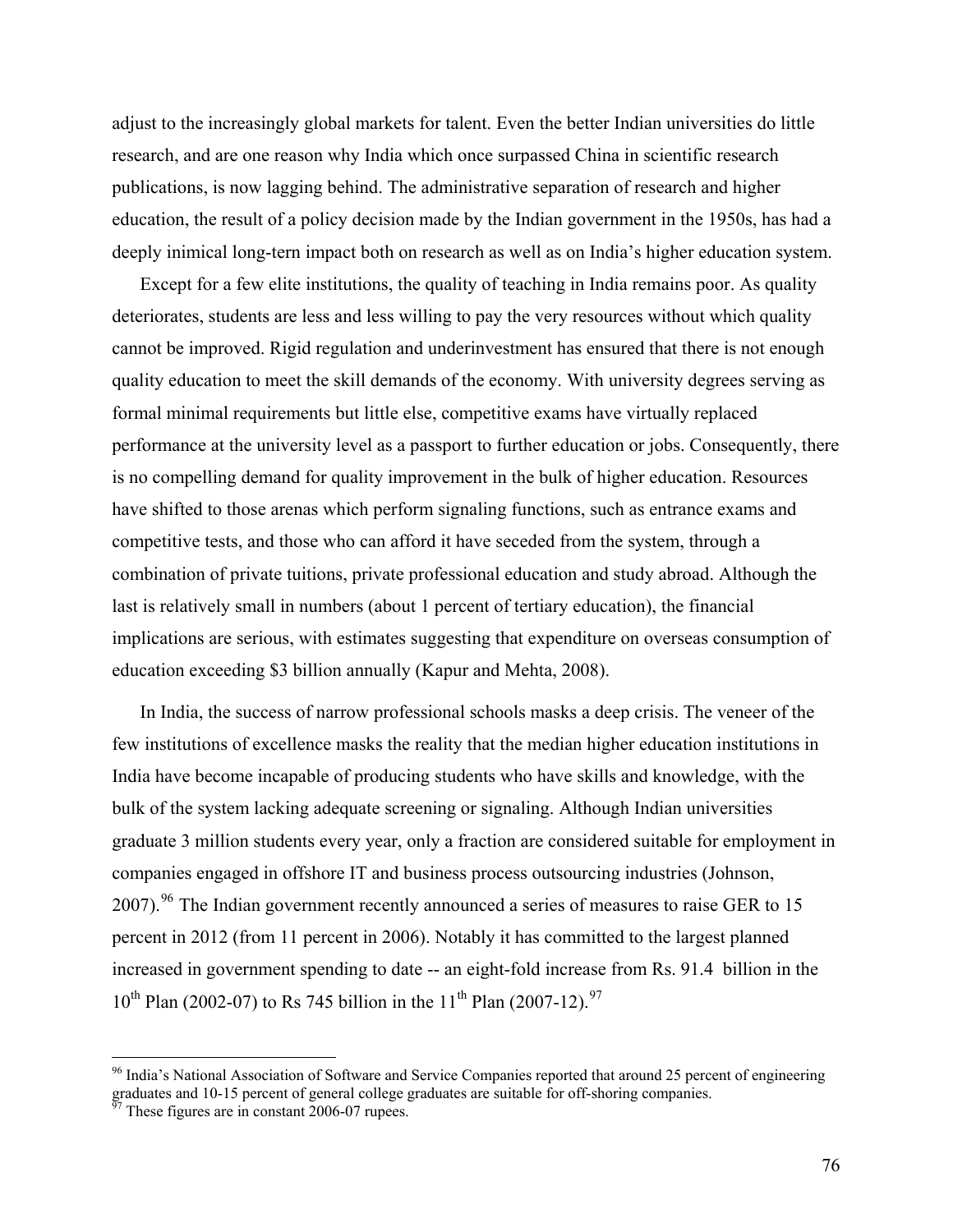China faces similar concerns over educational quality. In both countries, students are forced to spend more years and larger resources to acquire some sort of professional qualification to signal their qualities to employers. In both systems the number of high quality students is not necessarily the result of the high quality of education provided to most, but rather because of the sheer size of the student pool and a Darwinian struggle to access the few institutions of excellence which raises the standards of even those who do not get in. Although China and India were able to successfully increase *quantity* in the past decade, the *quality* challenge is much more formidable and much less amenable to simply increasing the public budgetary resources.

#### **5.2 Sub-Saharan Africa**

 $\overline{a}$ 

Like much of the developing world, African universities have also witnessed a significant increase in enrollment in the past two decades. Between 1985 and 2002, the number of tertiary students in Sub-Saharan Africa increased from 0.8 million to about 3 million (Materu, 2006). This growth must be viewed in context, considering the extremely low rates of enrollment during the 1960s and 70s. Tertiary enrollment rates in Sub-Saharan Africa are still the lowest in the world. The gross enrollment ratio in the region has grown from just 1 percent in 1965 (World Bank 2000), to a still meager 5 percent in 2006- roughly the same enrollment rate that other developing countries achieved 40 years ago (Bloom, Canning and Chan, 2006). Between 1988 and 2001, the number of scientific articles published worldwide grew by 40 percent; however, during the same period in Africa, the number fell by twelve percent.<sup>[98](#page-77-0)</sup> Moreover, the relatively large student population in Nigeria and South Africa skew the regional statistics, suggesting growth that has not been witnessed in many other countries.

African countries face a critical shortage of human capital. This shortage has serious consequences for the region's economic development. Bloom, Canning and Chan (2006) found that increasing the stock of tertiary education by just one year would lead to a 0.63 percentage point boost to income growth in the first year and an income gain of roughly 3 percent in the first five years. This shortage in human capital has been amplified by two additional factors: the AIDS pandemic and the brain drain from the continent. In 2006, nearly two thirds (63 percent) of all persons infected with HIV were living in Africa. The impacts of this disease are enormous on

<span id="page-77-0"></span><sup>98</sup> US National Science Foundation. 2002. "Science and Engineering Indicators 2002" Arlington, VA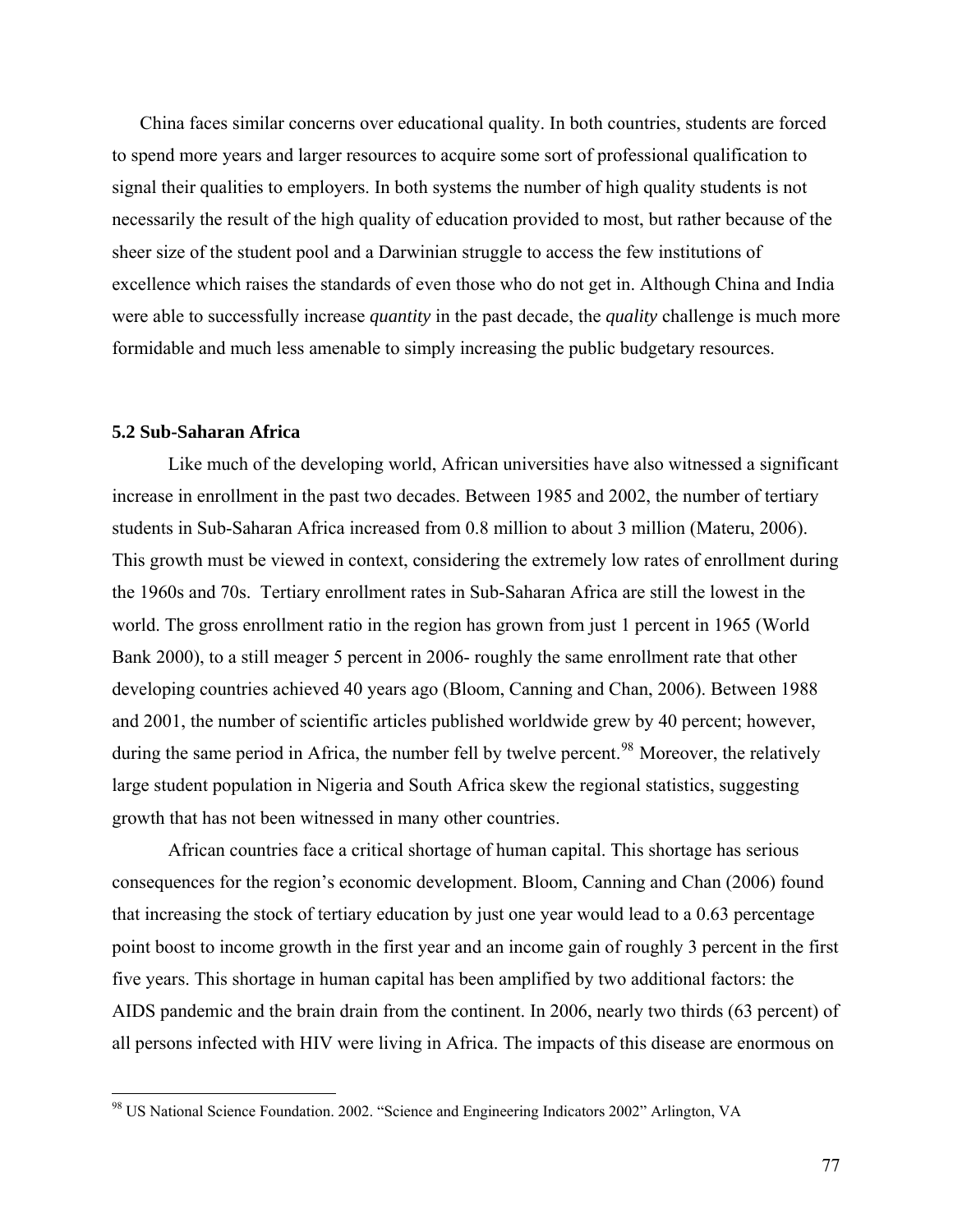both the stock of human capital in the region and the educational system, due to the re-direction of resources towards the disease and the large numbers of students and teachers who are either infected themselves or distracted from work and studies by caring for family members.

The human capital shortage in African countries has also been exacerbated by brain drain. Sub-Saharan Africa has the world's highest proportion of students studying abroad compared with those studying at home (6 percent), and many of these highly educated students do not return after their studies (Materu, 2006). The United Nations Conference on Trade and Development (UNCTAD) estimates that roughly 30 percent of Africa's university trained professionals live outside the region (Interacademy Council, 2004) and the Economic Commission for Africa estimates that in the 1990s, Sub-Saharan Africa lost 20,000 professionals to emigration each year (Economic Commission for Africa, 1999). Moreover, unlike other countries with highly-educated emigrant populations, most African countries have not yet found a way to develop strong ties to their diaspora, an untapped resource which could provide muchneeded capital to the region.

There is great diversity in the quality of tertiary education institutions across the region. While South Africa boasts world-class institutions of higher education, many countries have barely-functioning university systems. Many African universities are notoriously politicized, overcrowded and severely under-funded. Students are a powerful political force, often in league with different political factions. In 1991, all public universities in Kenya were shut down following protests due to student fee increases (Oketch, 2003). In Cote d'Ivoire, student union leaders played a key role in the lead-up to the civil war, stirring up xenophobia that fueled the conflict. Nigerian universities are frequently overrun by violent criminal gangs which hire themselves out to local politicians. Deteriorating facilities, poor teaching and administration all fuel the students' ire. The politicization of the student body is mirrored (and indeed sometimes precipitated), by the politicization of the university administration by state authorities who exercise direct control. For example, in Benin and Tanzania, the government appoints senior university managers; in Cameroon, the Minister of Education directly supervises the universities; in Madagascar, the Ministry of Education appoints all faculty members and is responsible for setting their salaries.

Global trends – increasing enrolments, the relative high costs of educating students and budget constraints – are even more pressing in Africa. It is therefore unsurprising that some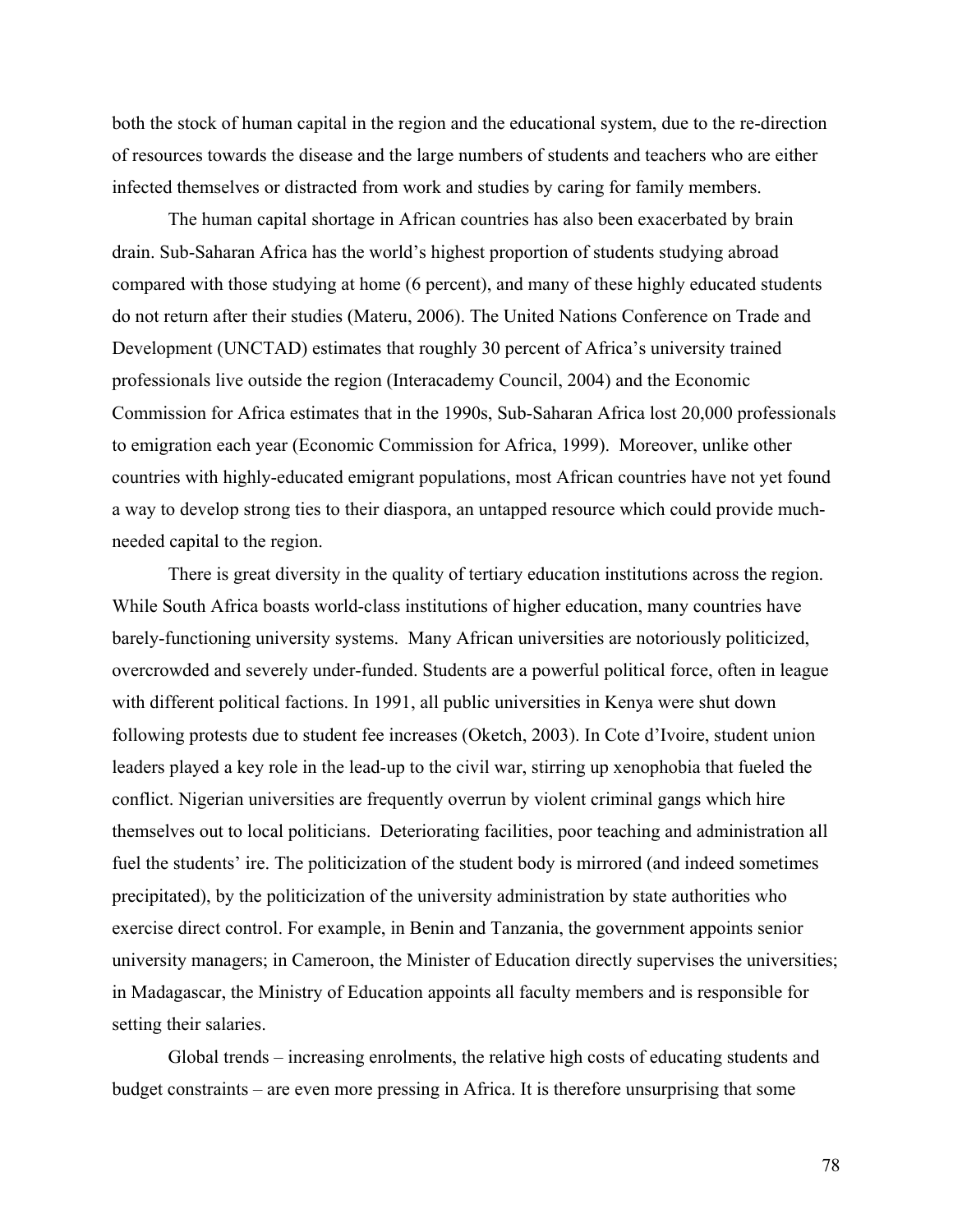African countries are also followed the worldwide trend of increasing market influences in higher education. As public universities struggle with overcrowded classes and inadequate resources due to budget shortfalls, a number of countries have passed legislation allowing for the private provision of tertiary education. Most of the private tertiary educational institutions in Africa were established in the 1990s, in response to the inability of public institutions to meet rising student demand. By 2005, about one-third of the approximately 300 universities in Sub-Saharan Africa were privately funded (Materu, 2006). In the face of failing public institutions crippled by lack of resources, overcrowding and social disturbances such as wars and gang feuding, these private institutions are frequently viewed "safer zones" of learning (Mabizela 2004).

 Although private institutions fill an important role in educational provision, they are often criticized for specializing in inexpensive fields of study that are in high demand, while ignoring fields important to national development such as natural and physical sciences, engineering, and technology (Mabizela, 2004). Public institutions on the other hand focused for decades on production of civil servants from a small elite population (Banya 2005) and have also been unable to build a domestic cadre of technical personnel. In addition to administrative reforms, many African universities have instituted reforms to increase female enrollment in the past two decades to address the low number of female graduates. For example, Ghana, Kenya, Uganda, Tanzania, and Zimbabwe have lowered admission cut-off points for female candidates, yet female enrollment in Africa still lags far behind male enrollment, even in comparison with other developing countries.

Tertiary education in Africa has been largely overlooked by the international development community, with resources allocated instead to primary and secondary education.<sup>[99](#page-79-0)</sup> This is partially due to low primary education enrollment rates—Africa is the only region in the world where primary enrollment rates were lower in 2000 (75 percent) than they were in 1980 (81.7 percent). The message by the powerful donor community was not to waste resources to

<u>.</u>

<span id="page-79-0"></span><sup>99</sup> One notable exception is the Foundation Partnership to Strengthen African Universities- an initiative launched in April 2000 by the Carnegie, Ford, MacArthur, and Rockefeller foundations. Aiming to raise the awareness of the importance of higher education to African development, the organizations invested \$100 million in African universities the first five years of the project. In December 2007 the Carnegie Corporation announced the creation of a new graduate-level training program in science and engineering for African academics as part of its involvement in the project.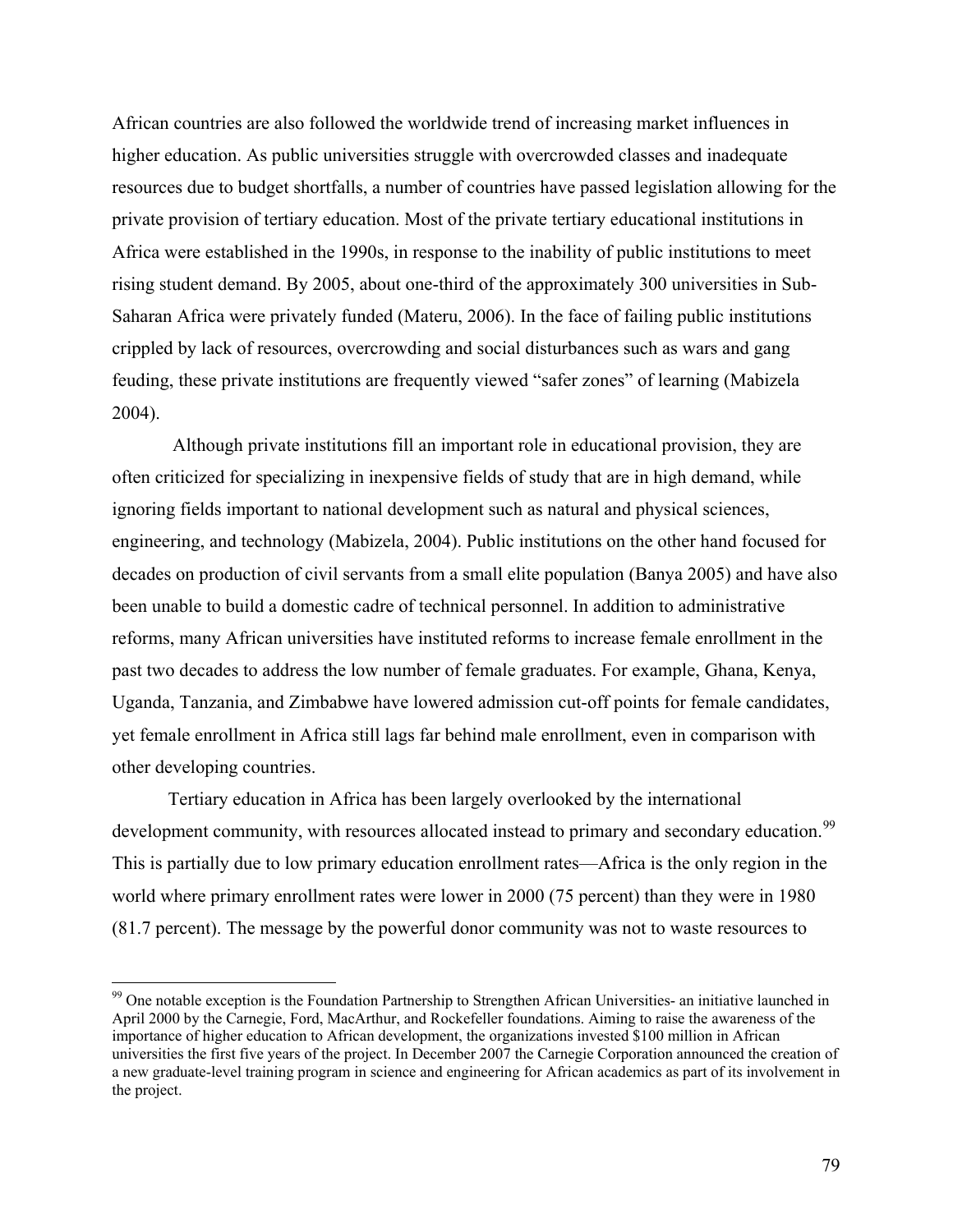developing institutions of higher education. Instead countries were encouraged to close domestic universities, send students overseas for higher education, and re-direct funds towards primary education.

Domestically many African countries ritualistically affirm the importance of tertiary education for the "knowledge economy," but this is seldom backed by concrete changes in resource allocation – often because they just don't have the resources. For example, Burkina Faso has pledged to increase higher education enrollment by 50 percent and increase public vocational education by 116 percent by 2010, yet the state has not allocated any more public funds towards tertiary education, nor secured any additional private funding. Similarly, Malawi has pledged to reserve 30 percent of university places for girls and introduce a comprehensive scholarship program for girls and needy students, but has not increased funds to finance these goals.

Africa's relatively low population density and low enrollment ratio suggest an appropriate setting for regional universities. By pooling resources, African countries may be able to offer better-quality education to a larger number of students. Yet Africa has scores of regional organizations, institutes and secretariats whose effectiveness remains hostage to nationalist and parochial interests. Nonetheless, a number of international initiatives are underway to foster stronger regional (rather than national) research institutions in African countries. A new program, the Alliance for a Green Revolution in Africa (AGRA), has undertaken to train regional PhDs in Africa focusing on plant breeders.<sup>[100](#page-80-0)</sup> Until now, most PhD training of African plant breeders has taken place in Europe or the United States. That training has primarily involved crops and techniques (e.g. DNA sequencing) that are largely irrelevant to African farming. Most crops important to Africa—such as cassava, sorghum, millet, plantain, and cowpea—the socalled "orphan crops," are of little importance to researchers and educators in the developed world. As a result, there is a serious shortage of breeders of these crops. Thus, even as millet continues to be an important part of the diet for millions of Africans, almost none of the more than US\$35 billion in agriculture research spent by North American and European-based private firms goes towards millet and Africa itself has less than a dozen millet breeders in all of the continent. AGRA is supporting regional programs including the African Centre for Crop

 $\overline{a}$ 

<span id="page-80-0"></span><sup>&</sup>lt;sup>100</sup> AGRA has been funded by \$150 million grant from the Ford and Rockefeller Foundations. http://www.agraalliance.org/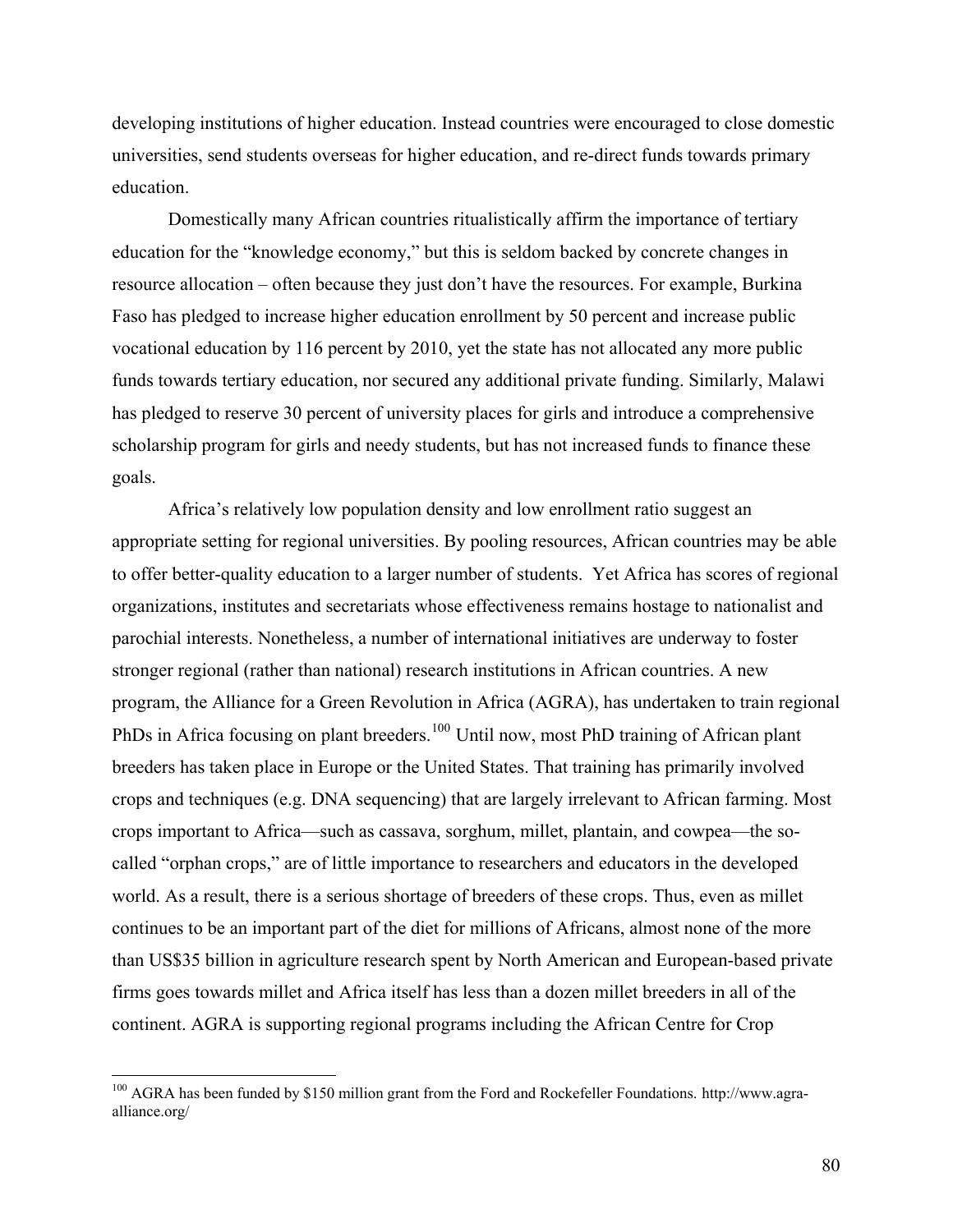Improvement (ACCI) with the University of KwaZulu-Natal in South Africa and the West Africa Centre for Crop Improvement (WACCI) with the University of Ghana, Legon. Together, the two programs will train approximately 120 PhD plant breeders over the next ten years, helping to create the critical mass of crop breeders. AGRA is also helping a group of 12 eastern and southern African universities offer curricula in dairy science, food science, plant breeding and biotechnology, research methodology and rural development, and crop improvement utilizing methods like roving tutors and web tutorials.

Another example of a regional effort is the Global Business School Network's (GBSN) African pilot program launched in July 2004, encompassing a consortium of than 30 leading business schools around the world which aims to enhance the institutional capacity of business schools in Africa and increase the supply of management talent for the local private sector. The programs work to improve the curriculum and skill development of African business schools, aiming to raise the leadership and quality of business education to international standards, while keeping the information locally-relevant and attainable within the context of the limited resources in African business schools.

The increasing importance of knowledge and a high-skill workforce in a country's economic development, coupled with the accelerating speed of change in information and increasing importance of infrastructure is creating a situation in which "falling behind" the knowledge curve has ever-more dire consequences for countries and regions. As African universities struggle to balance scarce resources with greater demands, they must not only improve the training of a larger number of students, but also need to generate new knowledge addressing local needs. However, the neglect and under-funding of higher education in Africa has stunted the growth of an indigenous research capacity, relevant to the region's needs. In part this problem has been exacerbated by massive doses of expensive (and often mediocre) "technical assistance" provided by donors whose short-term attempts to substitute for weak human capital may well have stunted its long-term development, as we note next.

## **6. ROLE OF THE INTERNATIONAL COMMUNITY**

## **6.1 International Development Assistance**

Tertiary education has largely been overlooked by the international community as an important component of a country's development strategy. During the early years of the Cold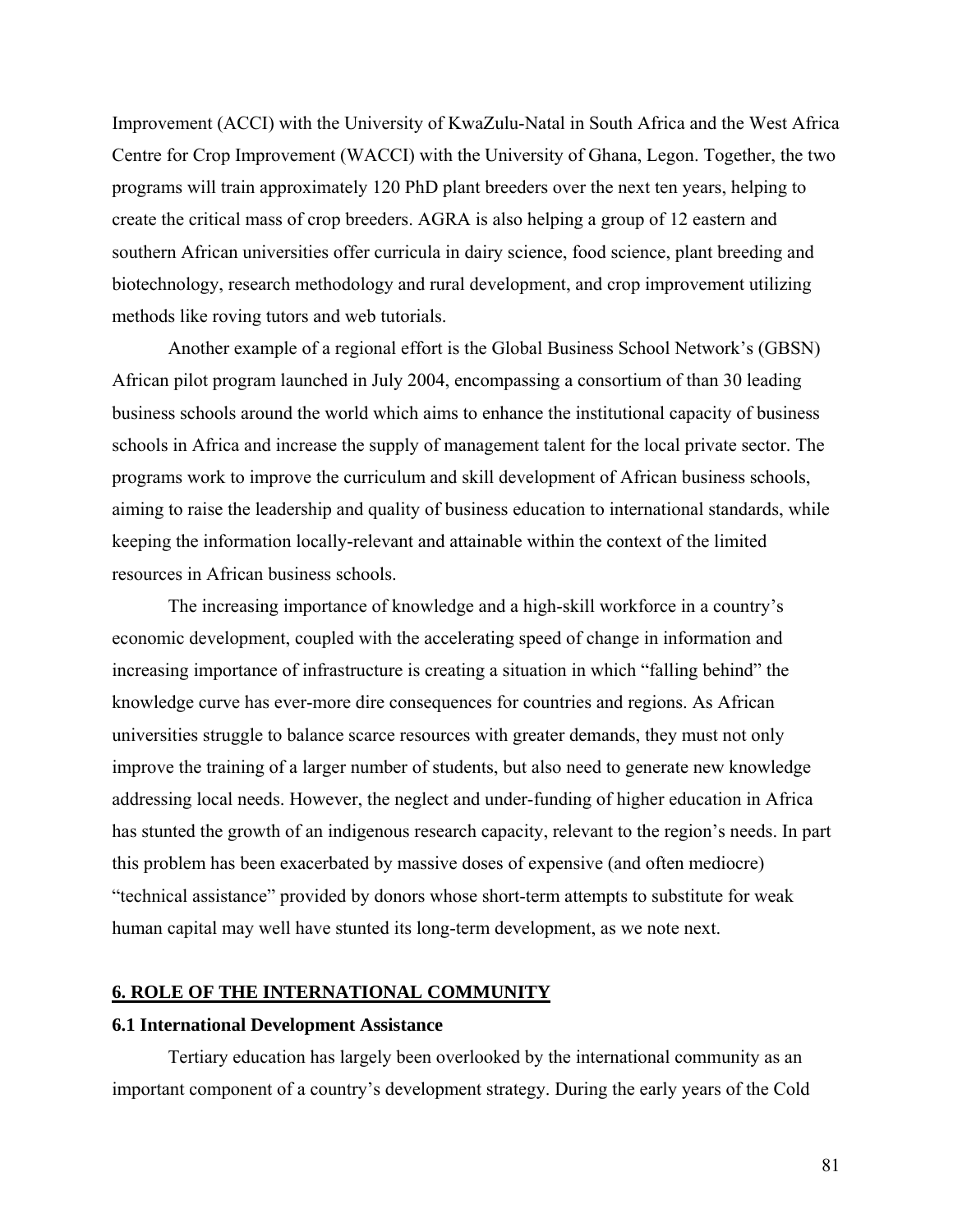War, education was viewed as crucial to the development of capitalist economic models, spread of democracy and improvement of mutual understanding between the US and developing nations- thereby reducing the threat of communist expansion.<sup>[101](#page-82-0)</sup> By funding education projects in developing nations, the US and other Western countries hoped to strengthen diplomatic relations with these countries, particularly in Latin America and Asia.

The World Bank's record is emblematic in this regard. Even though it was the largest single source of multilateral external finance for education in developing countries, only 4.2 percent of its total lending between 1961 and 1998 was directed towards education (Brennan, 2002). Its early education loans (in the 1960s) were for agricultural universities in the Philippines and East Pakistan but these were few and far between. In the 1970s the Bank's educational lending was redirected towards primary education and by 1980, "the focus for educational development was set squarely on the formal system of schooling, and inevitably on its foundation stone- primary education. On this the Bank would entertain no policy deviance" (Jones and Coleman, 2005, 114). The Bank's involvement in health and education was diverted by the debt crisis in the 1980s, as resources were directed towards financial stabilization and market-oriented economic reforms.

In 1994, the World Bank produced a report entitled, *Higher Education*: *The Lessons of Experience*, and followed-up with another report in 1995, *Priorities and Strategies for Education: A World Bank Review*. The 1994 report stresses that higher education should not have much priority in development strategies.

Indeed, it is arguable that higher education should *not* have highest priority claim on incremental public resources available for education in many developing countries, especially those that have not yet achieved adequate access, equity and quality at the primary and secondary levels. This is because of the priority these countries attach to achieving universal literacy; *because the social rates of return in investments in primary and secondary education usually exceed the rates of return on higher education* and because investment in basic education can improve equity because it tends to reduce inequalities. (World Bank, 1994, p.3)

However, the executive summary of the same document reads:

 $\overline{a}$ 

<span id="page-82-0"></span> $101$  For instance Lipset (1959) argued "the higher one's education, the more likely one is to believe in democratic values and support democratic practices…if we cannot say that a 'high' level of education is a sufficient condition for democracy, the available evidence does suggest that it come close to being a necessary condition in the modern world."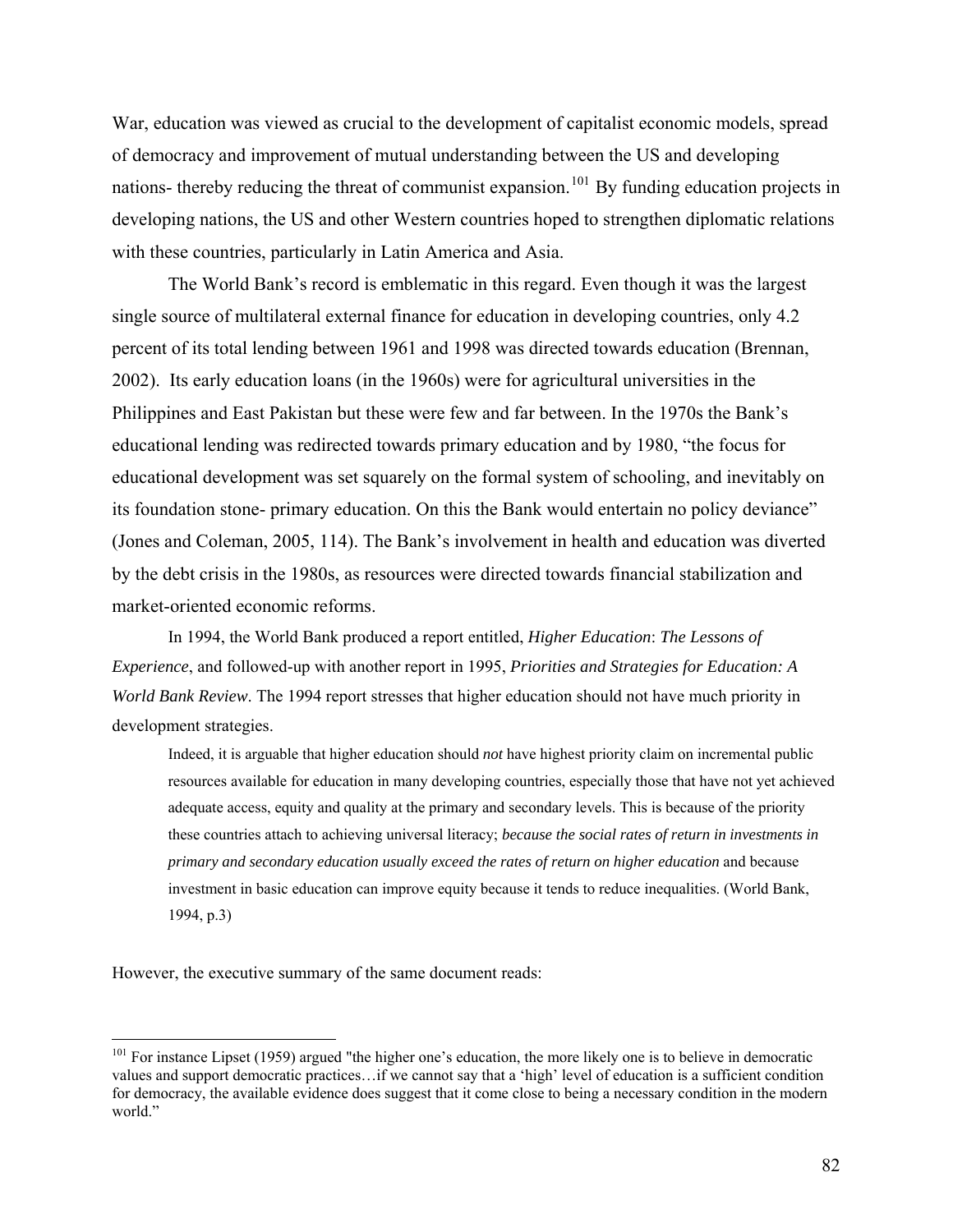Higher education is of *paramount* importance for social and economic development. Institutions of higher education have the main responsibility for equipping individuals with advanced knowledge and skills required for positions of responsibility….estimated *social rates of return of ten percent or more in many developing countries also indicates that investments in higher education contributed to increase in labor productivity and to higher long term economic growth essential for poverty alleviation*. (World Bank, 1994, p.1)

Another World Bank report released in 2000, *Higher Education in Developing Countries: Peril and Promise*, found higher education in most developing countries to be in a "perilous" state, but argued that higher education "cannot guarantee rapid economic development- but sustained progress is impossible without it" (World Bank 2000, 19). Finally by 2007, the Bank acknowledged,

A more knowledge-intensive approach to development is not an option for African countries. It is the only path which is likely to lead to sustained outward oriented development given the evolving circumstances in Africa and in the global economy. This report maintains that a knowledge intensive strategy requires a greater focus on tertiary education and on research. (World Bank, 2007, p. 52, emphasis in original).

Despite this rhetoric, the international funding of higher education relative to other lending has not increased, but rather has declined (see Table 24). The development model still prioritizes technical assistance over post-secondary education (Table 25, 26). Given the degree to which technical assistance resources are routed through donor country universities, the latter's role has been rather mixed. Many British universities receive substantial funds from DFID for technical assistance. And many wealthy American universities receive considerable funds from donors to train developing country nationals. These financial incentives have affected the incentives of these institutions to help develop tertiary education institutions within poor countries.

|           | World Bank <sup>a</sup> |             |            | $\mathbf{IDB}$ |             |            | <b>ADB</b>       |                          |            |
|-----------|-------------------------|-------------|------------|----------------|-------------|------------|------------------|--------------------------|------------|
|           | Total                   | Percent of  | Percent of | Total          | Percent of  | Percent of | Total            | Percent of               | Percent of |
|           | Volume                  | total loans | total      | Volume         | total loans | total      | <b>Volume</b> to | total loans              | total      |
|           | to                      | to tertiary | education  | to Tertiary    | to tertiary | education  | Tertiary         | to tertiary              | education  |
|           | Tertiary                | education   | loans to   | Education      | education   | loans to   | Education        | education                | loans to   |
|           | Educatio                |             | tertiary   |                |             | tertiary   |                  |                          | tertiary   |
|           | n                       |             | education  |                |             | education  |                  |                          | education  |
| 1960-1969 | 47.8                    | $0.6\%$     | $19.6\%$   | 94.4           | $2.6\%$     | 77.8%      | $\blacksquare$   | $\overline{\phantom{a}}$ |            |
| 1970-1979 | 710.6                   | $1.4\%$     | 28.7%      | 215.2          | 1.9%        | 59.4%      | 92               |                          | 46.8%      |
| 1980-1989 | 3,580.0                 | $2.3\%$     | $50.6\%$   | 256.0          | $1.2\%$     | 35.6%      | 190.3            |                          | $17.3\%$   |
| 1990-1999 | 4,513.7                 | $2.0\%$     | 25.7%      | 129.7          | $0.2\%$     | $5.1\%$    | 520.8            |                          | 15.0%      |

**Table 24: Educational Lending of Major Development Organizations (in millions of current US dollars)**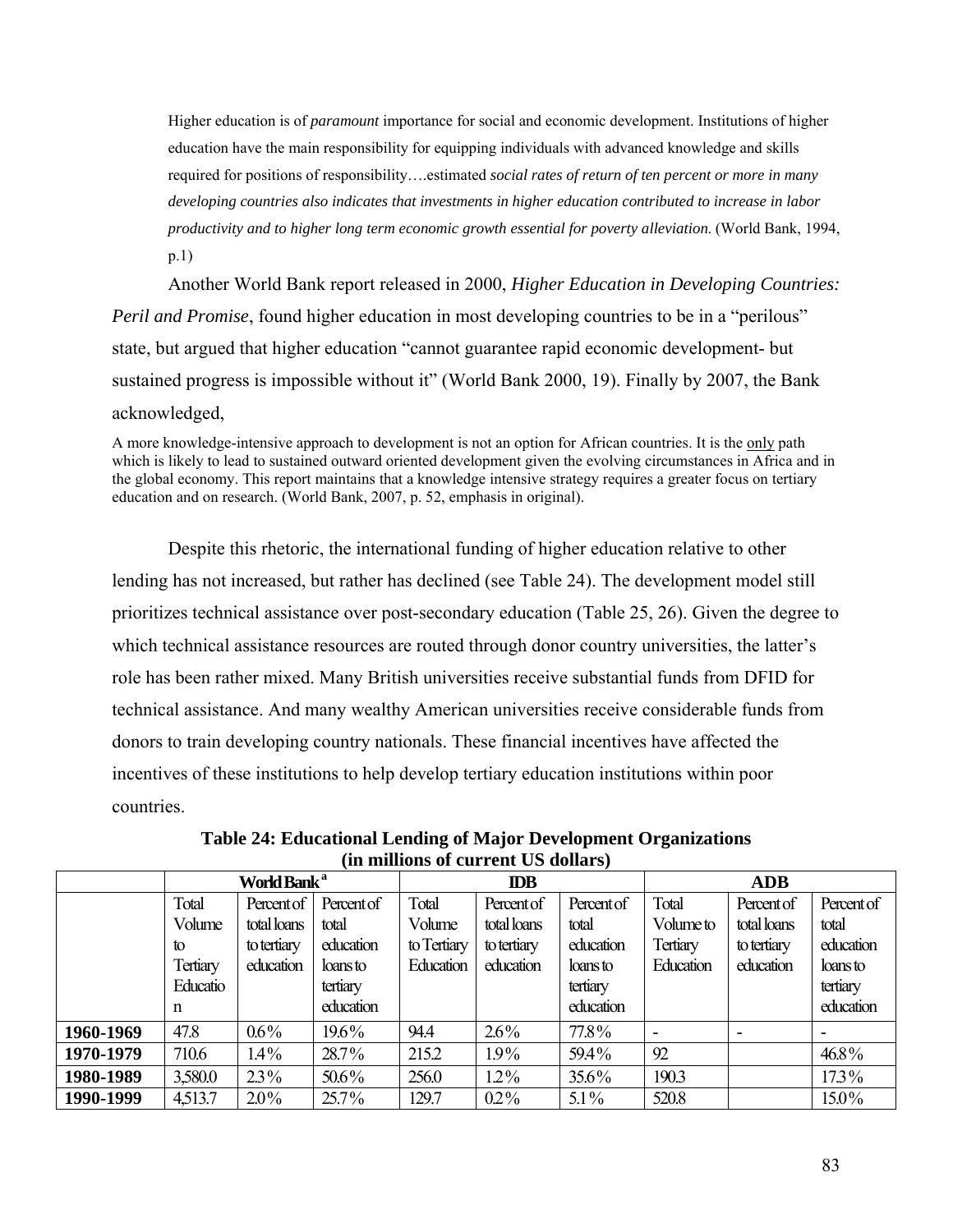| 2005<br>2000<br>11. | ,703.0<br> | $5\%$<br>. | $\zeta$ 0<br>ıΩ<br>10.J<br>70 | 8.8 | $0.02\%$ | $5\%$<br>$U_{\infty}$ | $\sim$<br>ىس<br>__ |  | 60<br>3.0<br>- 0 |
|---------------------|------------|------------|-------------------------------|-----|----------|-----------------------|--------------------|--|------------------|
|                     |            |            |                               |     |          |                       |                    |  |                  |

a: Includes higher education and post-secondary vocational training b: ADB data refers to 2000-2004 Compiled by authors

# **Table 25:**



Source: http://devdata.worldbank.org/edstats/wbl\_b.html

|      | Post secondary <sup>a</sup> | <b>Technical Cooperation</b> |  |  |
|------|-----------------------------|------------------------------|--|--|
| 1970 |                             | 1,425.14                     |  |  |
| 1993 | 303.62                      | 11,769.07                    |  |  |
| 2005 | 2,186.03                    | 21.281.94                    |  |  |

| Table 26: Official Commitments from DAC Countries by Sector |  |
|-------------------------------------------------------------|--|
|-------------------------------------------------------------|--|

In Current prices (million USD)

a: Includes higher education and advanced technical and managerial training.

b: The amount of technical co-operation included in grants and loans. Technical co-operation is the provision of know-how in the form of personnel, training, research and associated costs.

Source: http://devdata.worldbank.org/edstats/wbl\_b.html

A notable exception to the weak efforts by donors to train talent in developing countries has been the role of the Consultative Group in International Agricultural Research (CGIAR). Since its inception in the early 1970s, CGIAR centers have trained more than 35,000 scientists through workshops, and offered guidance to over 1,700 graduate students on their theses. The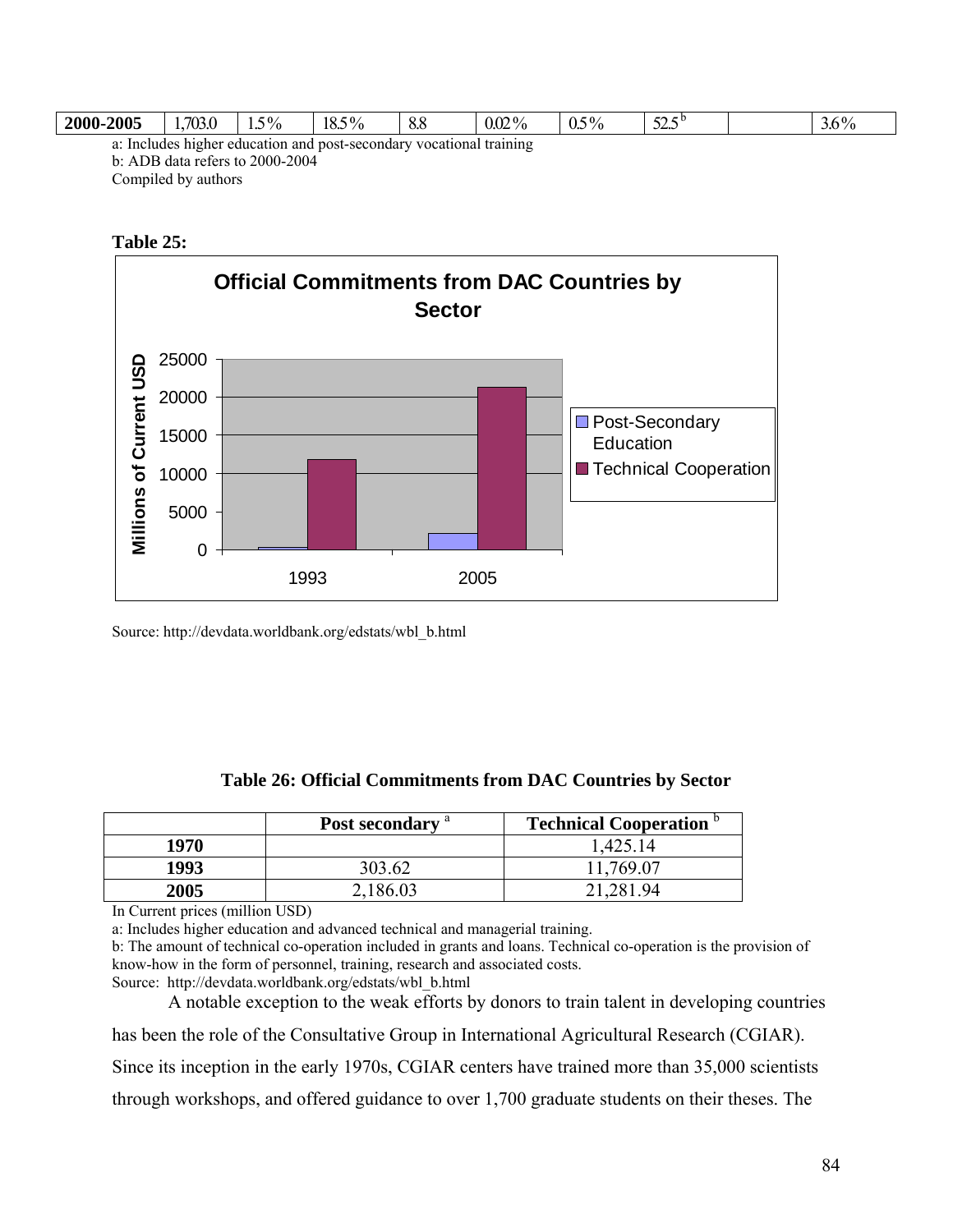centers have also been active in reviewing the curricula of university partners. In October 2004 CGIAR launched the Global Open Food and Agriculture University (GO-FAU), a program aiming to improve postgraduate education in agriculture knowledge in developing countries by distributing course materials for existing master's level programs and aiding in the development of new distance Master's programs. GO-FAU's mission is to develop postgraduate level course content in food, agriculture, and natural resources through coordination with CGIAR Centers and regional partners. By the end of 2010, the goal is to commence five Master's programs in agriculture, food, and natural resources delivered through distance education, and collaborate with over 30 universities in Asia, Africa, and Latin America to improve their existing Master's programs (Consultative Group on International Agricultural Research, 2006).

# **6.2 General Agreement on Trade in Services (GATS)[102](#page-85-0)**

 $\overline{a}$ 

With the commercialization of higher education and the growth of cross-border mobility of students and providers, GATS is becoming increasingly relevant as the framework within which these occur. The general idea behind GATS is that knowledge is a commodity like any other and should be freely traded around the world. However, with education widely perceived as a public good, there have been rampant fears that this would "commercialize" higher education and threaten its public good benefits.

There are 12 sectors of service provision covered by GATS, one of which is education. Any country can decide whether it will make a commitment in any of the 12 sectors and the degree of market access that it will allow. Since negotiations involve a bilateral request system, any country can make a request of another country, which in turn has the power to decide whether it will accept the request. However under the "Most Favored Nation" rule, all countries

<span id="page-85-0"></span><sup>&</sup>lt;sup>102</sup> The GATS was formalized in 1994 in the Uruguay Round of WTO negotiations and came into effect in 1995. It aims to reduce or eliminate barriers to trade among its 150 country members. The agreement defines four ways in which services can be traded, described as the four "modes of supply":

*Cross-border supply* refers to services that flow from one WTO member territory into another, via telecommunications or mail. In this mode, neither the consumer nor the provider physically moves. This mode is particularly relevant in discussions of distance and virtual education.

*Consumption abroad* is when a consumer or his/her property moves into another member's territory to obtain a service. This mode applies to transnational students, including study abroad.

*Commercial presence* is when a service supplier moves to another member's territory to provide a service. Branch campuses, twinning arrangements and franchising agreements fall under this category.

*Movement of natural persons* is when a person from one member country moves to another to supply a service. This provision does not include a time-period for entry or stay. Faculty members or researchers who travel to another country would be categorized under this mode.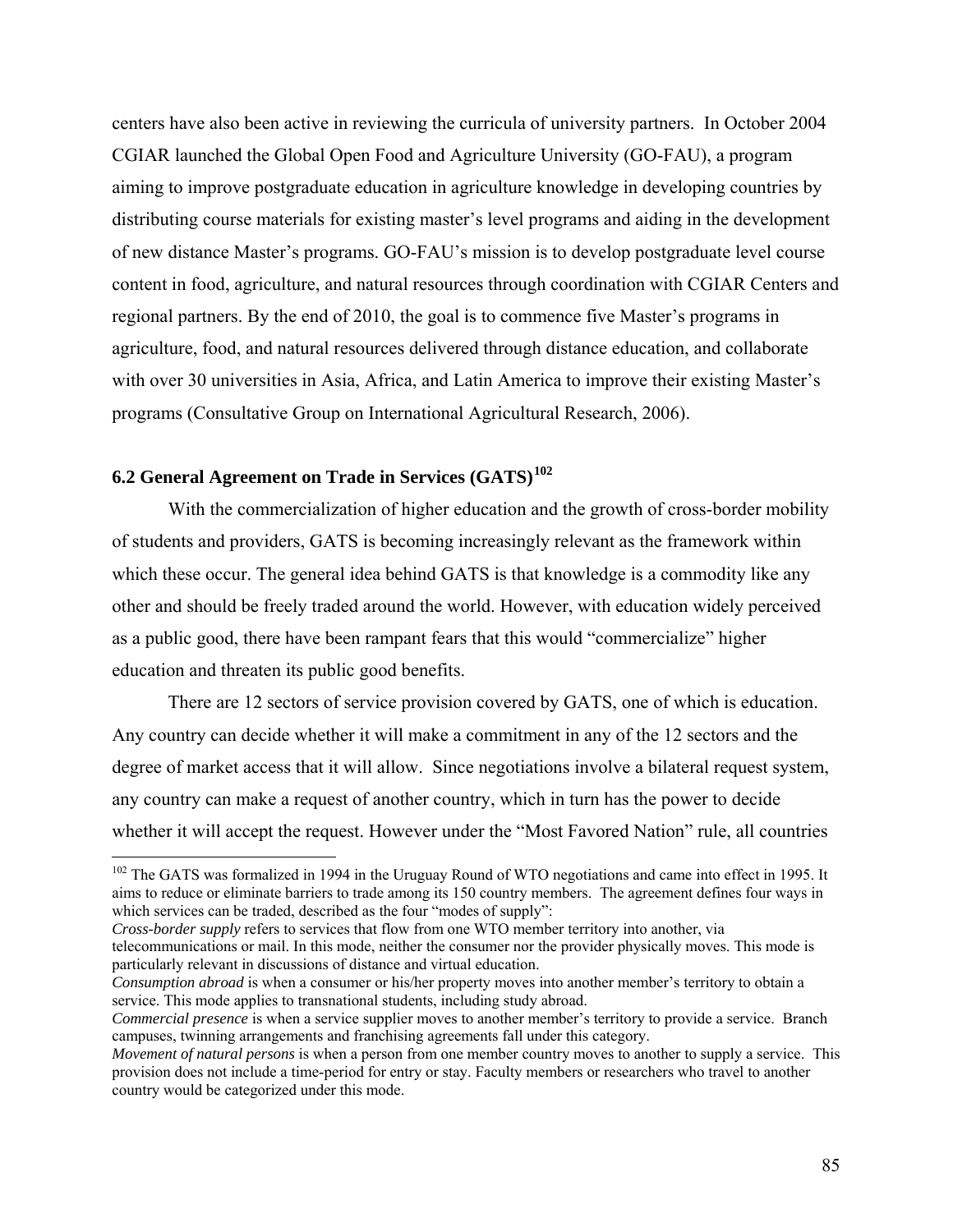have to be treated equally in terms of market access and national treatment for services covered in the agreement. For example, if a country allows one foreign provider to set up a branch campus, it must offer the same opportunity to providers from any member countries. Although the major focus of GATS is sectors such as financial services, information technology, and telecommunications, there is significant apprehension about its implications for higher education. Along with health care, education is generally considered one of the "sensitive sectors" which has aroused significant discussion and debate among member countries.

GATS is fairly non-specific in its definitions, leading to much confusion among member states. Article I of GATS states that the agreement applies to all measures "affecting trade in services" taken by "central, regional or local governments and authorities and non-governmental bodies in the exercise of powers delegated by central, regional or local governments or authorities." However, services by governments and their agencies which are purchased for "government purposes and not with a view to commercial resale or with a view to use in the supply of services for commercial resale" and those which operate on a "non-commercial basis" are excluded from obligations. With the increasing public/private hybrids in education, the textual ambiguities of this "government service exclusion" have led to much confusion.

Due to the ambiguity of the definitions and the complex nature of educational provision, numerous rounds of WTO negotiations have sought to locate a mutually acceptable interpretation of what trade in educational services actually means. There are a host of questions that face negotiators, such as whether tuition fees constitute a commercial transaction and whether public institutions that rely on non-governmental sources of income are "commercial." As higher education becomes increasingly subject to market forces and as universities rely on both private and public sources of income, these questions become increasingly complex.

The implications of GATS for quality, access, and equity of higher education are not known. Many universities and bodies of higher education, including the European University Association (EUA) and the National Unions of Students in Europe (ESIB), have expressed fears that GATS may hinder the ability of states to regulate their system of higher education (Nyborg, 2002). These fears – not dissimilar to those expressed against trade liberalization in the 1980s – include its possible adverse impact on the autonomy of admissions and financial aid policies, on pressures on universities to eliminate non self-supporting departments and rollback social goals, such as affirmative action programs to increase access for disadvantaged groups (Ginsburg,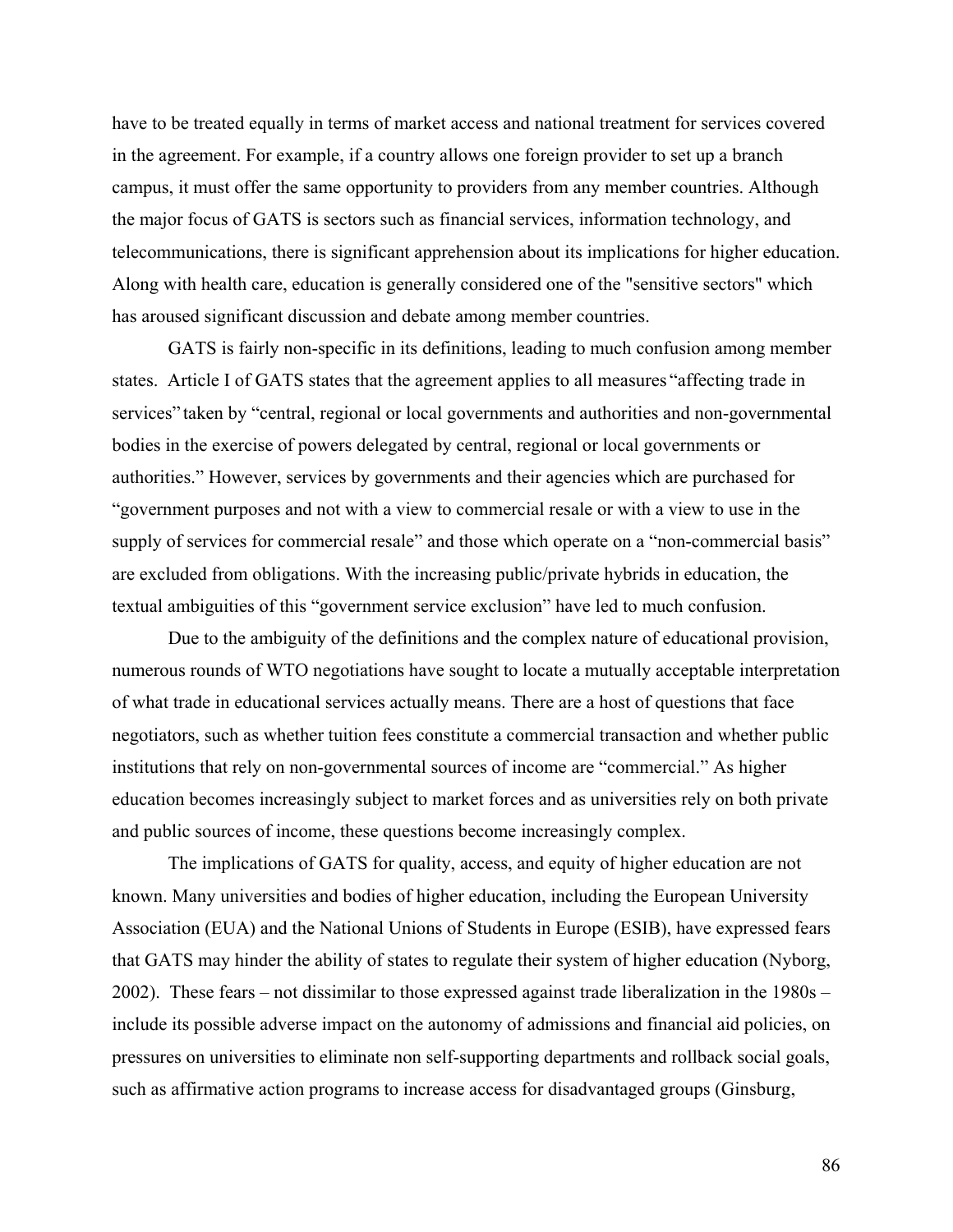Espinoza, Popa and Terano, 2005). For instance, the South African Minister of Education stated, "it is important that we remain vigilant to ensure that increased trade in education does not undermine our national efforts to transform higher education…. Trade considerations cannot be allowed to erode the public good agenda for higher education" (Observatory on Borderless Higher Education, 2004).

Among developing countries, fears abound that opening the higher education markets to private foreign providers would transform their countries into the dumping ground of low-quality education. Moreover, critics fear that a flood of foreign providers would be exploitative, offering profitable subjects while leaving national universities to provide for non-profitable subjects such as arts and humanities (Mohamedbhai, 2002). There are also fears that foreign providers would lure away well-qualified faculty, further hampering the development of quality public higher education systems in these countries. This argument is somewhat flawed – it is tantamount to saying that FDI would lure away the best public sector managers, therefore it should not be allowed. Advocates of GATS argue that students in developing countries would benefit from an increase in options to meet the growing demand for tertiary education. Moreover, an increase in competition among educational providers may also increase the quality of domestic stock. This, however, may be wishful thinking, given the many market failures in this sector. Although the ambiguities of GATS present ample room for disagreement and discussion, it appears that they allow for considerable flexibility (Adlung, 2006). But the difficult issues concerning quality assurance, regulation, and access remain.

### **7. RESEARCH AGENDA**

While higher education holds much promise for developing countries, our survey reveals that the hype of a "knowledge economy" notwithstanding, we actually know very little about how or even whether it works, except in the most general sense. This is perhaps not surprising given the multiple goals and the uncertain links between these goals and social and individual benefits.

Indeed, what is striking about higher education is the weakness of the analytical frameworks on even the most fundamental questions: what is the purpose of higher education? To train people for a labor force or train a labor force that is in turn trainable by employers? To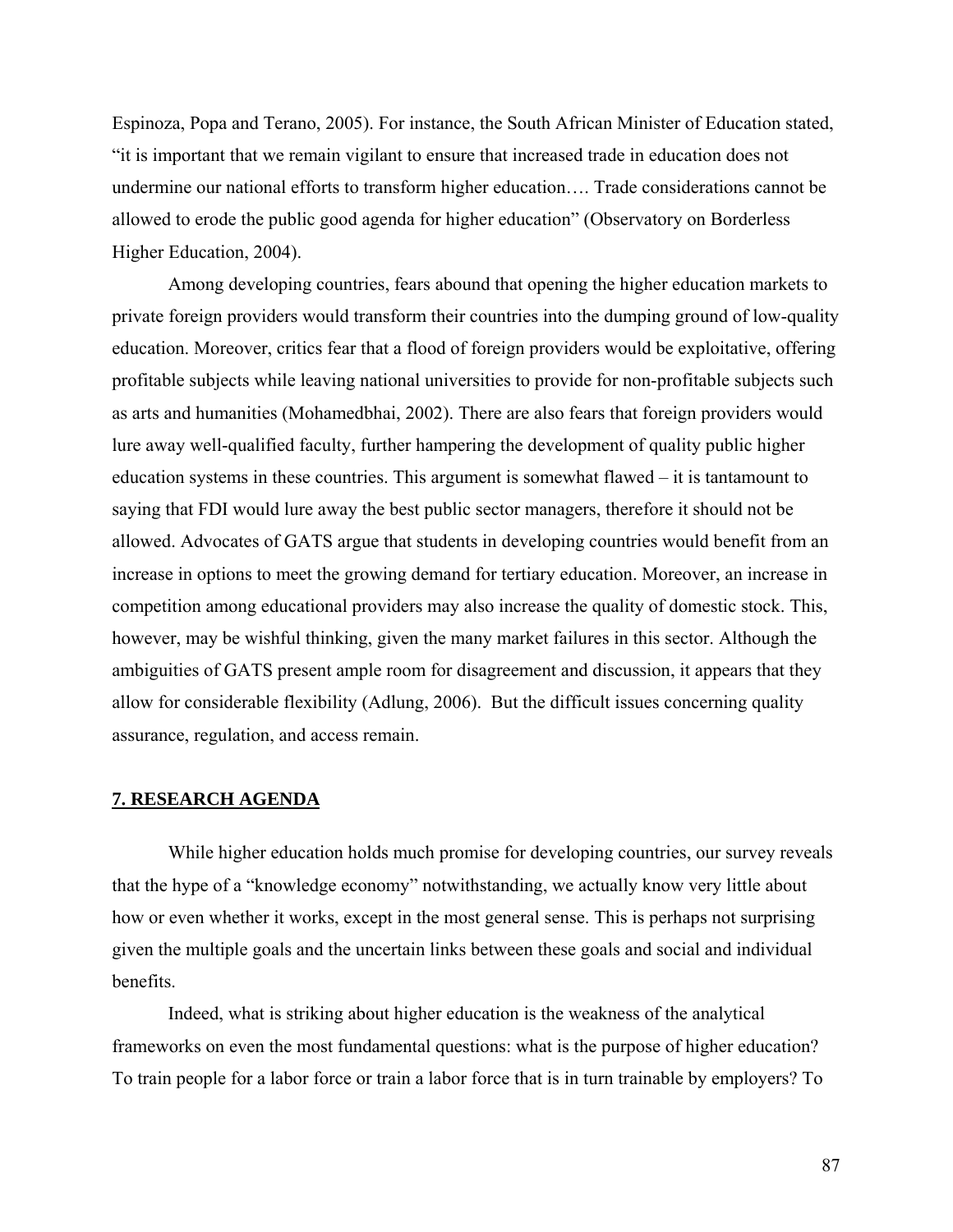create a middle class? Is the goal of higher education to provide a ladder for social mobility or create national elites? To influence and mould the minds of young people? The answer, "all of the above", merely shifts the analytical burden. How should resources be optimally allocated across academic disciplines (between pure professional education and the so-called "liberal arts"), levels of higher education, and between suppliers and students? Who should pay for it and how much? Even within academic fields there are few yardsticks. A supply chain of health care would need doctors, nurses and paramedics, pharmacists and lab technicians, hospital administrators and even accountants. But if the goal is better societal health outcomes, where should the marginal expenditure be directed? Indeed it is at least conceivable that its best spent on civil and environmental engineers who can ensure clean water and sanitation and agricultural scientists who can ensure greater food output?

If higher education basically serves a screening and signaling function, what are the best selection mechanisms to ensure excellence and how should these mechanisms balance equity and diversity? Is there agreement on what constitutes "excellence"? What should be the balance between research and teaching and when should a country outsource these activities, purchasing higher education (or some aspects of it) from abroad? It has taken decades, but the concept of comparative advantage is now broadly accepted in the production of goods and certain services – why not higher education services? Why are market failures so intrinsic to higher education? As the balance between public and private sectors has sharply moved towards the latter, even in higher education, this has been much less the case in the institutional pinnacle of higher education – research universities. Why is it that all the leading universities in the world (the top 500 in any ranking) are not-for-profit research universities? Indeed, in most countries around the world they are public and even in the one notable exception (the US), public resources (in the form of research funding) account for more than half of their annual budgets. Despite the enormous variance in quality across higher education institutions, even within countries and academic disciplines, exit is very uncommon. Mergers and acquisitions are the exception. In a world where any successful firm expands globally, the best higher education institutions are single locational and do not expand their student population. While this may be a deliberate strategy in order to preserve brand premia, it may also reflect an inherent conservatism in higher education that, despite the radical posturing of faculty and students, is very resistant to change, hemmed in by cautious administrators, nostalgic alumni and faculty with life-time job security.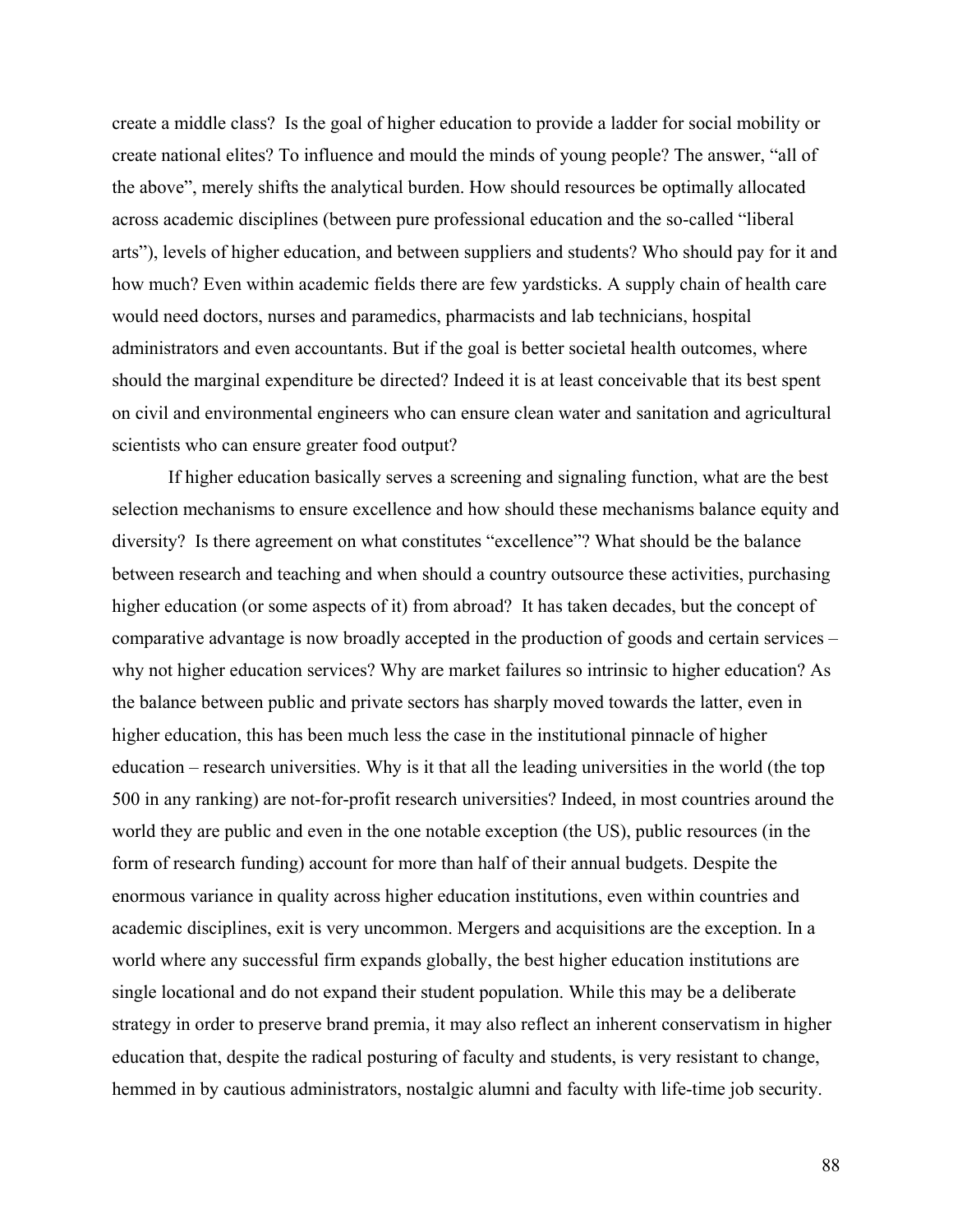In developing countries, problems are severely compounded by the lack of data on virtually all aspects of higher education. While data on higher education in OECD countries is plentiful, there is very little comparative and international data on developing countries that could help shape goals and allocate resources. The most obvious policy question – where are inputs most valuable? – requires some measures of outcomes such as educational attainments in standardized tests, entry/graduation ratios and the percentage of students who repeat grades and classes. Such data is uncommon. More than half the world's countries lack comparable data on the fields of study of students in the country. Most have little idea of the backgrounds of the students – more than half even lack gender-disaggregated data on tertiary education (UNESCO GED, 2006).

 The most discernible instrumental outcome of higher education is its links and impact on labor markets. Here again, we have no real idea on how growth is affected by investment in different types, stages and quality of education. When do diminishing growth returns set in? How are growth effects from the expansion of one stage of education affected by the level of attainment achieved at an earlier stage? And when does higher education "work" – what is the policy environment that maximizes the payoffs of higher education? Needless to say, even less is known about the less discernible and instrumental aspects of higher education, such as its effects on shaping the sensibilities and values of future leaders.

 While our survey has highlighted the weakness in the governance of higher education in developing countries, viable alternatives are unclear. Clearly the regulatory framework is crucial, but there does not appear to be a good understanding of the relationship between the regulatory framework and the purposes and quality of higher education. In an activity such as higher education, where information asymmetries are severe, one could make a case for three regulatory options:

- 1. E*x ante regulation* by having high entry barriers on education providers, but this can often simply lead to rent-seeking by the regulator or government functionaries.
- 2. E*x post regulation* where everyone takes a common exam no matter where they study, but this is easier to impose in professional fields such as accounting, law or medicine, where there are shared and minimally acceptable standards.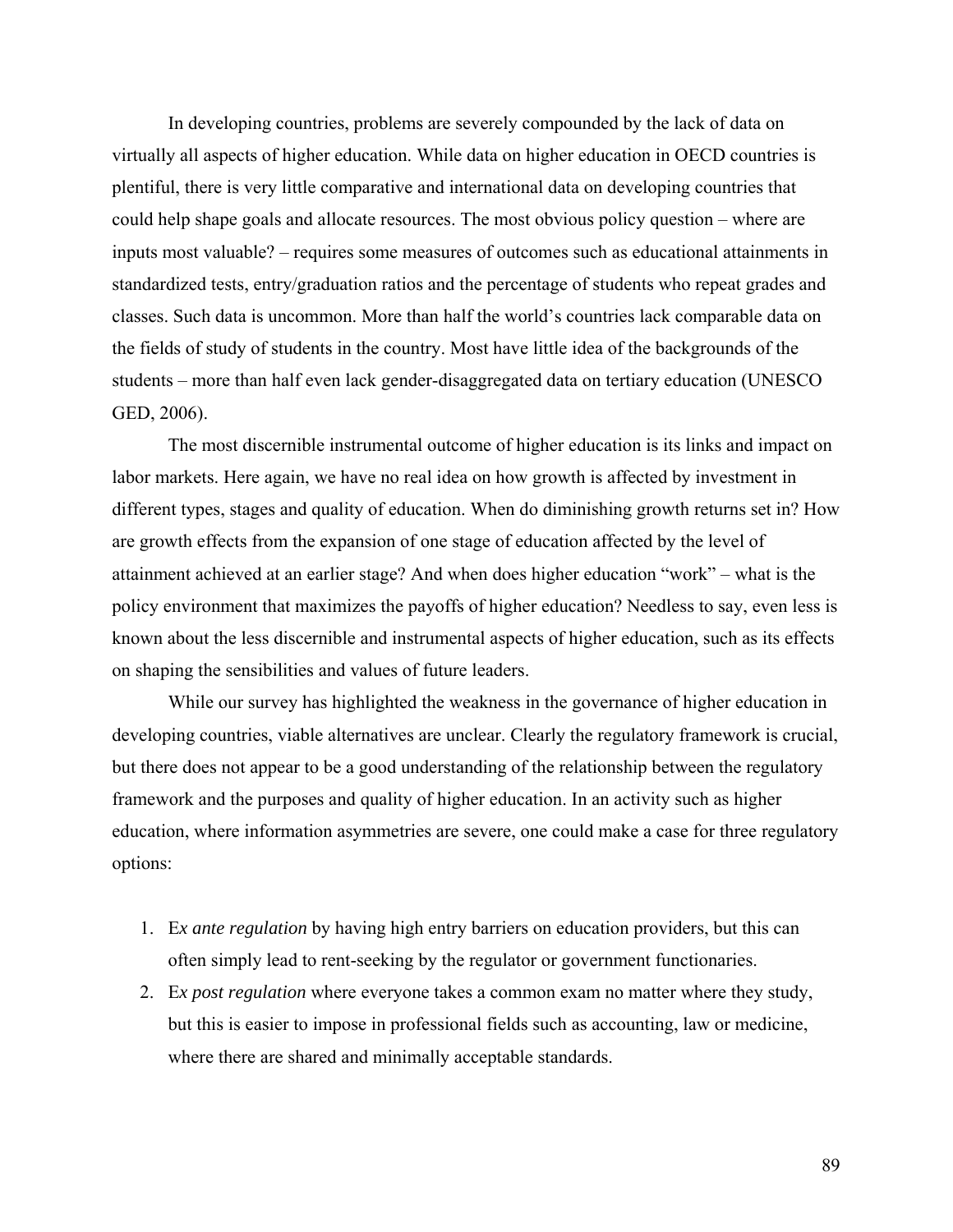3. *Peer group regulation* where professions and peers have a self-interest in maintaining quality, both to preserve professional rents and forestall external (state) intervention. But this assumes the professional bodies are strong and not prone to politicization, which can be a serious error.

 It is not clear what an optimal regulatory structure would look like, especially because it there is little understanding of what an optional industrial organization of higher education would look like. It appears that the administrative and institutional separation between research and teaching in many developing countries has usually undermined both. But on another governance issue – the management and administration of universities – there is surprisingly little work. It is interesting that while universities provide data on faculty-student ratios, few provide data on faculty-staff ratios which may be a better indicator of how well the university is run. If managerial talent is scare in most developing countries, a victim of poor higher education systems, that in universities is even weaker despite the fact that universities are complex organizations which require competent management.

The very promise of higher education for developing countries is also making this a politically contentious issue. Universities are political because they influence the minds of young adults. And they are becoming even more so because of the growing awareness of the distributional implications of higher education. As private provision and international education grow, issues of equity and access become even more contentious. Many of the underlying handicaps faced by students from lower socio-economic groups appear to occur much earlier in the life cycle – at the primary and secondary school level – but policies to overcome these handicaps are pressed in higher education, often too little and too late.

Tertiary educational funding that improves equity while being reasonably cost-effective is another area that merits attention. There are many contentious debates regarding the effectiveness of voucher systems (in which the funding follows the student) rather than the normal pattern of state institutional funding. The former might appear more attractive at the conceptual level but administrative realities may well make the latter more effective in many settings. This is even more so when one takes into account the difficulties of handling (and enforcing) loan defaults. And if one moves away from simple means-test to additional identitybased criteria, the complexities spiral.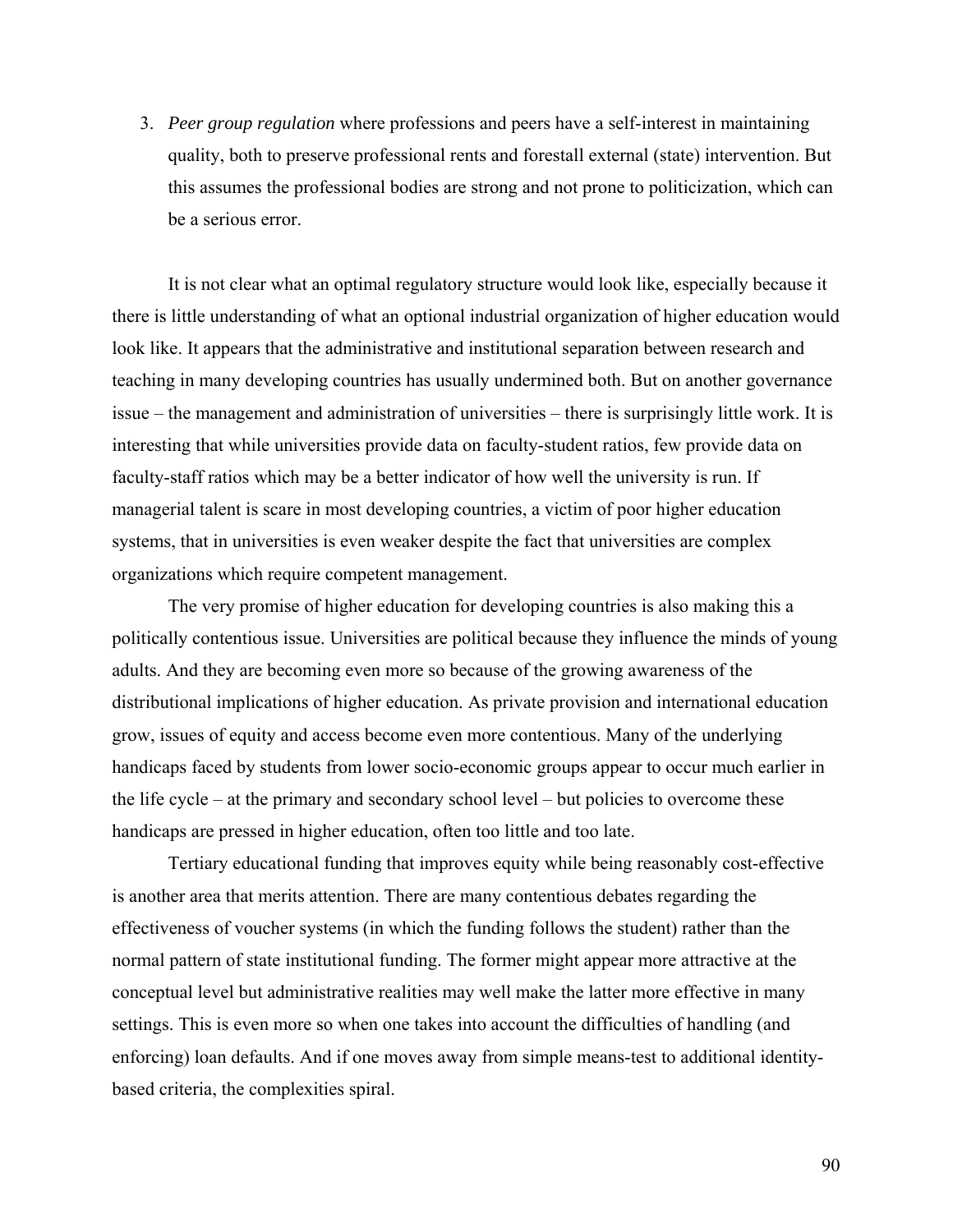If research on how public resources should be allocated *within* higher education is scarce, that on affirmative action can be very contentious while often existing in an empirical vacuum. How should group rights balanced against individual rights? Advocates highlight the important "role-model" effect of such programs for disadvantaged groups, but how important are these role models to a student's vision of what is possible for him or herself? Do these programs perpetuate racial stereotypes? How valuable is diversity in an educational environment? And what exactly is "diversity"? What criteria (or sunset clauses) should be used to phase out these programs? There is little agreement on even the most basic question. Under what conditions do such programs entrench identity politics or instead gradually erode them? Then there are practical questions of how to implement these programs. To what extent should governments use control or incentive mechanisms to oversee such programs? What should be the policy at private institutions given their growing importance? And how should design of such programs reflect not just the normative aspects but the reality of how political considerations will impact implementation?

Even while it is becoming evident that the private sector is playing (and will play) an important role, most developing countries lack detailed information on private educational institutions, be it enrollment or subjects studied. Even less is known on the private non-profit higher education sector in developing countries. While tax incentives can encourage private philanthropy directed towards higher education and research, there are several key questions regarding which we have little empirical evidence. What is the elasticity of private philanthropy to tax incentives? What are the tax losses, both direct and indirect, given the inevitability of tax incentives becoming a tax dodge in the guise of dubious educational enterprises? And how does the quality of the resulting private higher educational institutions compare with their public counterparts?

 Finally, newly emerging issues of international education and virtual education require considerably greater attention. Despite their strong growth, institutional mobility and enrollment in these programs is not being monitored. Australia and the UK are the only OECD countries currently collecting data on international students enrolled in their institutions operating abroad. Otherwise there is no comparable data on the cross-border electronic delivery of educational programs and overseas campuses, let alone on the educational outcomes of these programs. And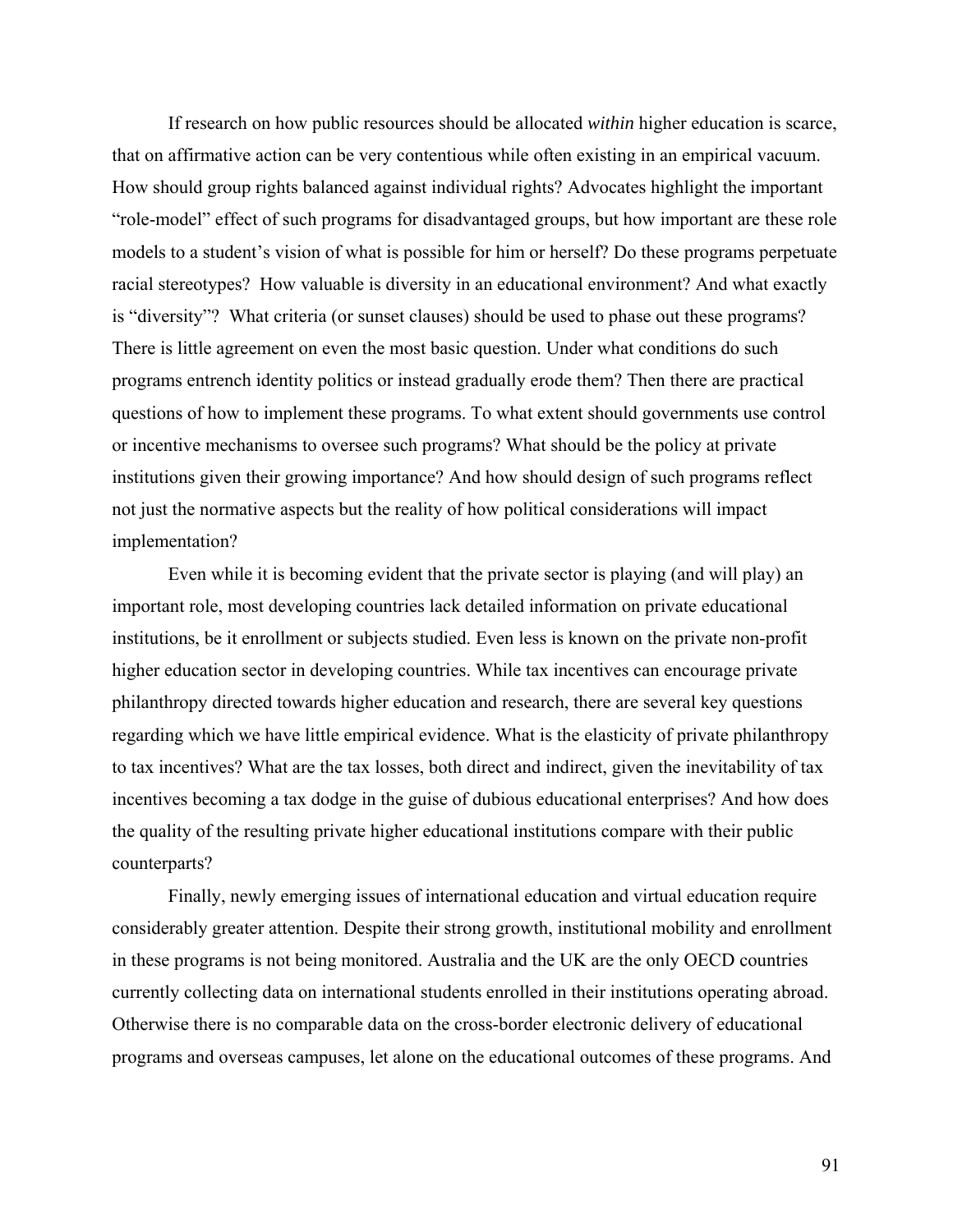while virtual education seems to hold much promise, there is little conclusive data on the outcomes of virtual learning. What stages of education and for what subjects is this most helpful?

Higher education just might be a ticket to the promised land for developing countries. But in the absence of better analytical and empirical understanding of this burgeoning sector, there is a risk that higher education will become a new mantra before the price of the ticket or even the destination is known.

#### **Works Cited**

ACE Center for International Initiatives. (2006). Issue Brief October 2006: Students on the Move. Available at: [www.acenet.edu.](http://www.acenet.edu/)

Adas, M. (1989). *Machines as the Measure of Men.* Cornell University Press.

Adlung, Rudolf. (2006). "Public Services and the GATS." *Journal of International Economic Law* 9(2):455-485.

Allen, E. and J. Seaman. (2005). "Growing by degrees: Online education in the United States." URL: <http://www.sloan-c.org/publications/survey/survey05.asp>

Almeida, A. (2001). "The formation of the elites in Sao Paulo." *Social Science Information* 40: 585-606.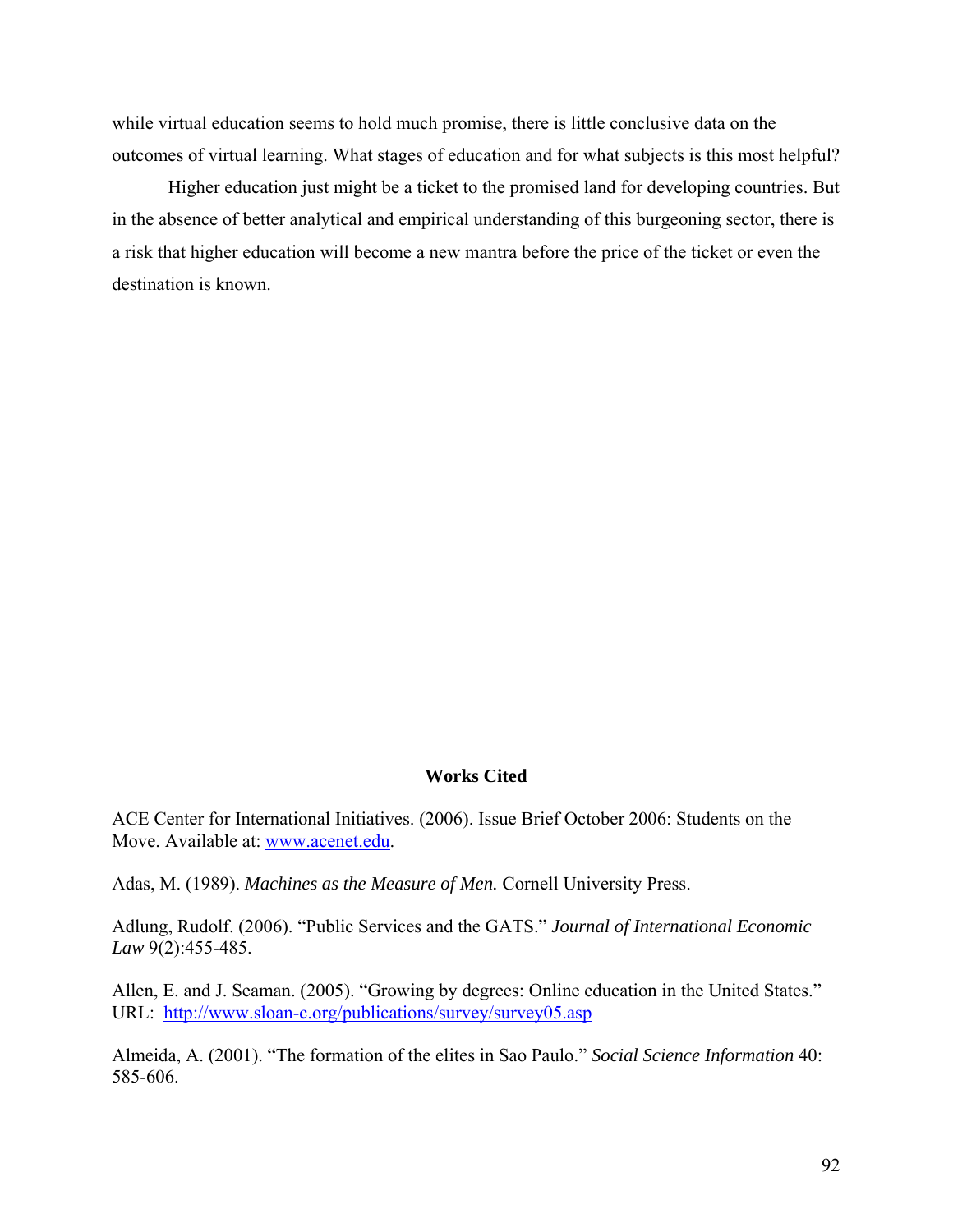Altbach, Philip. (1996). "Patterns in Higher Education Development." *Higher Education in an International Perspective,* eds. Zaghloul Morsy and Phillip Altbach*.* Hamden, CT: Garland Publishing.

Alvarez-Mendiola, German and Wietse de Vries. (2005). "Public Universities in Mexico: the Politics of Public Policies." *International Higher Education* 38: Winter.

Alwin, Duane F., Ronald L. Cohen and Theodore M. Newcomb. (1991). *Political Attitudes over the Life Span: The Bennington Women after Fifty Years. Madison, WI: University of Wisconsin* Press.

AME Info. (2006). "Part 2: Saudi education strengthens its domestic base." March 30. URL: http://www.ameinfo.com/81828.htm

Arbache, Jorge Saba, Andy Dickerson and Francis Greene. 2004. "Trade liberalisation and wages in developing countries," Economic Journal 114 F73-F96.

Ashburn, Elyse. (2006). "Growth Fueled by Online Courses." *Chronicle of Higher Education,* 53 (3).

Astin, A.W. (1993). *What matters in college: Four critical years Revisited.* San Francisco: Jossey-Bass.

Auletta, Alex. (2000). "A Retrospective View of the Colombo Plan: Government Policy, Departmental Administration and Overseas Students." *Journal of Higher Education Policy and Management* 22 (1): 47-53.

Badat, Saleem. (2004). "Transforming South African Higher Education, 1990-20003: Goals, Policy Initiatives and Critical Challenges and Issues." In *National Policy and a Regional Response in South African Higher Education.* Eds. Nico Cloete, Pundy Pillay, Saleem Badat & Teboho Moja. Wynberg, South Africa: CHET Publications.

Balch, Stephen. (2001). "Rediscovering liberal education: a case for reform in America's universities". *The Insider Online*. URL: [http://www.insideronline.org/feature.cfm?id=93.](http://www.insideronline.org/feature.cfm?id=93)

Banya, Kingsley. (2005). "Globalization and Higher Education Policy Changes." In *International Handbook on Globalization, Education and Policy Research*. Ed. Joseph Zajda. Norwood, MA: Springer.

Barnett, Ronald. (2005). *Reshaping the University.* New York: Open University Press.

Baum, Sandy and Payea, Kathleen. (2004). *Education Pays 2004: The Benefits of Higher Education for Individuals and Society*. Washington, DC: College Board.

Bassett, Roberta Malee. (2006). *The WTO and the University: Globalization, GATS and American Higher Education*. New York: Routledge.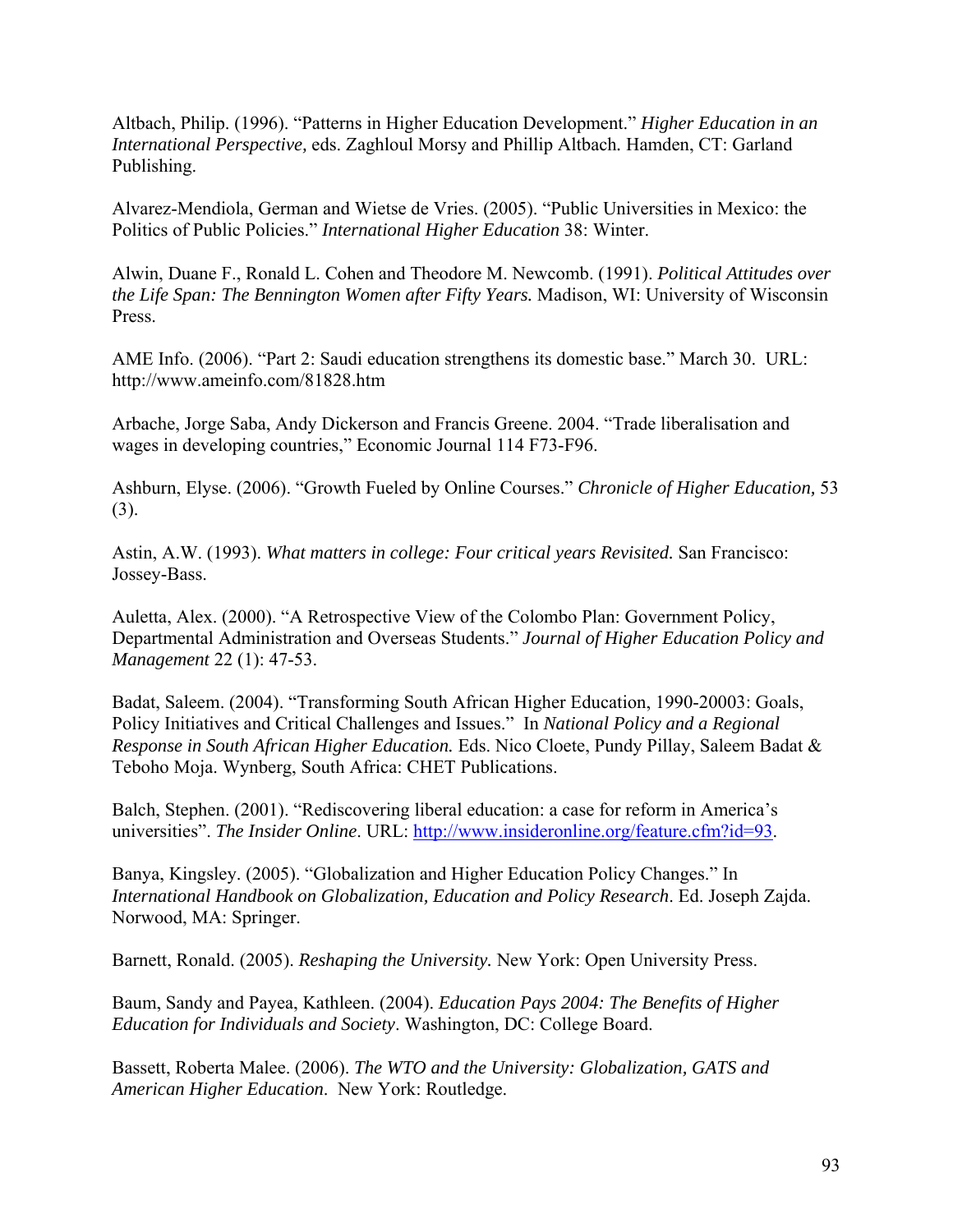Birdsall, Nancy. (1996). "Public Spending on Higher Education in Developing Countries: Too Much or Too Little?" *Economics of Education Review* 15 (4): 407-19.

Behrman, J.R. and Stacey, N. (1997). *The Social Benefits of Education*. Ann Arbor: University of Michigan Press.

Bennell, P. and Pearce, T. (2003). The Internationalization of Higher Education: Exporting Education to Developing and Transitional Economies. *International Journal of Educational Development* 23: 215-232.

Bereiter, Carl. (2002). "Liberal Education in a Knowledge Society." In *Liberal Education in a Knowledge Society*. Ed. Barry Smith. Chicago, Il: Open Court Publishing.

Binenbaum, Eran; Philip G. Pardey; Brian D. Wright. (2001). "Public-Private Research Relationships: The Consultative Group on International Agricultural Research." *American Journal of Agricultural Economics* 83(3): 748-753.

BizEd. (2007). "More Students Choosing Online Ed." Volume 6, Issue 2: 59.

Bloom, David and Henry Rosovsky. (2001). "Higher Education and International Development." *Current Science* 81 (3): 101-105.

Bloom,D. M.Hartley and H.Rosovsky. (2006). "Beyond private gain: the public benefits of higher education." In Haifa, *Transition to Mass Higher Education Systems: International Comparisons and Perspectives.* Israel: S. Neaman Institute.

 Bloom, David and Henry Rosovsky. (2003). "Why Developing Countries Should Not Neglect Liberal Education." *Liberal Education* 89(1): 16-23.

Bloom, David, David Canning, and Kevin Chan. (2006). "Higher Education and Poverty in Sub-Saharan Africa." *International Higher Education* 45.

Bok, Derek. (2003). *Universities in the Marketplace: The Commercialization of Higher Education*. Princeton: Princeton University Press.

Bourdieu, P. (1996). *The State Nobility*. Cambridge: Polity Press.

Bowen, H. (1977). *Investment in Learning: The Individual and Social Value of American Higher Education*. San Francisco: Jossey-Bass.

Bowen, William G., Martin A. Kurzweil, and Eugene M. Tobin. (2005). *Equity and Excellence in American Higher Education.* Charlottesville: University of Virginia Press.

Bowles, S. and H. Gintis. (1976). *Schooling in Capitalist America: Educational Reform and the Contradictions of Economic Life*. New York: Basic Books.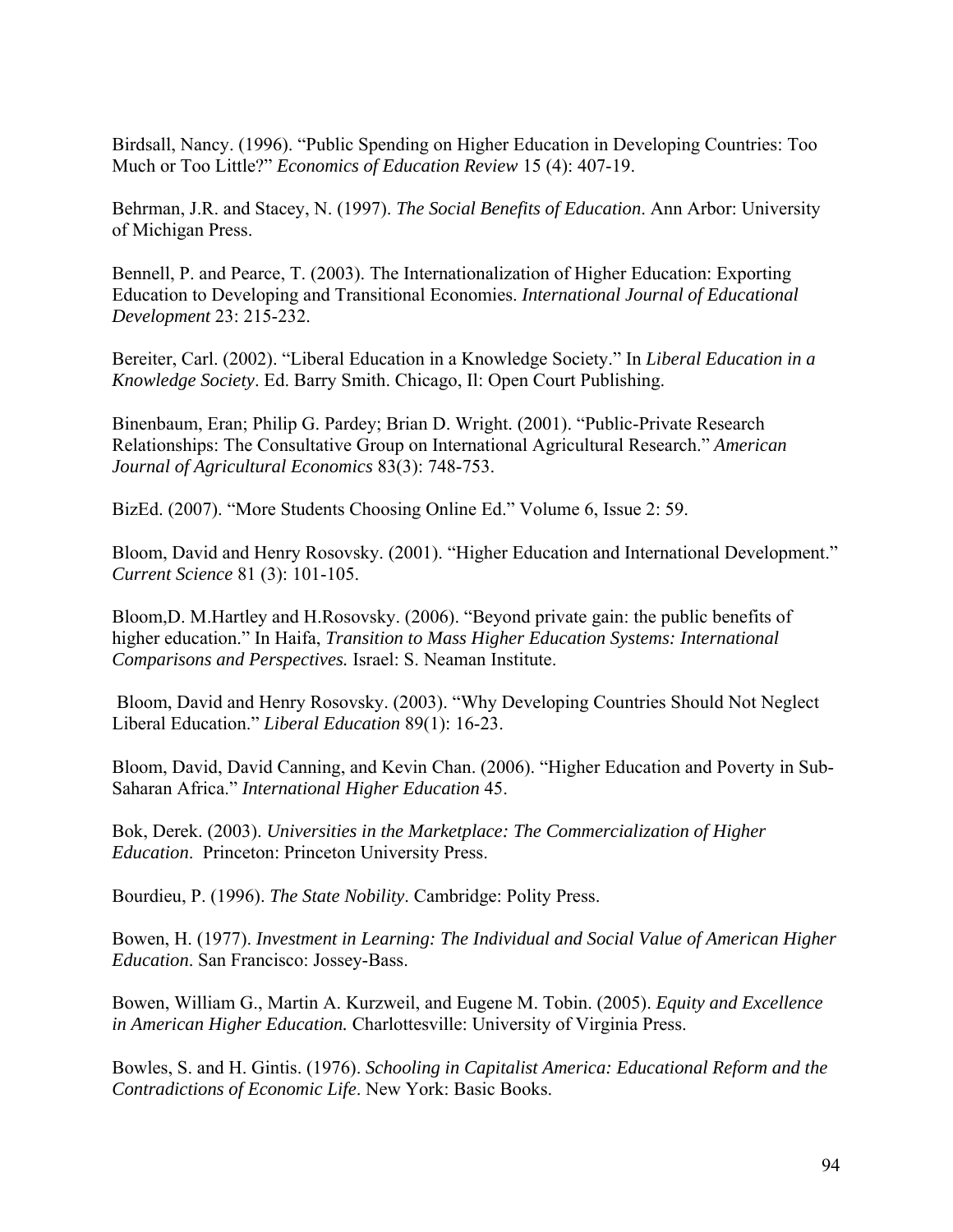Bosbait, Mohammed and Rodney Wilson. (2005). "Education, School to Work Transitions and Unemployment in Saudi Arabia." *Middle Eastern Studies* (41)4: 533-545.

Bradley, Gwendolyn. (2006). "For-Profit Online Education Receives a Boon." *Academe* 92(3):6.

Brennan, John. (2002). "Transformation or Reproduction? Contradictions in the Social Role of the Contemporary University." In *Higher Education in a Globalising World.* Eds. Jurden Enders and Oliver Fulton*.* The Netherlands: Kluwer Academic Publishers.

British Council, (2003). [www.britishcouncil.org/promotion/pmi.htm.](http://www.britishcouncil.org/promotion/pmi.htm)

Brown, Byron and Carl Liedholm. (2002). "Can Web Courses replace the Classroom in Principles of Microeconomics?" *The American Economic Review* 92 (2): 444-448.

Brown, P. and R. Scase. (1994). *Higher Education and Corporate Realities*. London: UCL Press.

Brubacher, John Seiler. (1997). *Higher Education in Transition: A History of American Colleges and Universities.* New Brunswick, NJ: Transaction Publishers.

Bunting, Ian. (2006). "The Higher Education Landscape Under Apartheid." *Transformation in Higher Education*. In Eds. N. Cloete, P. Maassen, R. Fehnel, T. Moja, T. Gibbon, H. Perold. Norwell, MA: Springer.

Butts, R.F. (1973). "New Futures for Comparative Education." *Comparative Education Review*  17(4): 289-294.

Carnevale, Dan. 2005. *"*Offering Entire Degrees Online Is One Key to Distance Education, Survey Finds." Chronicle of Higher Education, Vol. 51, Issue 22.

Cerdán-Infantes, Pedro and Andreas Bloom. (2007). "Colombia: Assisting Talented Students from Low-income Families Attend Tertiary Education." *En Breve* 100, The World Bank.

Chapman, David, and Ann Austin. (2002). "The Changing Context of Higher Education in the Developing World." In *Higher Education in the Developing World.* Eds. Chapman and Austin. London: Greenwood Press.

Chickering, A. (1969). *Education and Identity*. San Francisco: Jossey-Bass.

Clemens, Michael. (2007). "Do Visas Kill? Health Effects of African Health Professional Emigration," Center for Global Development Working Paper 114]

Cloete, Nico; Peter Massen, Richard Fehnel, Teboho Moja, Trish Gibbon and Hleneve Perold. (2006). *Transformation in Higher Education: Global Pressures and Local Realities.* The Netherlands: Springer.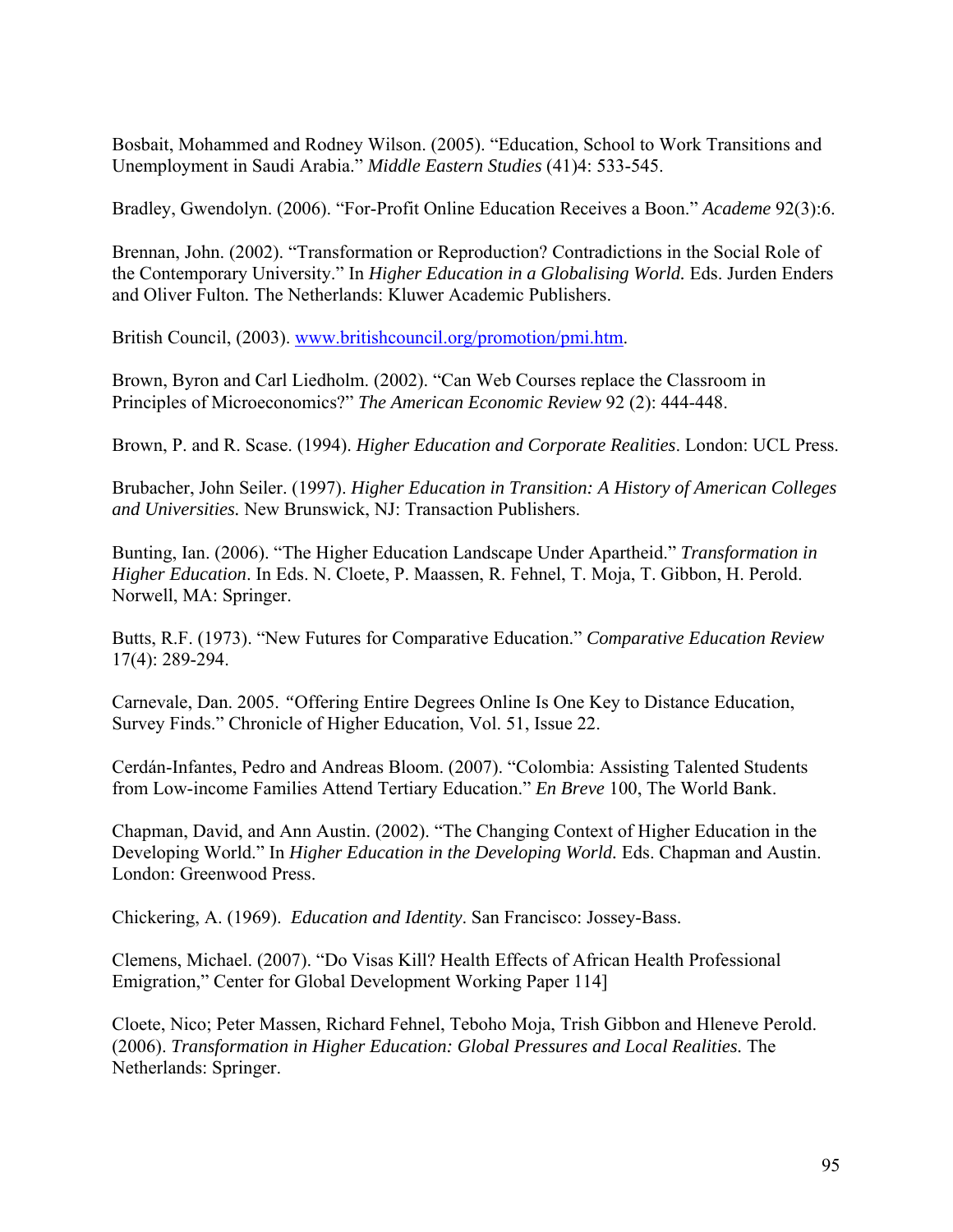Cohen, David. (2004). "In Malaysia, the End of Quotas." *The Chronicle of Higher Education* 50 (23): A42.

Collaboration on International ICT Policy for East and Southern Africa. URL: http://www.cipesa.org/195.

Consultative Group on International Agricultural Research. (2006). "Global Open Food and Agricultre University Busienss Plan." January 6. URL: [http://www.openaguniversity.cgiar.org/Publications/Businessplan.pdf.](http://www.openaguniversity.cgiar.org/Publications/Businessplan.pdf)

Court, David. (1999). *Financing Higher Education in Africa: Makerere, the Quiet Revolution*. Washington DC: World Bank Tertiary Education Thematic Group Publication Series.

Cunningham, Brendan and Carlena Cochi-Ficano. (2002). "The Determinants of Donative Revenue Flows from Alumni of Higher Education: An Empirical Inquiry." *The Journal of Human Resources* 37(3): 540-569.

Davies, Rodrigo. (2003). Brazil Takes Affirmative Action in HE. *Guardian Unlimited.*

DEETYA, Department of Employment, Education, Training and Youth Affairs. (1998). "Selected Higher Education Finance Statistics, 1997." Canberra: DEETYA.

Densford, Lynn. (1999). "Motorola University: The Next 20 Years." *Corporate University Review* 7 (1).

DiConti, Veronica. (2004). "Experiential Education in a knowledge-based economy: Is it time to reexamine the Liberal Arts?" *The Journal of General Education*, July. Vol. 53, issue <sup>3</sup>/<sub>4</sub>. P 167-183.

Docquier, Fédéric, and Marfouk, Abdeslam*.* (2004). *Measuring the International Mobility of Skilled Workers, 1990-2000*. Washington, DC: World Bank Policy Research Working Paper No, 3381.

Dollar, D. (2004). "Questions and Answers with David Dollar." The World Bank. URL: <http://www1.worldbank.org/economicpolicy/glboalization/dollarqa.htm>

Dominguez, P.S. & Ridley, D. (1999). Reassessing the assessment of distance education courses. *T.H.E. Journal, 27*(2). Retrieved from http://www.thejournal.com/magazine/vault/A2223.cfm.

Dunrong, Bie. (2007). "Shifting Demographics in Higher Education in Asia." *International Higher Education* 47.

Durden, William. (2001). "Liberal Arts for All, not just the rich." *Chronicle of Higher Education* 48 (8).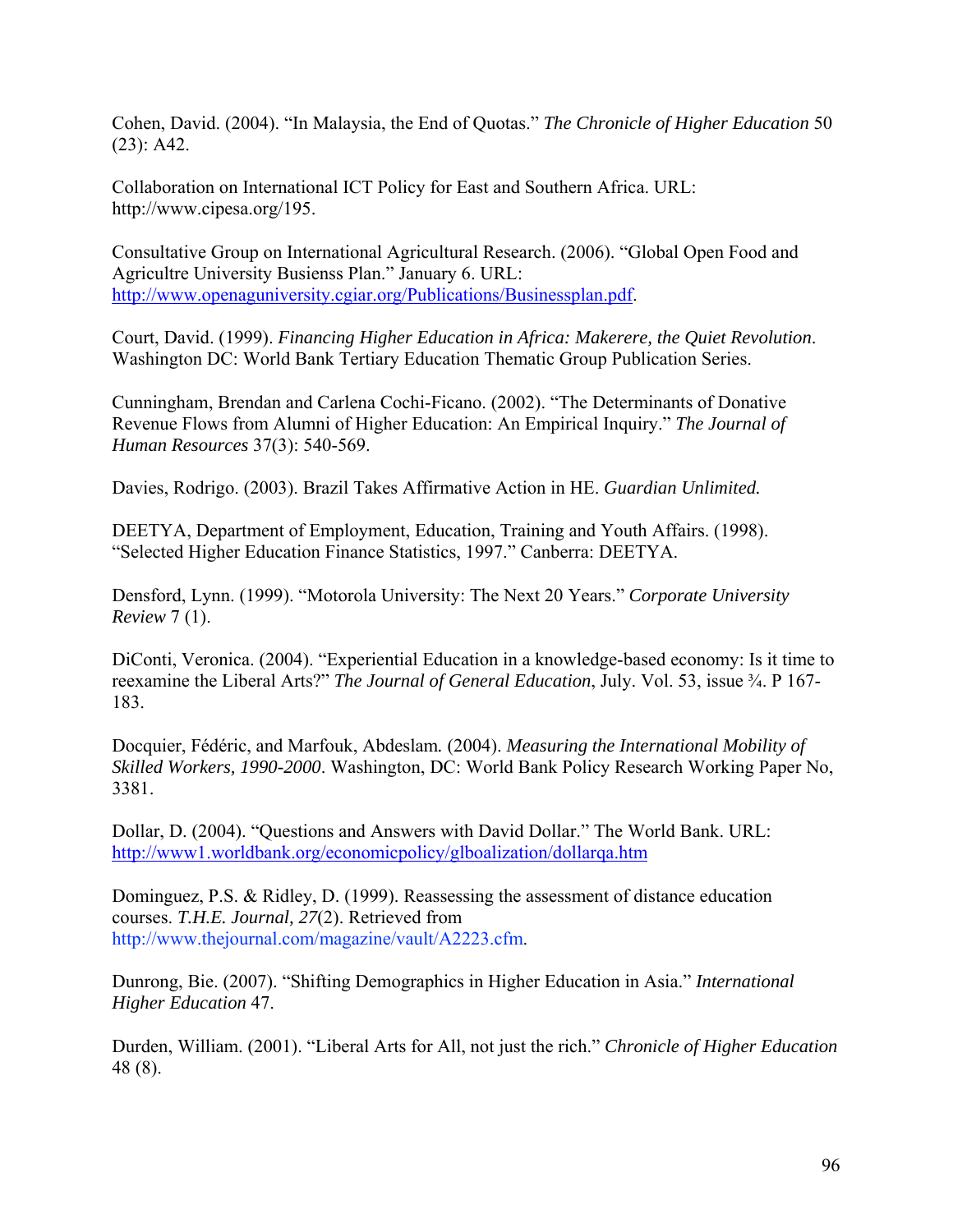*Economist. (2005a).* "A World of Opportunity." 376 (8443), September 10: 14-16.

*Economist*. (2005b). "The Best is Yet to Come." 376 (8443), September 10: 20-22.

Eddy, E. (1959). *The College Influence on Student Character*. Washington, DC: American Council on Education.

Edwards, J.S.S. and SC Ogilvie. (2002). "Educational Objectives in Advanced Countries: Some Economic Considerations." In *Liberal Education in a Knowledge Society*, ed. Barry Smith. Peru, IL: Open Court Publishers.

Eggins, Heather. (2003). *Globalisation and Reform in Higher Education*. Berkshire, England: Open University Press.

Economist Intelligence Unit. (2003). Country Report: Singapore. June 30.

Economic Commission for Africa. (1999). *Economic Report on Africa.* Addis Ababa: ECA

Eicher, Carl K. (2006). "The Evolution of Agricultural Education and Training: Global Insights of Relevance for Africa, Department of Agricultural Economics, Michigan State University Staff Paper 2006-26, August. Available at: [http://agecon.lib.umn.edu/cgi](http://agecon.lib.umn.edu/cgi-bin/pdf_view.pl?paperid=23691&ftype=.pdf)[bin/pdf\\_view.pl?paperid=23691&ftype=.pdf](http://agecon.lib.umn.edu/cgi-bin/pdf_view.pl?paperid=23691&ftype=.pdf)

Etzioni, A. (1993). *The Spirit of Community: The Reinvention of American Society*. New York: Simon and Schuster.

Feldman, K., and T. Newcomb. (1970). *The Impact of College on Students*. San Francisco: Jossey-Bass.

Flint, John. (2001). "College Must Drop Ties to Bogus Group." *The Sunday Times* (Perth). December 9.

Fong, B. (2004). "Looking Forward: Liberal Education in the 21st Century." *Liberal Education* 90(1): 8-12.

Ford, David. (2003). "Cambodian Accreditation: An Uncertain Beginning." *International Higher Education* 33.

Foster, Andrea and Dale Carnevale. (2007). "Distance Education Goes Public." *The Chronicle of Higher Education* 53(34): A49. Available at: http://chronicle.com/weekly/v53/i34/34a04901.htm

Gasparini (2003) and xx Arbache et. al. (2004). (see Table x)

Ginsburg, Mark, Oscar Espinoza, Simon Popa and Mayumi Terano. (2005). Globalization and Higher Education in Chile and Romania: The Roles of the International Monetary Fund, World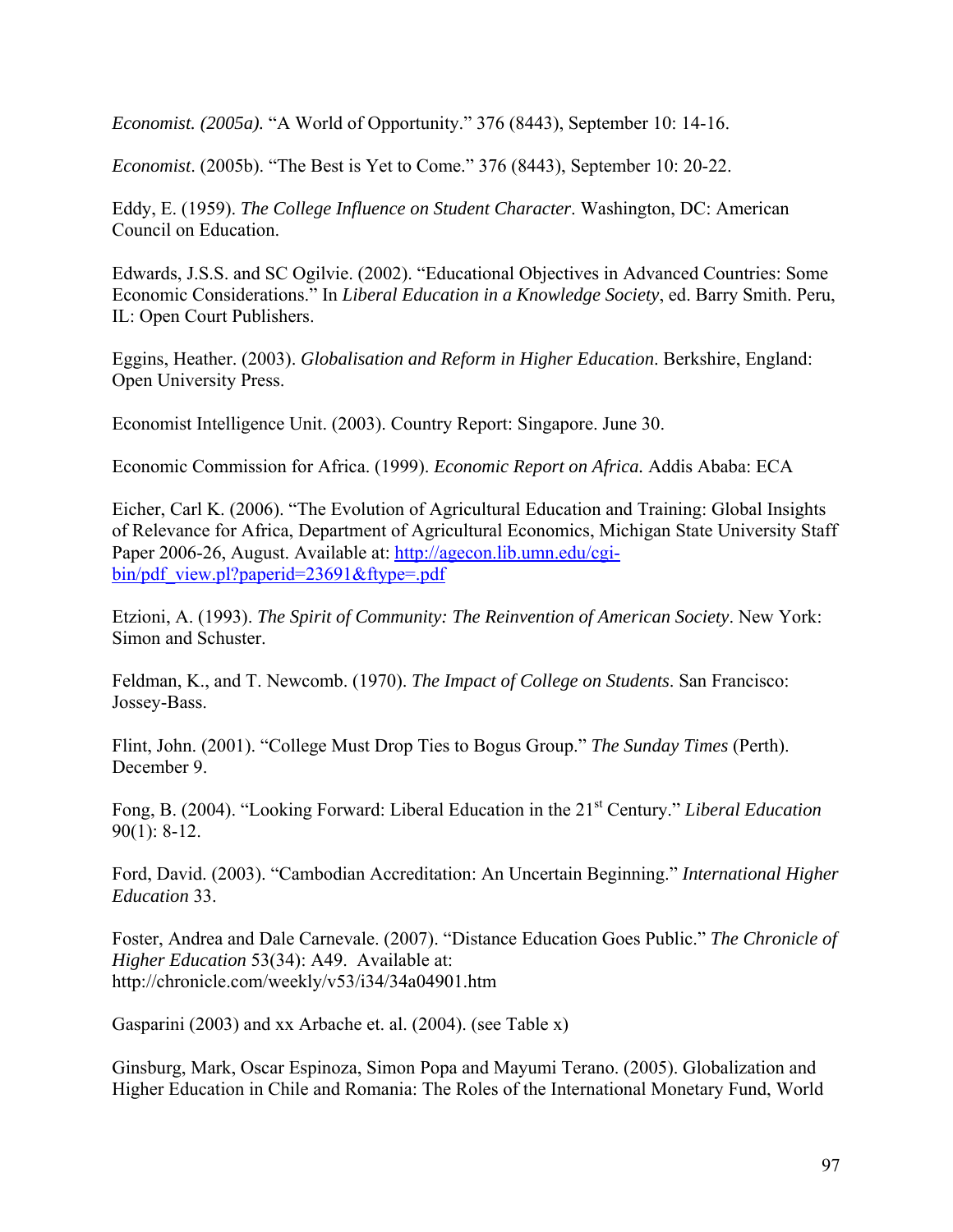Bank and World Trade Organization. In *International Handbook on Globalization, Education and Policy Research*. Ed. Joseph Zajda. Norwell, MA: Springer.

Goe-Jaja, Macleans and Joseph Zajda. (2005). "Rethinking Globalization and the Future of Education in Africa." In *International Handbook on Globalization, Education and Policy Research*. Ed. Joseph Zajda. Norwell, MA: Springer.

Goldberg, Pinelopi Koujianou and Nina Pavcnik. (2007). "Distributional Effects of Globalization in Developing Countries," *[Journal of Economic Literature](http://proxy.library.upenn.edu:5640/content/aea/jel)*, Vol 45 (1), pp. 39-82.

Goldstein, Warren. (2005). "What Would Plato Do? A (semi)-careerist defense of the liberal arts." *Yale Alumni Magazine*, July/August.

Guadilla, Amy and Garcia. (2000). "The Institutional Basis of Higher Education Research in Latin America with special emphasis on the Role played by International and Regional organization," in *The Institutional Basis of Higher Education Research- Experiences and Perspectives.* Ed. S. Schwarz. Norwell, MA: Kluwer Academic Publishers.

Gűrűz, Kemal. (2006). "The Development of Private Higher Education in Turkey." *International Higher Education* 45.

Hartman, J. Dziuban, C. & Moskal, P. (2000). Faculty satisfaction in ALNs: A dependent or independent variable? Journal of Asynchronous Learning Networks, 4(3), Retrieved July 5, 2007 from [http://www.aln.org/alnweb/journal/Vol4\\_issue3/fs/hartman/fs-hartman.htm.](http://www.aln.org/alnweb/journal/Vol4_issue3/fs/hartman/fs-hartman.htm)

Hatakenaka, Sachi. (2004). *University-Industry Partnerships in MIT, Cambridge, and Tokyo: Storytelling across Boundaries.* New York: RoutledgeFalmer.

Hershberg, James B. (1993). *James B. Conant: Harvard to Hiroshima and the Making of the Nuclear Age.* New York, NY: Knopf.

Hideo, Akabayashi. (2006). *International Higher Education*: Private Universities and Government Policy in Japan *IHE* 42 (Winter 2006): 17-19.

Holloway, Michael C. (2005). "A Comparison of the Impact of Two Liberal Arts General Education Core Curricula on Student Humanitarian Values." *The Journal of General Education* 54 (3): 237-266.

Hutchins, R. (1949). *The State of the University 1929–1949*. Chicago, IL: University of Chicago Press.

Huisman, Jeroen and Marijk van er Wende. (2004). *On Cooperation and Competition: National and European Policies for the Internationalisation of Higher Education*. Bonn: Lemmens Verlags.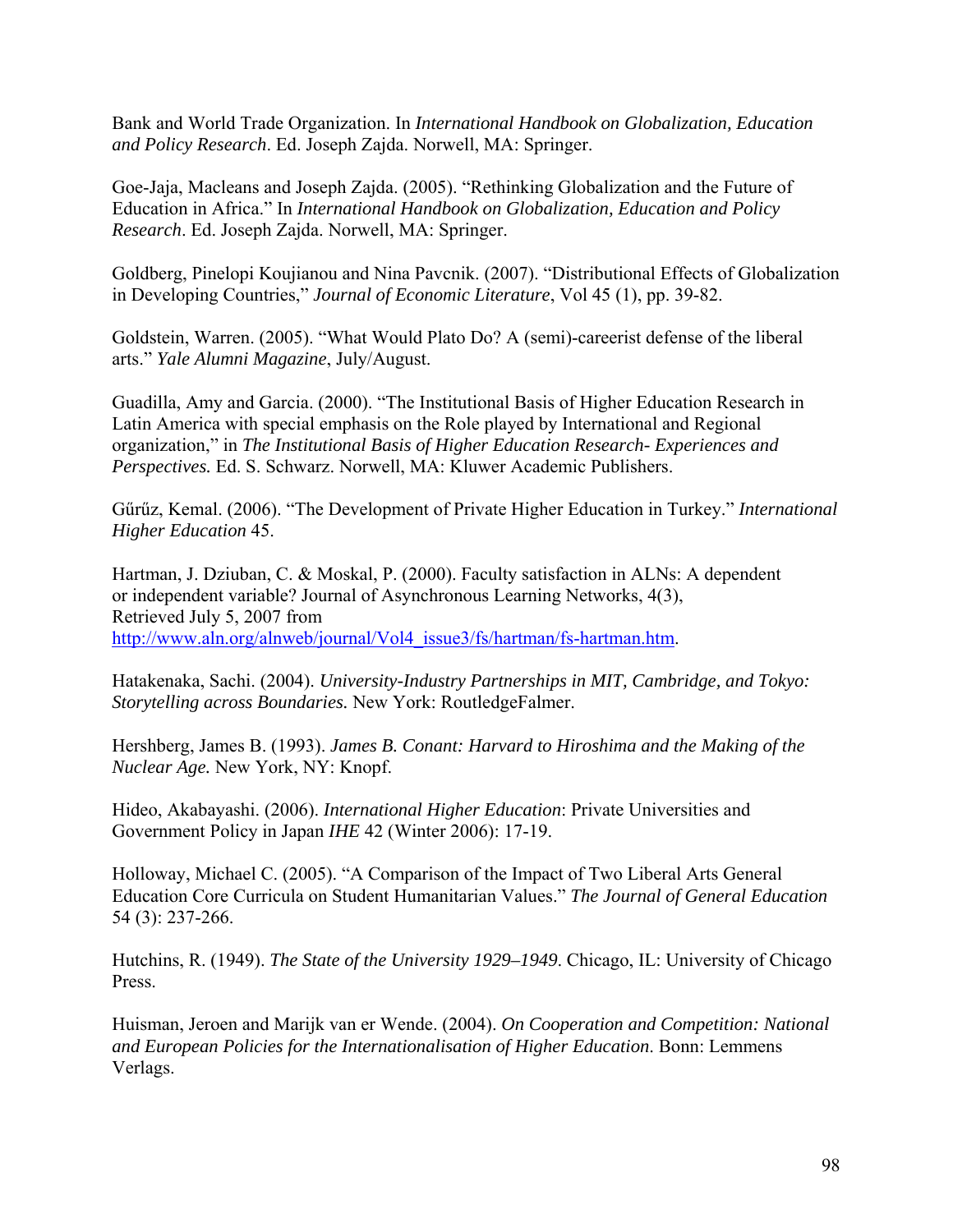Husen, Torsten. (1996). "The Idea of the University: Changing Roles, Current Crisis and Future Challenges." *Higher Education in an International Perspective.* Eds. Zaghloul Morsy and Phillip Altbach.New York: Gartland Publishing.

Hyman, H., and C. Wright. (1979). *Education's Lasting Influence on Values*. Chicago, IL: University of Chicago Press.

Perkinson, Ron. (2006). International Higher Education "seizing the opportunity for innovation and international responsibility."International Finance Corporation. World Bank Group. Presentation to 'Global 2' Education Conference, Edinburgh. December 7 and 8. Available at: http://www.ifc.org/ifcext/che.nsf/AttachmentsByTitle/Perkinson\_Global2ConferenceEdinburgh\_ 0708Dec06.pdf/\$FILE/Perkinson\_Global2ConferenceEdinburgh\_0708Dec06.pdf

Ikenberry, S. (1997). Defining a New Agenda: Higher Education and the Future of America. *NCA Quarterly, 71*(4): 445–450.

InterAcademy Council. (2004). *Realizing the Promise and Potential of African Agriculture*. Amsterdam: InterAcademy Council.

International Migration Outlook: SOPEMI. (2007). OECD.

John, P.D. and La Velle, L. (2004). Devices and Desires: subject subcultures, pedadogic identity and the challenge of information communication technology. Technology, Pedagogy and Education, 13(3): 307-326.

John, Peter. (2005). The Sacred and the profane: subject sub-culture, pedagogical practice and teachers' perceptions of the classroom uses of ICT. *Educational Review*, 57(4):471-490.

Johnson, Jo. (2007). "How India raises an army runaway growth in the country's IT outsourcing industry has pushed human resources to new extremes." *Financial Times* 22 (May).

Johnson, S.M. (2001). Teaching introductory international relations in a entirely webbased environment: Comparing student performance across and within groups. *ED at a Distance, 15*(10). Retrieved from http://www.usdla.org/html/journal/JAN01\_Issue/index.html.

Jones, Phillip with David Colemen. (2005). *The United Nations and Education.* London: RoutledgeFalmer.

Kane, Thomas J. and Peter R. Orszag. (2003). "Higher Education Spending: The Role of Medicaid and the Business Cycle." Brookings Institution Policy Brief 124 (September).

Kapur, Devesh and Pratap Mehta. (2008). "Mortgaging the Future: Indian Higher Education," Brookings-NCAER India Policy Forum, 2007, forthcoming.

Kehm, Barabara. (2006). Tuition Fee Reform in Germany. *International Higher Education* 45.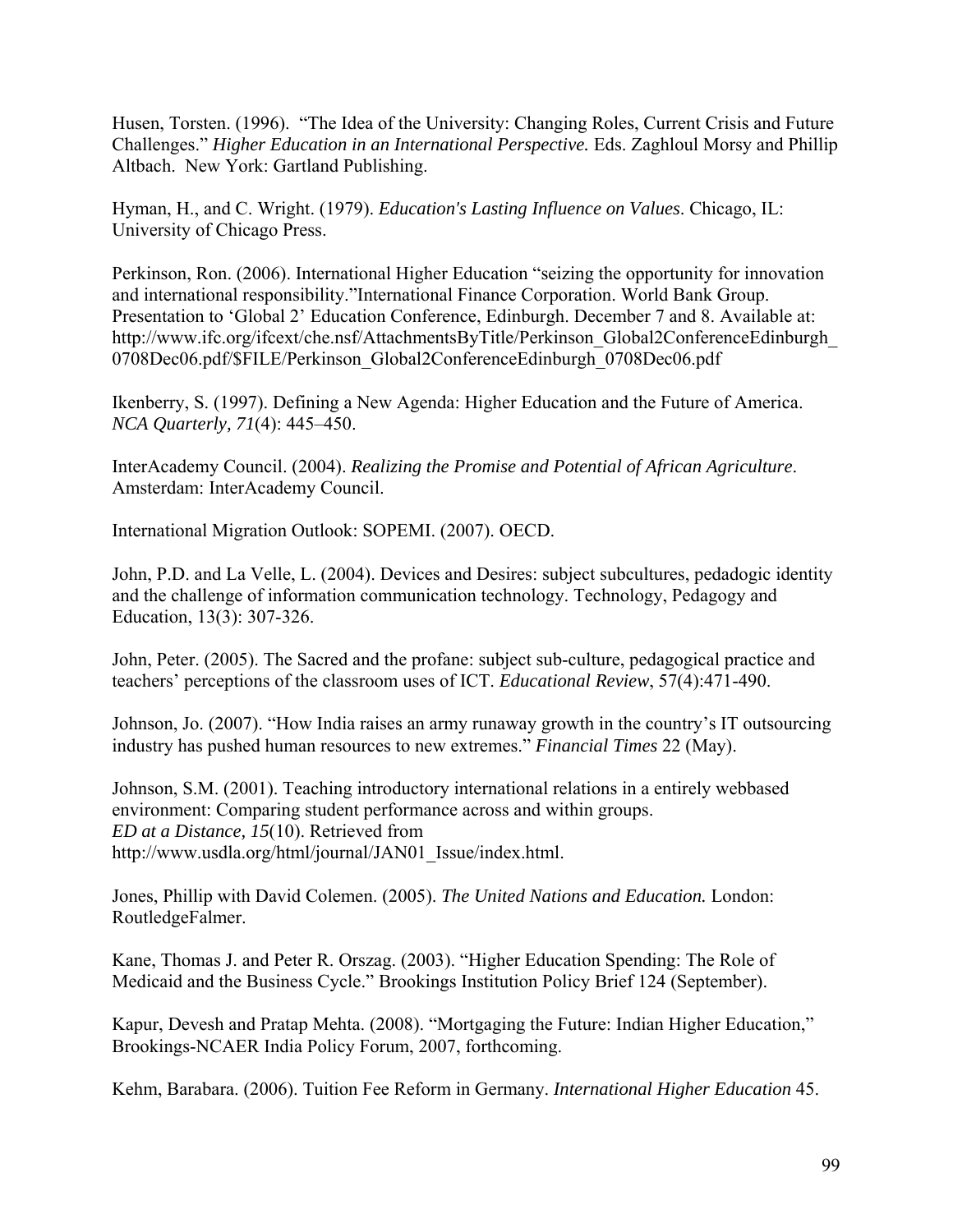Kerr, Clark. (2001). *The Uses of the University*. Cambridge, MA: Harvard University Press.

Kigotho, Wachira. (2006). "Facing Financial Difficulties, African Virtual University Revamps Itself." *Chronicle of Higher Education* 53(17).

Kim, Seung-Bo and Sunwoong Kim. (2004). Private Universities in South Korea. *International Higher Education* 37.

King, Roger. (2004). "The Rise and Regulation of For-Profit Higher Education." In *Mapping Borderless Higher Education: Policy, Markets and Competition*, Published by The Observatory on Borderless Higher Education.

Kuh, G.D. (1993). "In their Own Words: What Students Learn outside the Classroom." *American Educational Research Journal* 30 (2): 277-304.

Lester, Richard. (2006). "A Framework for Understanding How Higher Education Influences Regional Economic Growth." URL: [http://www.chicagofed.org/news\\_and\\_conferences/conferences\\_and\\_events/files/2006\\_higher\\_e](http://www.chicagofed.org/news_and_conferences/conferences_and_events/files/2006_higher_education_lester.pdf) [ducation\\_lester.pdf](http://www.chicagofed.org/news_and_conferences/conferences_and_events/files/2006_higher_education_lester.pdf)

Levine, A. (1980). *When Dreams and Heroes Died: A Portrait of Today's College Student*. San Francisco, CA: Jossey-Bass.

Lezberg, Amy Kirle. (2003). "Accreditation in the Gulf: The Case of Qatar." *International Higher Education* 30.

Jing Lin. (2005). "China's Higher Education Reform and the Beida Debate." *Harvard China Review* 5(2): 132-138.

Lipset, Seymour M. (1959). "Some Social Requisites of Democracy: Economic Development and Political Legitimacy," *American Political Science Review* 53 (1).

Lloyd, Marion. (2005). "In Mexico, an Explosion of Private Universities Serves an Eager Market." *Chronicle of Higher Education* 51(35).

Lloyd, Marion. (2004). "In Brazil, a Different Approach to Affirmative Action." *The Chronicle of Higher Education* 51(10).

Maeroff, Gene I. and Robert Zemsky. (2007). "E-Learning: Successes and Failures.*" Chronicle of Higher Education*, Vol. 53, Issue 18.

Materu, Peter. (2006). "Re-visioning Africa's tertiary Education in the Transition to a Knowledge Economy" prepared for a conference on Knowledge for Africa's Development: Innovation, Education and Information and Communications Technology, Johannesburg, South Africa, May 8-10.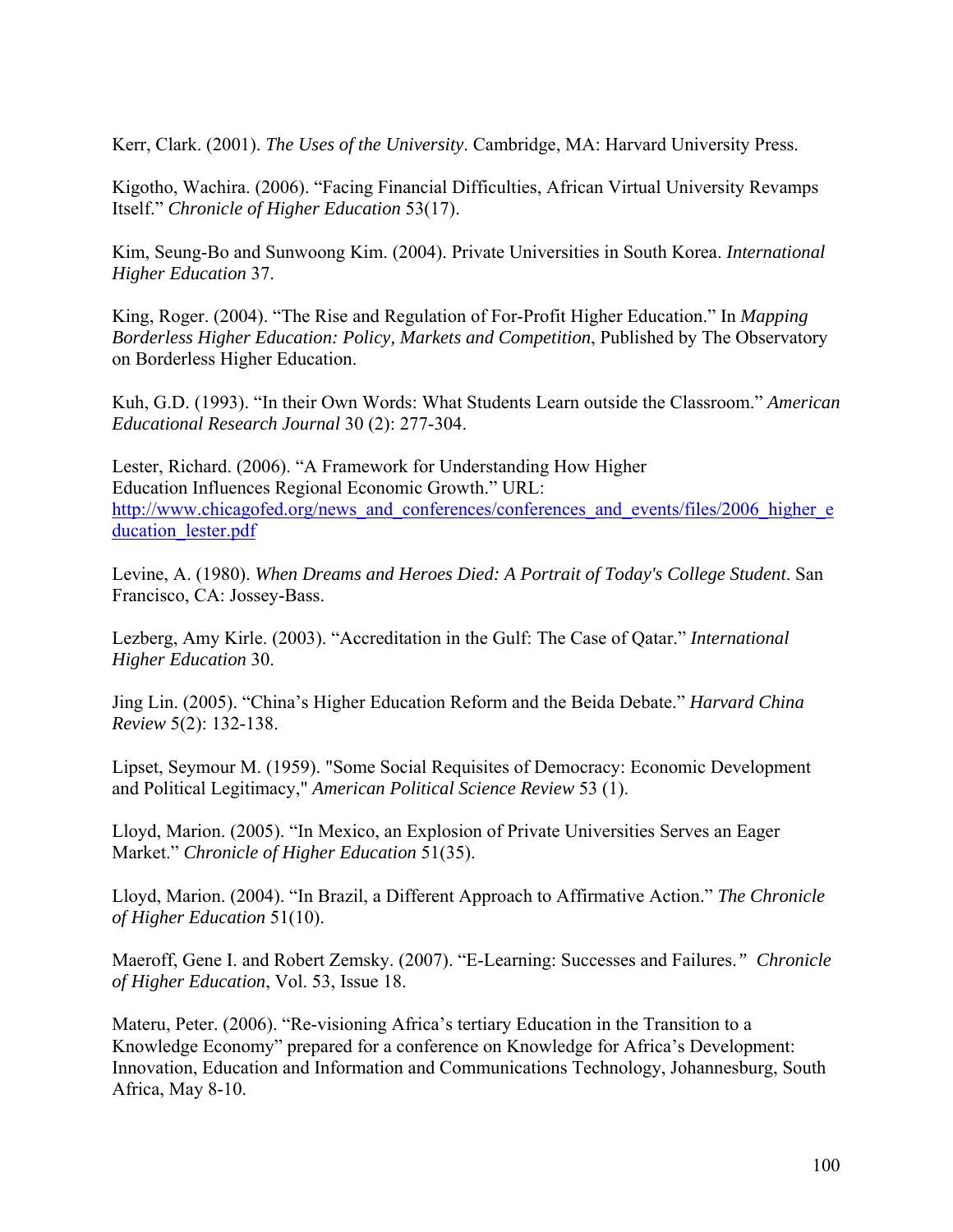McMurtrie, Beth. (2004). "The Quota Quandary." *The Chronicle of Higher Education* 50(23).

Meek, V. Lynn. (2002). "Changing Patterns of Co-ordination." In *Higher Education in a Globalising World.* Eds. Jurden Enders and Oliver Fulton. The Netherlands: Kluwer Academic Publishers.

Melnick, Blake. (2002). "Virtual Schools: Changing the face of Education?" *The English Journal* 91 (5): 85-88.

Meyer, K. A. (2002). Quality in Distance Education: Focus on On-line Learning. In A.J. Kezar (Ed.), *ASHE-ERIC Higher Education Report* (Vol. 29, pp. 1-134). Jossey – Bass.

Middlehurst, Robin and Carolyne Campbell. (2004). "Quality Assurance and Borderless Higher Education: Finding Pathways through the Maze." In *Mapping Borderless Higher Education: Policy, Markets and Competition.* Published by The Observatory on Borderless Higher Education.

Minder, Raphael. (2007). "China hones its English accent." *Financial Times*, October 9.

Miner, Edward and Cliff Missen. (2005). "'Internet in a Box': Augmenting Bandwidth with the eGranary Digital Library." *Africa Today* 52(2): Winter.

Moe, M. and H. Blodget. (2000). "The Knowledge Web: People Power, Fuel for the New Economy." Merrill Lynch and Co, Global Securities Research and Economic Group.

Moehlman, A.H. (1951). "Comparative Education in Various Cultures." In *Comparative Education*. Ed. A.H. Moehlman and J.S. Roucek. New York: Dryden.

Mohamedbhai, G. (2002). "Globalization and its Implications on Universities in Developing Countries." Presented at the Conference 'Globalization: what issues are at stake for universities?' Universite Laval, Quebec, Canada, 19 September.

Moja, T. and N. Cloete, N. (2001). "Vanishing Borders and New Boundaries." In *Challenges of Globazliation: South African Debates with Manuel Castells*, edited by J. Muller, Nico Cloete. Cape Town, South Africa: Maskew Miller Longman.

Mok, Joshua Ka-Ho. (2001). "From State Control to Governance: Decentralization and Higher Education in Guangdong, China." *International Review of Education* 47 (March): 123-149.

Mok, K. H. (2000). "Professional Autonomy and Private Education." In *Social and Political Development in Post-Reform China*. Ed. Ka-ho Mok. Basingstoke, UK: Macmillan Press.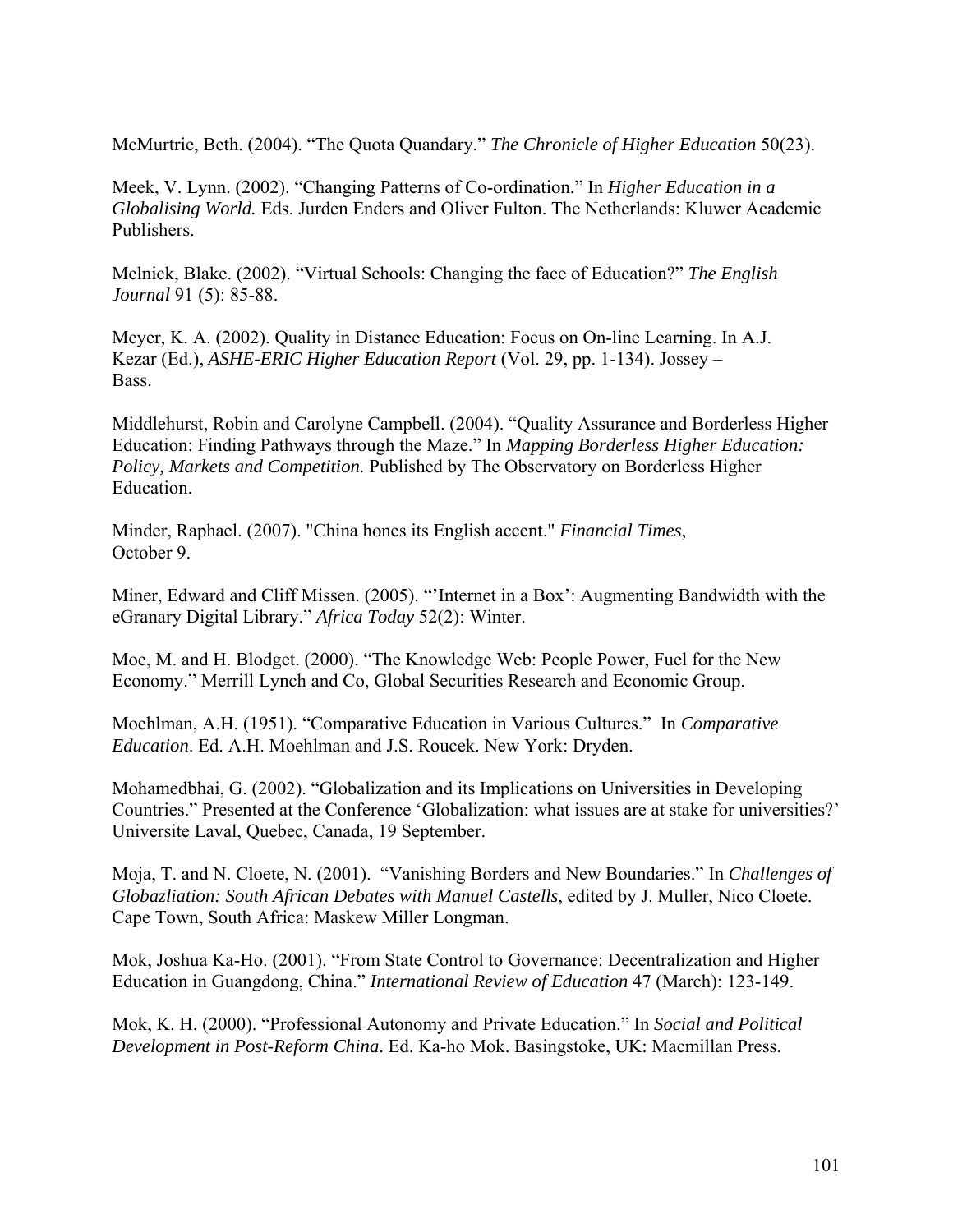Mok, K. H. (1999). "Education and the Market Place in Hong Kong and Mainland China," *Higher Education* 37: 133-158.

Mooney, Paul and Shailaja Neelakantan. (2006). "Foreign Academics Question the Quality of Their Countries' Engineering Programs." *Chronicle of Higher Education* 53(3): 24-24.

Mooney, Paul. (2006).*"*Unable to Find Work, 20,000 College Graduates Refuse to Move Out of Dormitories in China.*" Chronicle of Higher Education* 52(46).

Mooney, Paul. (2006a). "Chinese University Presidents Assail 'Rock Bottom' Academic Ethic." *Chronicle of Higher Education* 52(48).

Morsy, Zaghloul and Phillip Altbach. (1996). *Higher Education in an International Perspective.*  New York: Gartland Publishing.

Mulligan, R. & Geary, S. (1999). Requiring writing, ensuring distance-learning outcomes. *International Journal of Instructional Media, 26*(4), 387-395.

Ninnes, Peter and Meeri Hellsten. (2005). *Internationalizing Higher Education: Critical Explorations of Pedagogy and Policy*. Comparative Education Research Centre: Springer.

Nemec, Mark R. (2006). *Ivory Towers and Nationalist Minds: Universities, Leadership, and the Development of the American State.* Ann Arbor, MI: University of Michigan Press.

New Straits Times Press, Malaysia. (2005). "EXPAM road show to woo foreign students." January 16.

Neuhauser, C. (2002). Learning style and effectiveness of online and face-to-face instruction. *The American Journal of Distance Education, 16*(2), 99-113.

Normile, Dennis. (2001). "Online Science Is a Stretch for Asia." *Science* 293(5535).

Nyborg, Per. (2002). "GATS in the light of increasing internationalisation of higher education. Quality assurance and recognition" presented at the OECD/US Forum on Trade in Educational Services 23 May.

Observatory on Borderless Higher Education. (2004). *Mapping Borderless Higher Education: Policy, Markets and competition.* London.

OECD. (1999). *Quality and Internationalsation in Higher Education*. Paris, France.

OECD. (2000). *Education at a Glance*. Paris, France.

OECD. (2004). *Internationalisation and Trade in Higher Education: Opportunities and Challenges.* Paris, France.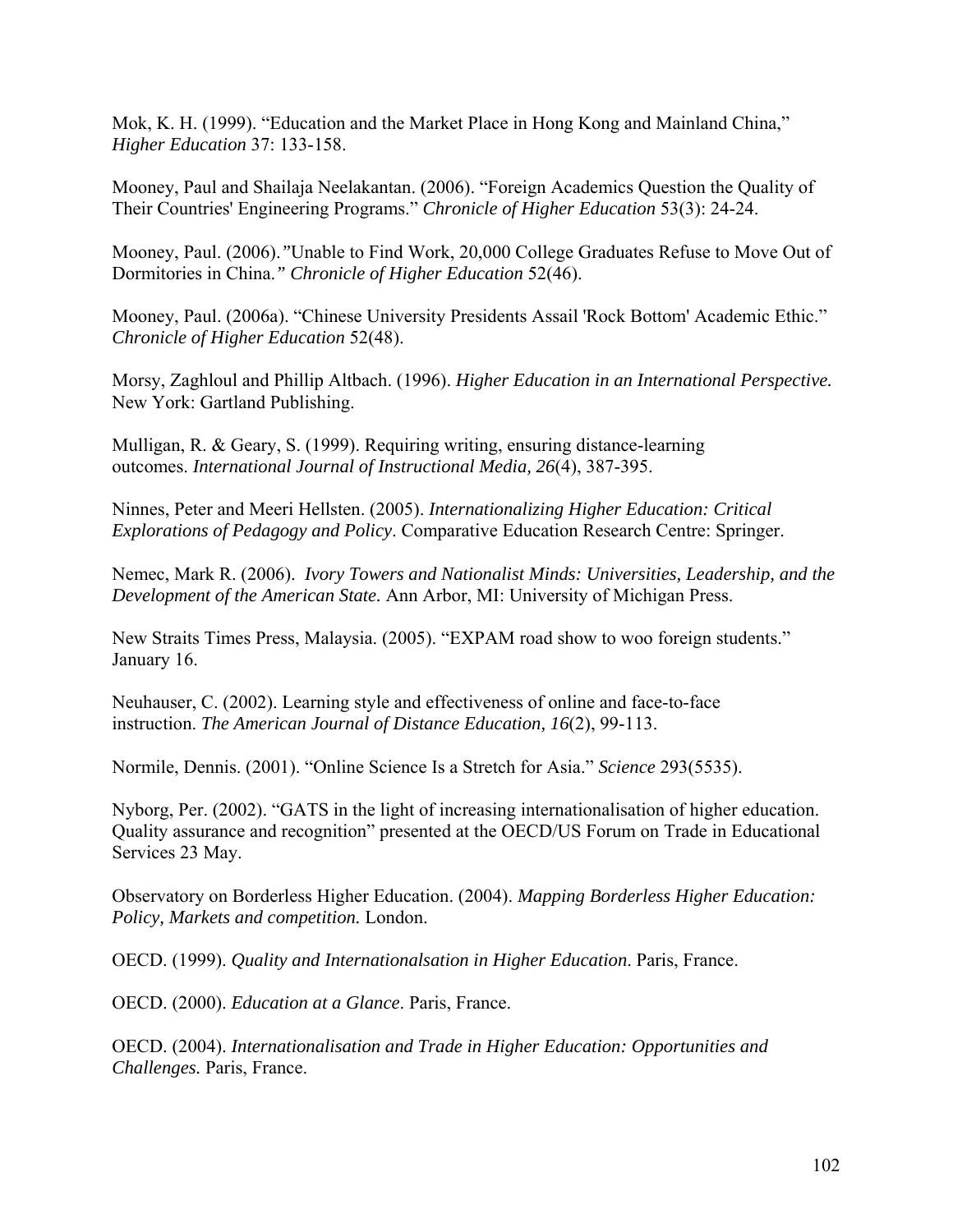OECD. (2005). *Education at a Glance*. Paris, France.

OECD. (2005a). *Education Trends in Perspective: Analysis of the World Education Indicators*. Paris, France.

OECD. (2006). *Education trends in Perspective: Analysis of the World Education Indicators*. Paris, France.

Oketch, Moses. (2003). "The Growth of Private University Education in Kenya: The Promise and Challenge." *Peabody Journal of Education 78*(2): 18–40.

Olsen, J. (2000). "Is Virtual education for real?" TechKnowLogia (January-February): 16-18.

Open Doors IIE Fast Facts 2006. URL: http://opendoors.iienetwork.org/

Pardey, P. G., N. M. Beintema, S. Dehmer, and S. Wood. (2006). "Agricultural Research: A growing global divide?" IFPRI Food Policy Report. Washington, D.C.: International Food Policy Research Institute (draft version).

Pascarella, E., and P. Terenzini. (1991). *How college affects students: Findings and insights from twenty years of research*. San Francisco, CA: Jossey-Bass.

Patel, I. G. (2003). "Higher Education and Economic Development" in *Education, Society and Development: National and International Perspectives*. Ed. Jandhyala B.G. Tilak. New Delhi: National Institute of Educational Planning and Administration.

Pazzibugan, Dona. (2005). "British council: Rp has too many universities." Inquirer Wire Service, 27 January.

Peters, Michael A. with A.C. Besley. (2006). *Building Knowledge Cultures.* New York, NY: Rowman and Littlefield Publishers.

Phillips, V. (2001). "Elearning- the Other White Meat? Industry Wide Promotion Campaign Takes Shape." *The Virtual University Gazette* (October).

Phipps, R. & Merisotis, J. (1999). *What's the difference: A review of contemporary research on the effectiveness of distance learning in higher education*. Washington, DC: Institute for Higher Education.

Phipps, Ronald and Jamie Merisotis. (1999). "What's the difference? A review of contemporary research on the effectiveness of distance learning in higher education." *Institute for Higher Education Policy* Report.

Philippine Labor Force Survey. (2004). URL: <http://www.census.gov.ph/data/pressrelease/2004/lf0402tx.html>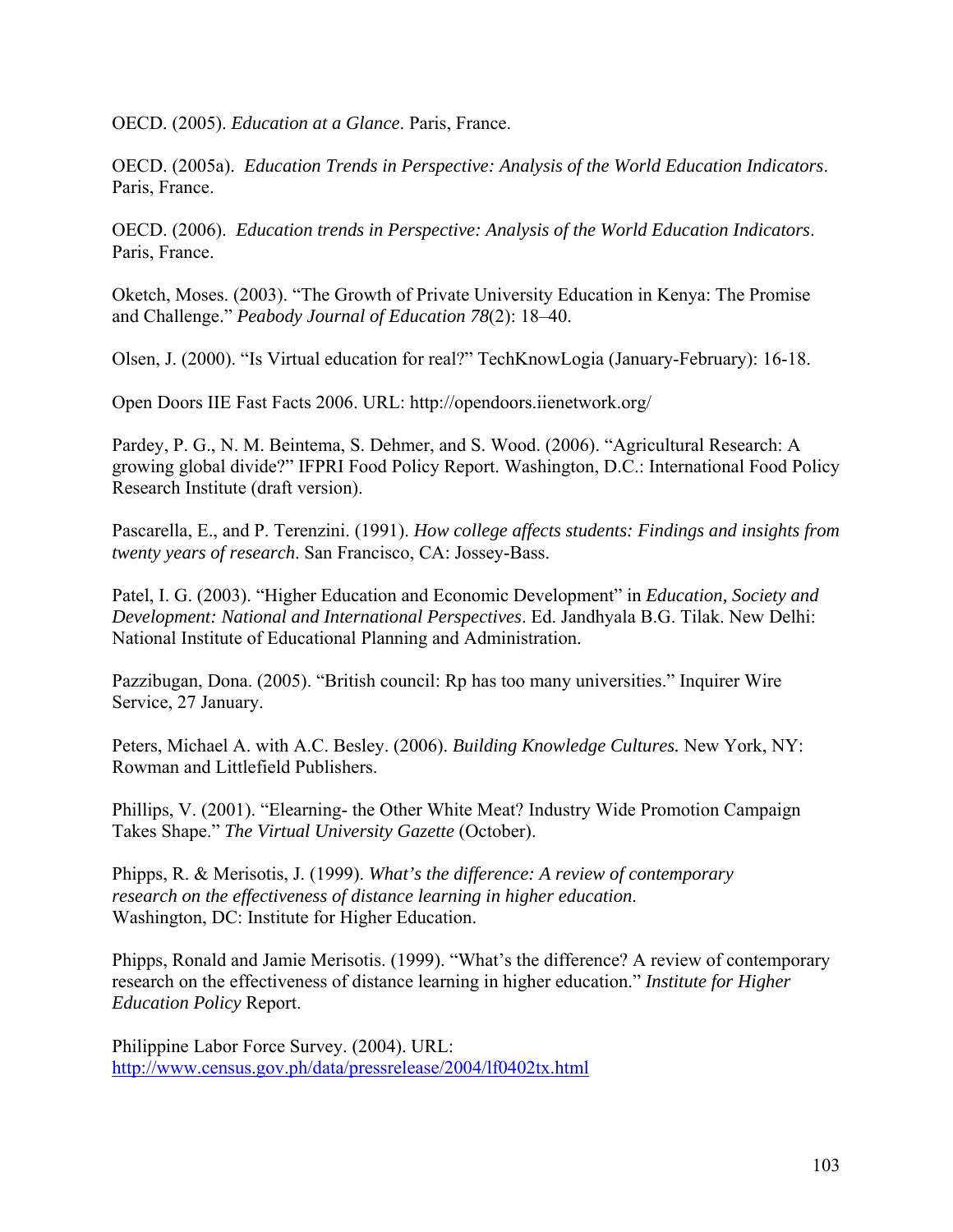Pippert, Timopthy and Helen Moore. (1999). "Multiple Perspectives on Multimedia in the Large Lecture." *Teaching Sociology* 27:92-109.

Pray, Carl. (2001). "Public-Private Sector Linkages in Research and Development: Biotechnology and the Seed Industry in Brazil, China and India." *American Journal of Agricultural Economics* 83(3): 742-747.

Pritchett, Lant. 2001. Where Has All the Education Gone? The World Bank Economic Review 15 (3), 367-391.

Psacharopolous, George. (1994). "Returns to Investment in Education: A Global Update." *World Development* 22:1325-44.

Psacharopoulos G. and H Patrinos (2002): "Returns to Investment in Education: A Further Update." World Bank Policy Research Working Paper 2881, September.

Psacharopoulos, G. Tan, J. and Jimenez, E. (1986). *Financing Education in Developing Countries.* Washington, DC: The World Bank.

Quddus, Munir; Salim Rashid. (2000). "The Worldwide Movement in Private Universities: Revolutionary Growth in Post-secondary Higher Education." *American Journal of Economics and Sociology* 59(3).

Reck, Erich H. (2002). "Education, Knowledge and the World of Objective Ideas." In *Liberal Education in a Knowledge Society*. Ed. Barry Smith. Chicago, Il: Open Court Publishing.

Rizzo, Michael J. (2006). "What's Happening to Public Higher Education? State Preferences for Higher Education Spending" in *What's Happening to Public Higher Education?* Ed. Ronald Ehrenberg. Westport, CT: Praeger Publishers.

Rosenstone, Steven, J. (2003). "The Idea of a University." In *The Public Research University: Serving the Public Good in New Times*. Eds. Darrek R. Lewis and James Hearn. New York, NY: University Press of America.

Rosenzweig, Mark. (2006). "Global Wage Differences and International Student Flows." *Brookings Trade Forum* 2006: 57-86.

Russell, T.L. (1999). *The no significant difference phenomenon*. Raleigh: North Carolina State University.

Sadlak, Jan and Klaus Hufner. (2002). "International Governmental Organizations." In *Higher Education in a Globalising World.* Eds. Jurden Enders and Oliver Fulton. The Netherlands: Kluwer Academic Publishers.

Saint, W. (1998). "Tertiary Distance Learning in Africa." *International Higher Education* 10.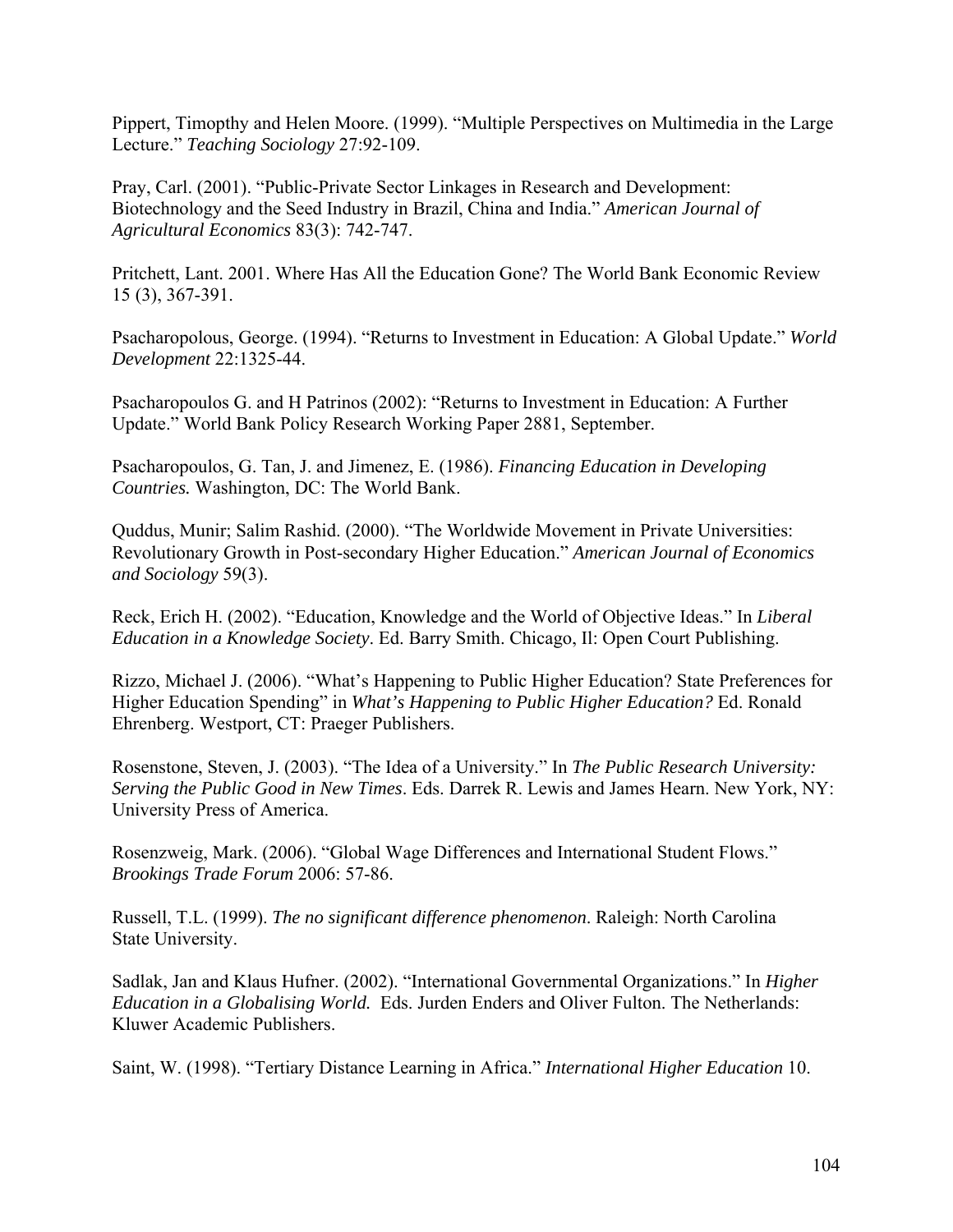Savatsomboon, Gamon. (2006). "The Liberalization of Thai Education: Point of No Return." *International Higher Education* 43.

Schultz, T. Paul. (1998). "The Formation of Human Capital and the Economic Development of Africa: Returns to Health and Schooling Investments." African Development Bank: Economic Research Papers No 37.

Schutte, J.G. (1997). Virtual teaching in higher education: The new intellectual superhighway or just another traffic jam?, California State University, Northridge. Retrieved July 5, 2007 from [http://www.csun.edu/sociology/virexp.htm.](http://www.csun.edu/sociology/virexp.htm)

Selwyn, N. (1999). Differences in educational computer use: the influence of subject cultures, The Curriculum Journal, 12(1): 11-29.

Sidhu, Ravinder and Cecilia Torres. (2006). "Brazil: 'Priority Market'." in *Universities and Globalization.* Ed. Ravinder Sidhu. London: Lawrence Erlbaum Associates Publishers.

Sidhu, Ravinder. (2006). *Universities and Globalization: To Market, To Market*. London: Lawrence Erlbaum Associates Publishers.

Siemienska, Renata. (2005). "Polish Universities as a Place of Study and Academic Careers." In *Higher Education in a Global Society: Achieving Diversity, Equity and Excellence. Eds. Allen,* Bonous-Hammarth and Teranishi. University of California, LA: Elsevier Ltd.

Smallwood, S. (2001). "The price professors pay for teaching at public universities." *Chronicle of Higher Education* (April).

Smith, Kevin. (2002). *What is the "knowledge economy"? Knowledge intensity and distributed knowledge bases.* United Nations University, Institute for New Technologies.

Spender, Percy. (1969). *Exercises in Diplomacy: the ANZUS Treaty and the Colombo Plan.* Sydney: Snyder University Press.

Stiglitz, J. (1999). "Public Policy for a Knowledge Economy." Remarks at the Department for Trade and Industry and Center for Economic Policy research, London, January 27. URL: [www.worldbank.org/html/extdr/extme/knowledge-economy.pdf](http://www.worldbank.org/html/extdr/extme/knowledge-economy.pdf).

Sundaram. K. (2006). "On backwardness and fair access to higher education in India: Some results from NSS 55th round surveys, 1999-2000." Working Paper No. 151, Centre for Development Economics, Department of Economics, Delhi School of Economics.

Sumaya, Ismail. (2006). "UCT defends 'extreme' admissions policy." *Mail and Guardian Online.* URL:

http://www.mg.co.za/articlePage.aspx?articleid=283565&area=/breaking\_news/breaking\_news [\\_national/](http://www.mg.co.za/articlePage.aspx?articleid=283565&area=/breaking_news/breaking_news__national/)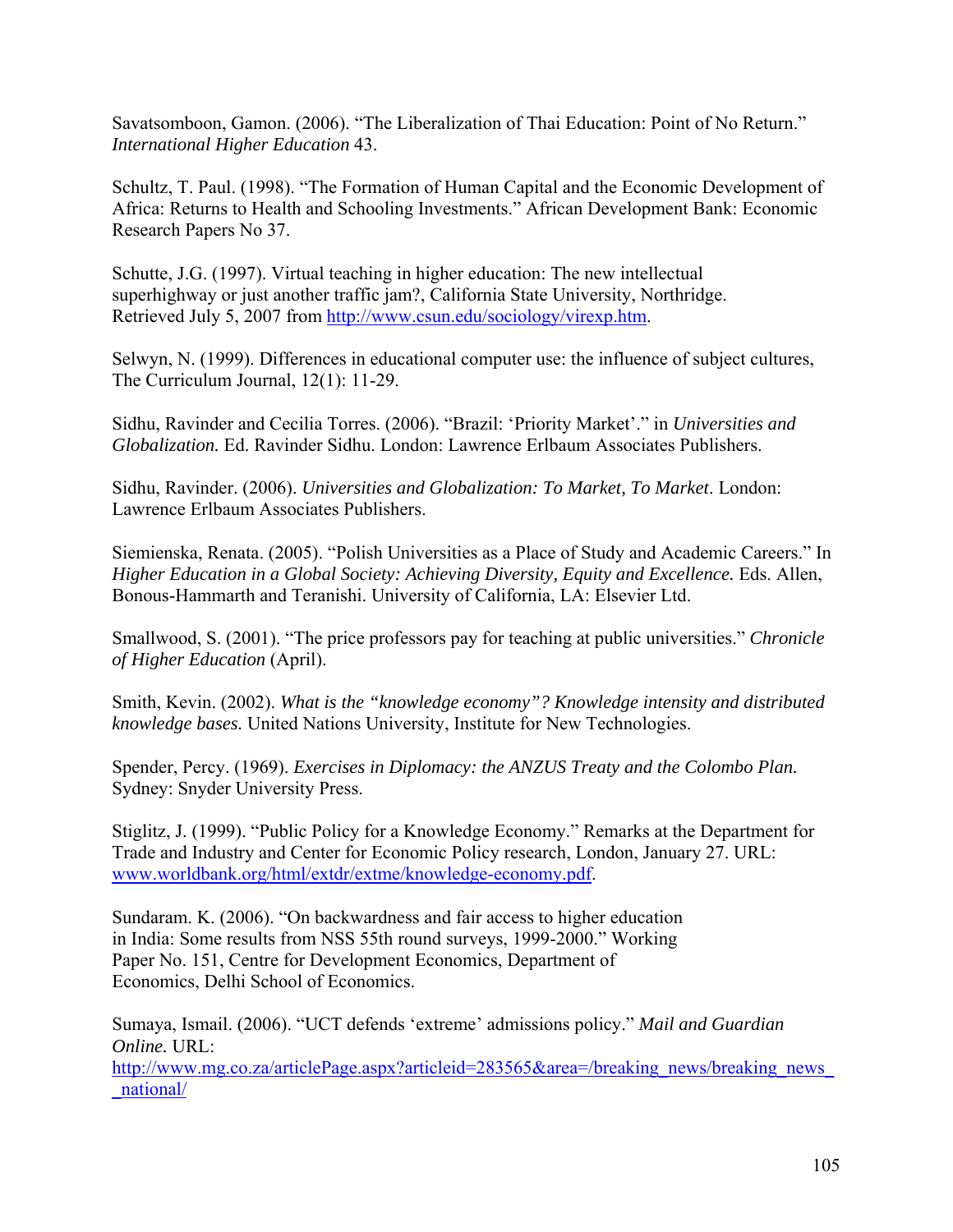Swartz, David. (1997). *Culture and Power: The Sociology of Pierre Bourdieu*. Chicago: University of Chicago Press.

Symes, Colin, David Boud, John McIntyre, Nicky Solomon and Mark Tenant. (2000). "Working Knowledge: Australian Universities and 'Real World' Education." *International Review of Education* 46(6): 565-579.

Teixeiraa, Pedro, Ben Jongbloed, David Dill and Alerto Amaral. (2004). *Markets in Higher Education: Rhetoric or Reality?* Boston, MA: Klewer Academic Publishers.

Tett, Gillian and Tony Tassell. (2007). "Asia Beats US for Financial Analysts' Exam." *Financial Times,* May 22.

Tilak, Jandhyala B.G. (2003). *Education, Society and Development*. New Dehli: APH Publishing Corporation.

UIS Education database, May 2005. URL:

http://stats.uis.unesco.org/unesco/ReportFolders/ReportFolders.aspx?CS\_referer=&CS\_ChosenL ang=.

Ulich, R. (1954). "Some Observations Concerning the Study of Comparative Education." In *The Role of Comparative Education in the Education of Teachers: Proceedings of the First Annual Conference on Comparative Education*. Ed. W.W. Brickman. New York: School of Education, New York University.

Umbach, Paul D. and George D. Kuh. (2006). "Student experiences with Diversity at Liberal Arts colleges: Another Claim for Distinctiveness." *The Journal of Higher Education* 77(1):169- 192.

UNAIDS. (2006). Sub-Saharan Africa 2006 AIDS update. URL: http://data.unaids.org/pub/EpiReport/2006/04-Sub\_Saharan\_Africa\_2006\_EpiUpdate\_eng.pdf

UNCTAD. (2001). *Economic Development in Africa: Performance, Prospects and Policy Isseus.* New York and Geneva: The United Nations.

UNESCO. (2005). *Towards Knowledge Societies*. Paris, France. Paris, France: UNESCO Publishing.

UNESCO. (2006a). *Education Counts: Benchmarking Progress in 19 WEI Countries*. Quebec: UNESCO Publishing.

UNESCO. (2006). *Global Education Digest 2006*. Montreal: UNESCO Publishing.

Vergnani, Linda. (2001). "Moving South Africa's Universities Beyond Educational Apartheid." *Chronicle of Higher Education* (April 27).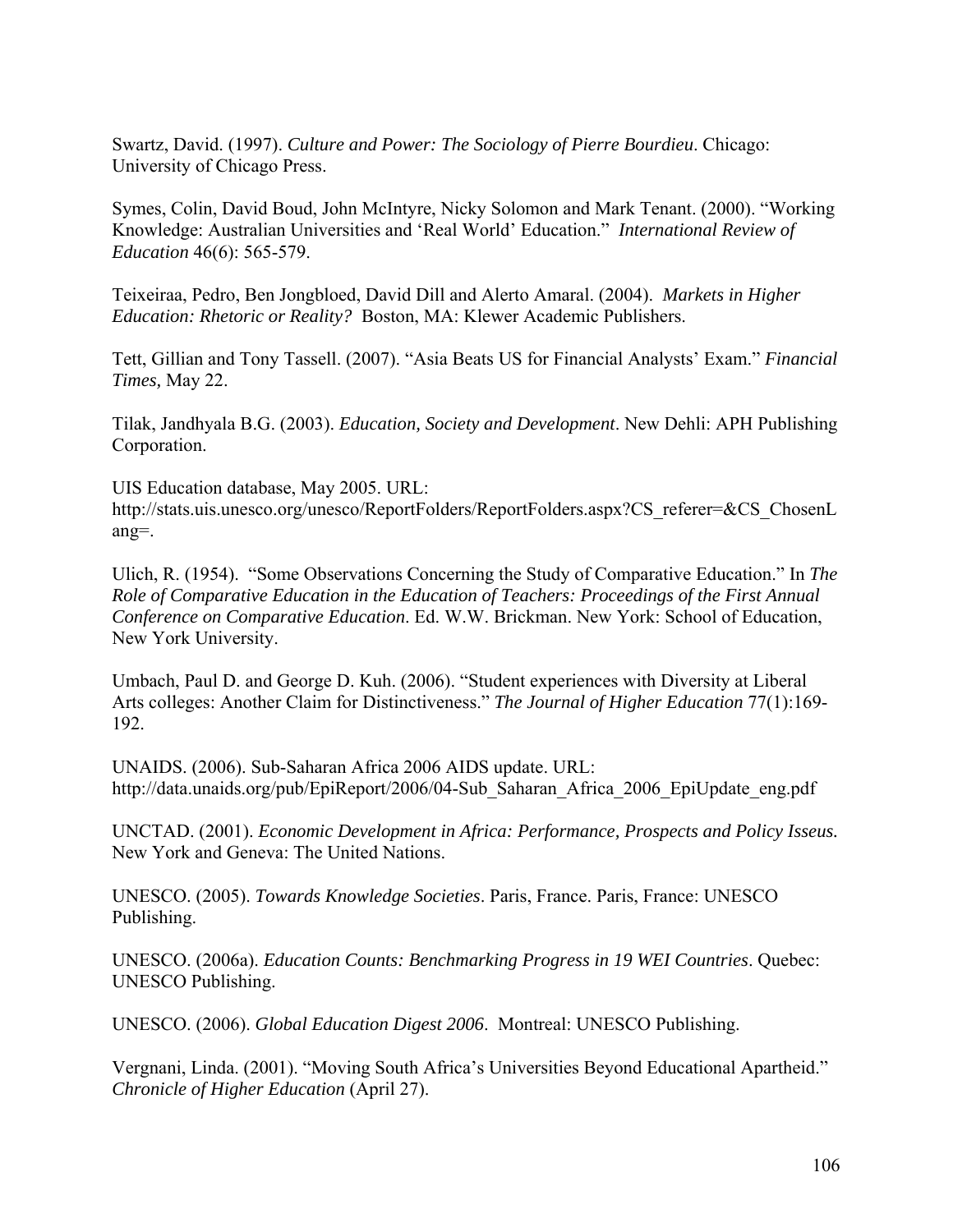Vygotsky, L.S. (1978). *Mind in Society the Development of Higher Psychological Processes*. Cambridge, MA: Harvard University Press.

Wadhwa, Vivek, Gary Gereffi, Ben Rising, Ryan Ong. (2007). "Where the Engineers Are" in *Issues in Science and Technology* (Spring).

Walker, Melanie and Jon Nixon. (2004)*. Reclaiming Universities from a Runaway World*. New York: The Society for Research into Higher Education and Open University Press.

Wegner, E. (1998). *Communities of Practice: Learning, Meaning and Identity*. Cambridge: Cambridge University Press.

Wilmoth, Janet and John Wybraniec. (1998). "Profits and Pitfalls: Thoughts on Using a Laptop Computer and Presentation Software to Teach Introductory Social Statistics." *Teaching Sociology* 26(3):168-98.

Winnett, Robert. (2007). "Blair Wants US-Style University Endowments." *The Sunday Times*, January 7.

Wolanin, Thomas. (2002). "Means Testing in Developing Countries." *International Higher Education* 45.

Wolf, A. (2004). Education and Economic Performance: Simplistic theories and their Policy Consequences." Oxford Review of Economic Policy, 20(2):315-333.

Woodard, Colin. (2002). "Once-Communist countries make way for the liberal arts." *Chronicle of Higher Education* 48(33).

Woody, T. (1955). "Futures in comparative Education." In *The Teaching of comparative Education: Proceedings of the Second Annual Conference on Comparative Education*. Ed. W.W. Brickman. New York: School of Education, New York University.

World Bank and UNESCO. (2000). *Higher Education in Developing Countries: Peril and Promise.* Washington, DC: World Bank.

World Bank. (2002). *Constructing Knowledge Societies*. Washington, DC: The World Bank.

World Bank. (2007). "Expanding the Possible in Sub-Saharan Africa: How Tertiary Institutions Can Increase Growth and Competitiveness." Draft, September 7.

World Bank. (2002a). *Globalization: Threat or Opportunity?* Washington DC: The World Bank.

World Bank. (2001). *World Development Report 2000/2001: Attacking Poverty*. New York: Oxford University Press.